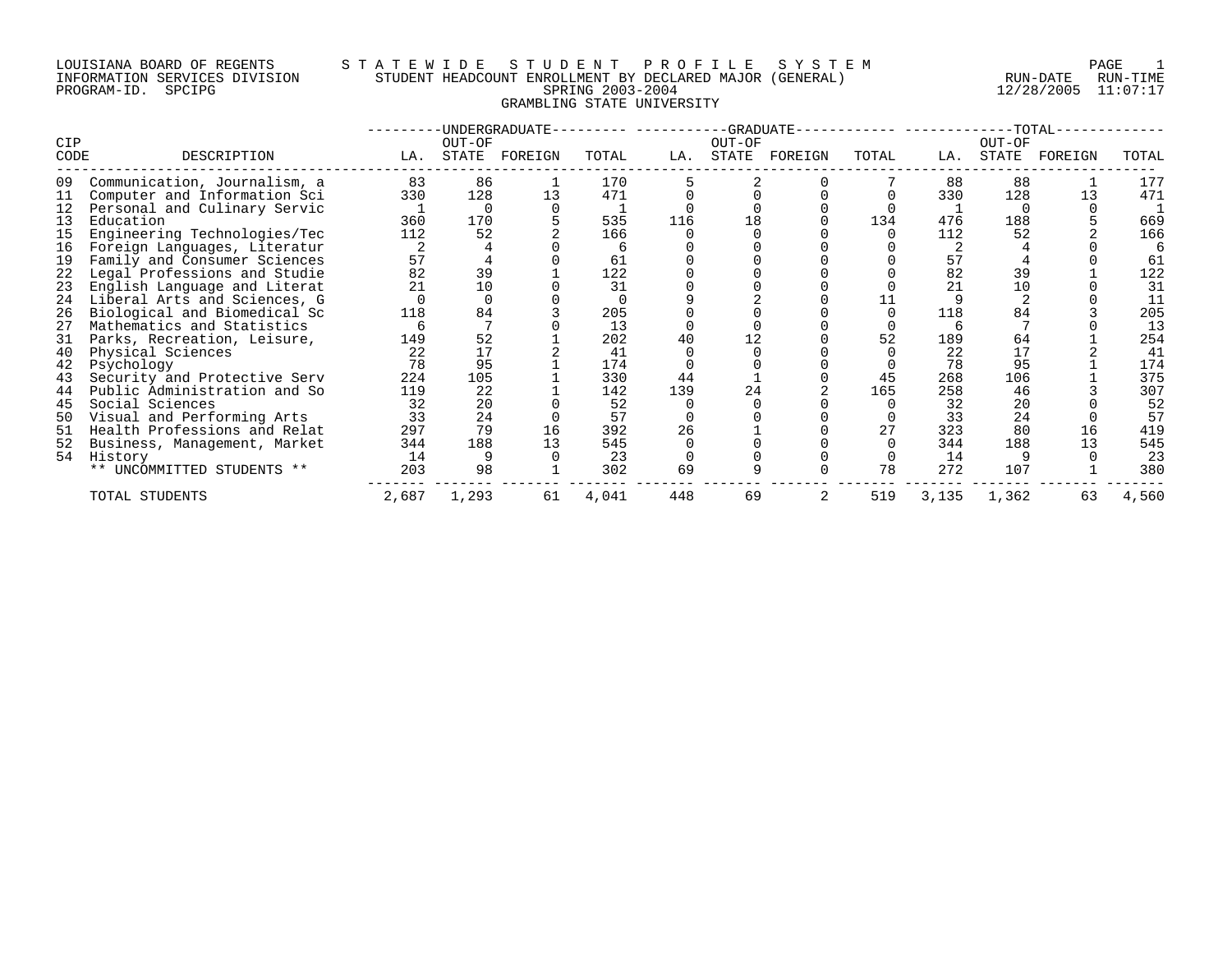#### LOUISIANA BOARD OF REGENTS S T A T E W I D E S T U D E N T P R O F I L E S Y S T E M PAGE 2 INFORMATION SERVICES DIVISION STUDENT HEADCOUNT ENROLLMENT BY DECLARED MAJOR (GENERAL) RUN-DATE RUN-TIME PROGRAM-ID. SPCIPG SPRING 2003-2004 12/28/2005 11:07:17 LOUISIANA TECH UNIVERSITY

|                |                              |       |        | -UNDERGRADUATE- |       |       |        | --GRADUATE-- |       |       |        | $-TOTAL-$ |        |
|----------------|------------------------------|-------|--------|-----------------|-------|-------|--------|--------------|-------|-------|--------|-----------|--------|
| CIP            |                              |       | OUT-OF |                 |       |       | OUT-OF |              |       |       | OUT-OF |           |        |
| CODE           | DESCRIPTION                  | LA.   | STATE  | FOREIGN         | TOTAL | LA.   | STATE  | FOREIGN      | TOTAL | LA.   | STATE  | FOREIGN   | TOTAL  |
| 01             | Agriculture, Agriculture Ope | 136   | 10     |                 | 147   |       |        |              |       | 136   | 10     |           | 147    |
| 0 <sub>3</sub> | Natural Resources and Conser | 133   | 13     |                 | 146   |       |        |              |       | 133   | 13     |           | 146    |
| 04             | Architecture and Related Ser | 190   | 34     | 1 3             | 237   |       |        |              |       | 190   | 34     | 13        | 237    |
| 09             | Communication, Journalism, a | 57    | 12     |                 | 70    |       |        |              |       | 57    | 12     |           | 70     |
| 11             | Computer and Information Sci | 107   | 11     | 13              | 131   |       |        | 104          | 113   | 116   | 11     | 117       | 244    |
| 13             | Education                    | 569   | 58     |                 | 627   | 375   | 34     |              | 412   | 944   | 92     |           | 1,039  |
| 14             | Engineering                  | 770   | 162    | 58              | 990   | 21    | 14     | 352          | 387   | 791   | 176    | 410       | 1,377  |
| 15             | Engineering Technologies/Tec | 168   | 16     |                 | 185   |       |        |              |       | 174   | 17     |           | 193    |
| 16             | Foreign Languages, Literatur | 13    |        |                 | 14    |       |        |              |       | 13    |        |           | 14     |
| 19             | Family and Consumer Sciences | 180   | 16     |                 | 196   | 11    |        |              | 11    | 191   | 16     |           | 207    |
| 23             | English Language and Literat | 143   | 18     |                 | 161   | 23    |        |              | 31    | 166   | 26     |           | 192    |
| 24             | Liberal Arts and Sciences, G | 553   | 287    |                 | 846   |       |        |              |       | 553   | 287    |           | 846    |
| 26             | Biological and Biomedical Sc | 383   | 47     |                 | 436   | 23    |        |              | 30    | 406   | 51     |           | 466    |
| 27             | Mathematics and Statistics   |       |        |                 | 20    |       |        |              |       | 18    |        |           | 26     |
| 30             | Multi/Interdisciplinary Stud |       |        |                 |       |       |        |              |       |       |        |           |        |
| 31             | Parks, Recreation, Leisure,  | 104   | 13     |                 | 117   |       |        |              |       | 104   | 13     |           | 117    |
| 40             | Physical Sciences            | 41    |        |                 | 49    |       |        | 10           | 14    | 44    |        |           | 63     |
| 42             | Psychology                   | 198   | 21     |                 | 220   | 105   | 29     |              | 138   | 303   | 50     |           | 358    |
| 45             | Social Sciences              | 217   | 66     |                 | 286   |       |        |              |       | 217   | 66     |           | 286    |
| 49             | Transportation and Materials | 134   | 56     |                 | 197   |       |        |              |       | 134   | 56     |           | 197    |
| 50             | Visual and Performing Arts   | 312   | 40     |                 | 356   | 10    |        |              | 18    | 322   | 46     |           | 374    |
| 51             | Health Professions and Relat | 642   | 46     |                 | 696   | 38    | 20     |              | 60    | 680   | 66     | 10        | 756    |
| 52             | Business, Management, Market | 872   | 89     | 36              | 997   | 59    |        | 36           | 104   | 931   | 98     | 72        | 1,101  |
| 54             | History                      | 59    |        |                 | 69    | 22    |        |              | 26    | 81    | 13     |           | 95     |
|                | ** UNCOMMITTED STUDENTS **   | 1,322 | 124    | 15              | 1,461 | 353   | 13     |              | 373   | 1,675 | 137    | 22        | 1,834  |
|                | TOTAL STUDENTS               | 7,320 | 1,155  | 179             | 8,654 | 1,061 | 144    | 529          | 1,734 | 8,381 | 1,299  | 708       | 10,388 |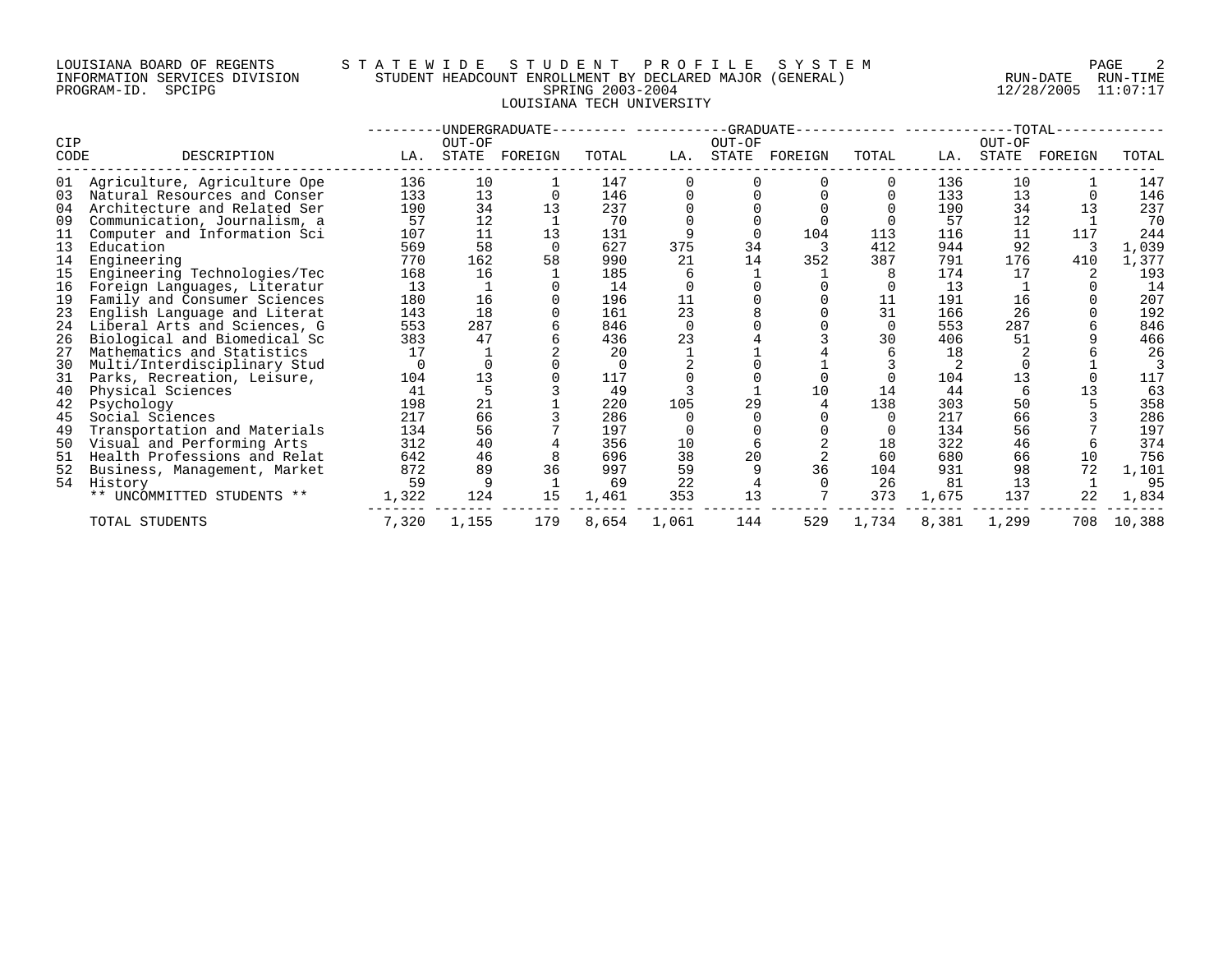# LOUISIANA BOARD OF REGENTS STA TEWIDE STUDENT PROFILE SYSTEM NAGE 3 INFORMATION SERVICES DIVISION STUDENT HEADCOUNT ENROLLMENT BY DECLARED MAJOR (GENERAL) RUN-DATE RUN-TIME RUN-TIME<br>PROGRAM-ID. SPCIPG 11:07:17 MCNEESE STATE UNIVERSITY

PROGRAM-ID. SPCIPG SPRING 2003-2004 12/28/2005 11:07:17

|             |                              |       |                 | -UNDERGRADUATE- |       |     |                 | --GRADUATE-- |          |       |                 | -TOTAL- |       |
|-------------|------------------------------|-------|-----------------|-----------------|-------|-----|-----------------|--------------|----------|-------|-----------------|---------|-------|
| CIP<br>CODE | DESCRIPTION                  | LA.   | OUT-OF<br>STATE | FOREIGN         | TOTAL | LA. | OUT-OF<br>STATE | FOREIGN      | TOTAL    | LA.   | OUT-OF<br>STATE | FOREIGN | TOTAL |
| 01          | Agriculture, Agriculture Ope | 128   | 13              |                 | 141   |     |                 |              |          | 128   | 13              |         | 141   |
| 03          | Natural Resources and Conser | 81    |                 |                 | 86    |     |                 |              |          | 81    |                 |         | 86    |
| 09          | Communication, Journalism, a | 189   | 19              |                 | 213   |     |                 |              |          | 189   | 19              |         | 213   |
| 11          | Computer and Information Sci | 135   |                 |                 | 148   |     |                 |              |          | 135   |                 |         | 148   |
| 13          | Education                    | 1,063 | 70              |                 | 1,141 | 382 |                 |              | 398      | 1,445 | 78              | 16      | 1,539 |
| 14          | Engineering                  | 304   | 28              | 23              | 355   | 14  |                 | 48           | 64       | 318   | 30              | 71      | 419   |
| 15          | Engineering Technologies/Tec | 126   |                 |                 | 130   |     |                 |              |          | 126   |                 |         | 130   |
| 16          | Foreign Languages, Literatur |       |                 |                 |       |     |                 |              |          |       |                 |         |       |
| 19          | Family and Consumer Sciences | 128   |                 |                 | 138   |     |                 |              |          | 128   |                 |         | 138   |
| 22          | Legal Professions and Studie | 67    |                 |                 | 69    |     |                 |              |          | 67    |                 |         | 69    |
| 23          | English Language and Literat | 67    |                 |                 | 71    | 24  |                 |              | 40       | 91    | 19              |         | 111   |
| 24          | Liberal Arts and Sciences, G | 345   | 46              |                 | 393   |     |                 |              |          | 345   | 46              |         | 393   |
| 26          | Biological and Biomedical Sc | 218   | 10              |                 | 234   |     |                 |              |          | 223   | 10              |         | 239   |
| 27          | Mathematics and Statistics   | 21    |                 |                 | 21    | 14  |                 | 16           | 35       | 35    |                 | 16      | 56    |
| 31          | Parks, Recreation, Leisure,  | 137   | 15              |                 | 161   |     |                 |              |          | 137   | 15              |         | 161   |
| 40          | Physical Sciences            | 42    |                 |                 | 52    | 19  |                 |              | 27       | 61    |                 | 10      | 79    |
| 42          | Psychology                   | 224   |                 |                 | 235   | 58  |                 |              | 64       | 282   | 13              |         | 299   |
| 43          | Security and Protective Serv | 236   |                 |                 | 244   |     |                 |              |          | 236   |                 |         | 244   |
| 45          | Social Sciences              | 154   |                 |                 | 159   |     |                 |              |          | 154   |                 |         | 159   |
| 50          | Visual and Performing Arts   | 196   |                 | 11              | 215   |     |                 |              |          | 196   |                 |         | 215   |
| 51          | Health Professions and Relat | 1,026 | 39              |                 | 1,070 | 54  |                 |              | 56       | 1,080 | 41              |         | 1,126 |
| 52          | Business, Management, Market | 992   | 80              | 38              | 1,110 | 63  |                 | 26           | 92       | 1,055 | 83              | 64      | 1,202 |
| 54          | History                      | 40    |                 |                 | 42    |     |                 |              | $\Omega$ | 40    |                 |         | 42    |
|             | ** UNCOMMITTED STUDENTS **   | 413   | 26              |                 | 439   | 211 |                 |              | 222      | 624   | 33              |         | 661   |
|             | ** TRANSFER STUDENTS **      |       |                 |                 |       |     |                 |              |          |       |                 |         |       |
|             | TOTAL STUDENTS               | 6,342 | 411             | 124             | 6,877 | 844 | 47              | 112          | 1,003    | 7,186 | 458             | 236     | 7,880 |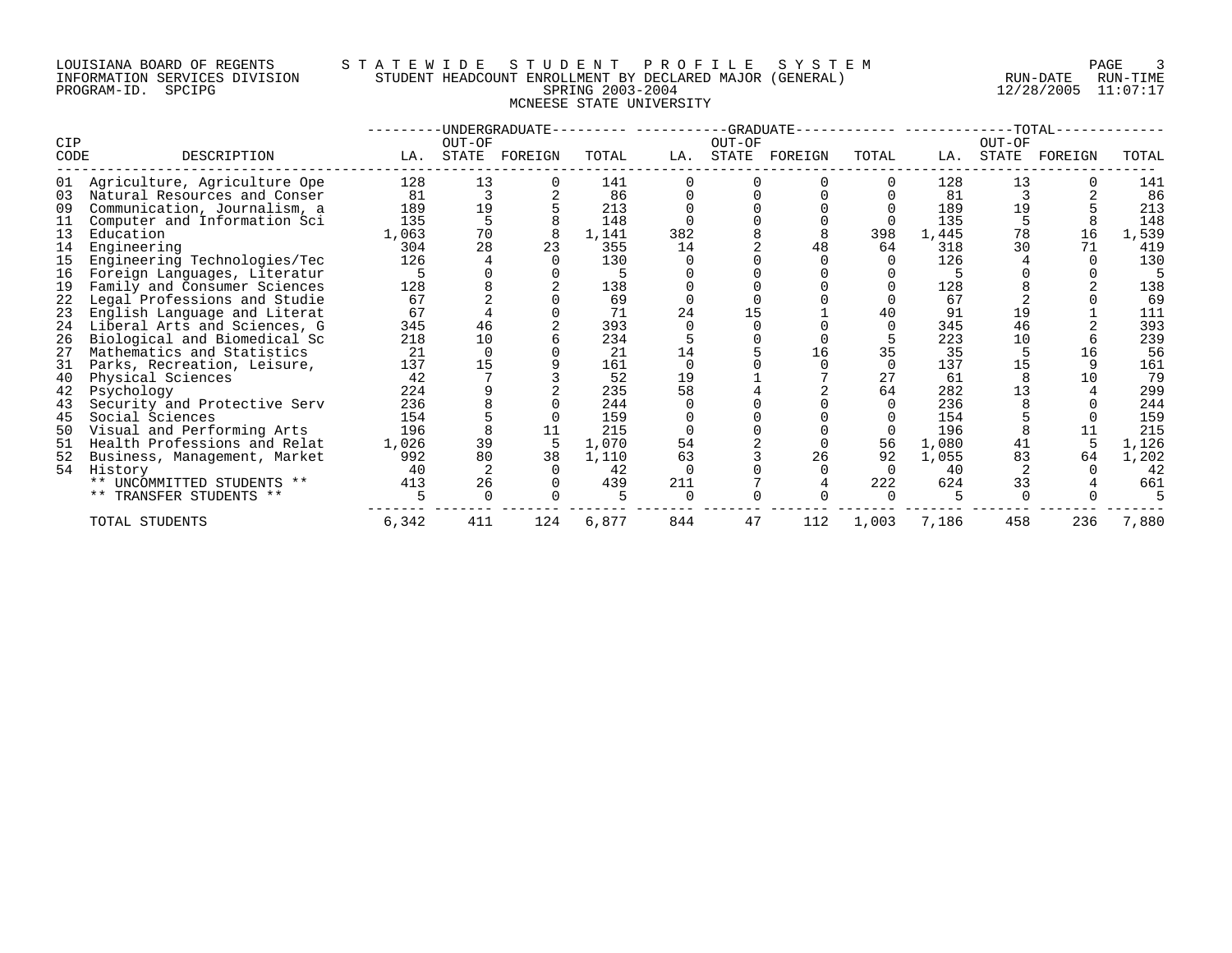#### LOUISIANA BOARD OF REGENTS S T A T E W I D E S T U D E N T P R O F I L E S Y S T E M PAGE 4 INFORMATION SERVICES DIVISION STUDENT HEADCOUNT ENROLLMENT BY DECLARED MAJOR (GENERAL) RUN-DATE RUN-TIME PROGRAM-ID. SPCIPG SPRING 2003-2004 12/28/2005 11:07:17 NICHOLLS STATE UNIVERSITY

| CIP  |                              |       | OUT-OF | -UNDERGRADUATE- |       |     | OUT-OF | -GRADUATE-- |          |       | OUT-OF | $-TOTAL-$ |       |
|------|------------------------------|-------|--------|-----------------|-------|-----|--------|-------------|----------|-------|--------|-----------|-------|
| CODE | DESCRIPTION                  | LA.   | STATE  | FOREIGN         | TOTAL | LA. | STATE  | FOREIGN     | TOTAL    | LA.   | STATE  | FOREIGN   | TOTAL |
| 01   | Agriculture, Agriculture Ope | 45    |        |                 | 46    |     |        |             |          | 45    |        |           | 46    |
| 09   | Communication, Journalism, a | 137   |        |                 | 144   |     |        |             |          | 137   |        |           | 144   |
| 11   | Computer and Information Sci | 77    |        |                 | 79    |     |        |             |          | 77    |        |           | 79    |
|      | Personal and Culinary Servic | 176   | 19     |                 | 196   |     |        |             |          | 176   | 19     |           | 196   |
| 13   | Education                    | 687   | 14     |                 | 704   | 223 |        |             | 224      | 910   | 15     |           | 928   |
| 15   | Engineering Technologies/Tec | 142   |        |                 | 149   |     |        |             |          | 142   |        |           | 149   |
| 16   | Foreign Languages, Literatur |       |        |                 |       |     |        |             |          |       |        |           |       |
| 19   | Family and Consumer Sciences | 259   |        |                 | 260   |     |        |             |          | 259   |        |           | 260   |
| 22   | Legal Professions and Studie | 58    |        |                 | 58    |     |        |             |          | 58    |        |           | 58    |
| 23   | English Language and Literat | 57    |        |                 | 58    |     |        |             |          | 57    |        |           | 58    |
| 24   | Liberal Arts and Sciences, G | 690   | 52     |                 | 745   |     |        |             |          | 690   |        |           | 745   |
| 26   | Biological and Biomedical Sc | 217   |        |                 | 226   | 18  |        |             | 18       | 235   |        |           | 244   |
| 27   | Mathematics and Statistics   | 17    |        |                 | 21    | 15  |        |             | 17       | 32    |        |           | 38    |
| 40   | Physical Sciences            | 30    |        |                 | 30    |     |        |             |          | 30    |        |           | 30    |
| 41   | Science Technologies/Technic |       |        |                 |       |     |        |             |          |       |        |           |       |
| 42   | Psychology                   | 135   |        |                 | 139   | 63  |        |             | 66       | 198   |        |           | 205   |
| 43   | Security and Protective Serv | 85    |        |                 | 85    |     |        |             |          | 85    |        |           | 85    |
| 45   | Social Sciences              | 203   |        |                 | 211   |     |        |             |          | 203   |        |           | 211   |
| 50   | Visual and Performing Arts   | 138   |        |                 | 141   |     |        |             |          | 138   |        |           | 141   |
| 51   | Health Professions and Relat | 1,282 | 19     |                 | 1,305 |     |        |             |          | 1,282 | 19     |           | 1,305 |
| 52   | Business, Management, Market | 1,147 | 32     | 20              | 1,199 | 101 |        | 15          | 116      | 1,248 | 32     | 35        | 1,315 |
| 54   | History                      | 42    |        |                 | 45    |     |        |             |          | 42    |        |           | 45    |
|      | ** UNCOMMITTED STUDENTS **   | 43    |        |                 | 43    | 265 |        |             | 268      | 308   |        |           | 311   |
|      | ** TRANSFER STUDENTS **      | 112   |        |                 | 114   |     |        |             | $\Omega$ | 112   |        |           | 114   |
|      | TOTAL STUDENTS               | 5,782 | 175    | 45              | 6,002 | 685 |        | 20          | 709      | 6,467 | 179    | 65        | 6,711 |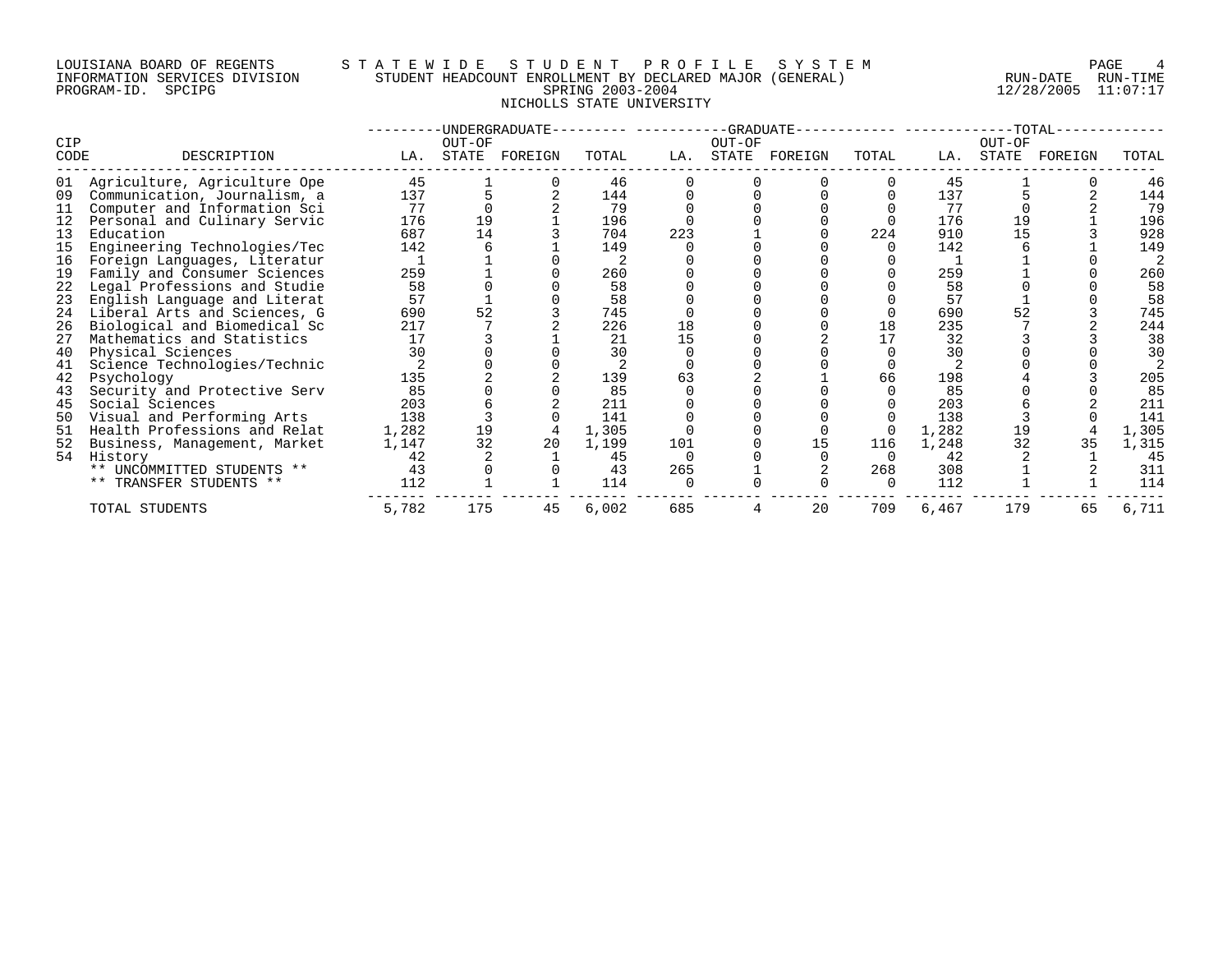#### LOUISIANA BOARD OF REGENTS S T A T E W I D E S T U D E N T P R O F I L E S Y S T E M PAGE 5 INFORMATION SERVICES DIVISION STUDENT HEADCOUNT ENROLLMENT BY DECLARED MAJOR (GENERAL) RUN-DATE RUN-TIME PROGRAM-ID. SPCIPG SPRING 2003-2004 12/28/2005 11:07:17 UNIVERSITY OF LA. AT MONROE

|             |                              |       |                 | -UNDERGRADUATE- |       |          |        | $-GRADUATE--$ |              |       |                 | $-TOTAL-$ |       |
|-------------|------------------------------|-------|-----------------|-----------------|-------|----------|--------|---------------|--------------|-------|-----------------|-----------|-------|
| CIP<br>CODE | DESCRIPTION                  | LA.   | OUT-OF<br>STATE | FOREIGN         | TOTAL | LA.      | OUT-OF | STATE FOREIGN | TOTAL        | LA.   | OUT-OF<br>STATE | FOREIGN   | TOTAL |
| 01          | Agriculture, Agriculture Ope | 52    |                 |                 | 53    |          |        |               |              | 52    |                 |           | 53    |
| 09          | Communication, Journalism, a | 115   | 15              |                 | 130   | 10       |        |               | 16           | 125   | 18              |           | 146   |
| 11          | Computer and Information Sci | 57    |                 |                 | 64    |          |        |               | $\Omega$     | 57    |                 |           | 64    |
| 13          | Education                    | 739   | 46              |                 | 791   | 278      | 16     |               | 298          | 1,017 | 62              | 10        | 1,089 |
| 15          | Engineering Technologies/Tec | 164   | 12              |                 | 177   |          |        |               |              | 164   | 12              |           | 177   |
| 16          | Foreign Languages, Literatur | 25    |                 |                 | 29    |          |        |               |              | 25    |                 |           | 29    |
| 19          | Family and Consumer Sciences | 102   |                 |                 | 105   |          |        |               |              | 102   |                 |           | 105   |
| 22          | Legal Professions and Studie |       |                 |                 |       |          |        |               |              |       |                 |           |       |
| 23          | English Language and Literat | 97    |                 |                 | 104   | 20       |        |               | 21           | 117   |                 |           | 125   |
| 24          | Liberal Arts and Sciences, G | 341   | 38              |                 | 386   | $\Omega$ |        |               | $\Omega$     | 341   | 38              |           | 386   |
| 26          | Biological and Biomedical Sc | 220   | 20              |                 | 241   | 14       | 13     |               | 29           | 234   | 33              |           | 270   |
| 27          | Mathematics and Statistics   | 13    |                 |                 | 19    |          |        |               |              | 13    |                 |           | 19    |
| 30          | Multi/Interdisciplinary Stud |       |                 |                 |       | 20       |        |               | 22           | 20    |                 |           | 22    |
| 31          | Parks, Recreation, Leisure,  | 46    |                 |                 | 56    | 16       |        |               | 23           | 62    | 16              |           | 79    |
| 40          | Physical Sciences            | 56    | 12              |                 | 68    |          |        |               |              | 60    | 12              |           | 72    |
| 42          | Psychology                   | 195   | 11              |                 | 208   | 36       |        |               | 42           | 231   | 17              |           | 250   |
| 43          | Security and Protective Serv | 269   | 11              |                 | 281   | 24       |        |               | 27           | 293   | 14              |           | 308   |
| 44          | Public Administration and So | 123   |                 |                 | 126   |          |        |               |              | 123   |                 |           | 126   |
| 45          | Social Sciences              | 69    |                 |                 | 70    |          |        |               |              | 69    |                 |           | 70    |
| 49          | Transportation and Materials | 44    | 11              |                 | 58    |          |        |               |              | 44    |                 |           | 58    |
| 50          | Visual and Performing Arts   | 75    |                 |                 | 82    | 12       |        |               | 14           | 87    |                 |           | 96    |
| 51          | Health Professions and Relat | 1,837 | 155             | 10              | 2,002 | 418      | 60     | 53            | 531          | 2,255 | 215             | 63        | 2,533 |
| 52          | Business, Management, Market | 945   | 67              | 28              | 1,040 | 47       | 18     | 36            | 101          | 992   | 85              | 64        | 1,141 |
| 54          | History                      | 43    |                 |                 | 46    | 12       |        |               | 15           | 55    |                 |           | 61    |
|             | ** UNCOMMITTED STUDENTS **   | 502   | 31              |                 | 534   | 165      |        |               | 174          | 667   | 38              |           | 708   |
|             | ** TRANSFER STUDENTS **      |       | $\cap$          |                 |       |          |        |               | <sup>n</sup> |       |                 |           |       |
|             | TOTAL STUDENTS               | 6,137 | 464             | 77              | 6,678 | 1,076    | 138    | 103           | 1,317        | 7,213 | 602             | 180       | 7,995 |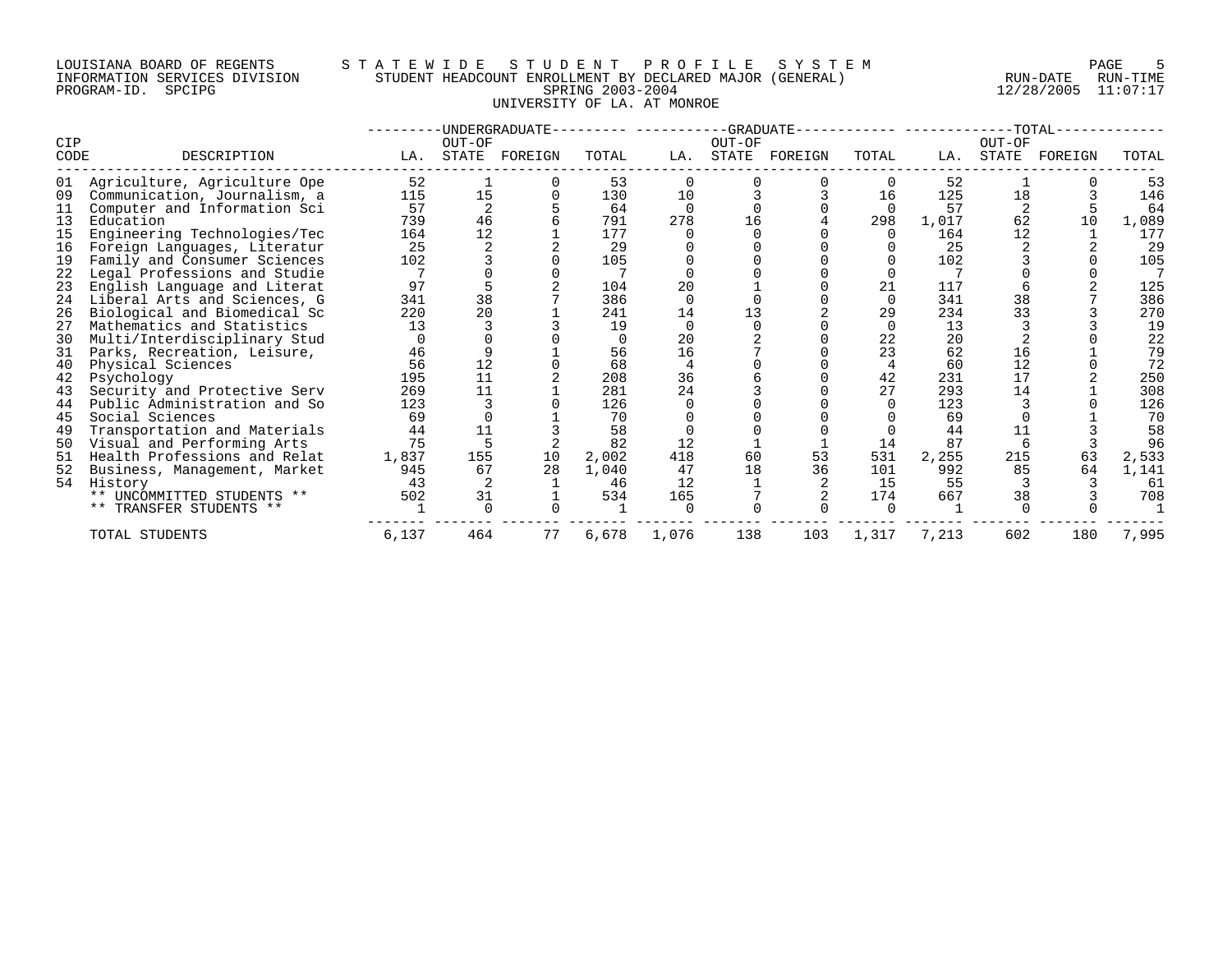#### LOUISIANA BOARD OF REGENTS S T A T E W I D E S T U D E N T P R O F I L E S Y S T E M PAGE 6 INFORMATION SERVICES DIVISION STUDENT HEADCOUNT ENROLLMENT BY DECLARED MAJOR (GENERAL) RUN-DATE RUN-TIME PROGRAM-ID. SPCIPG SPRING 2003-2004 12/28/2005 11:07:17 NORTHWESTERN STATE UNIVERSITY

|                    |                              |       |                 | -UNDERGRADUATE- |       |       |        | $-GRADUATE--$ |       |       | --TOTAL- |               |       |
|--------------------|------------------------------|-------|-----------------|-----------------|-------|-------|--------|---------------|-------|-------|----------|---------------|-------|
| <b>CIP</b><br>CODE | DESCRIPTION                  | LA.   | OUT-OF<br>STATE | FOREIGN         | TOTAL | LA.   | OUT-OF | STATE FOREIGN | TOTAL | LA.   | OUT-OF   | STATE FOREIGN | TOTAL |
|                    |                              |       |                 |                 |       |       |        |               |       |       |          |               |       |
| 09                 | Communication, Journalism, a | 154   | 10              |                 | 164   |       |        |               |       | 154   | 10       |               | 164   |
| 11                 | Computer and Information Sci | 204   | 10              |                 | 216   |       |        |               |       | 204   | 10       |               | 216   |
| 13                 | Education                    | 864   | 78              |                 | 944   | 623   |        |               | 667   | 1,487 | 119      |               | 1,611 |
| 15                 | Engineering Technologies/Tec | 194   | 17              |                 | 212   |       |        |               |       | 194   | 17       |               | 212   |
| 19                 | Family and Consumer Sciences | 93    |                 |                 | 102   |       |        |               |       | 93    |          |               | 102   |
| 23                 | English Language and Literat | 36    |                 |                 | 39    | 27    |        |               | 35    | 63    |          |               | 74    |
| 24                 | Liberal Arts and Sciences, G | 1,357 | 84              |                 | 1,443 |       |        |               |       | 1,357 | 84       |               | 1,443 |
| 26                 | Biological and Biomedical Sc | 347   | 29              |                 | 379   |       |        |               |       | 347   | 29       |               | 379   |
| 27                 | Mathematics and Statistics   | 24    |                 |                 | 28    |       |        |               |       | 24    |          |               | 28    |
| 40                 | Physical Sciences            | 40    |                 |                 | 46    |       |        |               |       | 40    |          |               | 46    |
| 42                 | Psychology                   | 321   | 48              |                 | 369   | 19    |        |               | 26    | 340   | 54       |               | 395   |
| 43                 | Security and Protective Serv | 366   | 24              |                 | 390   |       |        |               |       | 367   | 24       |               | 391   |
| 44                 | Public Administration and So | 231   |                 |                 | 237   |       |        |               |       | 231   |          |               | 237   |
| 45                 | Social Sciences              | 126   |                 |                 | 133   |       |        |               |       | 126   |          |               | 133   |
| 50                 | Visual and Performing Arts   | 207   | 27              |                 | 241   | 18    |        |               | 24    | 225   | 33       |               | 265   |
| 51                 | Health Professions and Relat | 2,416 | 56              |                 | 2,476 | 107   |        |               | 109   | 2,523 | 58       |               | 2,585 |
| 52                 | Business, Management, Market | 985   |                 | 11              | 1,067 |       |        |               |       | 985   |          |               | 1,067 |
|                    | 54 History                   | 59    |                 |                 | 66    |       |        |               |       | 62    |          |               | 69    |
|                    | ** UNCOMMITTED STUDENTS **   | 92    |                 |                 | 98    | 338   |        |               | 348   | 430   |          |               | 446   |
|                    | ** TRANSFER STUDENTS **      | 18    |                 |                 | 18    |       |        |               |       | 18    |          |               | 18    |
|                    | TOTAL STUDENTS               | 8,134 | 498             | 36              | 8,668 | 1,136 | 70     |               | 1,213 | 9,270 | 568      | 43            | 9,881 |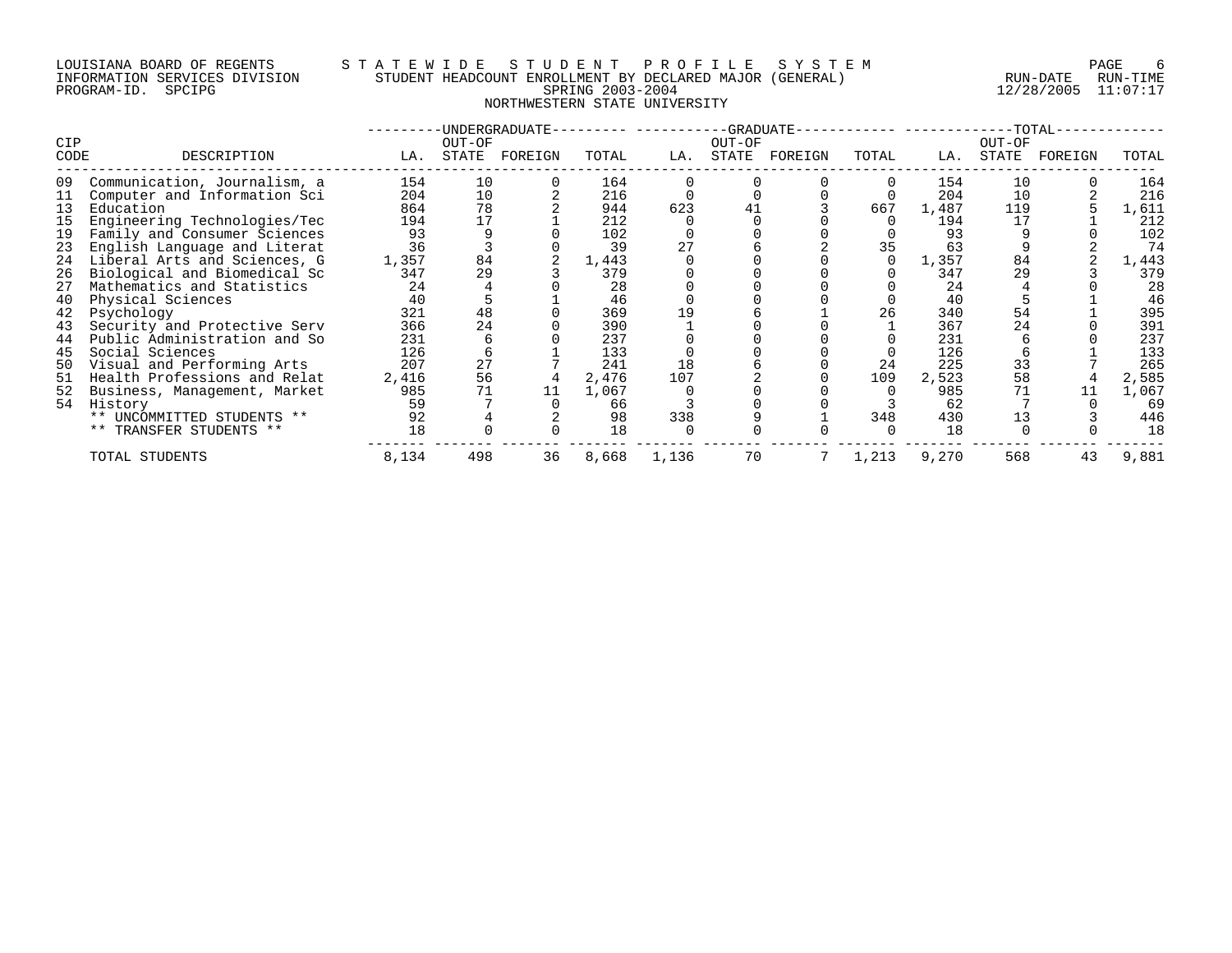# LOUISIANA BOARD OF REGENTS STATEWIDE STUDE STUDENT PROFILE SYSTEM FAGE 7<br>INFORMATION SERVICES DIVISION STUDENT HEADCOUNT ENROLLMENT BY DECLARED MAJOR (GENERAL) RUN-DATE RUN-TIME INFORMATION SERVICES DIVISION STUDENT HEADCOUNT ENROLLMENT BY DECLARED MAJOR (GENERAL) RUN-DATE RUN-TIME RUN-TIME<br>PROGRAM-ID. SPCIPG 11:07:17 PROGRAM-ID. SPCIPG SPRING 2003-2004 12/28/2005 11:07:17 SOUTHEASTERN LA. UNIVERSITY

|             |                              |        |                 | UNDERGRADUATE- |        |       |        | -GRADUATE--   |       |        |         | -TOTAL-       |        |
|-------------|------------------------------|--------|-----------------|----------------|--------|-------|--------|---------------|-------|--------|---------|---------------|--------|
| CIP<br>CODE | DESCRIPTION                  | LA.    | OUT-OF<br>STATE | FOREIGN        | TOTAL  | LA.   | OUT-OF | STATE FOREIGN | TOTAL | LA.    | OUT-OF  | STATE FOREIGN | TOTAL  |
|             |                              |        |                 |                |        |       |        |               |       |        |         |               |        |
| 01          | Agriculture, Agriculture Ope | 19     |                 |                | 19     |       |        |               | 0     | 19     |         |               | 19     |
| 09          | Communication, Journalism, a | 319    | 13              |                | 332    | 25    |        |               | 28    | 344    | 13      |               | 360    |
| 11          | Computer and Information Sci | 273    |                 |                | 285    |       |        |               |       | 273    |         |               | 285    |
| 13          | Education                    | 2,075  | 61              | 13             | 2,149  | 865   | 30     |               | 900   | 2,940  | 91      | 18            | 3,049  |
| 15          | Engineering Technologies/Tec | 381    |                 |                | 389    |       |        |               |       | 381    |         |               | 389    |
| 16          | Foreign Languages, Literatur | 32     |                 |                | 32     |       |        |               |       | 32     |         |               | 32     |
| 19          | Family and Consumer Sciences | 128    |                 |                | 131    |       |        |               |       | 128    |         |               | 131    |
| 23          | English Language and Literat | 98     |                 |                | 99     | 36    |        |               | 37    | 134    |         |               | 136    |
| 24          | Liberal Arts and Sciences, G | 520    | 21              |                | 543    |       |        |               |       | 520    | $^{21}$ |               | 543    |
| 26          | Biological and Biomedical Sc | 723    | 20              |                | 746    | 21    |        |               | 27    | 744    | 25      |               | 773    |
| 27          | Mathematics and Statistics   | 40     |                 |                | 41     |       |        |               |       | 40     |         |               | 41     |
| 30          | Multi/Interdisciplinary Stud |        |                 |                |        | 28    |        |               | 35    | 28     |         |               | 35     |
| 40          | Physical Sciences            | 156    |                 |                | 164    |       |        |               |       | 156    |         |               | 164    |
| 42          | Psychology                   | 390    | 14              |                | 407    | 23    |        |               | 29    | 413    | 19      |               | 436    |
| 43          | Security and Protective Serv | 425    | 11              |                | 437    |       |        |               |       | 425    | 11      |               | 437    |
| 44          | Public Administration and So | 235    |                 |                | 237    |       |        |               |       | 235    |         |               | 237    |
| 45          | Social Sciences              | 201    |                 |                | 211    | 24    |        |               | 25    | 225    | 10      |               | 236    |
| 50          | Visual and Performing Arts   | 270    |                 |                | 278    | 10    |        |               | 23    | 280    |         | 16            | 301    |
| 51          | Health Professions and Relat | 1,607  | 28              |                | 1,642  | 122   |        |               | 136   | 1,729  | 40      |               | 1,778  |
| 52          | Business, Management, Market | 2,513  | 56              | 43             | 2,612  | 147   |        | 31            | 185   | 2,660  | 63      | 74            | 2,797  |
|             | 54 History                   | 148    |                 |                | 150    | 34    |        |               | 37    | 182    |         |               | 187    |
|             | ** UNCOMMITTED STUDENTS **   | 1,703  | 45              |                | 1,750  | 628   | 14     |               | 645   | 2,331  | 59      |               | 2,395  |
|             | TOTAL STUDENTS               | 12,256 | 306             | 92             | 12,654 | 1,963 | 79     | 65            | 2,107 | 14,219 | 385     | 157           | 14,761 |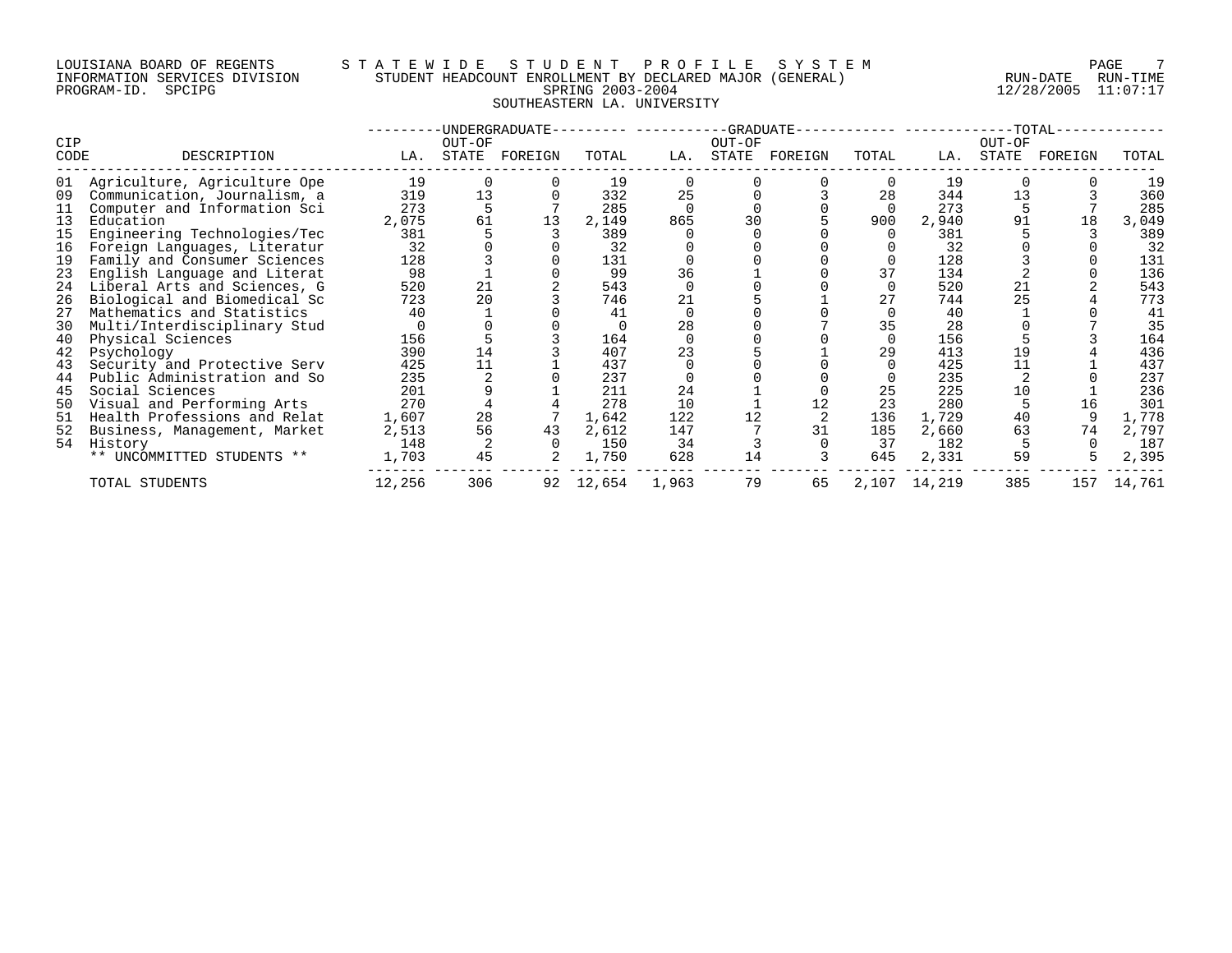#### LOUISIANA BOARD OF REGENTS S T A T E W I D E S T U D E N T P R O F I L E S Y S T E M PAGE 8 INFORMATION SERVICES DIVISION STUDENT HEADCOUNT ENROLLMENT BY DECLARED MAJOR (GENERAL) RUN-DATE RUN-TIME PROGRAM-ID. SPCIPG SPRING 2003-2004 12/28/2005 11:07:17 UNIVERSITY OF LA. IN LAFAYETTE

|      |                              |          |          | UNDERGRADUATE |          |          | -GRADUATE |         |          |              |        | -TOTAL- |        |
|------|------------------------------|----------|----------|---------------|----------|----------|-----------|---------|----------|--------------|--------|---------|--------|
| CIP  |                              |          | OUT-OF   |               |          |          | OUT-OF    |         |          |              | OUT-OF |         |        |
| CODE | DESCRIPTION                  | LA.      | STATE    | FOREIGN       | TOTAL    | LA.      | STATE     | FOREIGN | TOTAL    | LA.          | STATE  | FOREIGN | TOTAL  |
| 01   | Agriculture, Agriculture Ope | 65       |          |               | 66       |          |           |         |          | 65           |        |         | 66     |
| 03   | Natural Resources and Conser | 75       |          |               | 80       |          |           |         |          | 75           |        |         | 80     |
| 04   | Architecture and Related Ser | 323      | 23       | 19            | 365      |          |           |         |          | 328          | 23     | 19      | 370    |
| 05   | Area, Ethnic, Cultural, and  | $\Omega$ | $\Omega$ |               | 0        |          | 10        | 11      | 24       | 3            | 10     | 11      | 24     |
| 09   | Communication, Journalism, a | 499      | 24       |               | 527      | 18       |           |         | 26       | 517          | 25     | 11      | 553    |
| 11   | Computer and Information Sci | 220      |          | 14            | 241      | 19       |           | 118     | 140      | 239          | 10     | 132     | 381    |
| 13   | Education                    | 1,656    | 46       | 10            | 1,712    | 229      | 10        |         | 240      | 1,885        | 56     | 11      | 1,952  |
| 14   | Engineering                  | 746      | 28       | 71            | 845      | 26       |           | 125     | 154      | 772          | 31     | 196     | 999    |
| 15   | Engineering Technologies/Tec | 243      |          |               | 251      | 10       |           | 13      | 25       | 253          |        | 15      | 276    |
| 16   | Foreign Languages, Literatur | 27       |          |               | 32       | 4        |           |         | 10       | 31           |        |         | 42     |
| 19   | Family and Consumer Sciences | 267      |          |               | 274      | 16       |           |         | 17       | 283          |        |         | 291    |
| 22   | Legal Professions and Studie | 139      | 11       |               | 150      | $\cap$   |           |         | $\Omega$ | 139          | 11     |         | 150    |
| 23   | English Language and Literat | 180      |          |               | 188      | 54       | 40        |         | 98       | 234          | 47     |         | 286    |
| 24   | Liberal Arts and Sciences, G | 691      | 47       | 13            | 751      | $\Omega$ |           |         | $\Omega$ | 691          | 47     | 13      | 751    |
| 26   | Biological and Biomedical Sc | 443      | 17       | 11            | 471      | 19       | 26        | 27      | 72       | 462          | 43     | 38      | 543    |
| 27   | Mathematics and Statistics   | 35       |          |               | 39       | 13       |           | 23      | 37       | 48           |        | 26      | 76     |
| 30   | Multi/Interdisciplinary Stud |          |          |               | $\Omega$ |          |           |         | 14       | 9            |        |         | 14     |
| 38   | Philosophy and Religious Stu | 25       |          |               | 25       |          |           |         | 0        | 25           |        |         | 25     |
| 40   | Physical Sciences            | 89       |          |               | 97       | 11       |           |         | 22       | 100          | 10     |         | 119    |
| 42   | Psychology                   | 386      | 14       |               | 402      | 16       |           |         | 20       | 402          | 16     |         | 422    |
| 43   | Security and Protective Serv | 341      | 12       |               | 354      |          |           |         | $\Omega$ | 341          | 12     |         | 354    |
| 45   | Social Sciences              | 269      | 15       |               | 287      |          |           |         |          | 269          | 15     |         | 287    |
| 50   | Visual and Performing Arts   | 633      | 39       |               | 677      |          |           |         | 16       | 642          | 45     |         | 693    |
| 51   | Health Professions and Relat | 1,608    | 31       | 12            | 1,651    | 122      |           |         | 130      | 1,730        | 36     | 15      | 1,781  |
| 52   | Business, Management, Market | 2,586    | 105      | 53            | 2,744    | 136      | 10        | 16      | 162      | 2,722        | 115    | 69      | 2,906  |
| 54   | History                      | 96       | 6        | 1             | 103      | 23       |           |         | 25       | 119          |        |         | 128    |
|      | ** UNCOMMITTED STUDENTS **   | 1,296    | 28       | 13            | 1,337    | 280      | 11        |         | 296      | 1,576        | 39     | 18      | 1,633  |
|      | ** TRANSFER STUDENTS **      | 136      | 4        |               | 141      | $\cap$   |           |         | $\Omega$ | 136          |        |         | 141    |
|      | TOTAL STUDENTS               | 13,074   | 491      | 245           | 13,810   | 1,022    | 142       | 369     |          | 1,533 14,096 | 633    | 614     | 15,343 |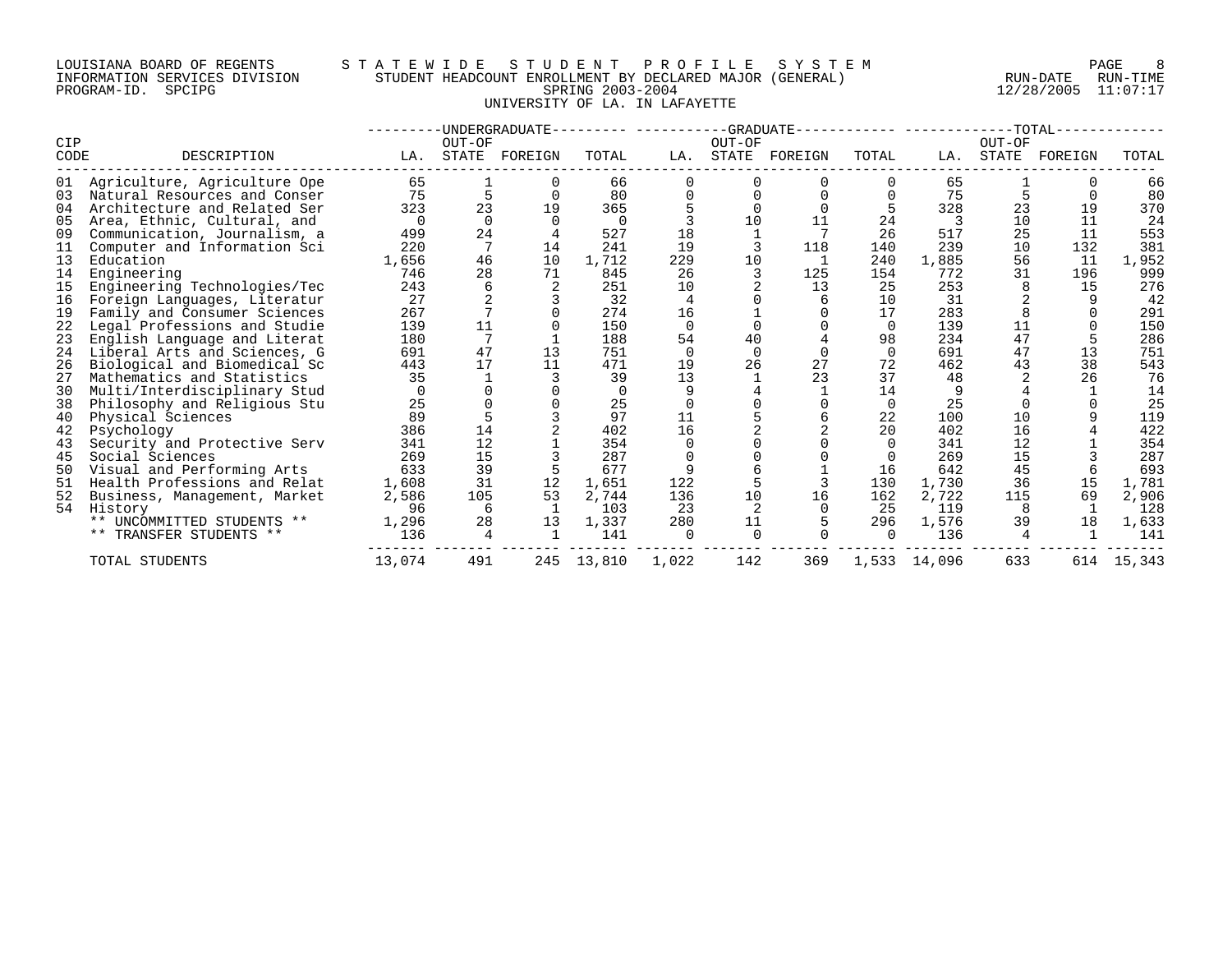# LOUISIANA BOARD OF REGENTS S T A T E W I D E S T U D E N T P R O F I L E S Y S T E M PAGE 9 INFORMATION SERVICES DIVISION STUDENT HEADCOUNT ENROLLMENT BY DECLARED MAJOR (GENERAL) RUN-DATE RUN-TIME PROGRAM-ID. SPCIPG SPRING 2003-2004 12/28/2005 11:07:17 L.S.U. AT ALEXANDRIA

|      |                                 |       |        | ·UNDERGRADUATE- |       |     |        | -GRADUATE- |       |         |        | -TOTAL- |       |
|------|---------------------------------|-------|--------|-----------------|-------|-----|--------|------------|-------|---------|--------|---------|-------|
| CIP  |                                 |       | OUT-OF |                 |       |     | OUT-OF |            |       |         | OUT-OF |         |       |
| CODE | DESCRIPTION                     | LA.   | STATE  | FOREIGN         | TOTAL | LA. | STATE  | FOREIGN    | TOTAL | LA.     | STATE  | FOREIGN | TOTAL |
|      | 11 Computer and Information Sci | 81    |        |                 |       |     |        |            |       | -81     |        |         | 81    |
| 13   | Education                       | 384   |        |                 | 389   |     |        |            |       | 384     |        |         | 389   |
|      | 22 Legal Professions and Studie | 25    |        |                 | 25    |     |        |            |       | 25      |        |         | 25    |
|      | 24 Liberal Arts and Sciences, G | 995   |        |                 | 1,007 |     |        |            |       | 995     |        |         | 007   |
|      | 26 Biological and Biomedical Sc | 138   |        |                 | 148   |     |        |            |       | 138     |        |         | 148   |
| 43   | Security and Protective Serv    | 106   |        |                 | 107   |     |        |            |       | 106     |        |         | 107   |
|      | 51 Health Professions and Relat | 1,239 |        | 10              | 1,253 |     |        |            |       | . . 239 |        | 10      | 1,253 |
|      | ** UNCOMMITTED STUDENTS **      | 38    |        |                 | 39    |     |        |            |       | 38      |        |         | 39    |
|      | TOTAL STUDENTS                  | 3,006 | 20     | 23              | 3,049 |     |        |            |       | 3,006   | 20     |         | 3,049 |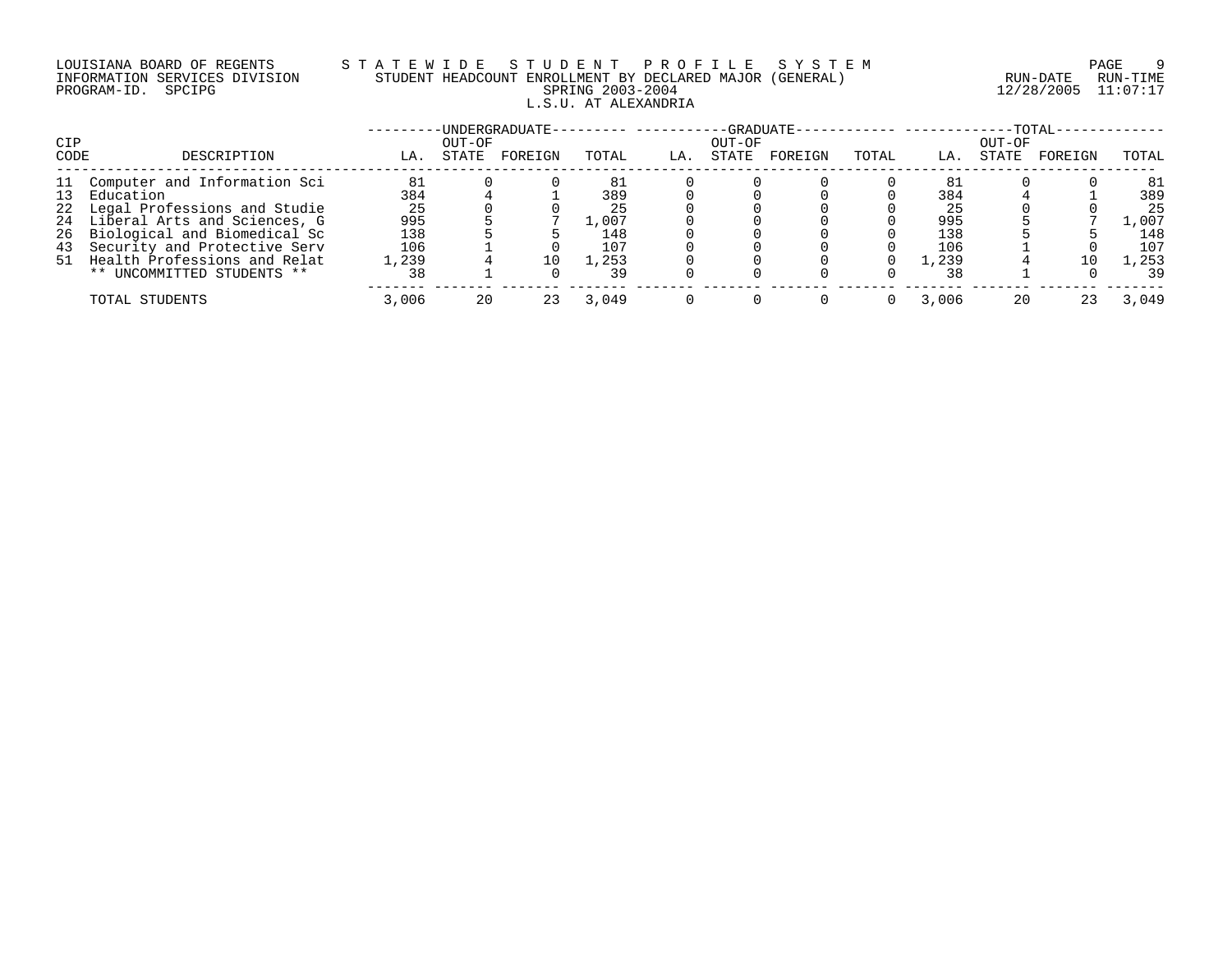#### LOUISIANA BOARD OF REGENTS S T A T E W I D E S T U D E N T P R O F I L E S Y S T E M PAGE 10 INFORMATION SERVICES DIVISION STUDENT HEADCOUNT ENROLLMENT BY DECLARED MAJOR (GENERAL) RUN-DATE RUN-TIME PROGRAM-ID. SPCIPG SPRING 2003-2004 12/28/2005 11:07:17 L.S.U. AT BATON ROUGE

|      |                              |        |          | -UNDERGRADUATE- |          |          |        | -GRADUATE-- |          |        |        | $-TOTAL-$ |        |
|------|------------------------------|--------|----------|-----------------|----------|----------|--------|-------------|----------|--------|--------|-----------|--------|
| CIP  |                              |        | OUT-OF   |                 |          |          | OUT-OF |             |          |        | OUT-OF |           |        |
| CODE | DESCRIPTION                  | LA.    | STATE    | FOREIGN         | TOTAL    | LA.      | STATE  | FOREIGN     | TOTAL    | LA.    | STATE  | FOREIGN   | TOTAL  |
| 01   | Agriculture, Agriculture Ope | 552    | 58       | 14              | 624      | 74       | 26     | 90          | 190      | 626    | 84     | 104       | 814    |
| 03   | Natural Resources and Conser | 164    | 16       | 1               | 181      | 47       | 26     | 27          | 100      | 211    | 42     | 28        | 281    |
| 04   | Architecture and Related Ser | 691    | 98       | 17              | 806      | 36       | 22     | 15          | 73       | 727    | 120    | 32        | 879    |
| 05   | Area, Ethnic, Cultural, and  | 12     |          | $\Omega$        | 14       | $\Omega$ |        | $\Omega$    | $\Omega$ | 12     |        | $\Omega$  | 14     |
| 09   | Communication, Journalism, a | 882    | 155      | 11              | 1,048    | 37       | 10     | 15          | 62       | 919    | 165    | 26        | 1,110  |
| 11   | Computer and Information Sci | 302    | 15       | 20              | 337      | 21       |        | 76          | 99       | 323    | 17     | 96        | 436    |
| 13   | Education                    | 2,012  | 261      | 10              | 2,283    | 446      | 67     | 22          | 535      | 2,458  | 328    | 32        | 2,818  |
| 14   | Engineering                  | 2,193  | 172      | 168             | 2,533    | 100      | 24     | 462         | 586      | 2,293  | 196    | 630       | 3,119  |
| 16   | Foreign Languages, Literatur | 73     | 21       |                 | 96       | 29       | 16     | 20          | 65       | 102    | 37     | 22        | 161    |
| 19   | Family and Consumer Sciences | 146    | 14       |                 | 160      | 24       | 4      |             | 35       | 170    | 18     |           | 195    |
| 23   | English Language and Literat | 745    | 86       |                 | 831      | 46       | 71     |             | 123      | 791    | 157    |           | 954    |
| 24   | Liberal Arts and Sciences, G | 1,161  | 94       | 18              | 1,273    | 32       |        |             | 36       | 1,193  | 98     | 18        | 1,309  |
| 25   | Library Science              |        |          | $\Omega$        | $\Omega$ | 146      | 28     |             | 178      | 146    | 28     | 4         | 178    |
| 26   | Biological and Biomedical Sc | 2,161  | 155      | 31              | 2,347    | 67       | 50     | 61          | 178      | 2,228  | 205    | 92        | 2,525  |
| 27   | Mathematics and Statistics   | 114    | 10       |                 | 131      | 20       | 19     | 54          | 93       | 134    | 29     | 61        | 224    |
| 30   | Multi/Interdisciplinary Stud | 97     | 18       |                 | 121      | 25       |        |             | 25       | 122    | 18     |           | 146    |
| 38   | Philosophy and Religious Stu | 93     |          |                 | 100      | 9        |        |             | 11       | 102    |        |           | 111    |
| 40   | Physical Sciences            | 243    | 36       | 10              | 289      | 92       | 72     | 121         | 285      | 335    | 108    | 131       | 574    |
| 42   | Psychology                   | 1,000  | 97       |                 | 1,105    | 45       | 45     |             | 91       | 1,045  | 142    |           | 1,196  |
| 44   | Public Administration and So |        | $\Omega$ |                 | $\Omega$ | 314      |        | 11          | 331      | 314    | -6     | 11        | 331    |
| 45   | Social Sciences              | 1,457  | 176      | 21              | 1,654    | 94       | 66     | 51          | 211      | 1,551  | 242    | 72        | 1,865  |
| 50   | Visual and Performing Arts   | 723    | 134      | 31              | 888      | 81       | 125    | 43          | 249      | 804    | 259    | 74        | 1,137  |
| 51   | Health Professions and Relat | 340    | 28       |                 | 371      | 332      | 105    | 20          | 457      | 672    | 133    | 23        | 828    |
| 52   | Business, Management, Market | 3,874  | 490      | 113             | 4,477    | 347      | 32     | 70          | 449      | 4,221  | 522    | 183       | 4,926  |
| 54   | History                      | 333    | 36       |                 | 371      | 35       | 18     |             | 55       | 368    | 54     | 4         | 426    |
|      | ** UNCOMMITTED STUDENTS **   | 1,304  | 185      | 64              | 1,553    | 404      | 45     | 25          | 474      | 1,708  | 230    | 89        | 2,027  |
|      | ** TRANSFER STUDENTS **      | 507    | 32       |                 | 540      |          |        |             | $\Omega$ | 507    | 32     |           | 540    |
|      | TOTAL STUDENTS               | 21,179 | 2,396    | 558             | 24,133   | 2,903    | 885    | 1,203       | 4,991    | 24,082 | 3,281  | 1,761     | 29,124 |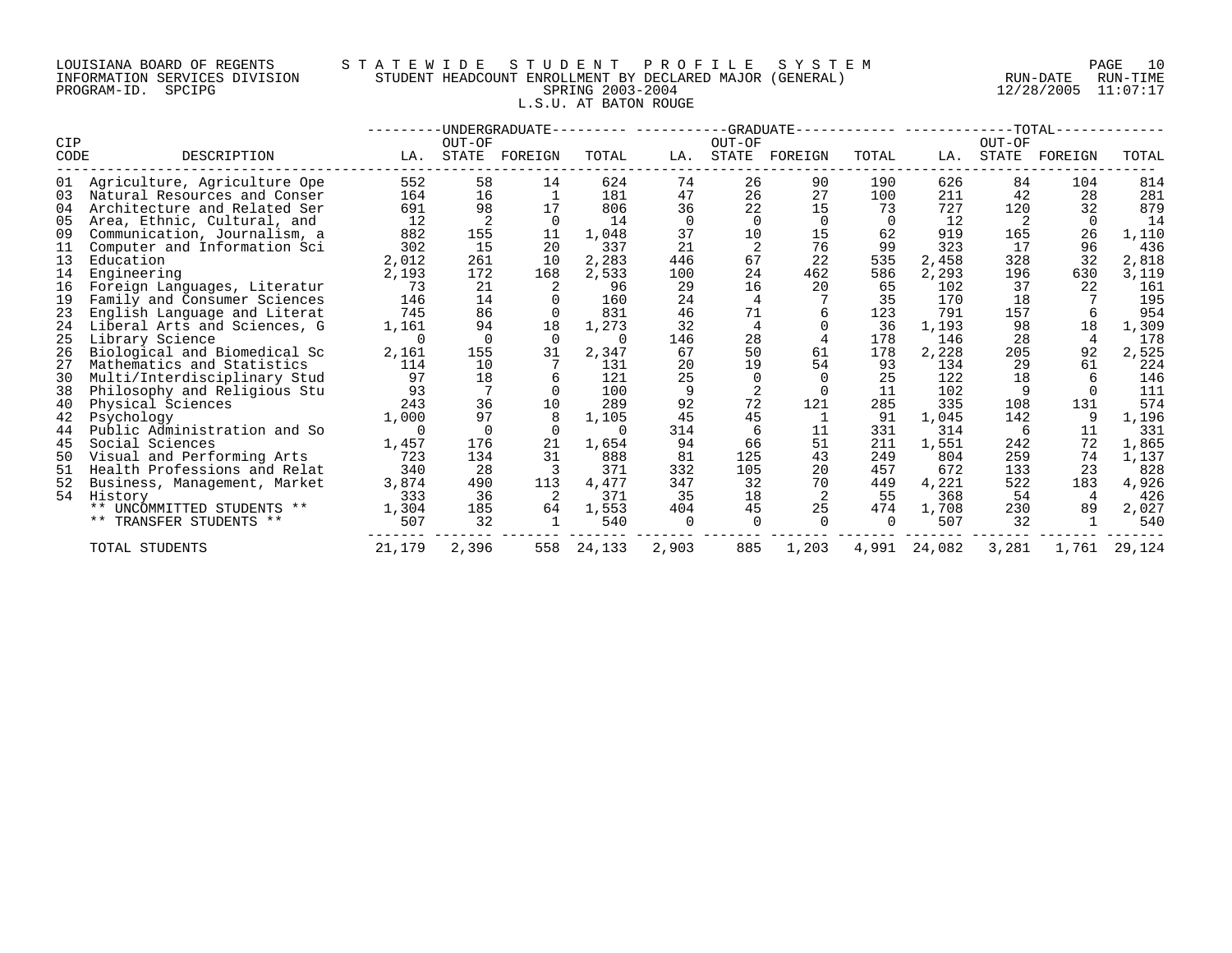# LOUISIANA BOARD OF REGENTS S T A T E W I D E S T U D E N T P R O F I L E S Y S T E M PAGE 11 INFORMATION SERVICES DIVISION STUDENT HEADCOUNT ENROLLMENT BY DECLARED MAJOR (GENERAL) RUN-DATE RUN-TIME PROGRAM-ID. SPCIPG SPRING 2003-2004 12/28/2005 11:07:17 L.S.U. AT EUNICE

| CIP  |                                 |       | OUT-OF | -UNDERGRADUATE- |       |     | OUT-OF | -GRADUATE- |       |       | OUT-OF | $-TOTAL-$ |       |
|------|---------------------------------|-------|--------|-----------------|-------|-----|--------|------------|-------|-------|--------|-----------|-------|
| CODE | DESCRIPTION                     | LA.   | STATE  | FOREIGN         | TOTAL | LA. | STATE  | FOREIGN    | TOTAL | LA.   | STATE  | FOREIGN   | TOTAL |
|      | 11 Computer and Information Sci | 84    |        |                 | 84    |     |        |            |       | 84    |        |           | 84    |
|      | 13 Education                    | 142   |        |                 | 142   |     |        |            |       | 142   |        |           | 142   |
|      | 22 Legal Professions and Studie | 60    |        |                 | 60    |     |        |            |       | 60    |        |           | 60    |
|      | 24 Liberal Arts and Sciences, G | 159   |        |                 | 159   |     |        |            |       | 159   |        |           | 159   |
| 43   | Security and Protective Serv    | 223   |        |                 | 235   |     |        |            |       | 223   |        |           | 235   |
|      | 51 Health Professions and Relat | 1,035 |        | 10              | 1,045 |     |        |            |       | 1,035 |        | 10        | 1,045 |
|      | 52 Business, Management, Market | 269   |        |                 | 270   |     |        |            |       | 269   |        |           | 270   |
|      | ** UNCOMMITTED STUDENTS **      | 68    |        |                 | 68    |     |        |            |       | 68    |        |           | 68    |
|      | ** TRANSFER STUDENTS **         | 1,056 |        |                 | 1,060 |     |        |            |       | 1,056 |        |           | ,060  |
|      | TOTAL STUDENTS                  | 3,096 |        | 27              | 3,123 |     |        |            |       | 3,096 |        | 27        | 3,123 |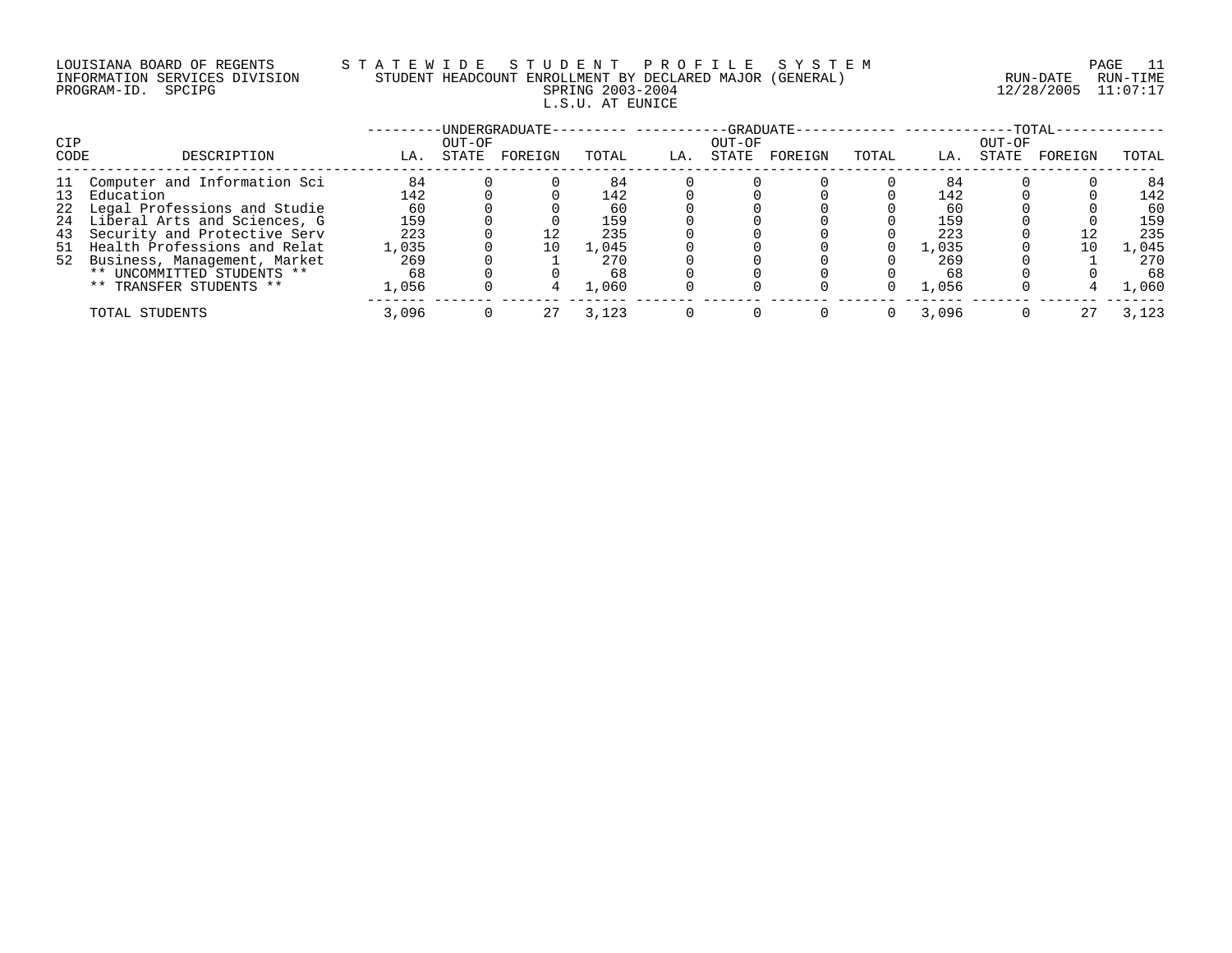#### LOUISIANA BOARD OF REGENTS S T A T E W I D E S T U D E N T P R O F I L E S Y S T E M PAGE 12 INFORMATION SERVICES DIVISION STUDENT HEADCOUNT ENROLLMENT BY DECLARED MAJOR (GENERAL) RUN-DATE RUN-TIME PROGRAM-ID. SPCIPG SPRING 2003-2004 12/28/2005 11:07:17 L.S.U. AT SHREVEPORT

|      |                              |       |        | -UNDERGRADUATE- |       |     |        | $-GRADUATE -$ |       |       |        | -TOTAL- |       |
|------|------------------------------|-------|--------|-----------------|-------|-----|--------|---------------|-------|-------|--------|---------|-------|
| CIP  |                              |       | OUT-OF |                 |       |     | OUT-OF |               |       |       | OUT-OF |         |       |
| CODE | DESCRIPTION                  | LA.   | STATE  | FOREIGN         | TOTAL | LA. | STATE  | FOREIGN       | TOTAL | LA.   | STATE  | FOREIGN | TOTAL |
| 03   | Natural Resources and Conser | 10    |        |                 | 10    |     |        |               |       | 10    |        |         | 10    |
| 09   | Communication, Journalism, a | 105   |        |                 | 112   |     |        |               |       | 105   |        |         | 112   |
|      | Computer and Information Sci | 137   |        |                 | 141   |     |        |               |       | 140   |        |         | 144   |
| 13   | Education                    | 460   |        |                 | 478   | 43  |        |               |       | 503   |        |         | 521   |
| 16   | Foreign Languages, Literatur | 12    |        |                 | 13    |     |        |               |       | 12    |        |         | 13    |
| 23   | English Language and Literat | 53    |        |                 | 54    |     |        |               |       | 53    |        |         | 54    |
| 24   | Liberal Arts and Sciences, G | 192   |        |                 | 200   | 14  |        |               |       | 206   |        |         | 215   |
| 26   | Biological and Biomedical Sc | 284   |        |                 | 297   |     |        |               |       | 284   |        |         | 297   |
| 27   | Mathematics and Statistics   | 23    |        |                 | 24    |     |        |               |       | 23    |        |         | 24    |
| 40   | Physical Sciences            | 40    |        |                 | 42    |     |        |               |       | 40    |        |         | 42    |
| 42   | Psychology                   | 182   |        |                 | 194   |     |        |               |       | 190   |        |         | 205   |
| 43   | Security and Protective Serv | 123   |        |                 | 132   |     |        |               |       | 123   |        |         | 132   |
| 44   | Public Administration and So |       |        |                 |       |     |        |               |       | 33    |        |         | 35    |
| 45   | Social Sciences              | 80    |        |                 | 85    |     |        |               |       | 80    |        |         | 85    |
| 50   | Visual and Performing Arts   |       |        |                 | 59    |     |        |               |       | 57    |        |         | 59    |
| 51   | Health Professions and Relat |       |        |                 |       |     |        |               |       |       |        |         |       |
| 52   | Business, Management, Market | 800   | 38     |                 | 844   | 47  |        |               | 50    | 847   |        |         | 894   |
| 54   | History                      | 52    |        |                 | 52    |     |        |               |       | 52    |        |         | 52    |
|      | ** UNCOMMITTED STUDENTS **   | 676   | 24     |                 | 701   | 592 | 16     |               | 611   | 1,268 | 40     |         | 1,312 |
|      | TOTAL STUDENTS               | 3,291 | 135    | 17              | 3,443 | 740 | 24     |               | 768   | 4,031 | 159    | 21      | 4,211 |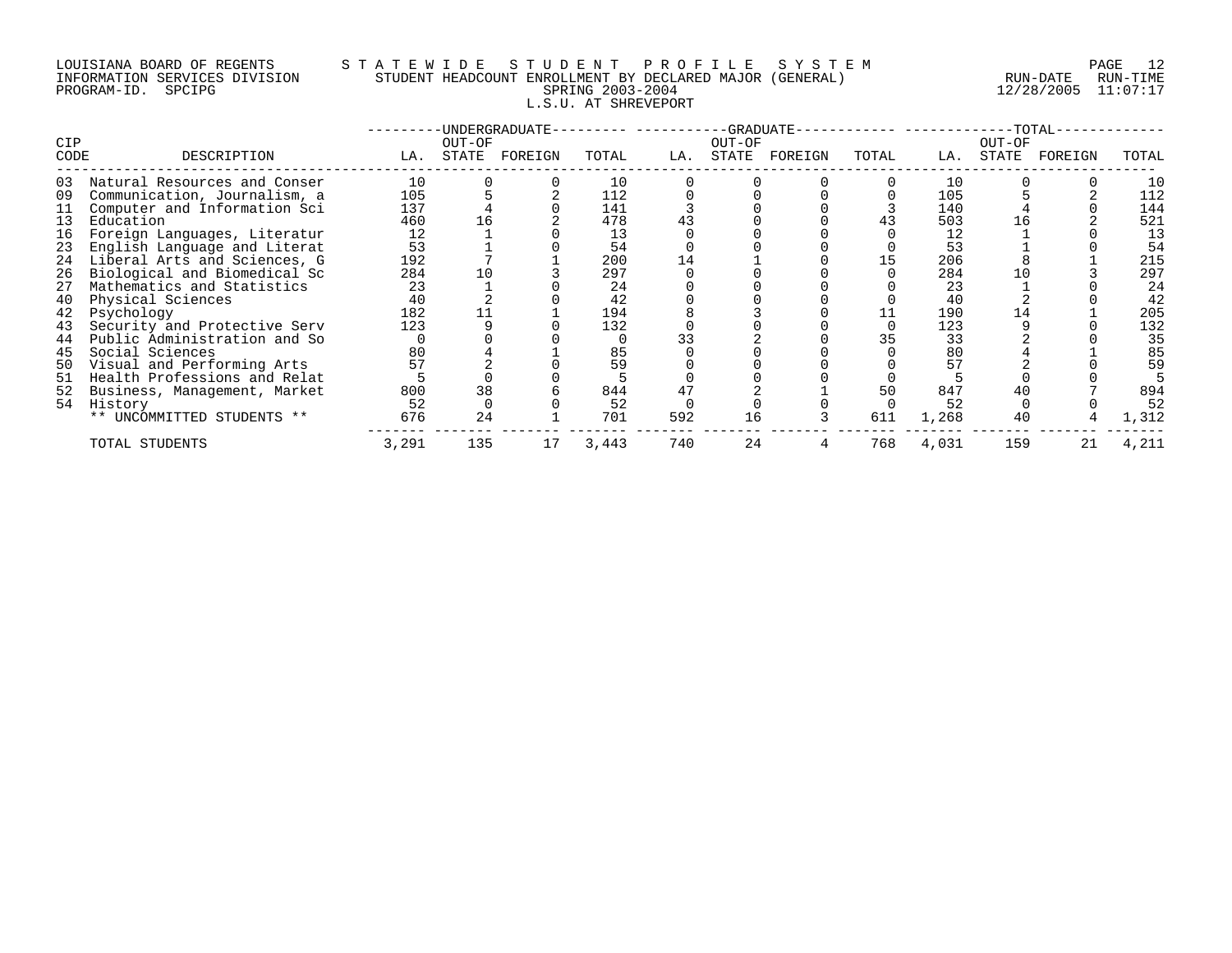# LOUISIANA BOARD OF REGENTS STATEWIDE STUDE STUDENT PROFILE SYSTEM FAGE 13<br>INFORMATION SERVICES DIVISION STUDENT HEADCOUNT ENROLLMENT BY DECLARED MAJOR (GENERAL) RUN-DATE RUN-TIME INFORMATION SERVICES DIVISION STUDENT HEADCOUNT ENROLLMENT BY DECLARED MAJOR (GENERAL)<br>PROGRAM-ID. SPCIPG RUN-DATE RUN-RUN-SPRING 2003-2004 UNIVERSITY OF NEW ORLEANS

PROGRAM-ID. SPCIPG SPRING 2003-2004 12/28/2005 11:07:17

| CIP  |                              |        | OUT-OF   | -UNDERGRADUATE- |        |       | OUT-OF | -GRADUATE------------ -------- |          |              | $--TOTAL-$<br>OUT-OF |         |        |
|------|------------------------------|--------|----------|-----------------|--------|-------|--------|--------------------------------|----------|--------------|----------------------|---------|--------|
| CODE | DESCRIPTION                  | LA.    | STATE    | FOREIGN         | TOTAL  | LA.   |        | STATE FOREIGN                  | TOTAL    | LA.          | STATE                | FOREIGN | TOTAL  |
| 03   | Natural Resources and Conser | 17     |          |                 | 18     |       |        |                                |          | 17           |                      |         | 18     |
| 04   | Architecture and Related Ser |        |          |                 |        | 46    | 14     |                                | 60       | 46           | 14                   |         | 60     |
| 05   | Area, Ethnic, Cultural, and  |        |          |                 |        |       |        |                                |          |              |                      |         |        |
| 09   | Communication, Journalism, a | 681    | 71       |                 | 763    |       |        |                                |          | 689          | 71                   |         | 771    |
| 11   | Computer and Information Sci | 384    | 19       |                 | 404    | 28    | 37     |                                | 68       | 412          | 56                   |         | 472    |
| 13   | Education                    | 377    |          |                 | 385    | 603   | 25     |                                | 630      | 980          | 32                   |         | 1,015  |
| 14   | Engineering                  | 1,008  | 105      | 13              | 1,126  | 93    | 118    | 12                             | 223      | 1,101        | 223                  |         | 1,349  |
| 15   | Engineering Technologies/Tec |        |          |                 |        | 27    | 6      |                                | 34       | 27           |                      |         | 34     |
| 16   | Foreign Languages, Literatur | 52     |          |                 | 54     | 16    | 11     |                                | 27       | 68           | 13                   |         | 81     |
| 23   | English Language and Literat | 266    | 11       |                 | 279    | 59    | 13     |                                | 74       | 325          | 24                   |         | 353    |
| 24   | Liberal Arts and Sciences, G | 840    | 29       |                 | 870    |       |        |                                | $\Omega$ | 840          | 29                   |         | 870    |
| 26   | Biological and Biomedical Sc | 367    | 13       |                 | 383    | 20    | 16     |                                | 38       | 387          | 29                   |         | 421    |
| 27   | Mathematics and Statistics   | 29     |          |                 | 30     | 14    | 10     |                                | 25       | 43           | 11                   |         | 55     |
| 30   | Multi/Interdisciplinary Stud | 23     |          |                 | 26     |       |        |                                |          | 23           |                      |         | 26     |
| 38   | Philosophy and Religious Stu | 55     |          |                 | 58     |       |        |                                |          | 55           |                      |         | 58     |
| 40   | Physical Sciences            | 117    |          |                 | 126    | 42    | 56     |                                | 111      | 159          | 62                   | 16      | 237    |
| 42   | Psychology                   | 296    | 12       |                 | 309    | 14    | 13     |                                | 27       | 310          | 25                   |         | 336    |
| 44   | Public Administration and So |        |          |                 |        | 34    |        |                                | 39       | 34           |                      |         | 39     |
| 45   | Social Sciences              | 553    | 37       |                 | 595    | 118   | 38     |                                | 161      | 671          | 75                   | 10      | 756    |
| 50   | Visual and Performing Arts   | 380    | 41       |                 | 427    | 113   | 90     |                                | 207      | 493          | 131                  | 10      | 634    |
| 51   | Health Professions and Relat | 29     | $\Omega$ |                 | 30     | 63    |        |                                | 66       | 92           |                      |         | 96     |
| 52   | Business, Management, Market | 3,130  | 239      | 16              | 3,385  | 715   | 161    | 20                             | 896      | 3,845        | 400                  | 36      | 4,281  |
| 54   | History                      | 166    | 13       | $\Omega$        | 179    | 31    |        |                                | 35       | 197          | 16                   |         | 214    |
|      | ** UNCOMMITTED STUDENTS **   | 3,143  | 153      | 18              | 3,314  | 1,100 | 75     |                                | 1,183    | 4,243        | 228                  | 26      | 4,497  |
|      | TOTAL STUDENTS               | 11,917 | 766      | 82              | 12,765 | 3,144 | 694    | 74                             |          | 3,912 15,061 | 1,460                | 156     | 16,677 |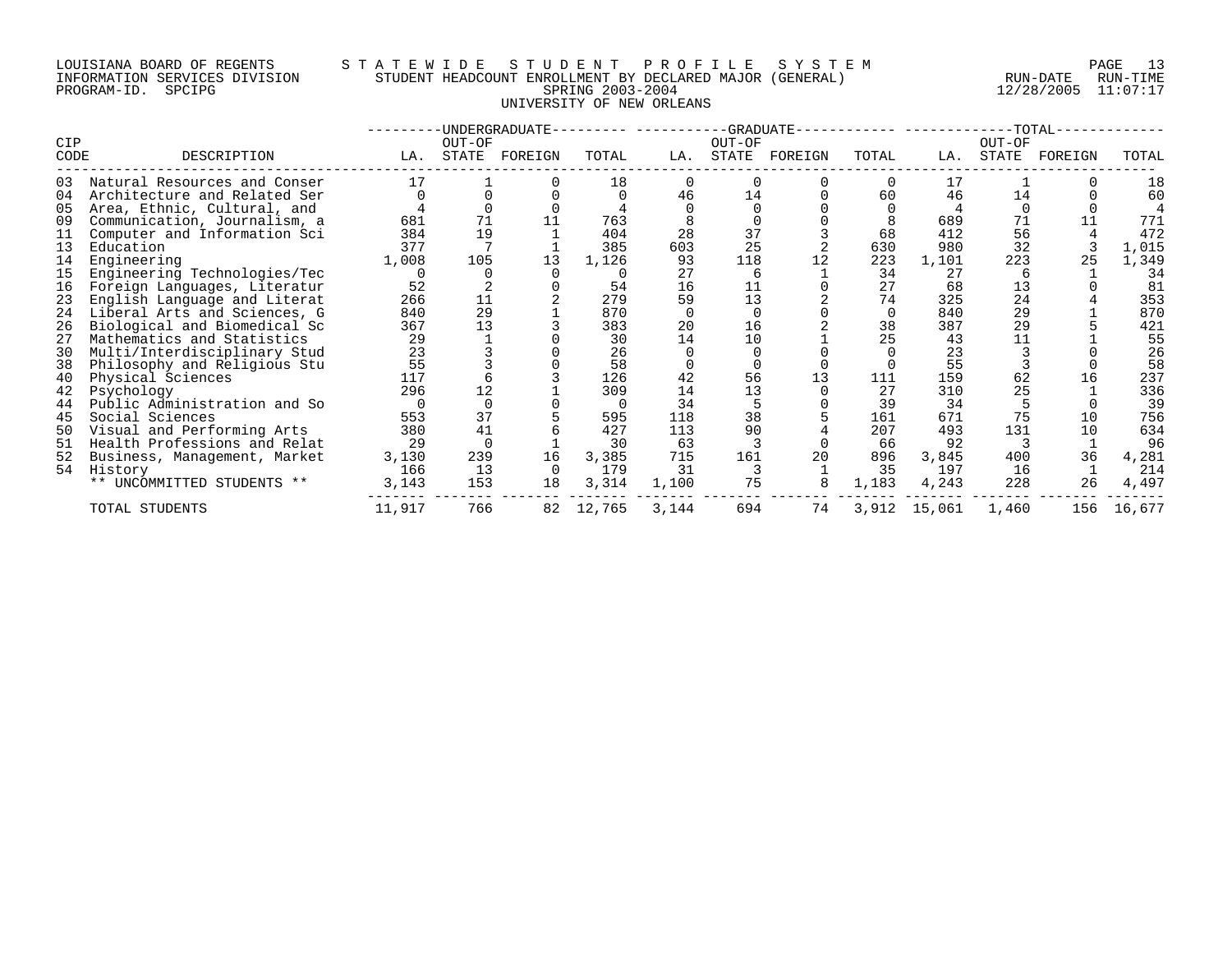# LOUISIANA BOARD OF REGENTS S T A T E W I D E S T U D E N T P R O F I L E S Y S T E M PAGE 14 INFORMATION SERVICES DIVISION STUDENT HEADCOUNT ENROLLMENT BY DECLARED MAJOR (GENERAL) RUN-DATE RUN-TIME PROGRAM-ID. SPCIPG SPRING 2003-2004 12/28/2005 11:07:17 L.S.U. LAW CENTER

| <b>CIP</b><br>CODE | DESCRIPTION                                                         | LA | OUT-OF<br>STATE | UNDERGRADUATE--<br>FOREIGN | TOTAL | LA.       | -GRADUATE-<br>OUT-OF<br>STATE | FOREIGN | TOTAL     | LA        | OUT-OF<br>STATE | TOTAL<br>FOREIGN | TOTAL     |
|--------------------|---------------------------------------------------------------------|----|-----------------|----------------------------|-------|-----------|-------------------------------|---------|-----------|-----------|-----------------|------------------|-----------|
|                    | 22 Legal Professions and Studie<br>UNCOMMITTED STUDENTS **<br>$***$ |    |                 |                            |       | 601<br>20 |                               |         | 686<br>25 | 601<br>20 |                 |                  | 686<br>25 |
|                    | TOTAL STUDENTS                                                      |    |                 |                            |       | 621       | 75                            | 15      | 711       | 621       | 75              |                  |           |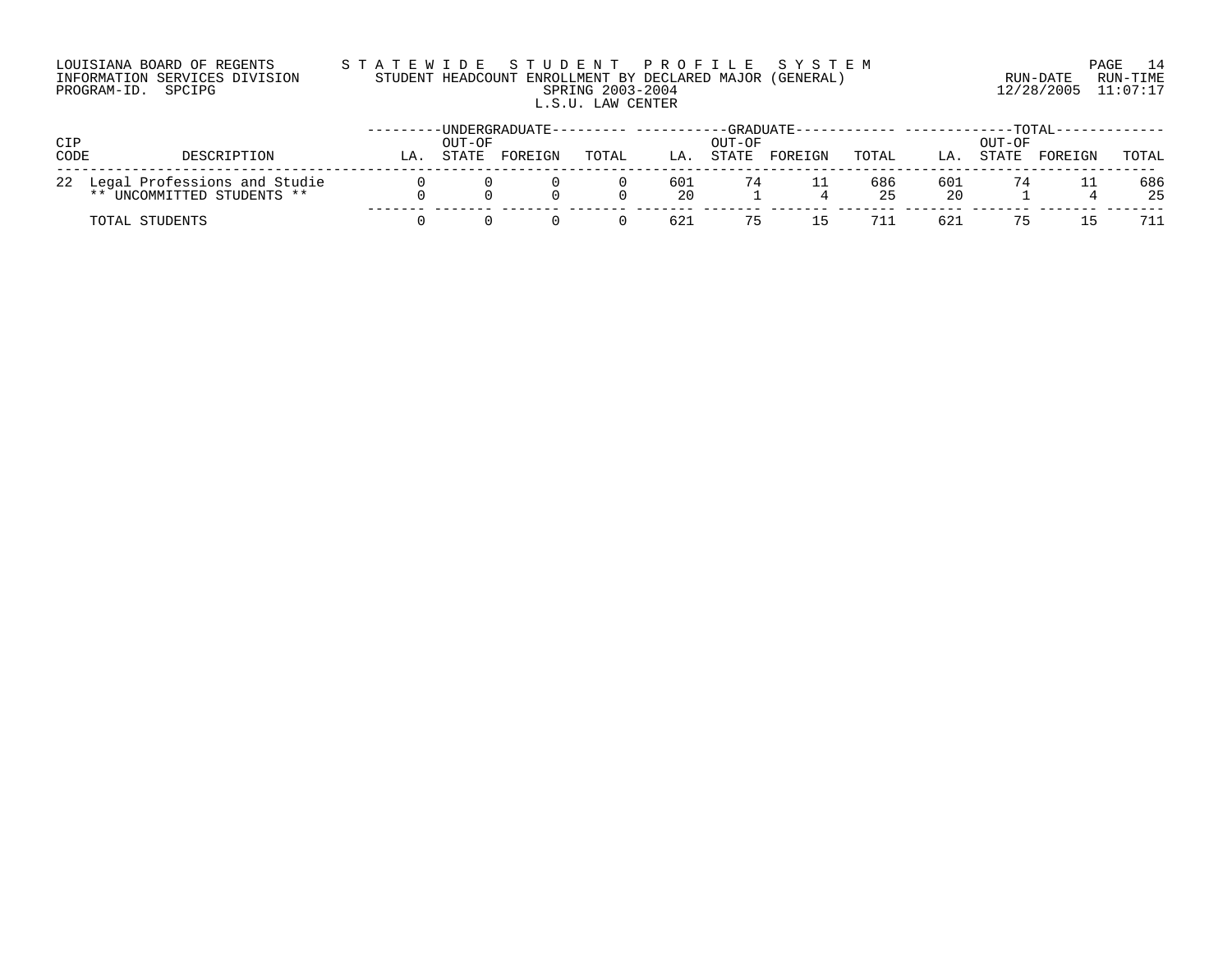# LOUISIANA BOARD OF REGENTS STATEWIDE STUDE STUDENT PROFILE SYSTEM PAGE 15<br>INFORMATION SERVICES DIVISION STUDENT HEADCOUNT ENROLLMENT BY DECLARED MAJOR (GENERAL) RUN-DATE RUN-TIME INFORMATION SERVICES DIVISION STUDENT HEADCOUNT ENROLLMENT BY DECLARED MAJOR (GENERAL)<br>PROGRAM-ID. SPCIPG RUN-DATE RUN-SPRING 2003-2004 SOUTHERN U. AT BATON ROUGE

PROGRAM-ID. SPCIPG SPRING 2003-2004 12/28/2005 11:07:17

| CIP  |                              |       | OUT-OF | -UNDERGRADUATE- |       |       | OUT-OF | -GRADUATE-- |          |       | OUT-OF | $-TOTAL-$ |       |
|------|------------------------------|-------|--------|-----------------|-------|-------|--------|-------------|----------|-------|--------|-----------|-------|
| CODE | DESCRIPTION                  | LA.   | STATE  | FOREIGN         | TOTAL | LA.   | STATE  | FOREIGN     | TOTAL    | LA.   | STATE  | FOREIGN   | TOTAL |
| 01   | Agriculture, Agriculture Ope | 59    |        |                 | 68    |       |        |             |          | 59    |        |           | 68    |
| 03   | Natural Resources and Conser | 33    |        |                 | 35    |       |        |             | 14       | 41    |        |           | 49    |
| 04   | Architecture and Related Ser | 106   | 29     |                 | 142   |       |        |             | $\Omega$ | 106   | 29     |           | 142   |
| 09   | Communication, Journalism, a | 180   | 74     |                 | 262   | 20    |        |             | 21       | 200   | 74     |           | 283   |
| 11   | Computer and Information Sci | 407   | 75     |                 | 490   | 23    |        | 35          | 60       | 430   | 77     | 43        | 550   |
| 13   | Education                    | 493   | 59     |                 | 559   | 325   |        | 10          | 358      | 818   | 82     | 17        | 917   |
| 14   | Engineering                  | 476   | 83     | 28              | 587   | 18    |        | 15          | 37       | 494   | 87     | 43        | 624   |
| 15   | Engineering Technologies/Tec | 145   | 20     |                 | 168   |       |        |             |          | 145   | 20     |           | 168   |
| 16   | Foreign Languages, Literatur |       |        |                 |       |       |        |             |          |       |        |           |       |
| 19   | Family and Consumer Sciences | 148   |        |                 | 159   |       |        |             |          | 148   |        |           | 159   |
| 23   | English Language and Literat | 44    | 16     |                 | 61    |       |        |             |          | 44    | 16     |           | 61    |
| 26   | Biological and Biomedical Sc | 293   | 69     |                 | 374   | 20    |        |             | 29       | 313   | 72     | 18        | 403   |
| 27   | Mathematics and Statistics   | 28    |        |                 | 32    |       |        |             | 12       | 37    |        |           | 44    |
| 40   | Physical Sciences            | 97    |        |                 | 118   |       |        |             |          | 103   | 17     |           | 125   |
| 42   | Psychology                   | 259   | 63     |                 | 330   |       |        |             |          | 259   | 63     |           | 330   |
| 43   | Security and Protective Serv | 243   | 37     |                 | 283   |       |        |             |          | 243   | 37     |           | 283   |
| 44   | Public Administration and So | 197   |        |                 | 221   | 164   | 14     | 16          | 194      | 361   | 31     |           | 415   |
| 45   | Social Sciences              | 202   | 53     |                 | 260   | 56    | 14     |             | 73       | 258   | 67     |           | 333   |
| 50   | Visual and Performing Arts   | 128   | 39     |                 | 174   |       |        |             |          | 128   | 39     |           | 174   |
| 51   | Health Professions and Relat | 1,171 | 108    | 21              | 1,300 | 181   |        |             | 208      | 1,352 | 129    | 27        | 1,508 |
| 52   | Business, Management, Market | 897   | 192    | 42              | 1,131 |       |        |             |          | 897   | 192    | 42        | 1,131 |
| 54   | History                      | 46    |        |                 | 56    |       |        |             |          | 46    |        |           | 56    |
|      | ** UNCOMMITTED STUDENTS **   | 400   | 34     | 14              | 448   | 339   | 24     |             | 371      | 739   | 58     | 22        | 819   |
|      | TOTAL STUDENTS               | 6,057 | 1,020  | 190             | 7,267 | 1,169 | 111    | 104         | 1,384    | 7,226 | 1,131  | 294       | 8,651 |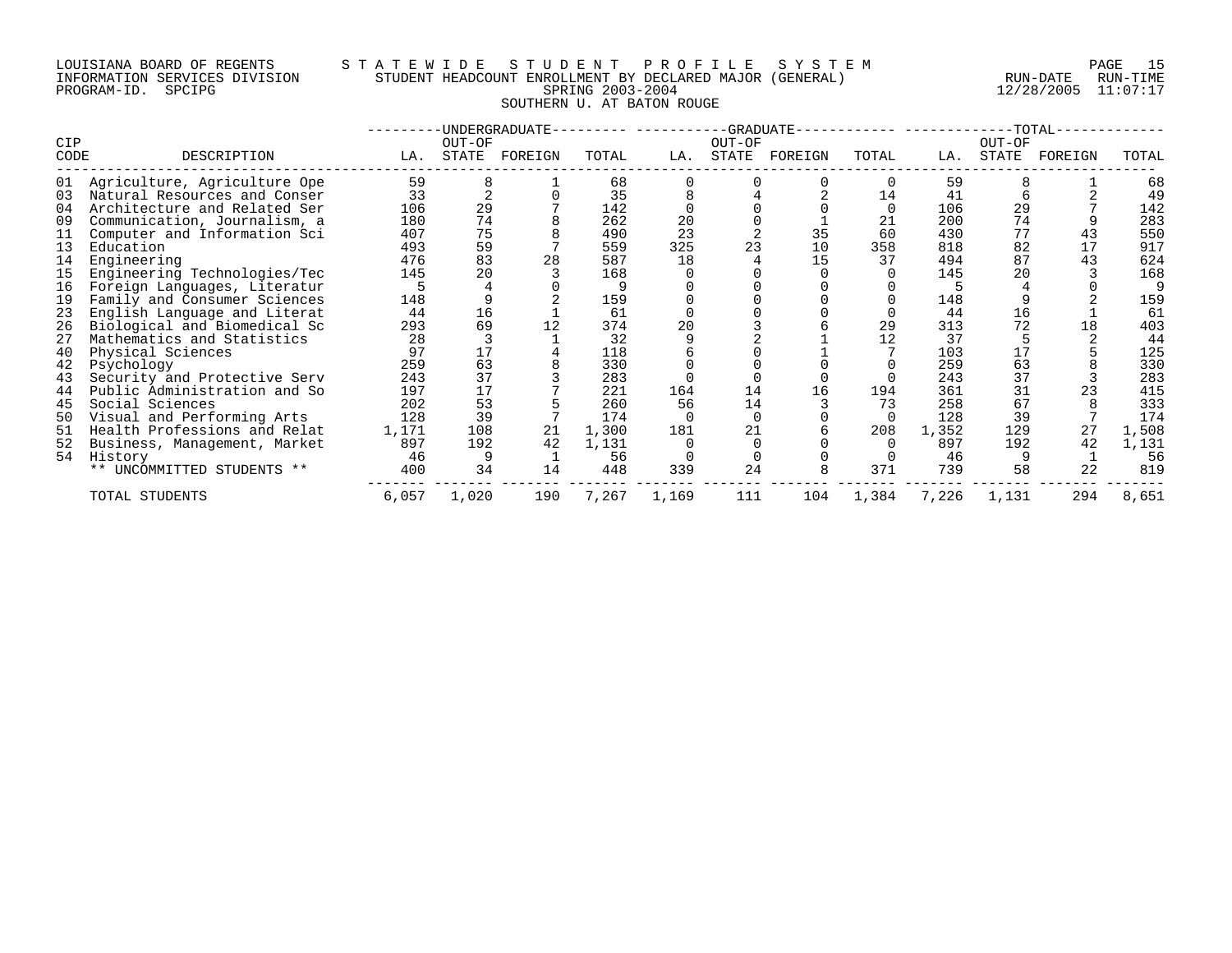#### LOUISIANA BOARD OF REGENTS S T A T E W I D E S T U D E N T P R O F I L E S Y S T E M PAGE 16 INFORMATION SERVICES DIVISION STUDENT HEADCOUNT ENROLLMENT BY DECLARED MAJOR (GENERAL) RUN-DATE RUN-TIME PROGRAM-ID. SPCIPG SPRING 2003-2004 12/28/2005 11:07:17 SOUTHERN U. AT NEW ORLEANS

|             |                              |       |                 | -UNDERGRADUATE- |       |     |                 | -GRADUATE-- |       |       |                 | $-TOTAL-$ |       |
|-------------|------------------------------|-------|-----------------|-----------------|-------|-----|-----------------|-------------|-------|-------|-----------------|-----------|-------|
| CIP<br>CODE | DESCRIPTION                  | LA.   | OUT-OF<br>STATE | FOREIGN         | TOTAL | LA. | OUT-OF<br>STATE | FOREIGN     | TOTAL | LA.   | OUT-OF<br>STATE | FOREIGN   | TOTAL |
| 09          | Communication, Journalism, a | 31    |                 |                 | 33    |     |                 |             |       | 32    |                 |           | 34    |
| 11          | Computer and Information Sci | 147   | 18              |                 | 165   | 36  |                 |             | 42    | 183   | 24              |           | 207   |
| 13          | Education                    | 265   | 10              |                 | 275   | 104 |                 |             | 110   | 369   | 16              |           | 385   |
| 14          | Engineering                  |       |                 |                 |       |     |                 |             |       |       |                 |           |       |
| 16          | Foreign Languages, Literatur |       |                 |                 |       |     |                 |             |       |       |                 |           |       |
| 23          | English Language and Literat |       |                 |                 | 10    |     |                 |             |       |       |                 |           |       |
| 24          | Liberal Arts and Sciences, G | 91    |                 |                 | 94    |     |                 |             |       | 91    |                 |           | 94    |
| 26          | Biological and Biomedical Sc | 140   |                 |                 | 147   |     |                 |             |       | 142   |                 |           | 150   |
| 27          | Mathematics and Statistics   | 20    |                 |                 | 23    |     |                 |             |       | 22    |                 |           | 25    |
| 30          | Multi/Interdisciplinary Stud |       |                 |                 |       |     |                 |             |       | 11    |                 |           |       |
| 40          | Physical Sciences            | 27    |                 |                 |       |     |                 |             |       | 32    |                 |           | 36    |
| 42          | Psychology                   | 125   |                 |                 | 128   |     |                 |             |       | 128   |                 |           | 131   |
| 43          | Security and Protective Serv | 184   |                 |                 | 188   | 63  |                 |             | 69    | 247   | 10              |           | 257   |
|             | Public Administration and So | 166   | 18              |                 | 184   | 291 |                 |             | 299   | 457   | 26              |           | 483   |
| 45          | Social Sciences              | 35    |                 |                 | 36    |     |                 |             |       | 35    |                 |           | 36    |
| 50          | Visual and Performing Arts   | 14    |                 |                 | 15    |     |                 |             |       | 14    |                 |           | 15    |
| 51          | Health Professions and Relat | 25    |                 |                 | 26    | 25  |                 |             | 25    | 50    |                 |           | 51    |
| 52          | Business, Management, Market | 318   | 18              |                 | 336   |     |                 |             |       | 326   |                 |           | 344   |
| 54          | History                      | 23    |                 |                 | 24    |     |                 |             |       | 25    |                 |           | 26    |
|             | ** UNCOMMITTED STUDENTS **   | 1,028 | 37              |                 | 1,065 | 212 |                 |             | 223   | 1,240 | 48              |           | 1,288 |
|             | TOTAL STUDENTS               | 2,653 | 131             |                 | 2,784 | 769 | 38              |             | 807   | 3,422 | 169             |           | 3,591 |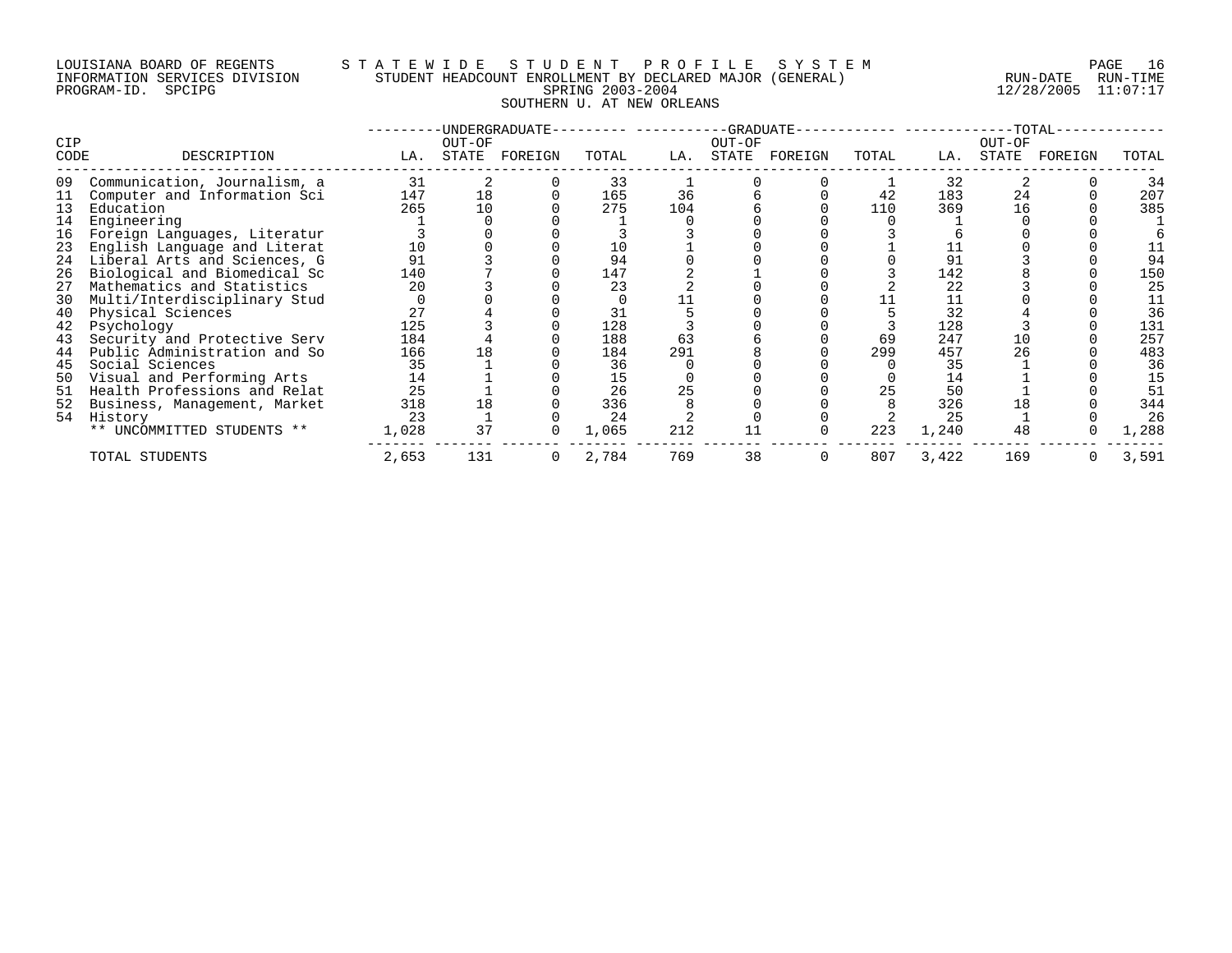### LOUISIANA BOARD OF REGENTS S T A T E W I D E S T U D E N T P R O F I L E S Y S T E M PAGE 17 INFORMATION SERVICES DIVISION STUDENT HEADCOUNT ENROLLMENT BY DECLARED MAJOR (GENERAL) RUN-DATE RUN-TIME PROGRAM-ID. SPCIPG SPRING 2003-2004 12/28/2005 11:07:17 SOUTHERN U. AT SHREVEPORT

| <b>CIP</b> |                                 |       | OUT-OF | -UNDERGRADUATE- |       |     | $-GRADUATE$<br>OUT-OF |         |       |       | OUT-OF | -TOTAL· |       |
|------------|---------------------------------|-------|--------|-----------------|-------|-----|-----------------------|---------|-------|-------|--------|---------|-------|
| CODE       | DESCRIPTION                     | LA.   | STATE  | FOREIGN         | TOTAL | LA. | STATE                 | FOREIGN | TOTAL | LA.   | STATE  | FOREIGN | TOTAL |
|            | Computer and Information Sci    | 47    |        |                 |       |     |                       |         |       | 47    |        |         | 47    |
|            | 12 Personal and Culinary Servic |       |        |                 |       |     |                       |         |       |       |        |         | 15    |
| 13         | Education                       | 162   |        |                 | 162   |     |                       |         |       | 162   |        |         | 162   |
| 15         | Engineering Technologies/Tec    | 36    |        |                 | 36    |     |                       |         |       | 36    |        |         | 36    |
| 19         | Family and Consumer Sciences    |       |        |                 | 19    |     |                       |         |       | 19    |        |         | 19    |
|            | 22 Legal Professions and Studie |       |        |                 |       |     |                       |         |       |       |        |         |       |
| 24         | Liberal Arts and Sciences, G    | 930   |        |                 | 935   |     |                       |         |       | 930   |        |         | 935   |
| 26         | Biological and Biomedical Sc    | 43    |        |                 |       |     |                       |         |       | 43    |        |         | 43    |
| 27         | Mathematics and Statistics      |       |        |                 |       |     |                       |         |       |       |        |         |       |
| 40         | Physical Sciences               |       |        |                 |       |     |                       |         |       |       |        |         |       |
| 43         | Security and Protective Serv    | 41    |        |                 |       |     |                       |         |       | 41    |        |         |       |
| 47         | Mechanic and Repair Technolo    | 46    |        |                 | 46    |     |                       |         |       | 46    |        |         | 46    |
| 50         | Visual and Performing Arts      |       |        |                 |       |     |                       |         |       |       |        |         |       |
|            | 51 Health Professions and Relat | 696   |        |                 | 698   |     |                       |         |       | 696   |        |         | 698   |
|            | 52 Business, Management, Market | 177   |        |                 | 178   |     |                       |         |       | 177   |        |         | 178   |
|            | ** UNCOMMITTED STUDENTS **      | 80    |        |                 | 81    |     |                       |         |       | 80    |        |         | 81    |
|            | TOTAL STUDENTS                  | 2,312 |        |                 | 2,321 |     |                       |         |       | 2,312 |        |         | 2,321 |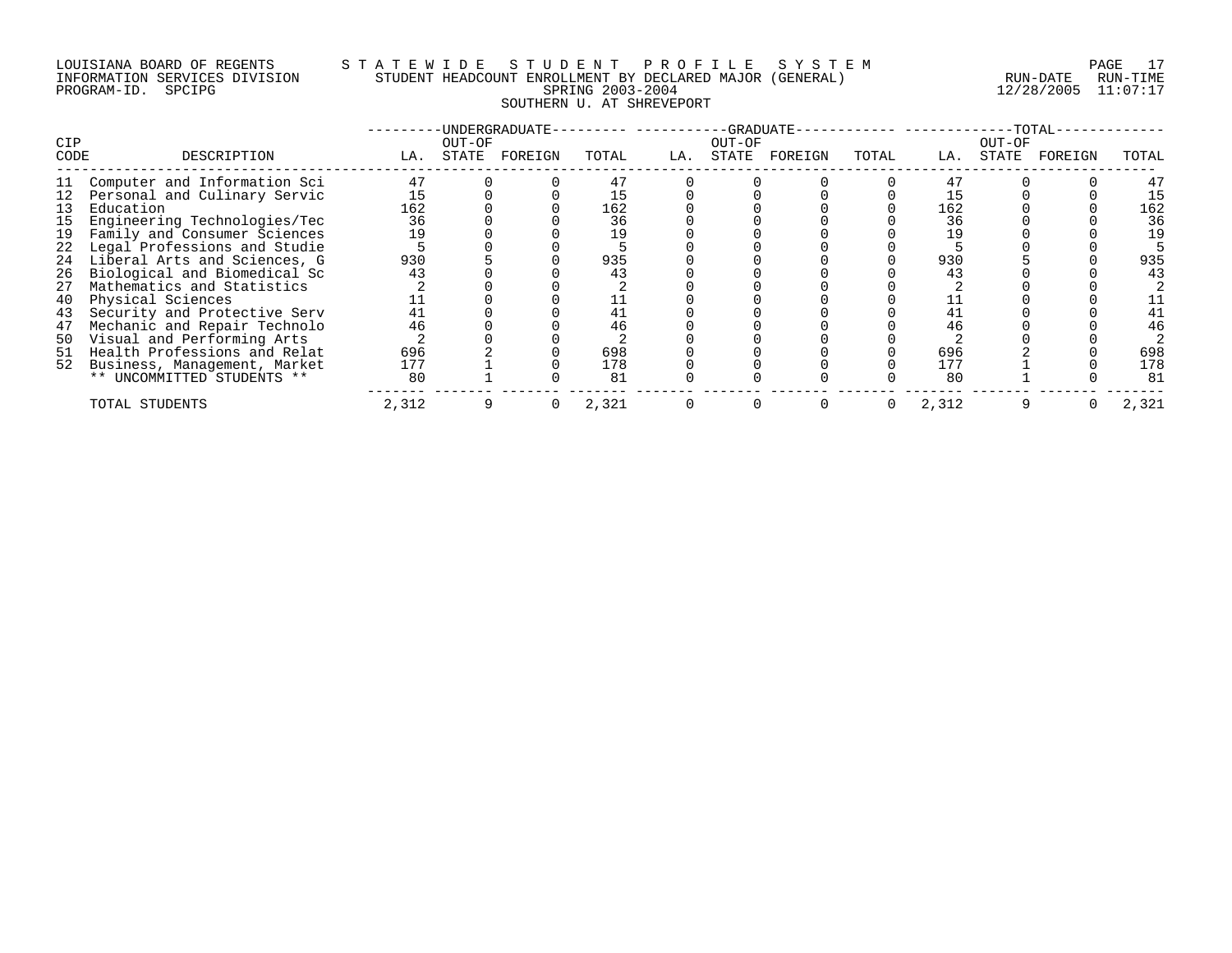| LOUISIANA BOARD OF REGENTS    | STATEWIDE STUDENT PROFILE SYSTEM                         |                     | 18<br>PAGE |
|-------------------------------|----------------------------------------------------------|---------------------|------------|
| INFORMATION SERVICES DIVISION | STUDENT HEADCOUNT ENROLLMENT BY DECLARED MAJOR (GENERAL) | RUN-DATE            | RUN-TIMF   |
| PROGRAM-ID. SPCIPG            | SPRING 2003-2004                                         | 12/28/2005 11:07:17 |            |
|                               | SOUTHERN LAW CENTER                                      |                     |            |

|      |                                 |    |        |         |          |     |        |               |       |     | -TOTAI |         |       |
|------|---------------------------------|----|--------|---------|----------|-----|--------|---------------|-------|-----|--------|---------|-------|
| CIP  |                                 |    | OUT-OF |         |          |     | OUL-OE |               |       |     | OUL-OE |         |       |
| CODE | DESCRIPTION                     | LA | STATE  | FOREIGN | TOTAL    | LA. |        | STATE FOREIGN | TOTAL | LA. | STATE  | FOREIGN | TOTAL |
|      | 22 Legal Professions and Studie |    |        | (1)     | $\Omega$ | 349 | 50     | 10            | 409   | 349 | 50     | 10      | -409  |
|      | TOTAL STUDENTS                  |    |        |         | 0        | 349 | 50     | 10            | 409   | 349 | 50     | 10      | 409   |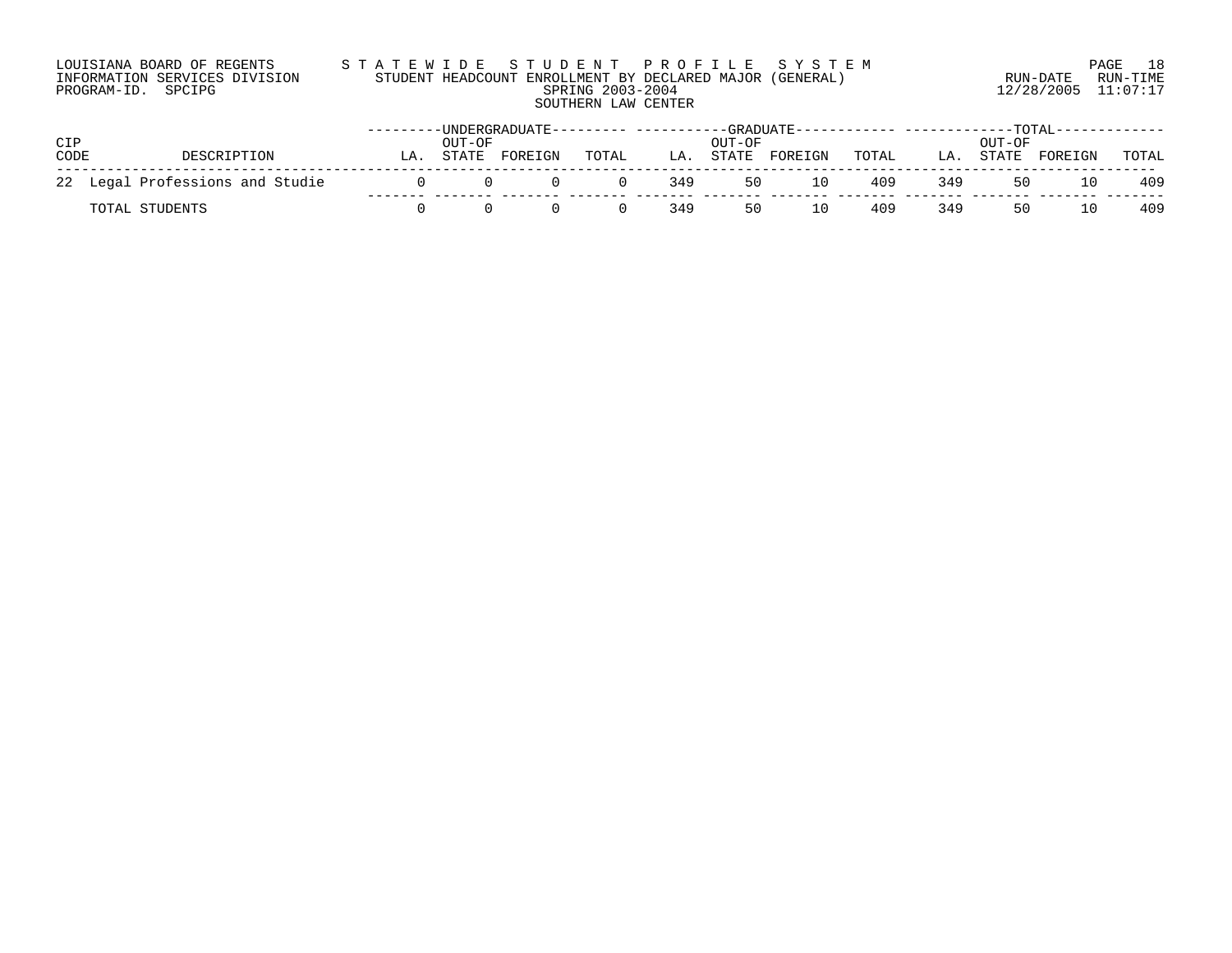#### LOUISIANA BOARD OF REGENTS S T A T E W I D E S T U D E N T P R O F I L E S Y S T E M PAGE 19 INFORMATION SERVICES DIVISION STUDENT HEADCOUNT ENROLLMENT BY DECLARED MAJOR (GENERAL) RUN-DATE RUN-TIME PROGRAM-ID. SPCIPG SPRING 2003-2004 12/28/2005 11:07:17 BATON ROUGE COMMUNITY COLLEGE

| CIP  |                                 |       | OUT-OF | -UNDERGRADUATE- |       |     | OUT-OF | -GRADUATE- |       |       | OUT-OF | -TOTAL- |       |
|------|---------------------------------|-------|--------|-----------------|-------|-----|--------|------------|-------|-------|--------|---------|-------|
| CODE | DESCRIPTION                     | LA.   | STATE  | FOREIGN         | TOTAL | LA. | STATE  | FOREIGN    | TOTAL | LA.   | STATE  | FOREIGN | TOTAL |
|      | 15 Engineering Technologies/Tec | 254   |        |                 | 254   |     |        |            |       | 254   |        |         | 254   |
|      | 24 Liberal Arts and Sciences, G | ,822  |        |                 | ⊥,826 |     |        |            |       | 1,822 |        |         | .,826 |
|      | 52 Business, Management, Market | 566   |        |                 | 569   |     |        |            |       | 566   |        |         | 569   |
|      | ** UNCOMMITTED STUDENTS **      | 2,482 | 23     | ⊥4              | 2,519 |     |        |            |       | 2,482 |        | 14      | 2,519 |
|      | TOTAL STUDENTS                  | 5,124 | 26     | ⊥8.             | 5,168 |     |        |            |       | 5,124 | 26     | 18      | 5,168 |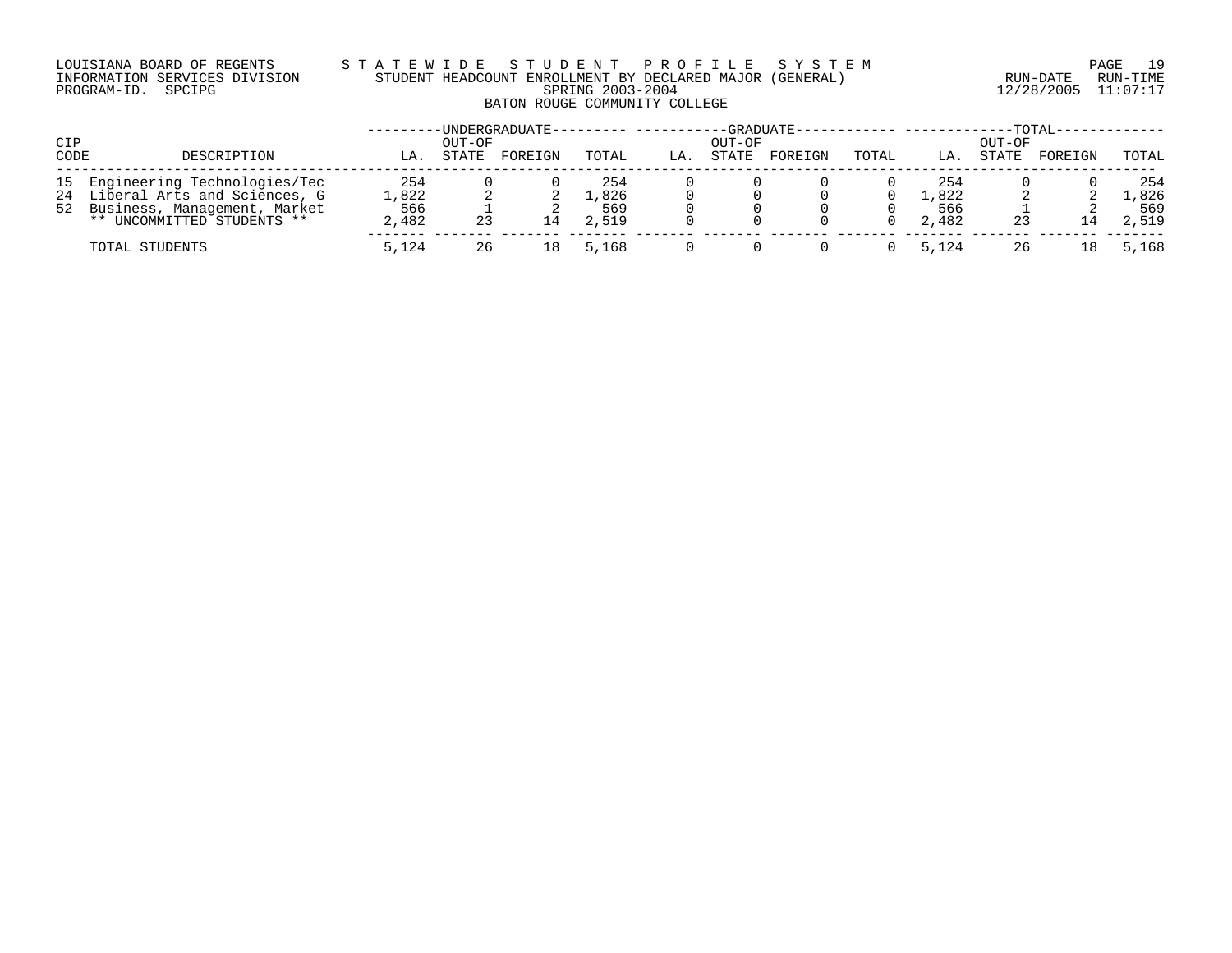# LOUISIANA BOARD OF REGENTS STATEWIDE STUDE NT PROFILE SYSTEM PAGE 20<br>INFORMATION SERVICES DIVISION STUDENT HEADCOUNT ENROLLMENT BY DECLARED MAJOR (GENERAL) INFORMATION SERVICES DIVISION STUDENT HEADCOUNT ENROLLMENT BY DECLARED MAJOR (GENERAL)<br>PROGRAM-ID. SPCIPG RUN-DATE RUN-RUN-SPRING 2003-2004 BOSSIER PARISH COMMUNITY COLLEGE

PROGRAM-ID. SPCIPG SPRING 2003-2004 12/28/2005 11:07:17

| <b>CIP</b> |                                 |       | OUT-OF | -UNDERGRADUATE- |       |     | -GRADUATE-<br>OUT-OF |         |       |       | OUT-OF | $-TOTAL-$ |       |
|------------|---------------------------------|-------|--------|-----------------|-------|-----|----------------------|---------|-------|-------|--------|-----------|-------|
| CODE       | DESCRIPTION                     | LA.   | STATE  | FOREIGN         | TOTAL | LA. | STATE                | FOREIGN | TOTAL | LA.   | STATE  | FOREIGN   | TOTAL |
| 10         | Communications Technologies/    | 146   |        |                 | 148   |     |                      |         |       | 146   |        |           | 148   |
| -11        | Computer and Information Sci    | 191   |        |                 | 193   |     |                      |         |       | 191   |        |           | 193   |
|            | 12 Personal and Culinary Servic | 18    |        |                 | 18    |     |                      |         |       | 18    |        |           | 18    |
| 15         | Engineering Technologies/Tec    | 78    |        |                 | 79    |     |                      |         |       | 78    |        |           | 79    |
| 24         | Liberal Arts and Sciences, G    | 1,425 | 21     |                 | 1,453 |     |                      |         |       | 1,425 |        |           | 1,453 |
| 43         | Security and Protective Serv    | 238   |        |                 | 242   |     |                      |         |       | 238   |        |           | 242   |
| 47         | Mechanic and Repair Technolo    | 26    |        |                 | 26    |     |                      |         |       | 26    |        |           | 26    |
| 50         | Visual and Performing Arts      | 24    |        |                 | 24    |     |                      |         |       | 24    |        |           | 24    |
| 51         | Health Professions and Relat    | 863   |        |                 | 873   |     |                      |         |       | 863   |        |           | 873   |
|            | 52 Business, Management, Market | 432   |        |                 | 437   |     |                      |         |       | 432   |        |           | 437   |
|            | ** UNCOMMITTED STUDENTS **      | 316   | 12     |                 | 329   |     |                      |         |       | 316   | 12     |           | 329   |
|            | ** TRANSFER STUDENTS **         | 500   | 12     |                 | 512   |     |                      |         |       | 500   | 12     |           | 512   |
|            | TOTAL STUDENTS                  | 4,257 | 66     |                 | 4,334 |     |                      |         | 0     | 4,257 | 66     |           | 4,334 |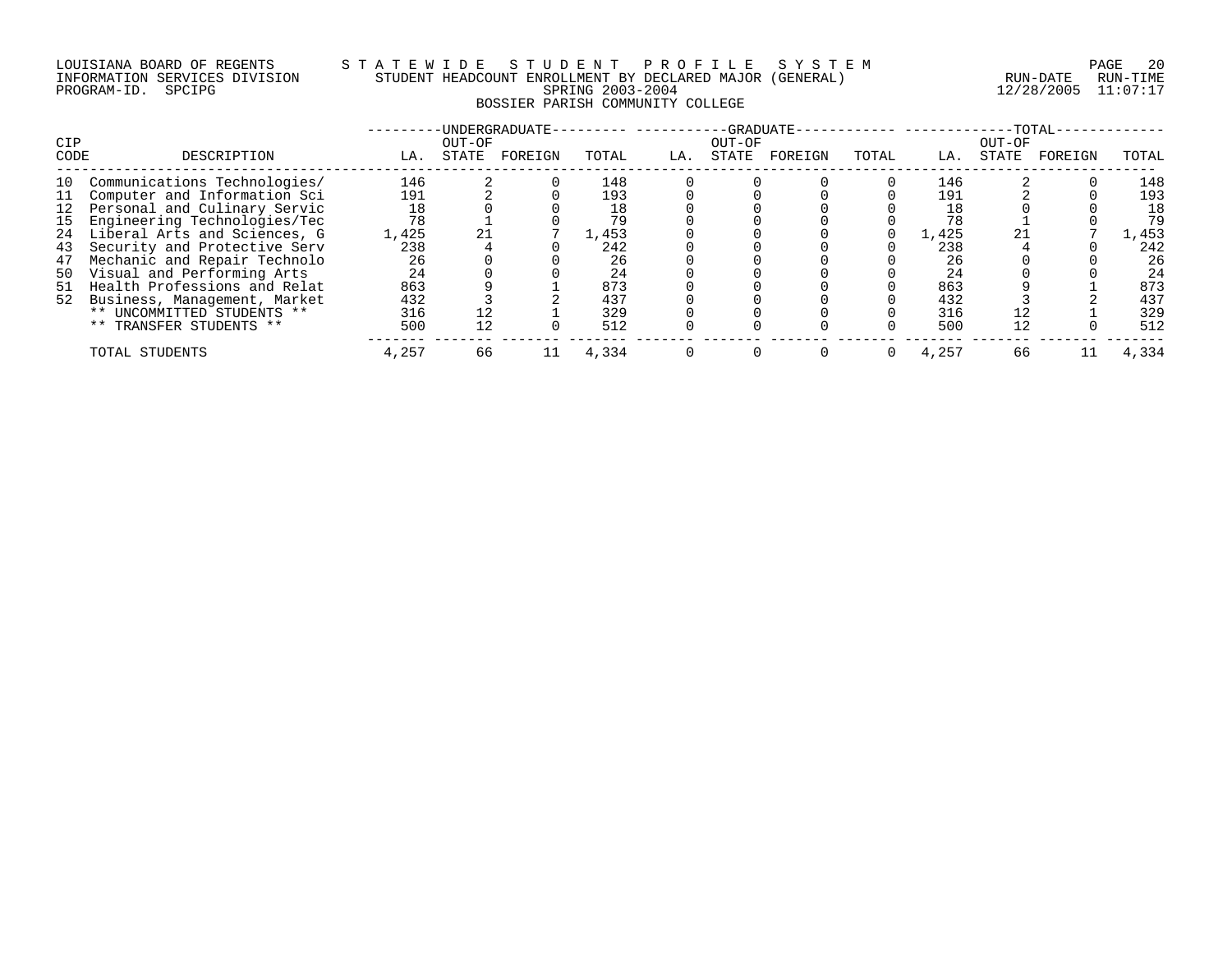#### LOUISIANA BOARD OF REGENTS S T A T E W I D E S T U D E N T P R O F I L E S Y S T E M PAGE 21 INFORMATION SERVICES DIVISION STUDENT HEADCOUNT ENROLLMENT BY DECLARED MAJOR (GENERAL) RUN-DATE RUN-TIME PROGRAM-ID. SPCIPG SPRING 2003-2004 12/28/2005 11:07:17 DELGADO COMMUNITY COLLEGE

| CIP<br>CODE | DESCRIPTION                     | LA.    | OUT-OF<br>STATE | -UNDERGRADUATE-<br>FOREIGN | TOTAL  | LA. | -GRADUATE-<br>OUT-OF<br>STATE | FOREIGN | TOTAL | LA.    | OUT-OF<br>STATE | $-TOTAL-$<br>FOREIGN | TOTAL  |
|-------------|---------------------------------|--------|-----------------|----------------------------|--------|-----|-------------------------------|---------|-------|--------|-----------------|----------------------|--------|
|             | 01 Agriculture, Agriculture Ope | 41     |                 |                            | 42     |     |                               |         |       | 41     |                 |                      | 42     |
| 09          | Communication, Journalism, a    | 201    |                 |                            | 204    |     |                               |         |       | 201    |                 |                      | 204    |
| 11          | Computer and Information Sci    | 711    |                 |                            | 730    |     |                               |         |       | 711    |                 |                      | 730    |
| 12          | Personal and Culinary Servic    | 355    |                 |                            | 370    |     |                               |         |       | 355    |                 |                      | 370    |
| 13          | Education                       | 803    |                 |                            | 810    |     |                               |         |       | 803    |                 |                      | 810    |
| 15          | Engineering Technologies/Tec    | 487    |                 |                            | 498    |     |                               |         |       | 487    |                 |                      | 498    |
| 16          | Foreign Languages, Literatur    | 96     |                 |                            | 99     |     |                               |         |       | 96     |                 |                      | 99     |
|             | 22 Legal Professions and Studie | 96     |                 |                            | 98     |     |                               |         |       | 96     |                 |                      | 98     |
| 24          | Liberal Arts and Sciences, G    | 1,784  | 52              |                            | 1,845  |     |                               |         |       | 1,784  | 52              |                      | 1,845  |
| 43          | Security and Protective Serv    | 676    | 12              |                            | 691    |     |                               |         |       | 676    |                 |                      | 691    |
| 46          | Construction Trades             | 49     |                 |                            | 49     |     |                               |         |       | 49     |                 |                      | 49     |
| 47          | Mechanic and Repair Technolo    | 288    |                 |                            | 294    |     |                               |         |       | 288    |                 |                      | 294    |
| 48          | Precision Production            | 18     |                 |                            | 19     |     |                               |         |       | 18     |                 |                      | 19     |
| 50          | Visual and Performing Arts      | 626    | 10              |                            | 647    |     |                               |         |       | 626    | 10              |                      | 647    |
| 51          | Health Professions and Relat    | 6,809  | 77              | 19                         | 6,905  |     |                               |         |       | 6,809  |                 | 19                   | 6,905  |
| 52          | Business, Management, Market    | 1,940  | 13              | 32                         | 1,985  |     |                               |         |       | 1,940  | 13              | 32                   | 1,985  |
|             | ** UNCOMMITTED STUDENTS **      | 1,015  | 54              | 87                         | 1,156  |     |                               |         |       | 1,015  | 54              | 87                   | 1,156  |
|             | TOTAL STUDENTS                  | 15,995 | 256             | 191                        | 16,442 |     |                               |         | 0     | 15,995 | 256             | 191                  | 16,442 |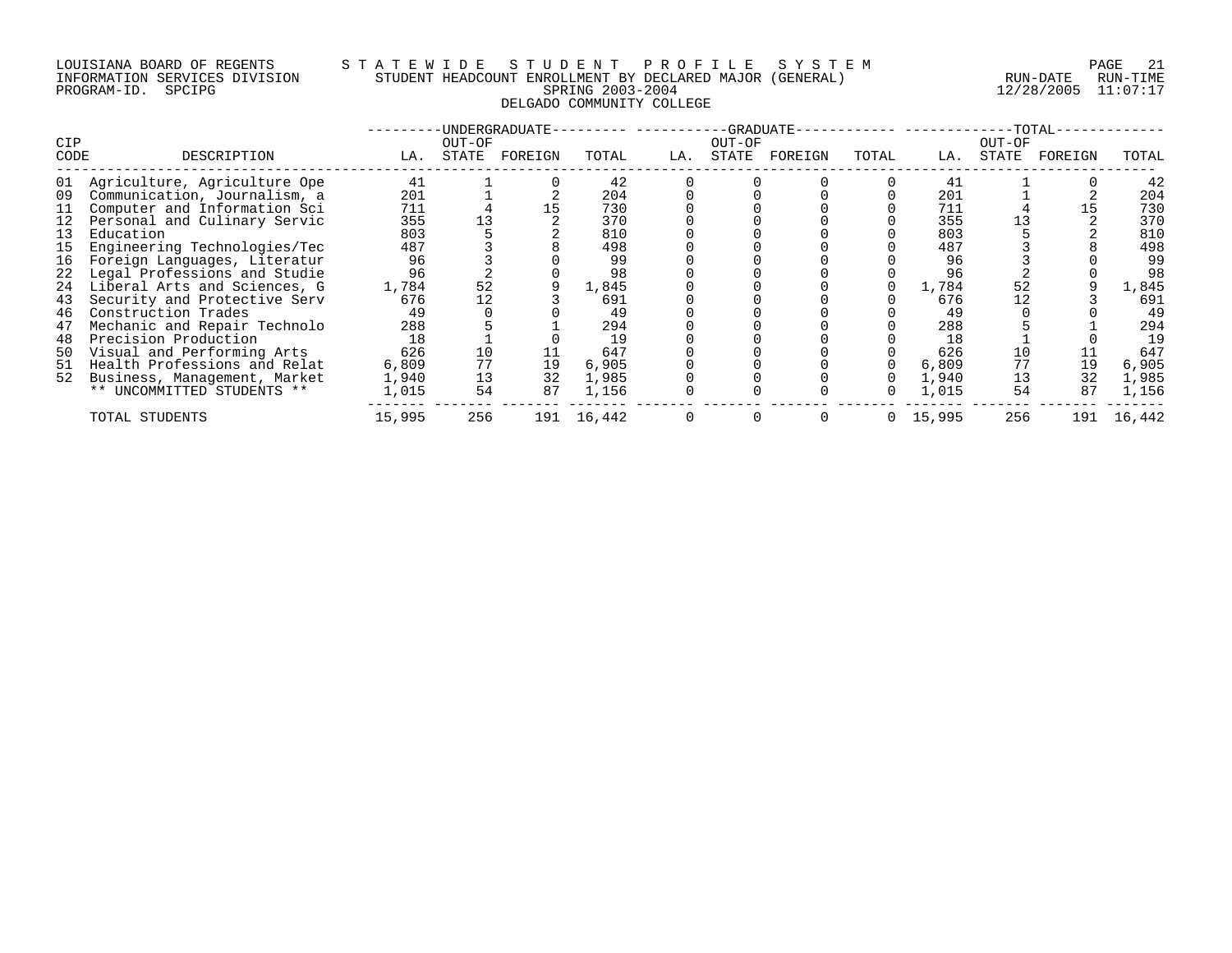#### LOUISIANA BOARD OF REGENTS S T A T E W I D E S T U D E N T P R O F I L E S Y S T E M PAGE 22 INFORMATION SERVICES DIVISION STUDENT HEADCOUNT ENROLLMENT BY DECLARED MAJOR (GENERAL) RUN-DATE RUN-TIME PROGRAM-ID. SPCIPG SPRING 2003-2004 12/28/2005 11:07:17 ELAINE P. NUNEZ COMMUN. COLLEGE

| CIP         |                                 |       | OUT-OF | -UNDERGRADUATE- |       |     | -GRADUATE-<br>OUT-OF |         |       |       | OUT-OF | $-TOTAL$ |       |
|-------------|---------------------------------|-------|--------|-----------------|-------|-----|----------------------|---------|-------|-------|--------|----------|-------|
| <b>CODE</b> | DESCRIPTION                     | LA.   | STATE  | FOREIGN         | TOTAL | LA. | STATE                | FOREIGN | TOTAL | LA.   | STATE  | FOREIGN  | TOTAL |
| 11          | Computer and Information Sci    | 93    |        |                 | 93    |     |                      |         |       | 93    |        |          | 93    |
| 12          | Personal and Culinary Servic    | 50    |        |                 | 50    |     |                      |         |       | 50    |        |          | 50    |
| 13          | Education                       | 121   |        |                 | 121   |     |                      |         |       | 121   |        |          | 121   |
| 15          | Engineering Technologies/Tec    | 157   |        |                 | 157   |     |                      |         |       | 157   |        |          | 157   |
|             | 22 Legal Professions and Studie | 88    |        |                 | 88    |     |                      |         |       | 88    |        |          | 88    |
|             | 24 Liberal Arts and Sciences, G | 512   |        |                 | 512   |     |                      |         |       | 512   |        |          | 512   |
|             | 26 Biological and Biomedical Sc |       |        |                 |       |     |                      |         |       |       |        |          |       |
| 46          | Construction Trades             | 34    |        |                 | 34    |     |                      |         |       | 34    |        |          | 34    |
| 47          | Mechanic and Repair Technolo    | 58    |        |                 | 58    |     |                      |         |       | 58    |        |          | 58    |
| 48          | Precision Production            | 30    |        |                 | 30    |     |                      |         |       | 30    |        |          | 30    |
| 51          | Health Professions and Relat    | 559   |        |                 | 559   |     |                      |         |       | 559   |        |          | 559   |
| 52          | Business, Management, Market    | 284   |        |                 | 284   |     |                      |         |       | 284   |        |          | 284   |
|             | ** UNCOMMITTED STUDENTS **      | 276   |        |                 | 276   |     |                      |         |       | 276   |        |          | 276   |
|             | TOTAL STUDENTS                  | 2,265 |        |                 | 2,265 |     |                      |         |       | 2,265 |        |          | 2,265 |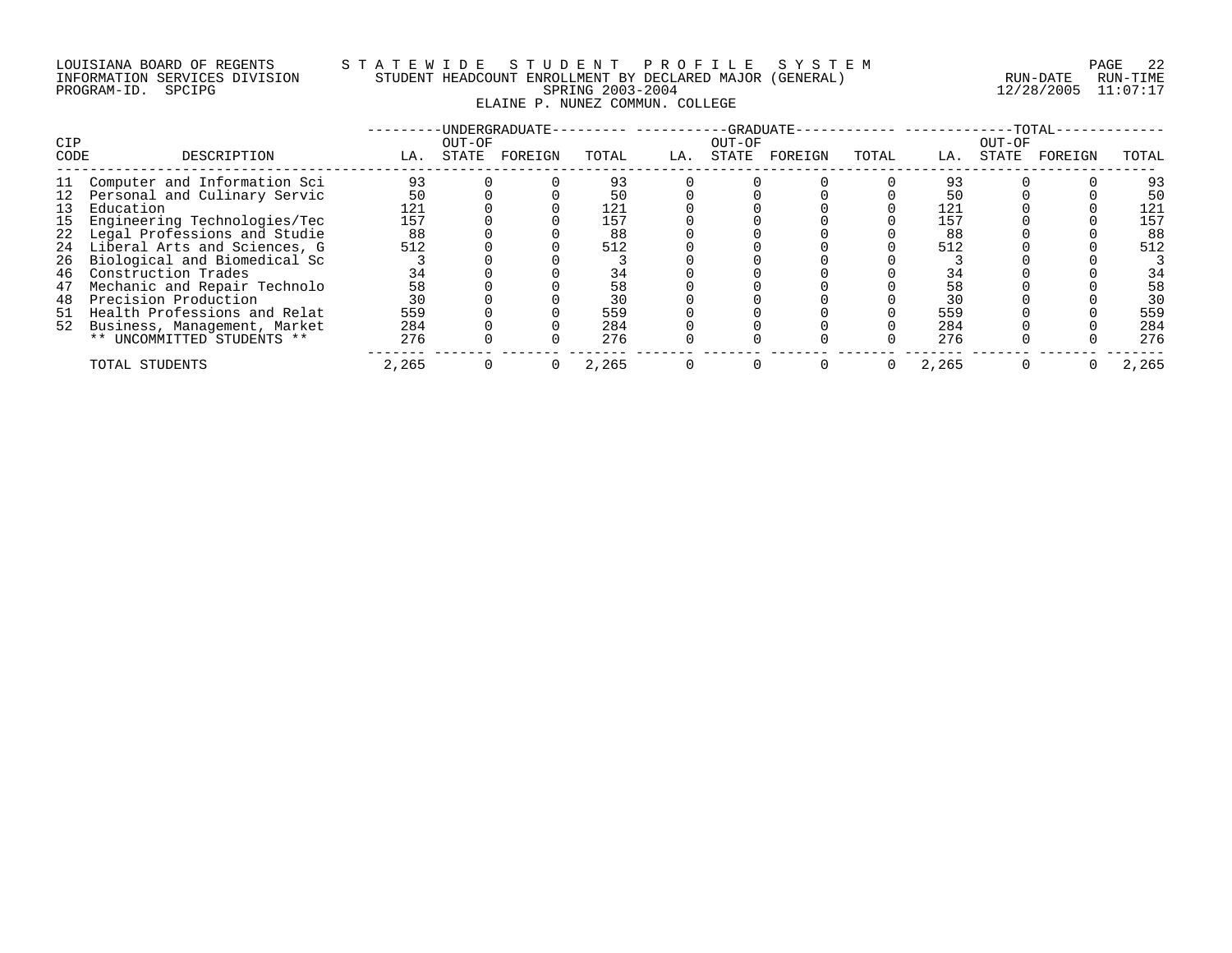| LOUISIANA BOARD OF REGENTS    |  |  |
|-------------------------------|--|--|
| INFORMATION SERVICES DIVISION |  |  |
| PROGRAM-ID. SPCIPG            |  |  |

# LOUISIANA BOARD OF REGENTS S T A T E W I D E S T U D E N T P R O F I L E S Y S T E M PAGE 23 INFORMATION SERVICES DIVISION STUDENT HEADCOUNT ENROLLMENT BY DECLARED MAJOR (GENERAL) RUN-DATE RUN-TIME PROGRAM-ID. SPCIPG SPRING 2003-2004 12/28/2005 11:07:17 RIVER PARISHES COMMUNITY COLLEGE

| CIP<br>CODE | DESCRIPTION                                                       | LΑ         | OUT-OF<br>STATE | -UNDERGRADUATE-<br>FOREIGN | TOTAL      | LA | $-GRADUATE -$<br>OUT-OF<br><b>STATE</b> | FOREIGN | TOTAL | LA         | OUT-OF<br><b>STATE</b> | -TOTAL-<br>FOREIGN | TOTAL      |
|-------------|-------------------------------------------------------------------|------------|-----------------|----------------------------|------------|----|-----------------------------------------|---------|-------|------------|------------------------|--------------------|------------|
|             | 24 Liberal Arts and Sciences, G<br>UNCOMMITTED STUDENTS **<br>* * | 395<br>303 |                 |                            | 395<br>303 |    |                                         |         |       | 395<br>303 |                        |                    | 395<br>303 |
|             | TOTAL STUDENTS                                                    | 698        |                 |                            | 698        |    |                                         |         |       | 698        |                        |                    | 698        |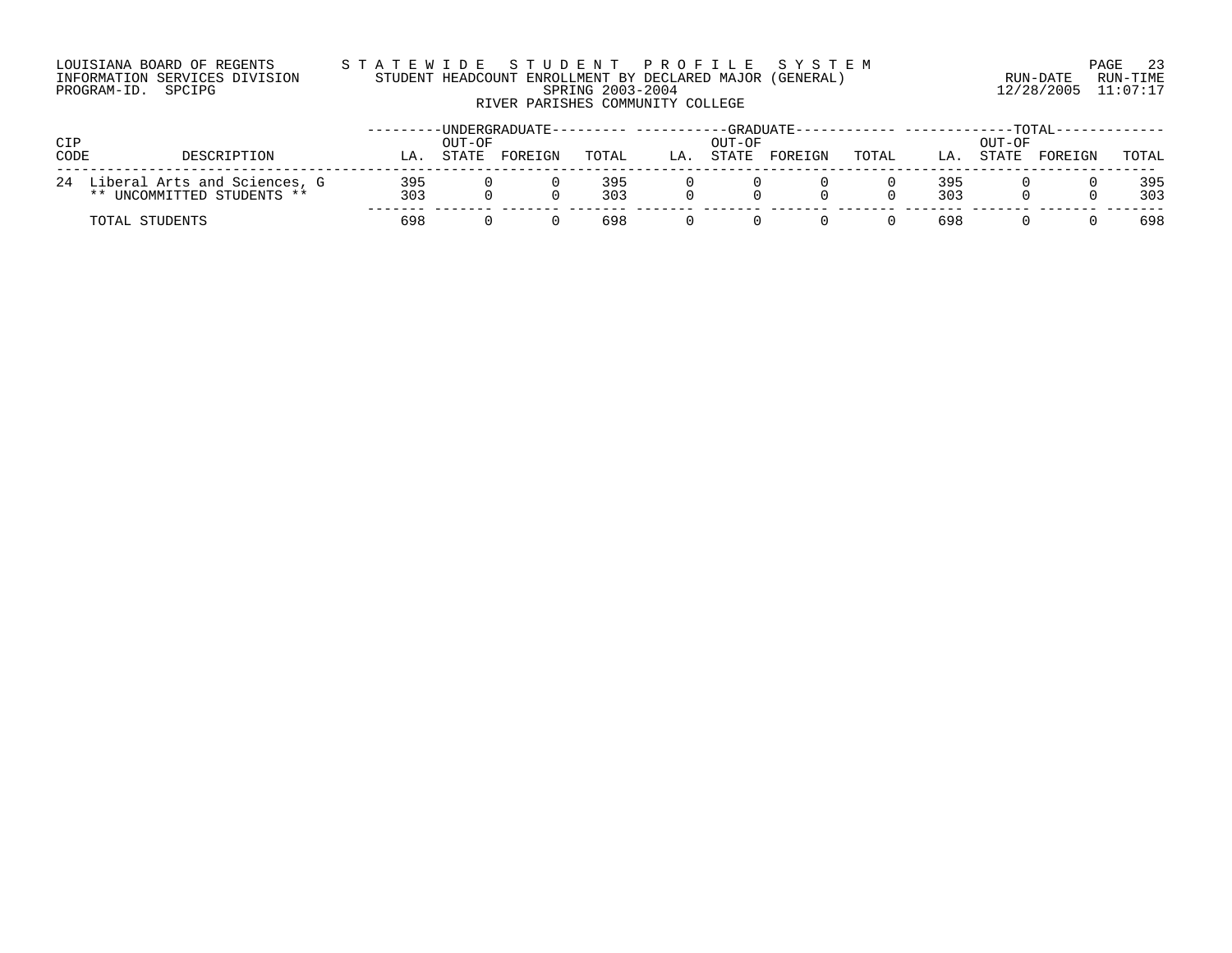### LOUISIANA BOARD OF REGENTS S T A T E W I D E S T U D E N T P R O F I L E S Y S T E M PAGE 24 INFORMATION SERVICES DIVISION STUDENT HEADCOUNT ENROLLMENT BY DECLARED MAJOR (GENERAL) RUN-DATE RUN-TIME PROGRAM-ID. SPCIPG SPRING 2003-2004 12/28/2005 11:07:17 SOUTH LA. COMMUNITY COLLEGE

|      |                                 |       |        | -UNDERGRADUATE-- |       |     |        | -GRADUATE------------ -------- |       |       |        | $-TOTAL-$ |       |
|------|---------------------------------|-------|--------|------------------|-------|-----|--------|--------------------------------|-------|-------|--------|-----------|-------|
| CIP  |                                 |       | OUT-OF |                  |       |     | OUT-OF |                                |       |       | OUT-OF |           |       |
| CODE | DESCRIPTION                     | LA.   | STATE  | FOREIGN          | TOTAL | LA. | STATE  | FOREIGN                        | TOTAL | LA.   | STATE  | FOREIGN   | TOTAL |
| 13   | Education                       | 233   |        |                  | 234   |     |        |                                |       | 233   |        |           | 234   |
|      | 15 Engineering Technologies/Tec | 45    |        |                  | 45    |     |        |                                |       | 45    |        |           | 45    |
|      | 24 Liberal Arts and Sciences, G | 164   |        |                  | 164   |     |        |                                |       | 164   |        |           | 164   |
| 43   | Security and Protective Serv    | 53    |        |                  | 53    |     |        |                                |       | 53    |        |           | 53    |
|      | 51 Health Professions and Relat | 337   |        |                  | 342   |     |        |                                |       | 337   |        |           | 342   |
|      | 52 Business, Management, Market | 114   |        |                  | 115   |     |        |                                |       | 114   |        |           | 115   |
|      | ** UNCOMMITTED STUDENTS **      | 890   |        |                  | 895   |     |        |                                |       | 890   |        |           | 895   |
|      | TOTAL STUDENTS                  | ⊥,836 |        |                  | l.848 |     |        |                                |       | .,836 |        |           | ,848  |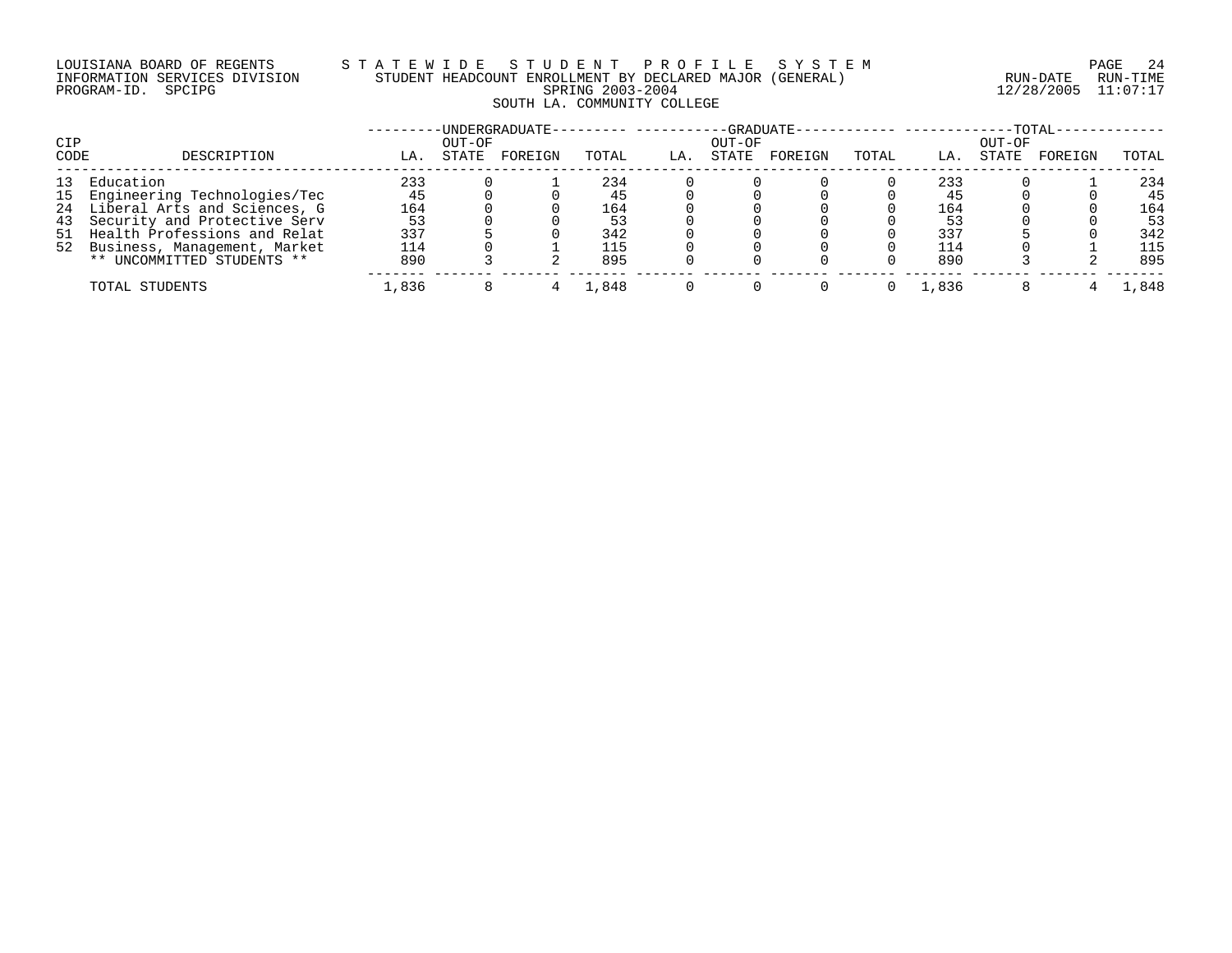# LOUISIANA BOARD OF REGENTS STATEWIDE STUDE NT PROFILE SYSTEM PAGE 25<br>INFORMATION SERVICES DIVISION STUDENT HEADCOUNT ENROLLMENT BY DECLARED MAJOR (GENERAL) RUN-DATE RUN-TIME INFORMATION SERVICES DIVISION STUDENT HEADCOUNT ENROLLMENT BY DECLARED MAJOR (GENERAL) LA. DELTA COMMUNITY COLLEGE

PROGRAM-ID. SPCIPG SPRING 2003-2004 12/28/2005 11:07:17

| CIP<br>CODE | DESCRIPTION                                                                                                      | LA                     | OUT-OF<br>STATE | -UNDERGRADUATE--<br>FOREIGN | TOTAL            | LA. | OUT-OF<br>STATE | $-GRADUATE -$<br>FOREIGN | TOTAL | LA.                    | OUT-OF<br>STATE | -TOTAL-<br>FOREIGN | TOTAL                  |
|-------------|------------------------------------------------------------------------------------------------------------------|------------------------|-----------------|-----------------------------|------------------|-----|-----------------|--------------------------|-------|------------------------|-----------------|--------------------|------------------------|
|             | 13 Education<br>24 Liberal Arts and Sciences, G<br>52 Business, Management, Market<br>** UNCOMMITTED STUDENTS ** | 21<br>164<br>59<br>489 |                 |                             | 164<br>59<br>489 |     |                 |                          |       | 21<br>164<br>59<br>489 |                 |                    | 21<br>164<br>59<br>489 |
|             | TOTAL STUDENTS                                                                                                   | 733                    |                 |                             | 733              |     |                 |                          |       | 733                    |                 |                    | 733                    |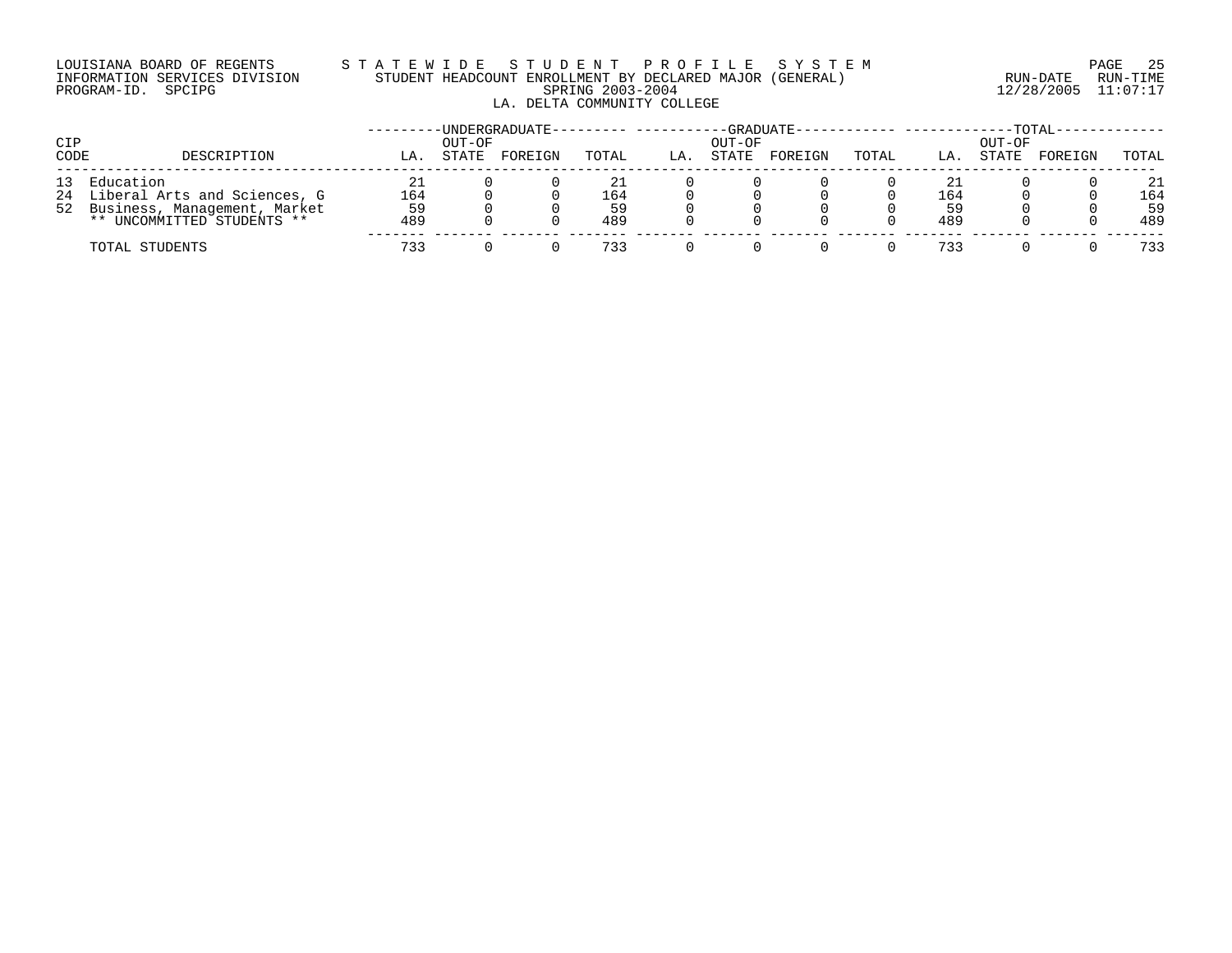# LOUISIANA BOARD OF REGENTS S T A T E W I D E S T U D E N T P R O F I L E S Y S T E M PAGE 26 INFORMATION SERVICES DIVISION STUDENT HEADCOUNT ENROLLMENT BY DECLARED MAJOR (GENERAL) RUN-DATE RUN-TIME PROGRAM-ID. SPCIPG SPRING 2003-2004 12/28/2005 11:07:17 L.T.C.-ACADIAN

| CIP  |                                 |     | OUT-OF | -UNDERGRADUATE--------- ---- |       |     | OUT-OF | -GRADUATE- |       |     | OUT-OF | $-TOTAL-$ |       |
|------|---------------------------------|-----|--------|------------------------------|-------|-----|--------|------------|-------|-----|--------|-----------|-------|
| CODE | DESCRIPTION                     | LA. | STATE  | FOREIGN                      | TOTAL | LA. | STATE  | FOREIGN    | TOTAL | LA. | STATE  | FOREIGN   | TOTAL |
|      | 15 Engineering Technologies/Tec |     |        |                              |       |     |        |            |       |     |        |           |       |
|      | 47 Mechanic and Repair Technolo |     |        |                              |       |     |        |            |       |     |        |           | 35    |
|      | 48 Precision Production         | 30  |        |                              | 30    |     |        |            |       |     |        |           | 30    |
|      | 51 Health Professions and Relat | 20  |        |                              | 20    |     |        |            |       | 20  |        |           | 20    |
|      | 52 Business, Management, Market | 40  |        |                              | 40    |     |        |            |       | 4 C |        |           | 40    |
|      | ** UNCOMMITTED STUDENTS **      | 70  |        |                              | 70    |     |        |            |       | 70  |        |           | 70    |
|      | TOTAL STUDENTS                  | 203 |        |                              | 203   |     |        |            |       | 203 |        |           | 203   |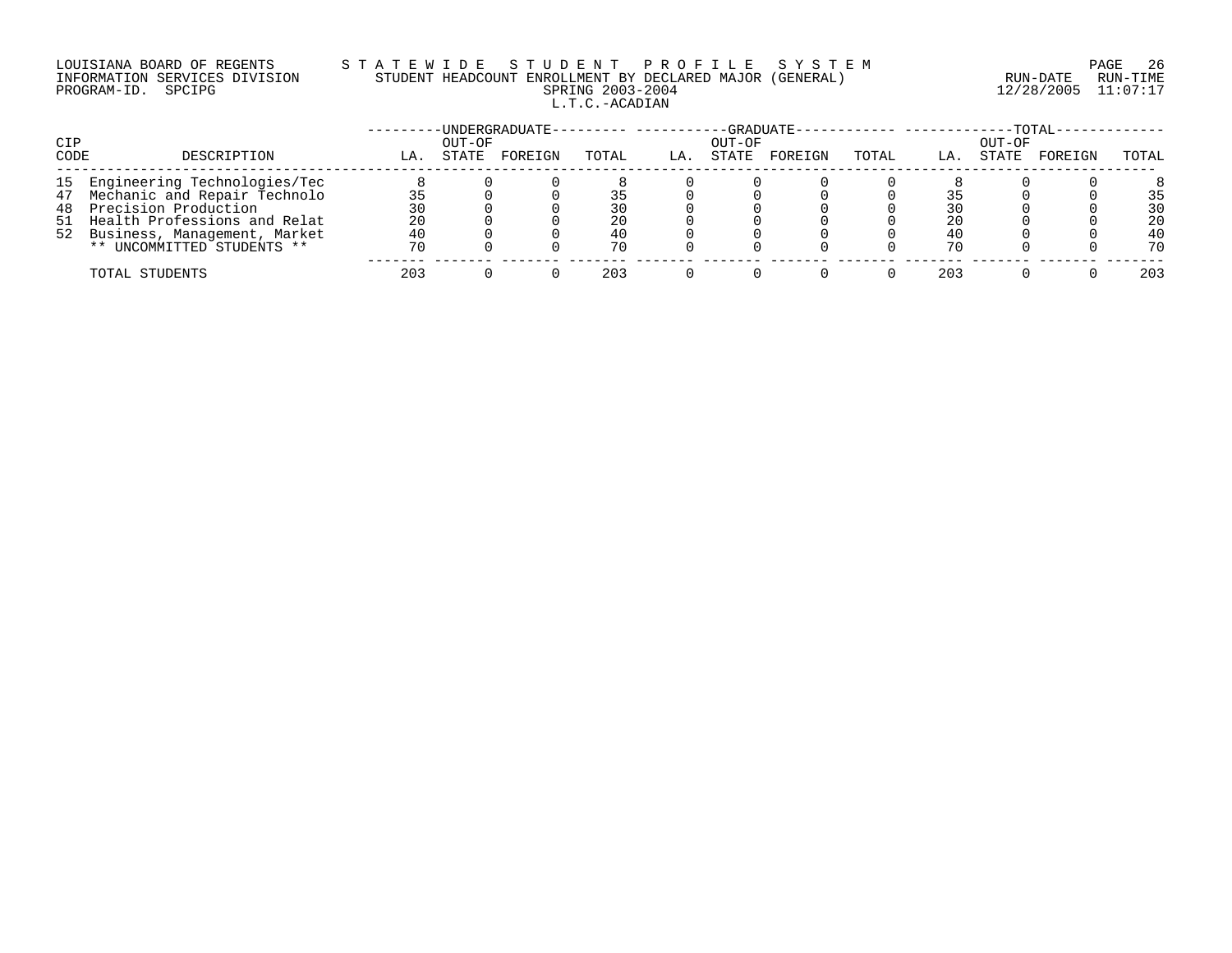# LOUISIANA BOARD OF REGENTS S T A T E W I D E S T U D E N T P R O F I L E S Y S T E M PAGE 27 INFORMATION SERVICES DIVISION STUDENT HEADCOUNT ENROLLMENT BY DECLARED MAJOR (GENERAL) RUN-DATE RUN-TIME PROGRAM-ID. SPCIPG SPRING 2003-2004 12/28/2005 11:07:17 L.T.C.-ALEXANDRIA

|      |                                 |     |        | -UNDERGRADUATE- | . <u>.</u> |     |        | $-GRADUATE-$ | ----------------- |     |        | $-TOTAL$ |       |
|------|---------------------------------|-----|--------|-----------------|------------|-----|--------|--------------|-------------------|-----|--------|----------|-------|
| CIP  |                                 |     | OUT-OF |                 |            |     | OUT-OF |              |                   |     | OUT-OF |          |       |
| CODE | DESCRIPTION                     | LA. | STATE  | FOREIGN         | TOTAL      | LA. | STATE  | FOREIGN      | TOTAL             | LA. | STATE  | FOREIGN  | TOTAL |
|      | 15 Engineering Technologies/Tec | 19  |        |                 | 19         |     |        |              |                   |     |        |          | 19    |
| 46   | Construction Trades             | 20  |        |                 | 20         |     |        |              |                   | 20  |        |          | 20    |
| 47   | Mechanic and Repair Technolo    | 105 |        |                 | 105        |     |        |              |                   | 105 |        |          | 105   |
| 48   | Precision Production            | 34  |        |                 | 34         |     |        |              |                   | 34  |        |          | 34    |
|      | 51 Health Professions and Relat | 156 |        |                 | 156        |     |        |              |                   | 156 |        |          | 156   |
|      | 52 Business, Management, Market | 81  |        |                 |            |     |        |              |                   | -81 |        |          | 81    |
|      | ** UNCOMMITTED STUDENTS **      | 209 |        |                 | 209        |     |        |              |                   | 209 |        |          | 209   |
|      | TOTAL STUDENTS                  | 624 |        |                 | 624        |     |        |              |                   | 624 |        |          | 624   |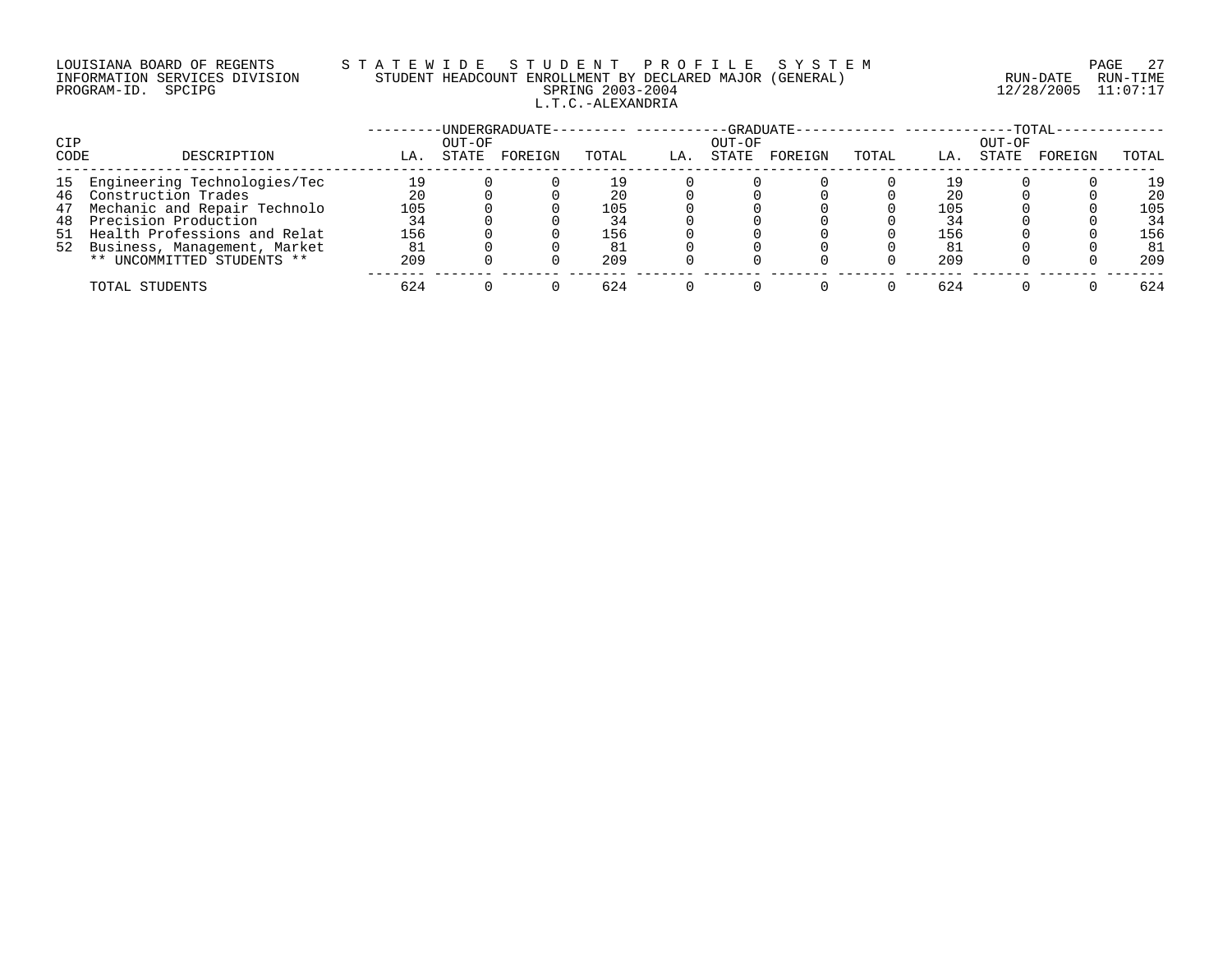# LOUISIANA BOARD OF REGENTS S T A T E W I D E S T U D E N T P R O F I L E S Y S T E M PAGE 28 INFORMATION SERVICES DIVISION STUDENT HEADCOUNT ENROLLMENT BY DECLARED MAJOR (GENERAL) RUN-DATE RUN-TIME PROGRAM-ID. SPCIPG SPRING 2003-2004 12/28/2005 11:07:17 L.T.C.-ASCENSION

| CIP  |                                 |     | OUT-OF | -UNDERGRADUATE--------- -- |       |     | OUT-OF | -GRADUATE- |       |     | $-{\tt TOTAL} \cdot$<br>OUT-OF |         |       |
|------|---------------------------------|-----|--------|----------------------------|-------|-----|--------|------------|-------|-----|--------------------------------|---------|-------|
| CODE | DESCRIPTION                     | LA. | STATE  | FOREIGN                    | TOTAL | LA. | STATE  | FOREIGN    | TOTAL | LA. | STATE                          | FOREIGN | TOTAL |
|      | 15 Engineering Technologies/Tec | 73  |        |                            |       |     |        |            |       |     |                                |         | 73    |
|      | 41 Science Technologies/Technic | 27  |        |                            |       |     |        |            |       | 27  |                                |         | 27    |
|      | 47 Mechanic and Repair Technolo | 27  |        |                            |       |     |        |            |       | 27  |                                |         | 27    |
| 48   | Precision Production            |     |        |                            |       |     |        |            |       |     |                                |         | 15    |
|      | 52 Business, Management, Market | 49  |        |                            | 49    |     |        |            |       | 49  |                                |         | 49    |
|      | ** UNCOMMITTED STUDENTS **      |     |        |                            |       |     |        |            |       |     |                                |         |       |
|      | TOTAL STUDENTS                  | 199 |        |                            | L99   |     |        |            |       | 199 |                                |         | 199   |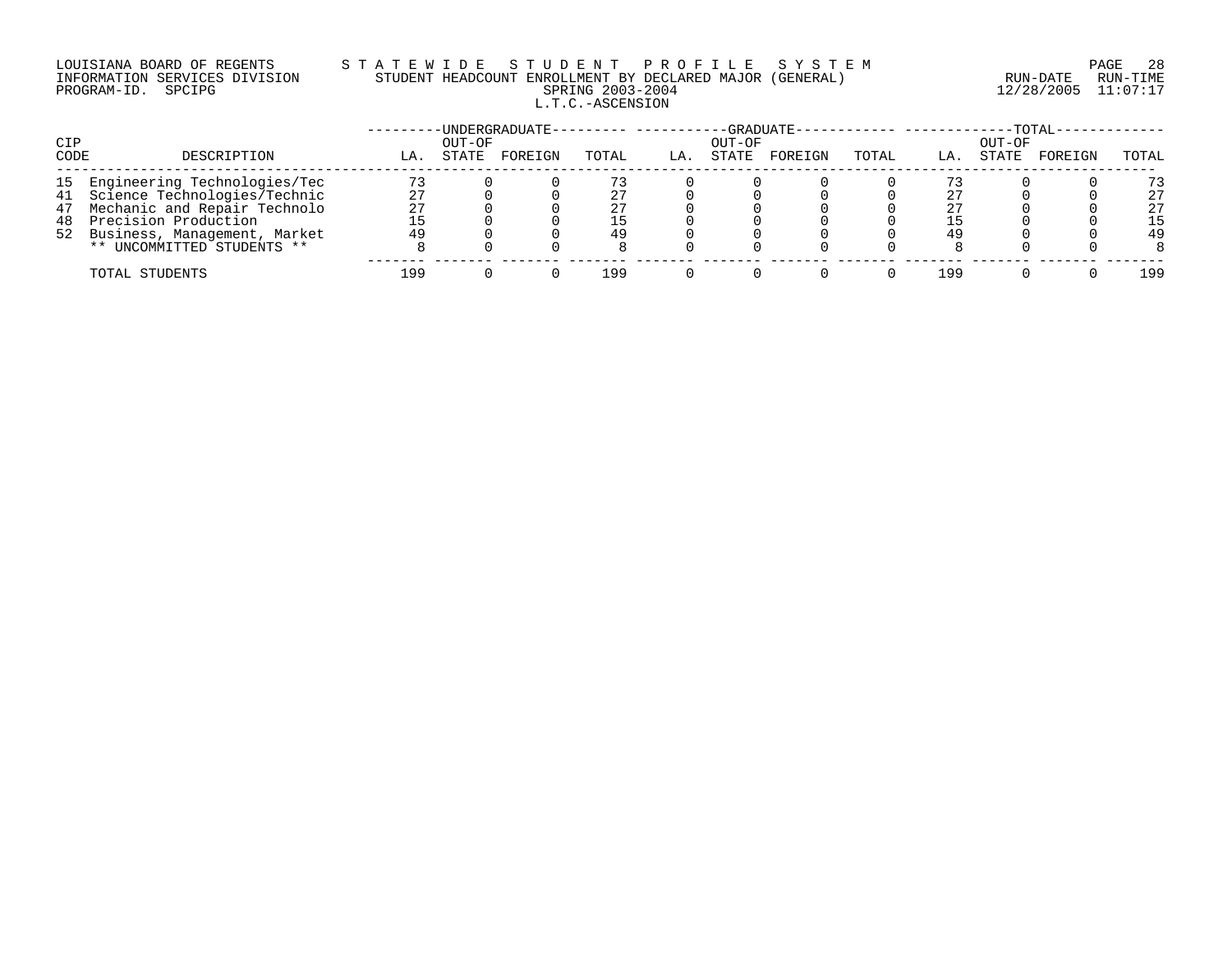# LOUISIANA BOARD OF REGENTS S T A T E W I D E S T U D E N T P R O F I L E S Y S T E M PAGE 29 INFORMATION SERVICES DIVISION STUDENT HEADCOUNT ENROLLMENT BY DECLARED MAJOR (GENERAL) RUN-DATE RUN-TIME PROGRAM-ID. SPCIPG SPRING 2003-2004 12/28/2005 11:07:17 L.T.C.-AVOYELLES

|             |                                                                    |          |                 | -UNDERGRADUATE- |       |     | -GRADUATE-      |         |       |     |                 | -TOTAL- |          |
|-------------|--------------------------------------------------------------------|----------|-----------------|-----------------|-------|-----|-----------------|---------|-------|-----|-----------------|---------|----------|
| CIP<br>CODE | DESCRIPTION                                                        | LA.      | OUT-OF<br>STATE | FOREIGN         | TOTAL | LA. | OUT-OF<br>STATE | FOREIGN | TOTAL | LA. | OUT-OF<br>STATE | FOREIGN | TOTAL    |
|             |                                                                    |          |                 |                 |       |     |                 |         |       |     |                 |         |          |
|             | 12 Personal and Culinary Servic<br>47 Mechanic and Repair Technolo | 30<br>26 |                 |                 | 29    |     |                 |         |       | 26  |                 |         | 33<br>29 |
| 48          | Precision Production                                               |          |                 |                 |       |     |                 |         |       |     |                 |         |          |
|             | 51 Health Professions and Relat                                    | 70       |                 |                 | 70    |     |                 |         |       | 70  |                 |         | 70       |
|             | 52 Business, Management, Market                                    | 48       |                 |                 | 48    |     |                 |         |       | 48  |                 |         | 48       |
|             | ** UNCOMMITTED STUDENTS **                                         | 266      | 10              |                 | 276   |     |                 |         |       | 266 |                 |         | 276      |
|             | TOTAL STUDENTS                                                     | 446      |                 |                 | 462   |     |                 |         |       | 446 |                 |         | 462      |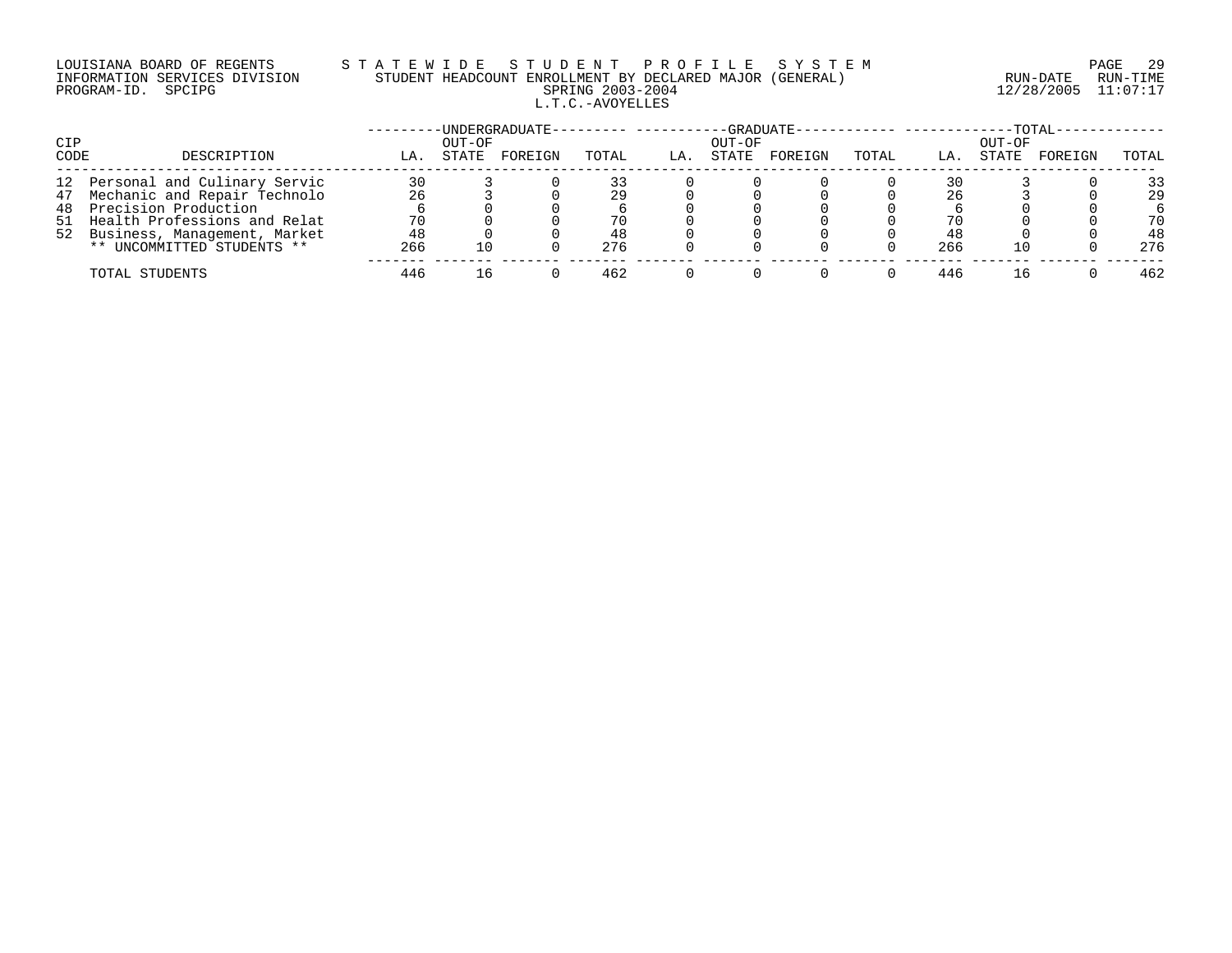# LOUISIANA BOARD OF REGENTS S T A T E W I D E S T U D E N T P R O F I L E S Y S T E M PAGE 30 INFORMATION SERVICES DIVISION STUDENT HEADCOUNT ENROLLMENT BY DECLARED MAJOR (GENERAL) RUN-DATE RUN-TIME PROGRAM-ID. SPCIPG SPRING 2003-2004 12/28/2005 11:07:17 L.T.C.-BASTROP

| CIP  |                                 |     | OUT-OF | UNDERGRADUATE-- |       |     | OUT-OF | -GRADUATE- |       |     | $-TOTAL$<br>OUT-OF |         |       |
|------|---------------------------------|-----|--------|-----------------|-------|-----|--------|------------|-------|-----|--------------------|---------|-------|
| CODE | DESCRIPTION                     | LA. | STATE  | FOREIGN         | TOTAL | LA. | STATE  | FOREIGN    | TOTAL | LA. | STATE              | FOREIGN | TOTAL |
|      | 15 Engineering Technologies/Tec | 19  |        |                 | l 9   |     |        |            |       |     |                    |         | 19    |
|      | 47 Mechanic and Repair Technolo | 18  |        |                 | 18    |     |        |            |       |     |                    |         | 18    |
|      | 48 Precision Production         | 16  |        |                 | 16    |     |        |            |       |     |                    |         | 16    |
|      | 51 Health Professions and Relat | 29  |        |                 | 29    |     |        |            |       | 29  |                    |         | 29    |
|      | 52 Business, Management, Market | 95  |        |                 | 96    |     |        |            |       | 95  |                    |         | 96    |
|      | ** UNCOMMITTED STUDENTS **      | 39  |        |                 | 39    |     |        |            |       | 39  |                    |         | 39    |
|      | TOTAL STUDENTS                  | 216 |        |                 |       |     |        |            |       | 216 |                    |         | 217   |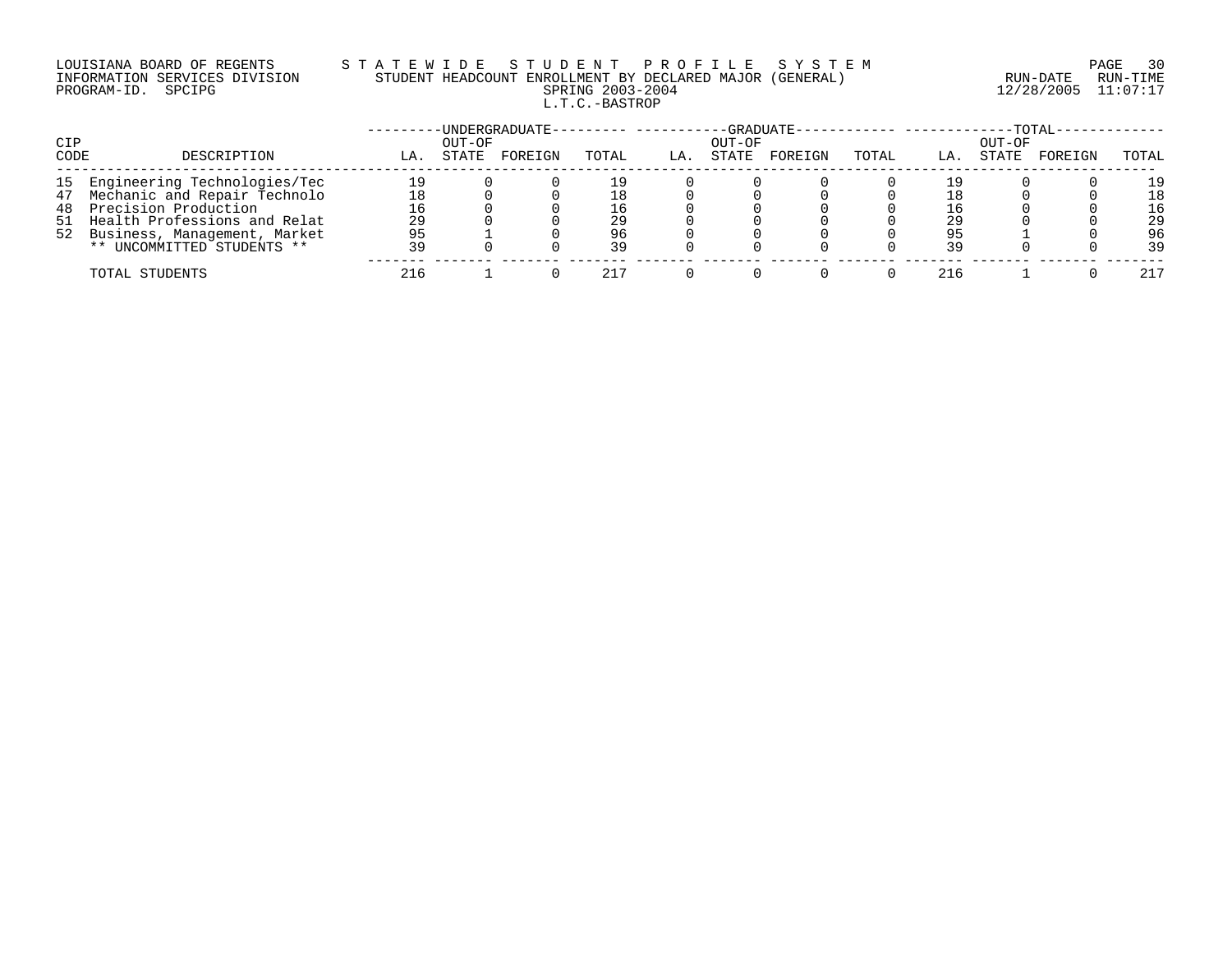# LOUISIANA BOARD OF REGENTS S T A T E W I D E S T U D E N T P R O F I L E S Y S T E M PAGE 31 INFORMATION SERVICES DIVISION STUDENT HEADCOUNT ENROLLMENT BY DECLARED MAJOR (GENERAL) RUN-DATE RUN-TIME PROGRAM-ID. SPCIPG SPRING 2003-2004 12/28/2005 11:07:17 L.T.C.-BATON ROUGE

| <b>CIP</b> |                                 |     | OUT-OF | -UNDERGRADUATE- |       |     | -GRADUATE-<br>OUT-OF |         |       |     | OUT-OF | $-TOTAL$ |       |
|------------|---------------------------------|-----|--------|-----------------|-------|-----|----------------------|---------|-------|-----|--------|----------|-------|
| CODE       | DESCRIPTION                     | LA. | STATE  | FOREIGN         | TOTAL | LA. | STATE                | FOREIGN | TOTAL | LA. | STATE  | FOREIGN  | TOTAL |
| 10         | Communications Technologies/    | 40  |        |                 | 40    |     |                      |         |       | 40  |        |          | 40    |
| 11         | Computer and Information Sci    | 118 |        |                 | 118   |     |                      |         |       | 118 |        |          | 118   |
|            | 12 Personal and Culinary Servic | 98  |        |                 | 98    |     |                      |         |       | 98  |        |          | 98    |
| 15         | Engineering Technologies/Tec    | 39  |        |                 | 39    |     |                      |         |       | 39  |        |          | 39    |
| 19         | Family and Consumer Sciences    | 221 |        |                 | 222   |     |                      |         |       | 221 |        |          | 222   |
| 47         | Mechanic and Repair Technolo    | 80  |        |                 | 80    |     |                      |         |       | 80  |        |          | 80    |
| 48         | Precision Production            | 75  |        |                 | 75    |     |                      |         |       | 75  |        |          | 75    |
| 51         | Health Professions and Relat    | 122 |        |                 | 123   |     |                      |         |       | 122 |        |          | 123   |
|            | 52 Business, Management, Market | 101 |        |                 | 101   |     |                      |         |       | 101 |        |          | 101   |
|            | ** UNCOMMITTED STUDENTS **      | 29  |        |                 | 29    |     |                      |         |       | 29  |        |          | 29    |
|            | TOTAL STUDENTS                  | 923 |        |                 | 925   |     |                      |         |       | 923 |        |          | 925   |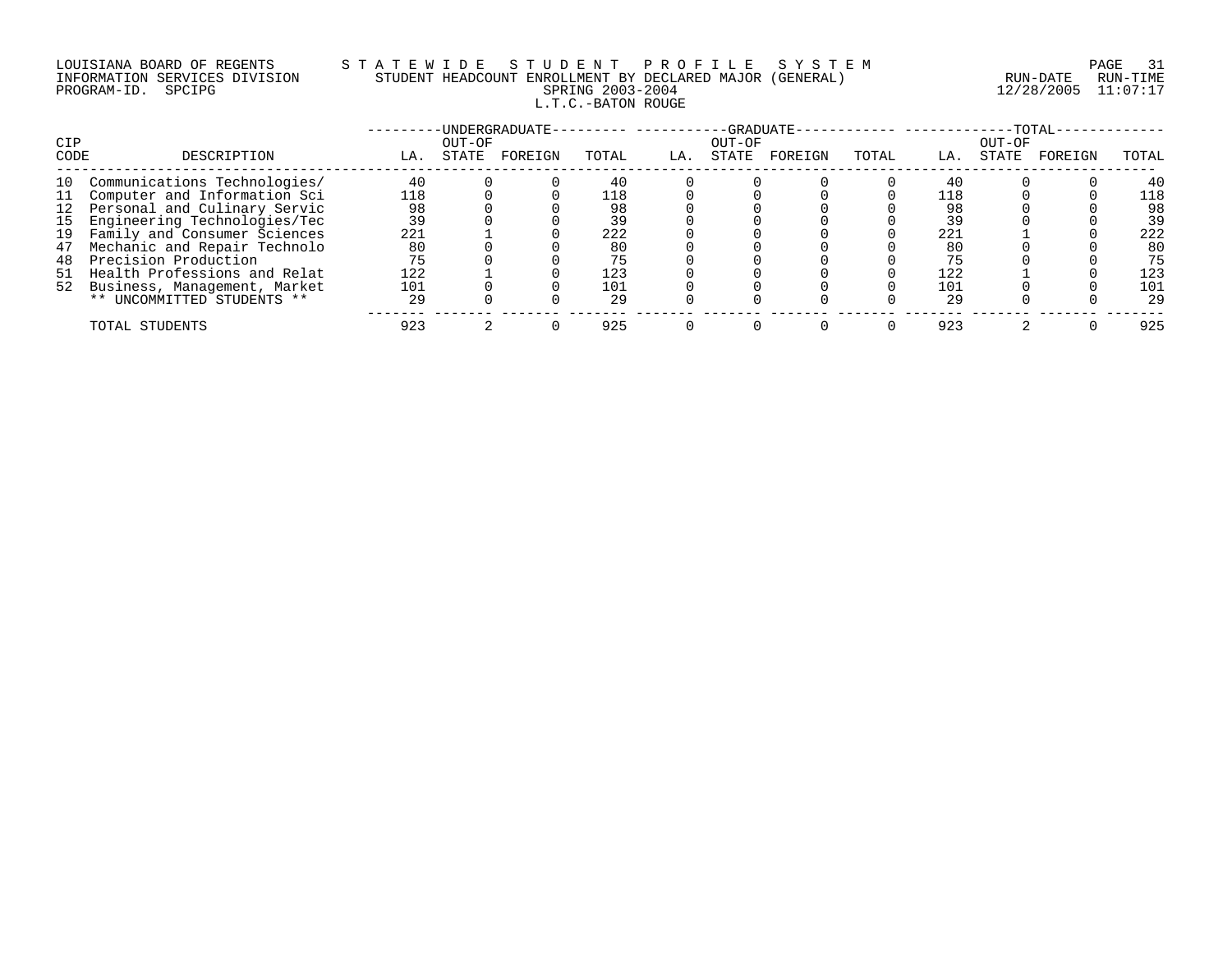# LOUISIANA BOARD OF REGENTS S T A T E W I D E S T U D E N T P R O F I L E S Y S T E M PAGE 32 INFORMATION SERVICES DIVISION STUDENT HEADCOUNT ENROLLMENT BY DECLARED MAJOR (GENERAL) RUN-DATE RUN-TIME PROGRAM-ID. SPCIPG SPRING 2003-2004 12/28/2005 11:07:17 L.T.C.-CHARLES B. COREIL

| CIP  |                                 |     | OUT-OF | -UNDERGRADUATE-- |       |     | OUT-OF | -GRADUATE-- |       |     | OUT-OF | $-TOTAL-$ |       |
|------|---------------------------------|-----|--------|------------------|-------|-----|--------|-------------|-------|-----|--------|-----------|-------|
| CODE | DESCRIPTION                     | LA. | STATE  | FOREIGN          | TOTAL | LA. | STATE  | FOREIGN     | TOTAL | LA. | STATE  | FOREIGN   | TOTAL |
|      | 47 Mechanic and Repair Technolo |     |        |                  |       |     |        |             |       |     |        |           |       |
|      | 48 Precision Production         |     |        |                  |       |     |        |             |       |     |        |           | 12    |
|      | 51 Health Professions and Relat | 21  |        |                  | 21    |     |        |             |       | 21  |        |           | 21    |
|      | 52 Business, Management, Market | 38  |        |                  | 38    |     |        |             |       | 38  |        |           | 38    |
|      | ** UNCOMMITTED STUDENTS **      | 126 |        |                  | 126   |     |        |             |       | 126 |        |           | 126   |
|      | TOTAL STUDENTS                  | 203 |        |                  | 203   |     |        |             |       | 203 |        |           | 203   |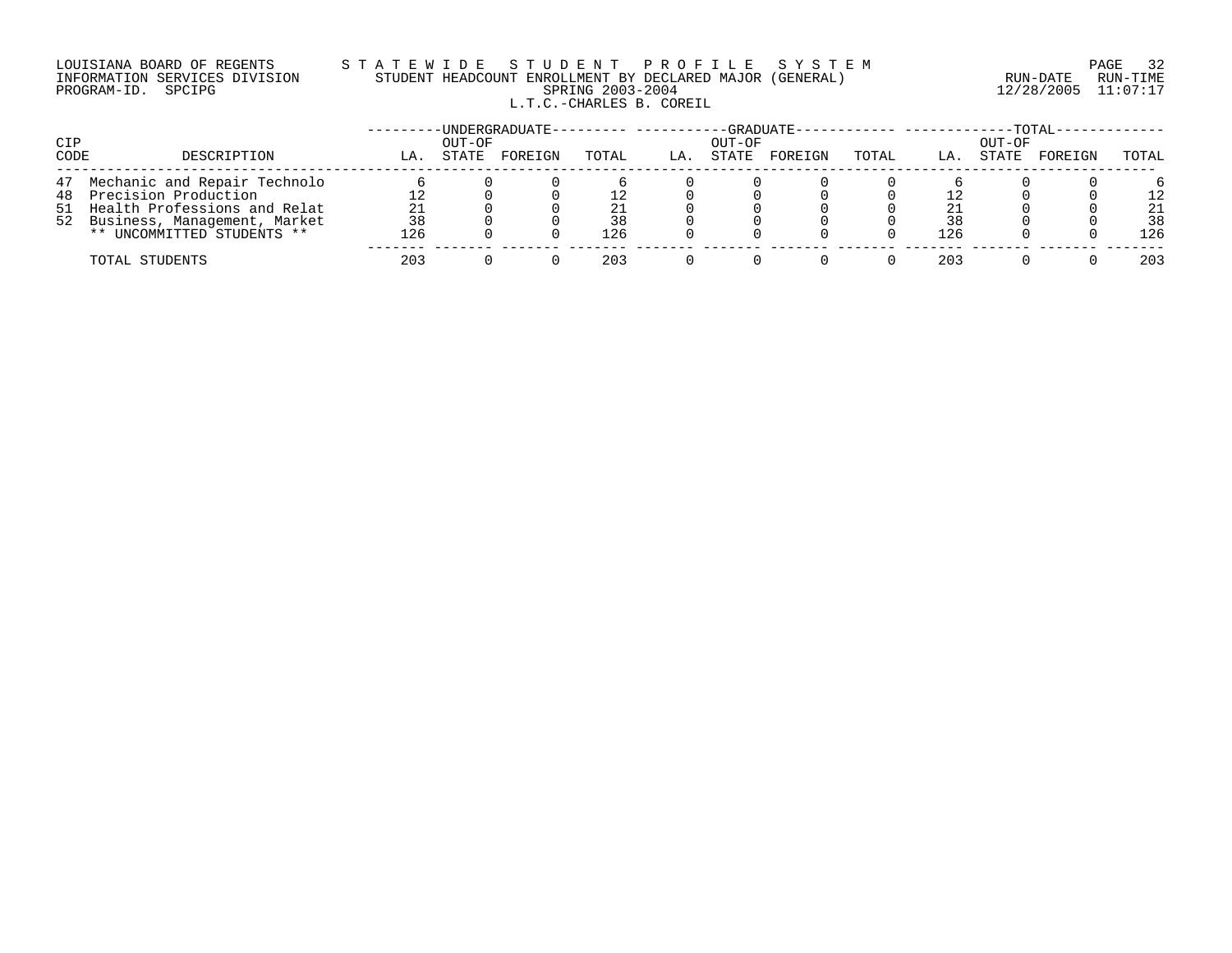# LOUISIANA BOARD OF REGENTS S T A T E W I D E S T U D E N T P R O F I L E S Y S T E M PAGE 33 INFORMATION SERVICES DIVISION STUDENT HEADCOUNT ENROLLMENT BY DECLARED MAJOR (GENERAL) RUN-DATE RUN-TIME PROGRAM-ID. SPCIPG SPRING 2003-2004 12/28/2005 11:07:17 L.T.C.-DELTA OUACHITA

| CIP  |                                 |     | OUT-OF | -UNDERGRADUATE- |       |     | -GRADUATE-<br>OUT-OF |         |       |     | $-TOTAL$<br>OUT-OF |         |       |
|------|---------------------------------|-----|--------|-----------------|-------|-----|----------------------|---------|-------|-----|--------------------|---------|-------|
| CODE | DESCRIPTION                     | LA. | STATE  | FOREIGN         | TOTAL | LA. | STATE                | FOREIGN | TOTAL | LA. | STATE              | FOREIGN | TOTAL |
| 11   | Computer and Information Sci    | 83  |        |                 | 83    |     |                      |         |       | 83  |                    |         | 83    |
|      | 12 Personal and Culinary Servic | 35  |        |                 | 35    |     |                      |         |       |     |                    |         | 35    |
| 15   | Engineering Technologies/Tec    | 23  |        |                 | 23    |     |                      |         |       | 23  |                    |         | 23    |
| 19   | Family and Consumer Sciences    | 39  |        |                 | 39    |     |                      |         |       | 39  |                    |         | 39    |
| 46   | Construction Trades             | 34  |        |                 | 34    |     |                      |         |       | 34  |                    |         | 34    |
| 47   | Mechanic and Repair Technolo    | 72  |        |                 | 72    |     |                      |         |       |     |                    |         | 72    |
| 48   | Precision Production            | 23  |        |                 | 23    |     |                      |         |       | 23  |                    |         | 23    |
|      | 51 Health Professions and Relat | 78  |        |                 | 78    |     |                      |         |       | 78  |                    |         | 78    |
|      | 52 Business, Management, Market | 42  |        |                 | 42    |     |                      |         |       | 42  |                    |         | 42    |
|      | ** UNCOMMITTED STUDENTS **      | 52  |        |                 | 52    |     |                      |         |       | 52  |                    |         | 52    |
|      | TOTAL STUDENTS                  | 481 |        |                 | 481   |     |                      |         |       | 481 |                    |         | 481   |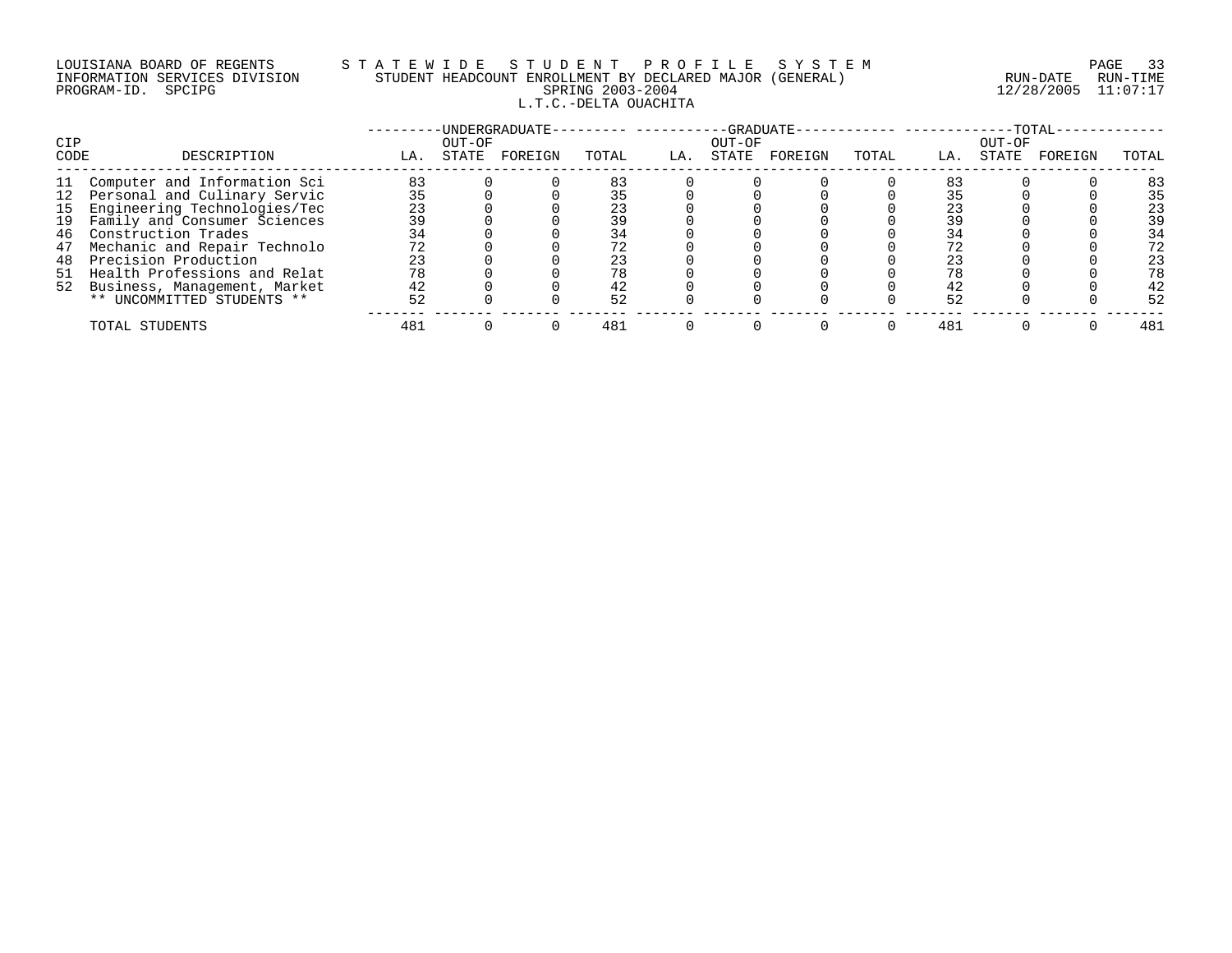# LOUISIANA BOARD OF REGENTS S T A T E W I D E S T U D E N T P R O F I L E S Y S T E M PAGE 34 INFORMATION SERVICES DIVISION STUDENT HEADCOUNT ENROLLMENT BY DECLARED MAJOR (GENERAL) RUN-DATE RUN-TIME PROGRAM-ID. SPCIPG SPRING 2003-2004 12/28/2005 11:07:17 L.T.C.-EVANGELINE

| CIP  |                                 |     | OUT-OF | -UNDERGRADUATE-- |       |     | OUT-OF | -GRADUATE- |       |     | $-{\tt TOTAL} \cdot$<br>OUT-OF |         |       |
|------|---------------------------------|-----|--------|------------------|-------|-----|--------|------------|-------|-----|--------------------------------|---------|-------|
| CODE | DESCRIPTION                     | LA. | STATE  | FOREIGN          | TOTAL | LA. | STATE  | FOREIGN    | TOTAL | LA. | STATE                          | FOREIGN | TOTAL |
|      | 19 Family and Consumer Sciences | 32  |        |                  | 32    |     |        |            |       | 32  |                                |         | 32    |
|      | 47 Mechanic and Repair Technolo |     |        |                  |       |     |        |            |       |     |                                |         | 47    |
|      | 48 Precision Production         |     |        |                  | - 4   |     |        |            |       |     |                                |         | 14    |
|      | 51 Health Professions and Relat |     |        |                  |       |     |        |            |       |     |                                |         | 13    |
|      | 52 Business, Management, Market | 43  |        |                  | 43    |     |        |            |       | 43  |                                |         | 43    |
|      | ** UNCOMMITTED STUDENTS **      | 187 |        |                  | 187   |     |        |            |       | 187 |                                |         | 187   |
|      | TOTAL STUDENTS                  | 336 |        |                  | 336   |     |        |            |       | 336 |                                |         | 336   |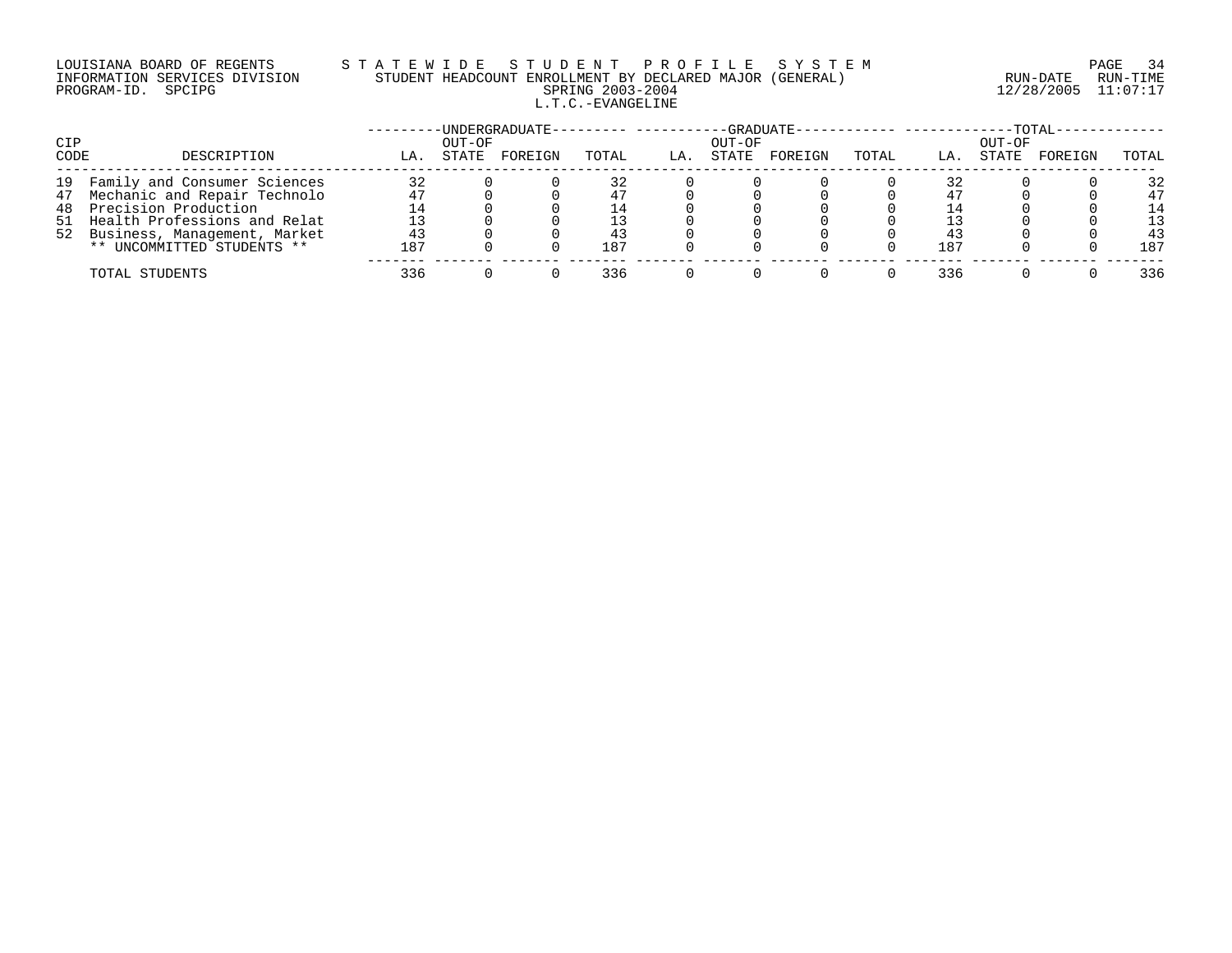# LOUISIANA BOARD OF REGENTS STATEWIDE STUDE NT PROFILE SYSTEM PAGE 35<br>INFORMATION SERVICES DIVISION STUDENT HEADCOUNT ENROLLMENT BY DECLARED MAJOR (GENERAL) INFORMATION SERVICES DIVISION STUDENT HEADCOUNT ENROLLMENT BY DECLARED MAJOR (GENERAL) L.T.C.-FLORIDA PARISHES

PROGRAM-ID. SPCIPG SPRING 2003-2004 12/28/2005 11:07:17

| <b>CIP</b> |                                 | -UNDERGRADUATE-<br>OUT-OF |       |         |       | -GRADUATE-<br>OUT-OF |       |         |       | $-TOTAL-$<br>OUT-OF |       |         |       |
|------------|---------------------------------|---------------------------|-------|---------|-------|----------------------|-------|---------|-------|---------------------|-------|---------|-------|
| CODE       | DESCRIPTION                     | LA.                       | STATE | FOREIGN | TOTAL | LA.                  | STATE | FOREIGN | TOTAL | LA.                 | STATE | FOREIGN | TOTAL |
| 46         | Construction Trades             |                           |       |         | Lб.   |                      |       |         |       |                     |       |         | 16    |
|            | 47 Mechanic and Repair Technolo |                           |       |         |       |                      |       |         |       |                     |       |         |       |
|            | 48 Precision Production         |                           |       |         |       |                      |       |         |       |                     |       |         | 15    |
|            | 51 Health Professions and Relat | 24                        |       |         | 26    |                      |       |         |       | 24                  |       |         | 26    |
|            | 52 Business, Management, Market | 31                        |       |         |       |                      |       |         |       |                     |       |         | 31    |
|            | ** UNCOMMITTED STUDENTS **      | 221                       |       |         | 223   |                      |       |         |       | 221                 |       |         | 223   |
|            | TOTAL STUDENTS                  | 309                       |       |         | 315   |                      |       |         |       | 309                 |       |         | 315   |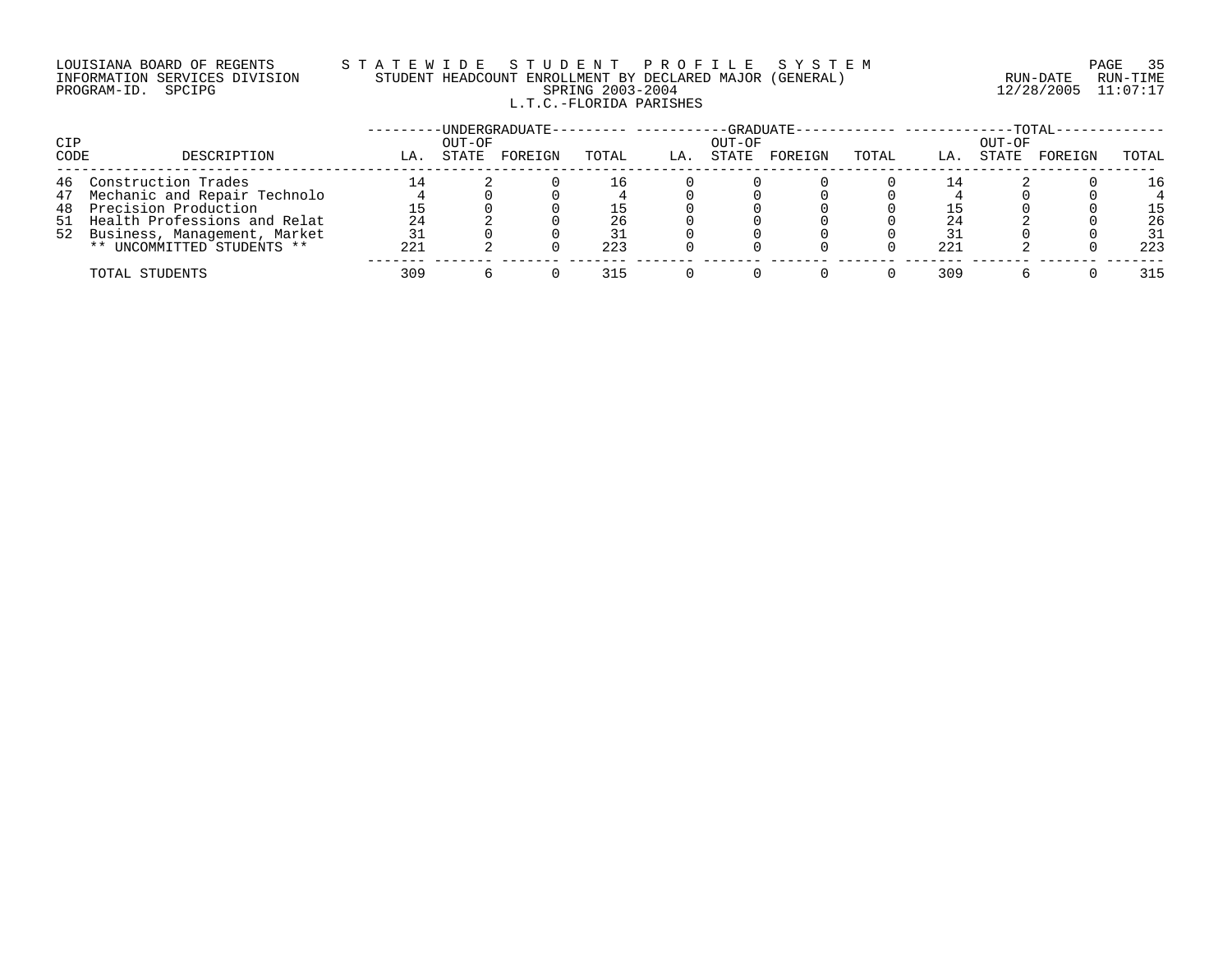### LOUISIANA BOARD OF REGENTS S T A T E W I D E S T U D E N T P R O F I L E S Y S T E M PAGE 36 INFORMATION SERVICES DIVISION STUDENT HEADCOUNT ENROLLMENT BY DECLARED MAJOR (GENERAL) RUN-DATE RUN-TIME PROGRAM-ID. SPCIPG SPRING 2003-2004 12/28/2005 11:07:17 L.T.C.-FOLKES

| CIP  |                                 | -UNDERGRADUATE-<br>OUT-OF |       |         |       | -GRADUATE-<br>OUT-OF |       |         |       | $-TOTAL-$<br>OUT-OF |       |         |       |
|------|---------------------------------|---------------------------|-------|---------|-------|----------------------|-------|---------|-------|---------------------|-------|---------|-------|
| CODE | DESCRIPTION                     | LA.                       | STATE | FOREIGN | TOTAL | LA.                  | STATE | FOREIGN | TOTAL | LA.                 | STATE | FOREIGN | TOTAL |
|      | 01 Agriculture, Agriculture Ope | 61                        |       |         | 61    |                      |       |         |       | 61                  |       |         | 61    |
|      | 47 Mechanic and Repair Technolo | 101                       |       |         | 101   |                      |       |         |       | 101                 |       |         | 101   |
|      | 48 Precision Production         | 62                        |       |         | 62    |                      |       |         |       | -62                 |       |         | 62    |
|      | 51 Health Professions and Relat |                           |       |         | 14    |                      |       |         |       |                     |       |         | 14    |
|      | 52 Business, Management, Market | 146                       |       |         | 147   |                      |       |         |       | 146                 |       |         | 147   |
|      | ** UNCOMMITTED STUDENTS **      | 906                       |       |         | 907   |                      |       |         |       | 906                 |       |         | 907   |
|      | TOTAL STUDENTS                  | ,290                      |       |         | 1,292 |                      |       |         |       | .,290               |       |         | , 292 |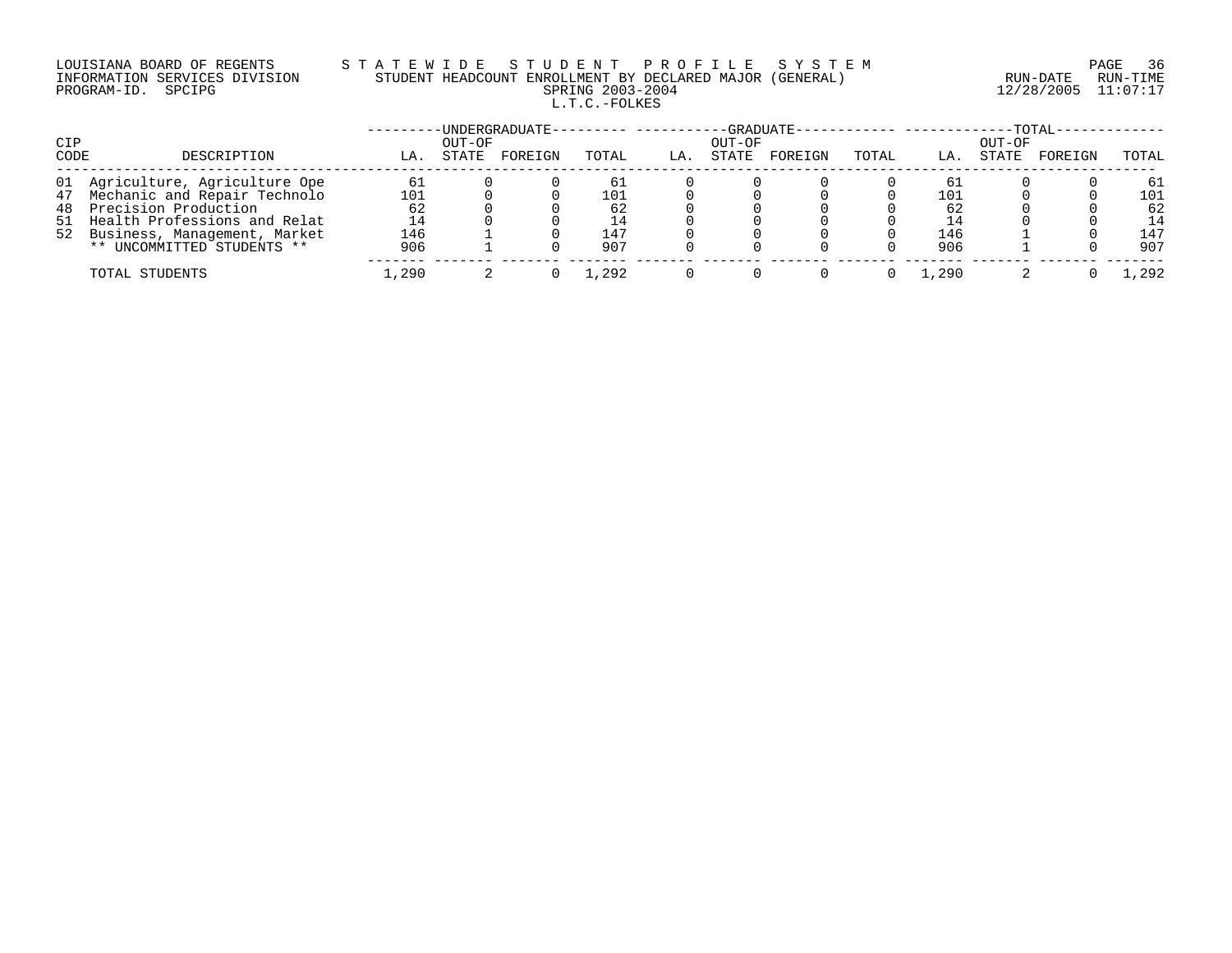### LOUISIANA BOARD OF REGENTS S T A T E W I D E S T U D E N T P R O F I L E S Y S T E M PAGE 37 INFORMATION SERVICES DIVISION STUDENT HEADCOUNT ENROLLMENT BY DECLARED MAJOR (GENERAL) RUN-DATE RUN-TIME PROGRAM-ID. SPCIPG SPRING 2003-2004 12/28/2005 11:07:17 L.T.C.-GULF AREA

| CIP  |                                 |     | OUT-OF | UNDERGRADUATE- |       |     | OUT-OF | -GRADUATE- |       |     | OUT-OF | -TOTAL· |       |
|------|---------------------------------|-----|--------|----------------|-------|-----|--------|------------|-------|-----|--------|---------|-------|
| CODE | DESCRIPTION                     | LA. | STATE  | FOREIGN        | TOTAL | LA. | STATE  | FOREIGN    | TOTAL | LA. | STATE  | FOREIGN | TOTAL |
| 11   | . Computer and Information Sci  | 27  |        |                |       |     |        |            |       |     |        |         | 27    |
|      | 12 Personal and Culinary Servic | 36  |        |                | 36    |     |        |            |       | 36  |        |         | 36    |
|      | 15 Engineering Technologies/Tec |     |        |                | 12    |     |        |            |       |     |        |         | 12    |
| 46   | Construction Trades             |     |        |                |       |     |        |            |       |     |        |         |       |
| 47   | Mechanic and Repair Technolo    | 63  |        |                |       |     |        |            |       | 63  |        |         | 63    |
| 48   | Precision Production            |     |        |                | 18    |     |        |            |       |     |        |         | 18    |
|      | 51 Health Professions and Relat | 80  |        |                | 80    |     |        |            |       | 80  |        |         | 80    |
|      | 52 Business, Management, Market | 59  |        |                | 59    |     |        |            |       | 59  |        |         | 59    |
|      | ** UNCOMMITTED STUDENTS **      | 94  |        |                | 94    |     |        |            |       | 94  |        |         | 94    |
|      | TOTAL STUDENTS                  | 393 |        |                | 393   |     |        |            |       | 393 |        |         | 393   |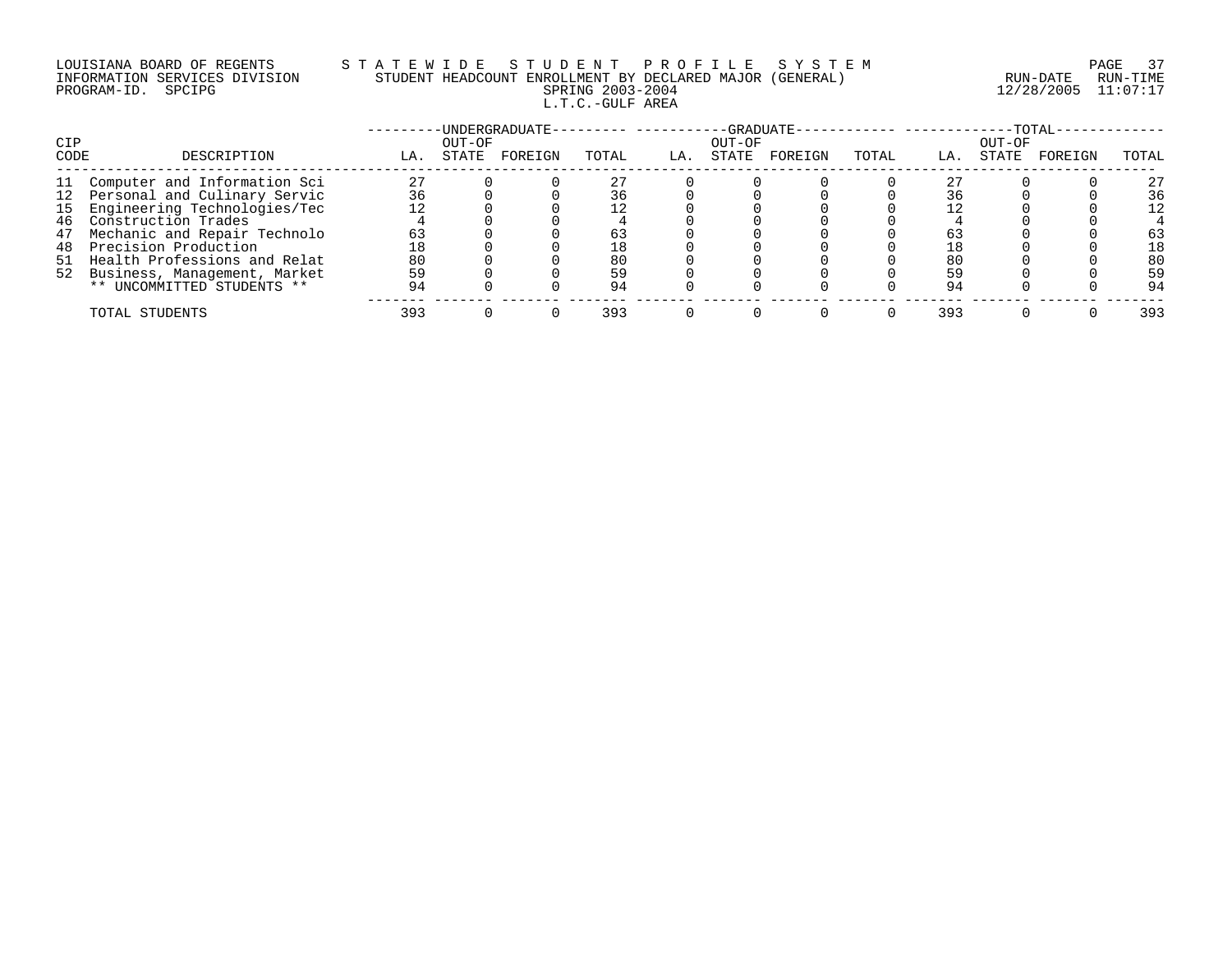## LOUISIANA BOARD OF REGENTS S T A T E W I D E S T U D E N T P R O F I L E S Y S T E M PAGE 38 INFORMATION SERVICES DIVISION STUDENT HEADCOUNT ENROLLMENT BY DECLARED MAJOR (GENERAL) RUN-DATE RUN-TIME PROGRAM-ID. SPCIPG SPRING 2003-2004 12/28/2005 11:07:17 L.T.C.-HAMMOND AREA

|            |                                 |     |        | -UNDERGRADUATE-- |       |     |        | $-GRADUATE--$ | -------------------- |     |        | $-TOTAL-$ |       |
|------------|---------------------------------|-----|--------|------------------|-------|-----|--------|---------------|----------------------|-----|--------|-----------|-------|
| <b>CIP</b> |                                 |     | OUT-OF |                  |       |     | OUT-OF |               |                      |     | OUT-OF |           |       |
| CODE       | DESCRIPTION                     | LA. | STATE  | FOREIGN          | TOTAL | LA. | STATE  | FOREIGN       | TOTAL                | LA. | STATE  | FOREIGN   | TOTAL |
|            | 11 Computer and Information Sci | 35  |        |                  |       |     |        |               |                      |     |        |           | 35    |
|            | 12 Personal and Culinary Servic | 22  |        |                  |       |     |        |               |                      | 22  |        |           | 22    |
|            | 47 Mechanic and Repair Technolo | 28  |        |                  | 28    |     |        |               |                      | 28  |        |           | 28    |
| 48         | Precision Production            |     |        |                  |       |     |        |               |                      |     |        |           | 14    |
|            | 51 Health Professions and Relat | 79  |        |                  | 79    |     |        |               |                      | 79  |        |           | 79    |
|            | 52 Business, Management, Market | 53  |        |                  |       |     |        |               |                      |     |        |           | 53    |
|            | ** UNCOMMITTED STUDENTS **      | 33  |        |                  | 33    |     |        |               |                      | 33  |        |           | 33    |
|            | TOTAL STUDENTS                  | 264 |        |                  | 264   |     |        |               |                      | 264 |        |           | 264   |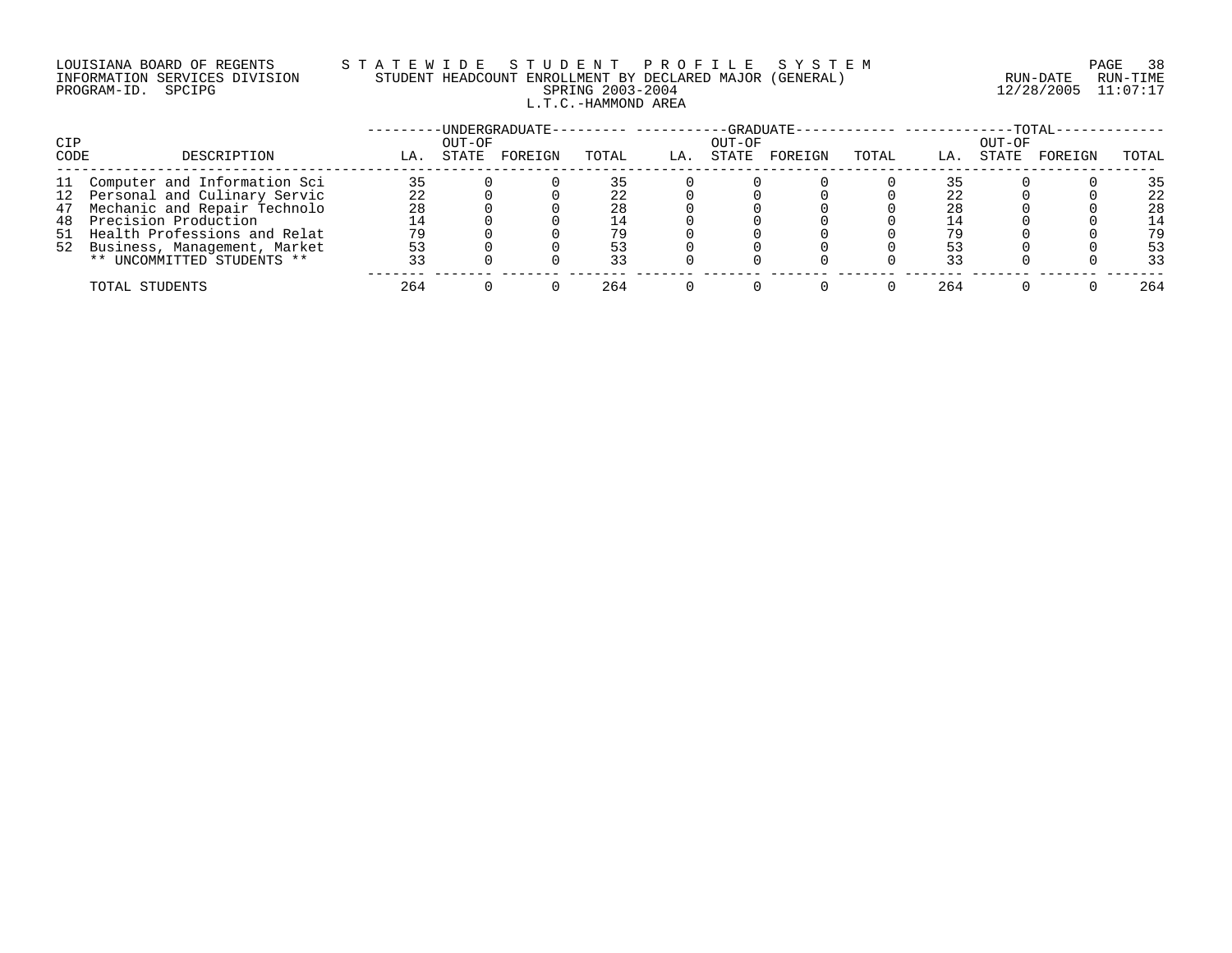## LOUISIANA BOARD OF REGENTS S T A T E W I D E S T U D E N T P R O F I L E S Y S T E M PAGE 39 INFORMATION SERVICES DIVISION STUDENT HEADCOUNT ENROLLMENT BY DECLARED MAJOR (GENERAL) RUN-DATE RUN-TIME PROGRAM-ID. SPCIPG SPRING 2003-2004 12/28/2005 11:07:17 L.T.C.-HUEY P. LONG

| <b>CIP</b> |                                 |     | OUT-OF | -UNDERGRADUATE- |       |     | -GRADUATE-<br>OUT-OF |         |       |     | OUT-OF | $-TOTAL-$ |       |
|------------|---------------------------------|-----|--------|-----------------|-------|-----|----------------------|---------|-------|-----|--------|-----------|-------|
| CODE       | DESCRIPTION                     | LA. | STATE  | FOREIGN         | TOTAL | LA. | STATE                | FOREIGN | TOTAL | LA. | STATE  | FOREIGN   | TOTAL |
|            | 46 Construction Trades          |     |        |                 |       |     |                      |         |       |     |        |           |       |
|            | 47 Mechanic and Repair Technolo |     |        |                 |       |     |                      |         |       |     |        |           |       |
| 48         | Precision Production            | 29  |        |                 | 29    |     |                      |         |       | 29  |        |           | 29    |
|            | 51 Health Professions and Relat | 66  |        |                 | 66    |     |                      |         |       | 66  |        |           | 66    |
|            | 52 Business, Management, Market | 52  |        |                 | 52    |     |                      |         |       | 52  |        |           | 52    |
|            | ** UNCOMMITTED STUDENTS **      | 62  |        |                 | 62    |     |                      |         |       | 62  |        |           | 62    |
|            | TOTAL STUDENTS                  | 226 |        |                 | 226   |     |                      |         |       | 226 |        |           | 226   |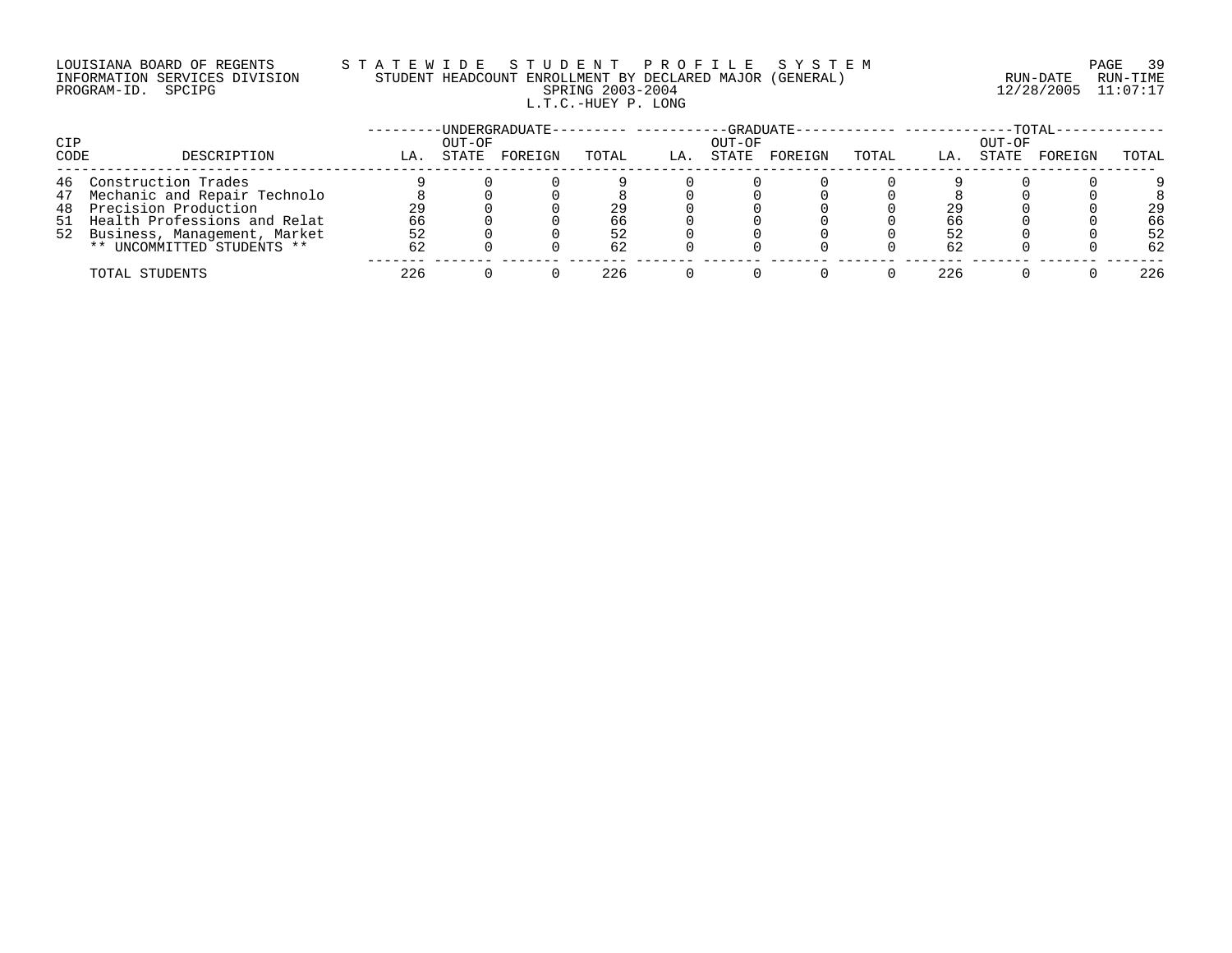### LOUISIANA BOARD OF REGENTS S T A T E W I D E S T U D E N T P R O F I L E S Y S T E M PAGE 40 INFORMATION SERVICES DIVISION STUDENT HEADCOUNT ENROLLMENT BY DECLARED MAJOR (GENERAL) RUN-DATE RUN-TIME PROGRAM-ID. SPCIPG SPRING 2003-2004 12/28/2005 11:07:17 L.T.C.-JEFFERSON

|      |                                 |     |        | ·UNDERGRADUATE- |       |     |        | -GRADUATE- |       |     |        | $-TOTAL$ |       |
|------|---------------------------------|-----|--------|-----------------|-------|-----|--------|------------|-------|-----|--------|----------|-------|
| CIP  |                                 |     | OUT-OF |                 |       |     | OUT-OF |            |       |     | OUT-OF |          |       |
| CODE | DESCRIPTION                     | LA. | STATE  | FOREIGN         | TOTAL | LA. | STATE  | FOREIGN    | TOTAL | LA. | STATE  | FOREIGN  | TOTAL |
|      | 12 Personal and Culinary Servic | 22  |        |                 | 22    |     |        |            |       | 22  |        |          | 22    |
|      | 15 Engineering Technologies/Tec |     |        |                 |       |     |        |            |       |     |        |          | 21    |
|      | 46 Construction Trades          | 12  |        |                 | 12    |     |        |            |       |     |        |          | 12    |
| 47   | Mechanic and Repair Technolo    |     |        |                 |       |     |        |            |       | 4.  |        |          | 41    |
| 48   | Precision Production            |     |        |                 |       |     |        |            |       |     |        |          | 11    |
|      | 51 Health Professions and Relat | 84  |        |                 | 84    |     |        |            |       | 84  |        |          | 84    |
|      | 52 Business, Management, Market | 51  |        |                 |       |     |        |            |       |     |        |          | 51    |
|      | ** UNCOMMITTED STUDENTS **      | 115 |        |                 | 116   |     |        |            |       | 115 |        |          | 116   |
|      | TOTAL STUDENTS                  | 356 |        |                 | 358   |     |        |            |       | 356 |        |          | 358   |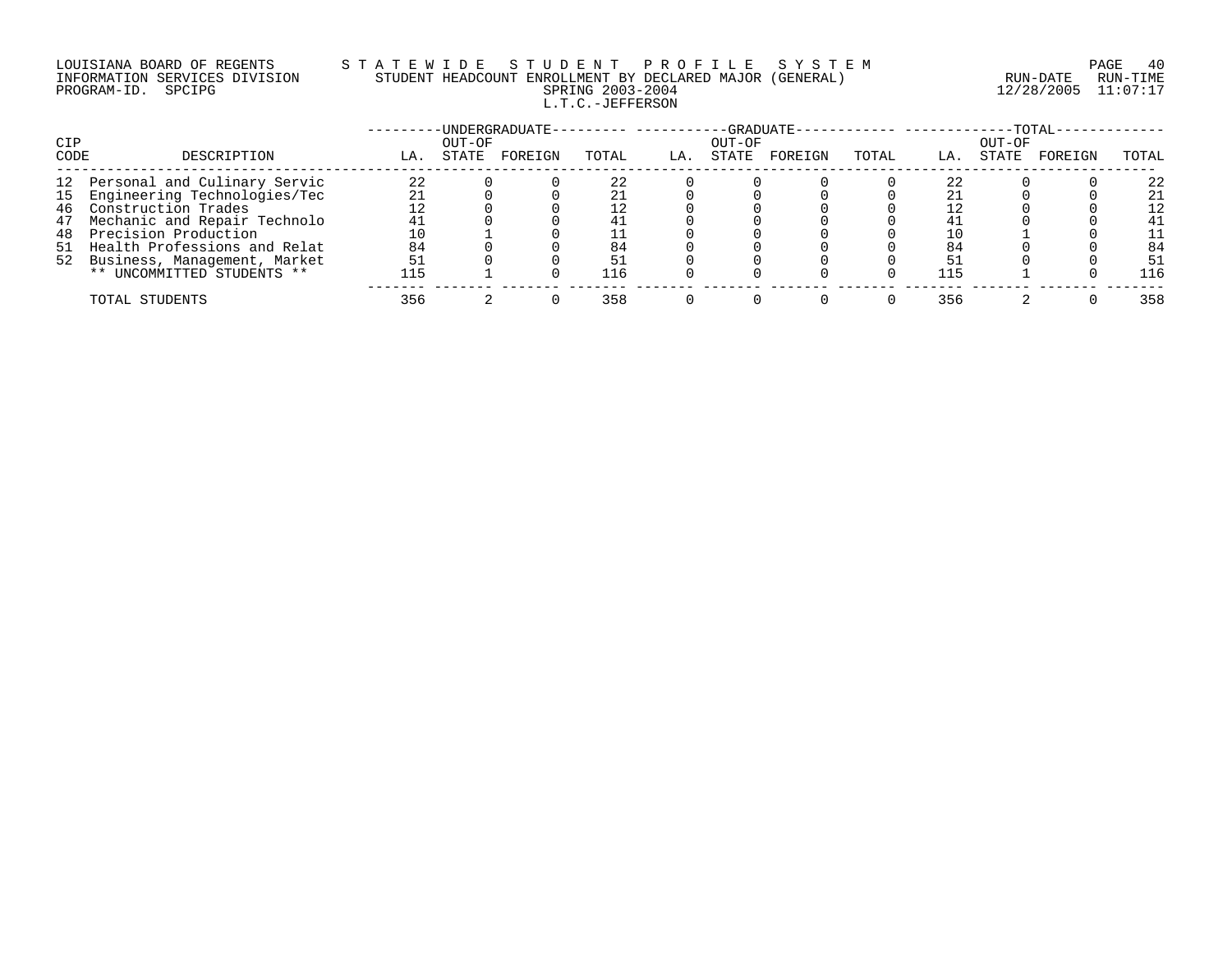## LOUISIANA BOARD OF REGENTS S T A T E W I D E S T U D E N T P R O F I L E S Y S T E M PAGE 41 INFORMATION SERVICES DIVISION STUDENT HEADCOUNT ENROLLMENT BY DECLARED MAJOR (GENERAL) RUN-DATE RUN-TIME PROGRAM-ID. SPCIPG SPRING 2003-2004 12/28/2005 11:07:17 L.T.C.-JUMONVILLE

| CIP  |                                                               |          | OUT-OF | -UNDERGRADUATE-- |          |     | OUT-OF | $-GRADUATE-$ |       |     | OUT-OF | -TOTAL- |          |
|------|---------------------------------------------------------------|----------|--------|------------------|----------|-----|--------|--------------|-------|-----|--------|---------|----------|
| CODE | DESCRIPTION                                                   | LA.      | STATE  | FOREIGN          | TOTAL    | LA. | STATE  | FOREIGN      | TOTAL | LA. | STATE  | FOREIGN | TOTAL    |
|      | 48 Precision Production<br>51 Health Professions and Relat    | 22<br>33 |        |                  | 22<br>33 |     |        |              |       | 22  |        |         | 22<br>33 |
|      | 52 Business, Management, Market<br>** UNCOMMITTED STUDENTS ** | 47       |        |                  | 47<br>17 |     |        |              |       |     |        |         | 47<br>17 |
|      | TOTAL STUDENTS                                                | 1 Q      |        |                  | 119      |     |        |              |       | 119 |        |         | 19       |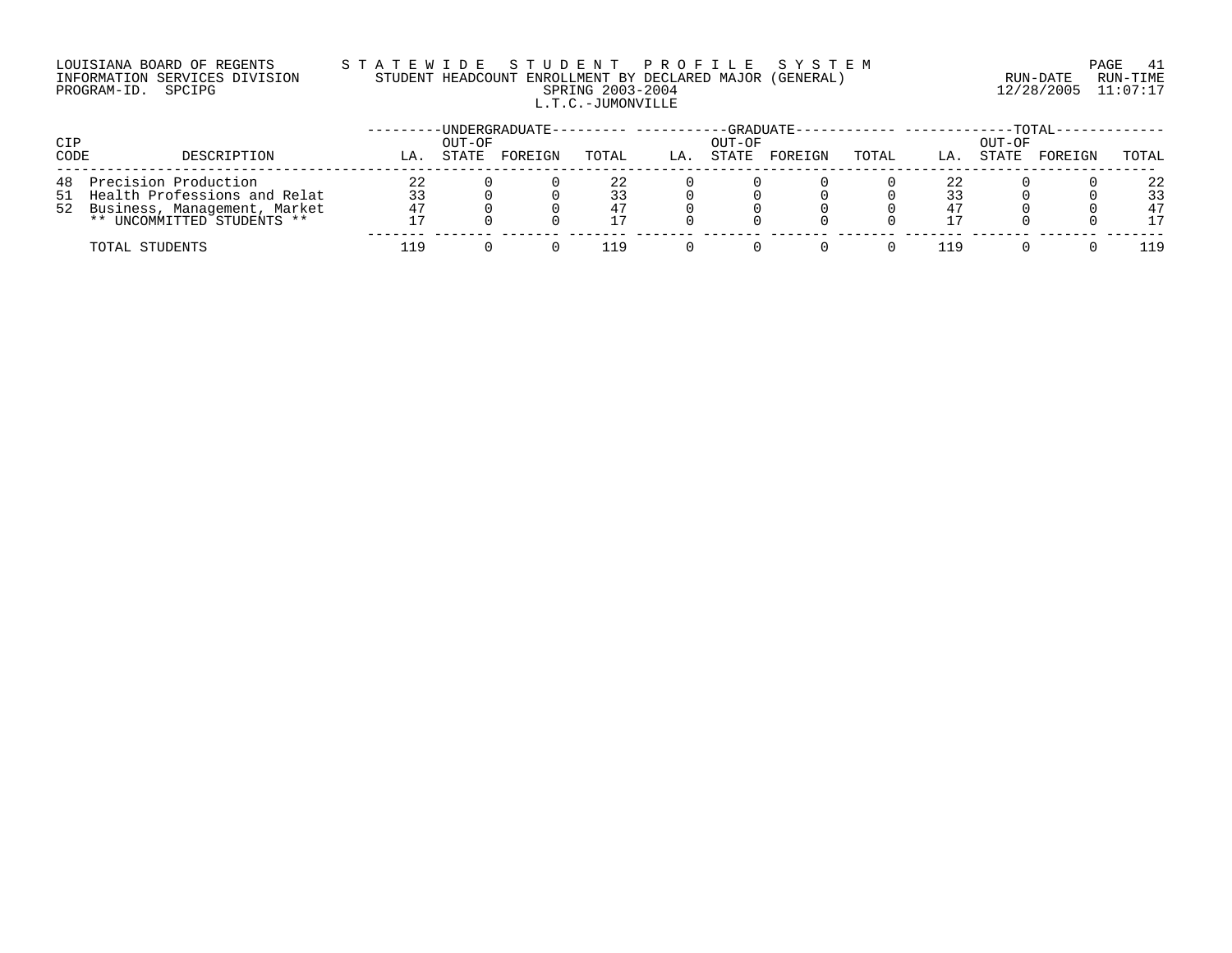#### LOUISIANA BOARD OF REGENTS S T A T E W I D E S T U D E N T P R O F I L E S Y S T E M PAGE 42 INFORMATION SERVICES DIVISION STUDENT HEADCOUNT ENROLLMENT BY DECLARED MAJOR (GENERAL) RUN-DATE RUN-TIME PROGRAM-ID. SPCIPG SPRING 2003-2004 12/28/2005 11:07:17 L. E. FLETCHER

|      |                                 |     |        | ·UNDERGRADUATE- |       |     |        | -GRADUATE- |       |     |        | $-TOTAL$ |       |
|------|---------------------------------|-----|--------|-----------------|-------|-----|--------|------------|-------|-----|--------|----------|-------|
| CIP  |                                 |     | OUT-OF |                 |       |     | OUT-OF |            |       |     | OUT-OF |          |       |
| CODE | DESCRIPTION                     | LA. | STATE  | FOREIGN         | TOTAL | LA. | STATE  | FOREIGN    | TOTAL | LA. | STATE  | FOREIGN  | TOTAL |
| 15   | Engineering Technologies/Tec    | 56  |        |                 | 56    |     |        |            |       | 56  |        |          | 56    |
| 46   | Construction Trades             |     |        |                 |       |     |        |            |       |     |        |          | 17    |
| 47   | Mechanic and Repair Technolo    | 73  |        |                 |       |     |        |            |       |     |        |          | 73    |
| 48   | Precision Production            | 36  |        |                 | 36    |     |        |            |       | 36  |        |          | 36    |
| 49   | Transportation and Materials    | 78  |        |                 | 111   |     |        |            |       | 78  |        |          | 111   |
|      | 51 Health Professions and Relat | 86  |        |                 | 87    |     |        |            |       | 86  |        |          | 87    |
|      | 52 Business, Management, Market | 158 |        |                 | 158   |     |        |            |       | 158 |        |          | 158   |
|      | ** UNCOMMITTED STUDENTS **      | -90 |        |                 | 90    |     |        |            |       | 90  |        |          | 90    |
|      | TOTAL STUDENTS                  | 594 |        |                 | 628   |     |        |            |       | 594 |        |          | 628   |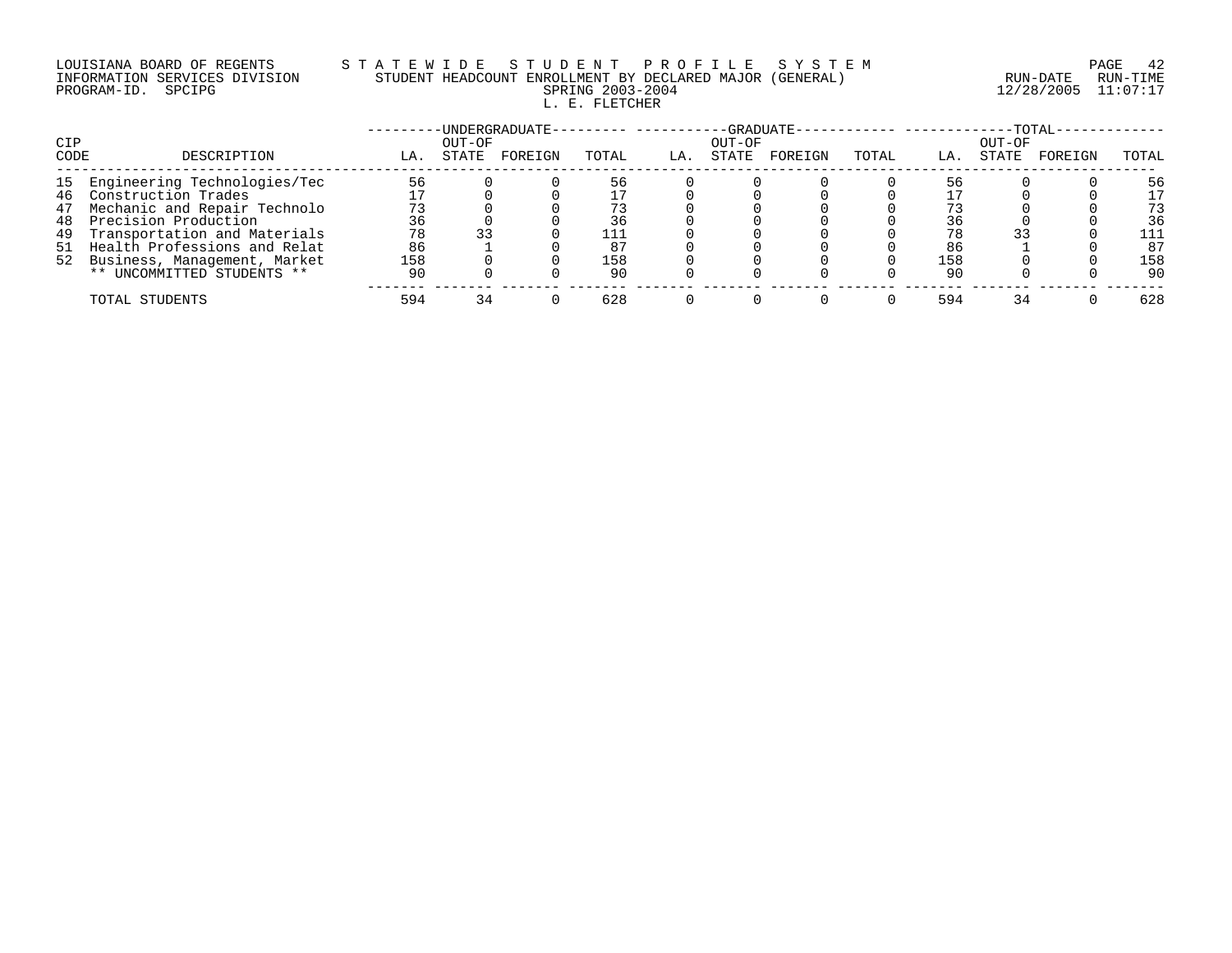### LOUISIANA BOARD OF REGENTS S T A T E W I D E S T U D E N T P R O F I L E S Y S T E M PAGE 43 INFORMATION SERVICES DIVISION STUDENT HEADCOUNT ENROLLMENT BY DECLARED MAJOR (GENERAL) RUN-DATE RUN-TIME PROGRAM-ID. SPCIPG SPRING 2003-2004 12/28/2005 11:07:17 L.T.C.-LAFAYETTE

| CIP  |                                 |     | OUT-OF | -UNDERGRADUATE- |       |     | OUT-OF | -GRADUATE- |       |     | OUT-OF | $-{\rm TOTAL} \cdot$ |       |
|------|---------------------------------|-----|--------|-----------------|-------|-----|--------|------------|-------|-----|--------|----------------------|-------|
| CODE | DESCRIPTION                     | LA. | STATE  | FOREIGN         | TOTAL | LA. | STATE  | FOREIGN    | TOTAL | LA. | STATE  | FOREIGN              | TOTAL |
| 10   | Communications Technologies/    | 32  |        |                 | 32    |     |        |            |       | 32  |        |                      | 32    |
| 11   | Computer and Information Sci    | 93  |        |                 | 93    |     |        |            |       | 93  |        |                      | 93    |
|      | 12 Personal and Culinary Servic | 53  |        |                 | 53    |     |        |            |       |     |        |                      | 53    |
| 15   | Engineering Technologies/Tec    |     |        |                 |       |     |        |            |       |     |        |                      | 17    |
| 19   | Family and Consumer Sciences    | 38  |        |                 | 38    |     |        |            |       | 38  |        |                      | 38    |
| 46   | Construction Trades             | 30  |        |                 | 30    |     |        |            |       | 30  |        |                      | 30    |
| 47   | Mechanic and Repair Technolo    | 170 |        |                 | 171   |     |        |            |       | 170 |        |                      | 171   |
| 48   | Precision Production            | 40  |        |                 | 40    |     |        |            |       | 40  |        |                      | 40    |
| 51   | Health Professions and Relat    | 202 |        |                 | 202   |     |        |            |       | 202 |        |                      | 202   |
|      | 52 Business, Management, Market | 141 |        |                 | 141   |     |        |            |       | 141 |        |                      | 141   |
|      | ** UNCOMMITTED STUDENTS **      | 72  |        |                 | 72    |     |        |            |       | 72  |        |                      | 72    |
|      | TOTAL STUDENTS                  | 888 |        |                 | 889   |     |        |            |       | 888 |        |                      | 889   |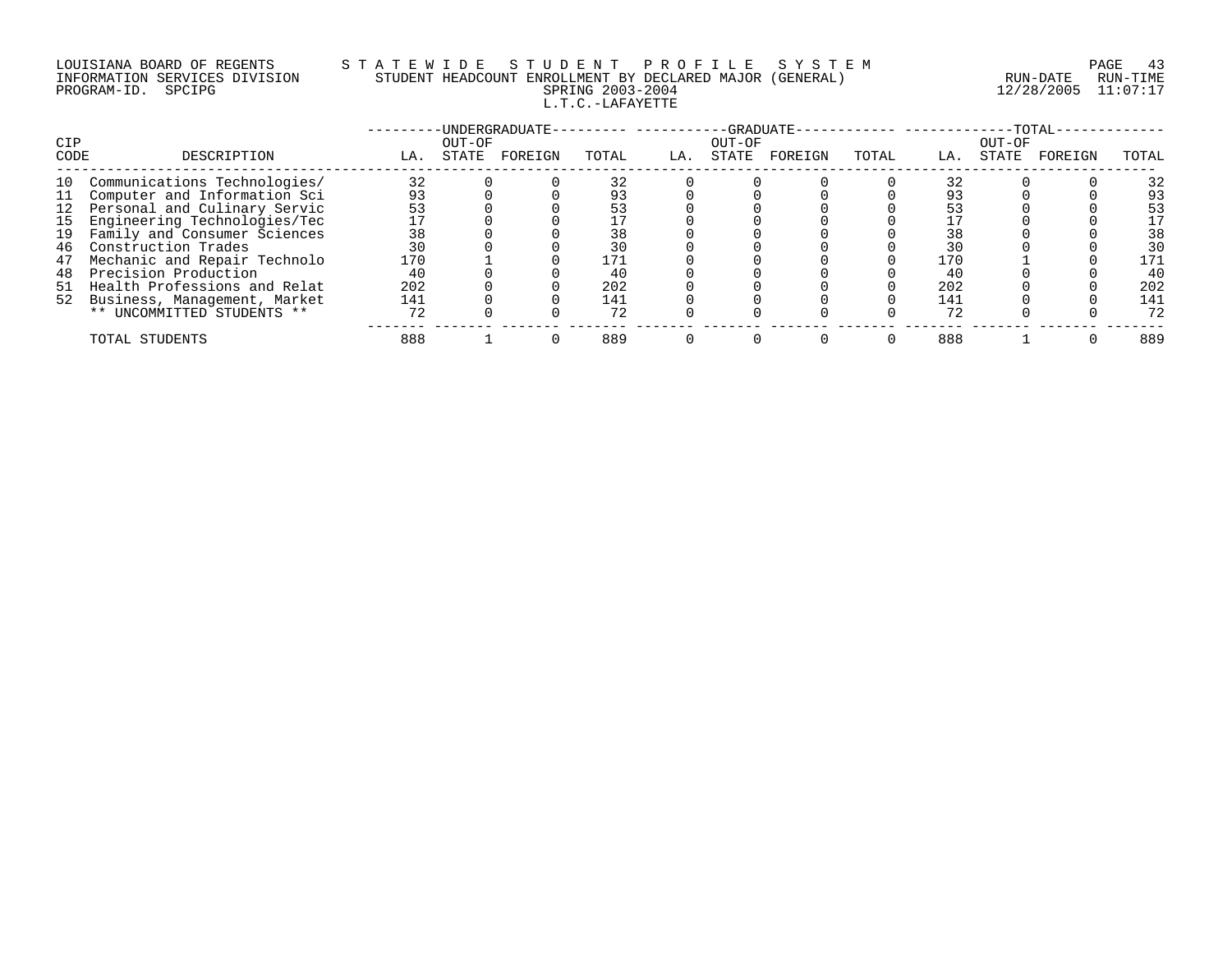### LOUISIANA BOARD OF REGENTS S T A T E W I D E S T U D E N T P R O F I L E S Y S T E M PAGE 44 INFORMATION SERVICES DIVISION STUDENT HEADCOUNT ENROLLMENT BY DECLARED MAJOR (GENERAL) RUN-DATE RUN-TIME PROGRAM-ID. SPCIPG SPRING 2003-2004 12/28/2005 11:07:17 L.T.C.-LAFOURCHE

| CIP  |                                 |     | OUT-OF | -UNDERGRADUATE- |       |     | -GRADUATE-<br>OUT-OF |         |       |     | OUT-OF | $-TOTAL-$ |       |
|------|---------------------------------|-----|--------|-----------------|-------|-----|----------------------|---------|-------|-----|--------|-----------|-------|
| CODE | DESCRIPTION                     | LA. | STATE  | FOREIGN         | TOTAL | LA. | STATE                | FOREIGN | TOTAL | LA. | STATE  | FOREIGN   | TOTAL |
|      | 46 Construction Trades          | 24  |        |                 | 24    |     |                      |         |       | 24  |        |           | 24    |
|      | 47 Mechanic and Repair Technolo |     |        |                 |       |     |                      |         |       | 21  |        |           | 21    |
|      | 48 Precision Production         | 24  |        |                 | 24    |     |                      |         |       | 24  |        |           | 24    |
|      | 51 Health Professions and Relat | 42  |        |                 | 42    |     |                      |         |       | 42  |        |           | 42    |
|      | 52 Business, Management, Market | 96  |        |                 | 96    |     |                      |         |       | 96  |        |           | 96    |
|      | ** UNCOMMITTED STUDENTS **      | 161 |        |                 | 161   |     |                      |         |       | 161 |        |           | 161   |
|      | TOTAL STUDENTS                  | 368 |        |                 | 368   |     |                      |         |       | 368 |        |           | 368   |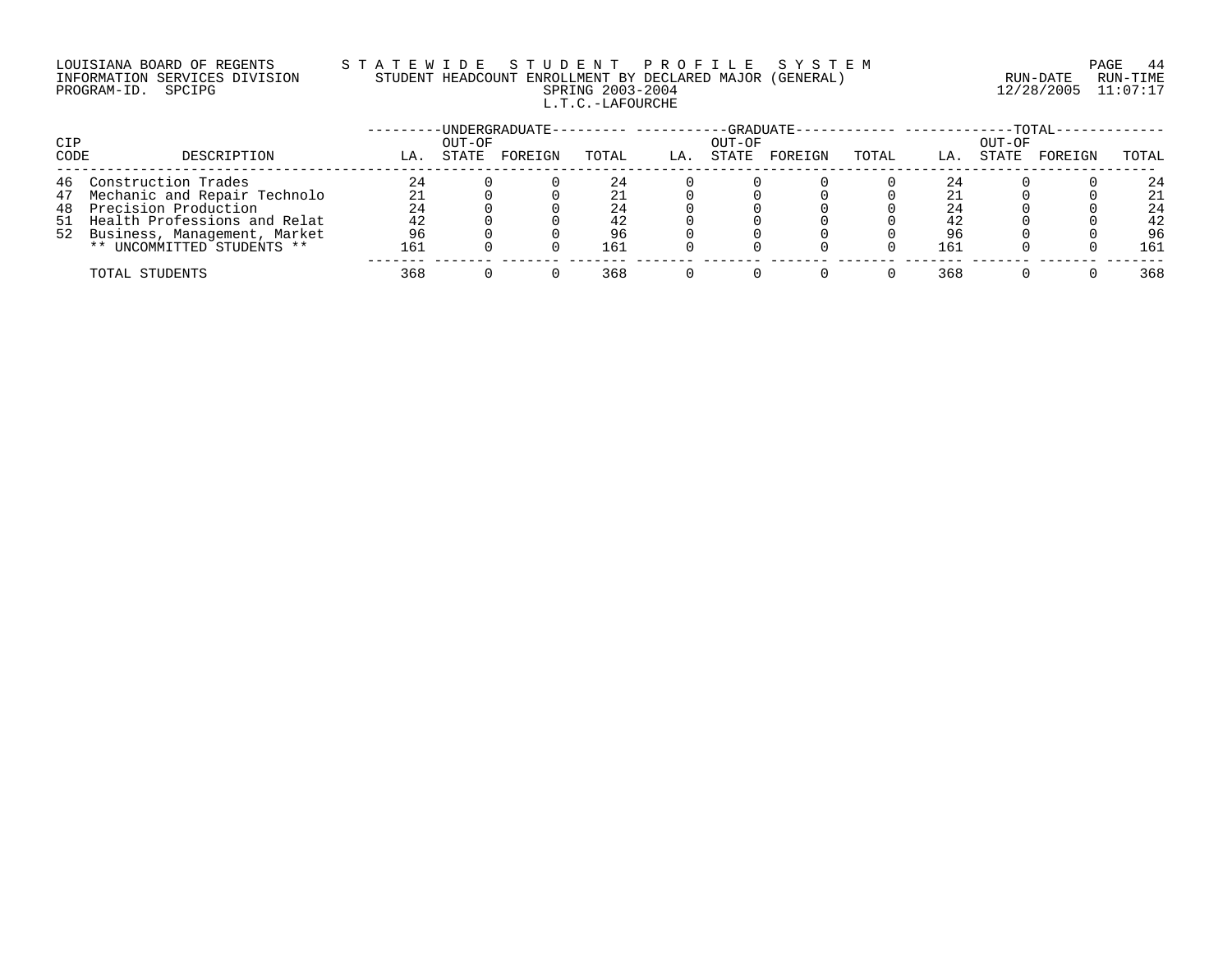## LOUISIANA BOARD OF REGENTS S T A T E W I D E S T U D E N T P R O F I L E S Y S T E M PAGE 45 INFORMATION SERVICES DIVISION STUDENT HEADCOUNT ENROLLMENT BY DECLARED MAJOR (GENERAL) RUN-DATE RUN-TIME PROGRAM-ID. SPCIPG SPRING 2003-2004 12/28/2005 11:07:17 L.T.C.-LAMAR SALTER

|      |                                 |     |        | ·UNDERGRADUATE- |       |     | -GRADUATE- |         |       |     |        | $-TOTAL$ |       |
|------|---------------------------------|-----|--------|-----------------|-------|-----|------------|---------|-------|-----|--------|----------|-------|
| CIP  |                                 |     | OUT-OF |                 |       |     | OUT-OF     |         |       |     | OUT-OF |          |       |
| CODE | DESCRIPTION                     | LA. | STATE  | FOREIGN         | TOTAL | LA. | STATE      | FOREIGN | TOTAL | LA. | STATE  | FOREIGN  | TOTAL |
| 11   | Computer and Information Sci    |     |        |                 |       |     |            |         |       |     |        |          | 21    |
|      | 19 Family and Consumer Sciences |     |        |                 |       |     |            |         |       |     |        |          | 12    |
|      | 46 Construction Trades          |     |        |                 |       |     |            |         |       |     |        |          | 15    |
| 47   | Mechanic and Repair Technolo    |     |        |                 |       |     |            |         |       |     |        |          | 37    |
| 48   | Precision Production            | 14  |        |                 | L 4   |     |            |         |       |     |        |          | 14    |
|      | 51 Health Professions and Relat |     |        |                 | 48    |     |            |         |       |     |        |          | 48    |
|      | 52 Business, Management, Market |     |        |                 |       |     |            |         |       |     |        |          | 37    |
|      | ** UNCOMMITTED STUDENTS **      | 66  |        |                 | 66    |     |            |         |       | 66  |        |          | 66    |
|      | TOTAL STUDENTS                  | 249 |        |                 | 250   |     |            |         |       | 249 |        |          | 250   |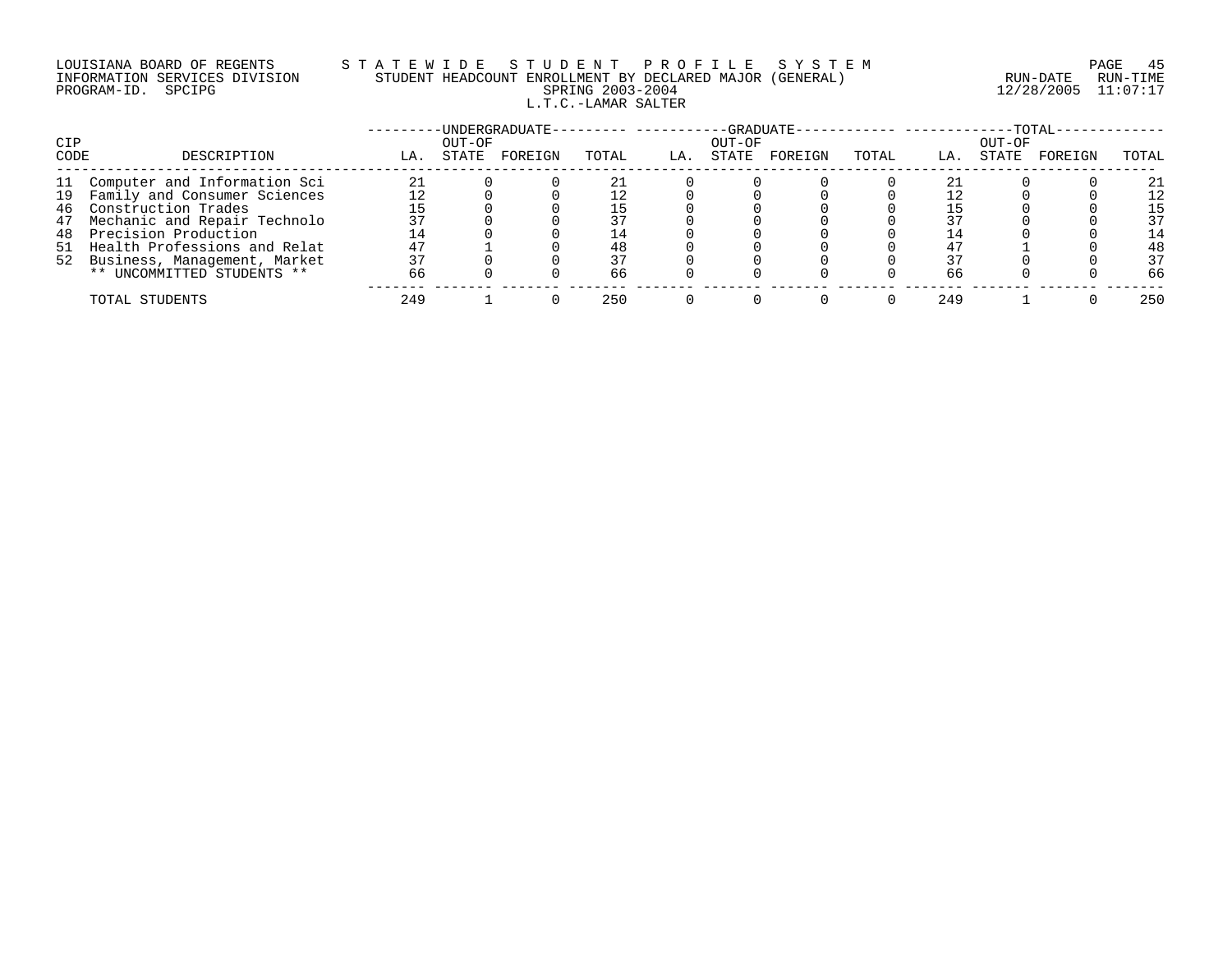### LOUISIANA BOARD OF REGENTS S T A T E W I D E S T U D E N T P R O F I L E S Y S T E M PAGE 46 INFORMATION SERVICES DIVISION STUDENT HEADCOUNT ENROLLMENT BY DECLARED MAJOR (GENERAL) RUN-DATE RUN-TIME PROGRAM-ID. SPCIPG SPRING 2003-2004 12/28/2005 11:07:17 L.T.C.-MANSFIELD

| CIP  |                                                                    |     | OUT-OF | -UNDERGRADUATE- |       |     | -GRADUATE-<br>OUT-OF |         |       |     | OUT-OF | $-TOTAL-$ |          |
|------|--------------------------------------------------------------------|-----|--------|-----------------|-------|-----|----------------------|---------|-------|-----|--------|-----------|----------|
| CODE | DESCRIPTION                                                        | LA. | STATE  | FOREIGN         | TOTAL | LA. | STATE                | FOREIGN | TOTAL | LA. | STATE  | FOREIGN   | TOTAL    |
|      | 11 Computer and Information Sci                                    |     |        |                 |       |     |                      |         |       |     |        |           |          |
|      | 47 Mechanic and Repair Technolo<br>48 Precision Production         |     |        |                 |       |     |                      |         |       |     |        |           |          |
|      | 51 Health Professions and Relat<br>52 Business, Management, Market | 29  |        |                 | 29    |     |                      |         |       | 29  |        |           | 29<br>37 |
|      | ** UNCOMMITTED STUDENTS **                                         | 23  |        |                 |       |     |                      |         |       | 23  |        |           | 23       |
|      | TOTAL STUDENTS                                                     |     |        |                 |       |     |                      |         |       |     |        |           | 111      |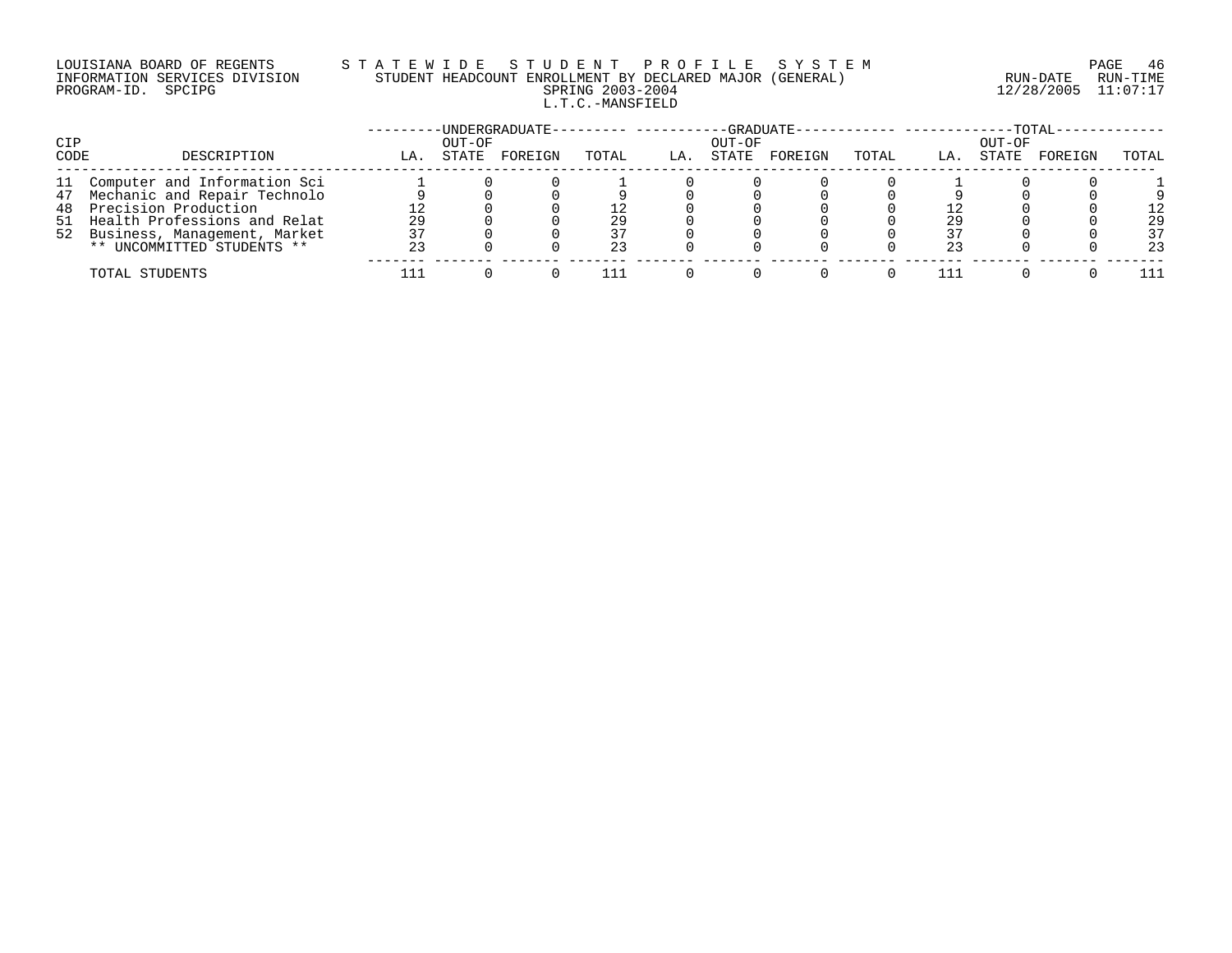## LOUISIANA BOARD OF REGENTS S T A T E W I D E S T U D E N T P R O F I L E S Y S T E M PAGE 47 INFORMATION SERVICES DIVISION STUDENT HEADCOUNT ENROLLMENT BY DECLARED MAJOR (GENERAL) RUN-DATE RUN-TIME PROGRAM-ID. SPCIPG SPRING 2003-2004 12/28/2005 11:07:17 L.T.C.-MORGAN SMITH

| <b>CIP</b> |                                 |     | OUT-OF | -UNDERGRADUATE- |       |    | OUT-OF | $-GRADUATE-$ |       |     | OUT-OF | $-TOTAL-$ |       |
|------------|---------------------------------|-----|--------|-----------------|-------|----|--------|--------------|-------|-----|--------|-----------|-------|
| CODE       | DESCRIPTION                     | LA  | STATE  | FOREIGN         | TOTAL | LA | STATE  | FOREIGN      | TOTAL | LA. | STATE  | FOREIGN   | TOTAL |
|            | 46 Construction Trades          | 16  |        |                 | - 6   |    |        |              |       |     |        |           | 16    |
|            | 47 Mechanic and Repair Technolo |     |        |                 |       |    |        |              |       |     |        |           | 15    |
|            | 48 Precision Production         | 18  |        |                 | 18    |    |        |              |       |     |        |           | 18    |
|            | 51 Health Professions and Relat |     |        |                 |       |    |        |              |       |     |        |           | 21    |
|            | 52 Business, Management, Market | 50  |        |                 | 50    |    |        |              |       | 50  |        |           | 50    |
|            | ** UNCOMMITTED STUDENTS **      |     |        |                 | 31    |    |        |              |       | 31  |        |           | 31    |
|            | TOTAL STUDENTS                  | -51 |        |                 | 151   |    |        |              |       | 151 |        |           | 151   |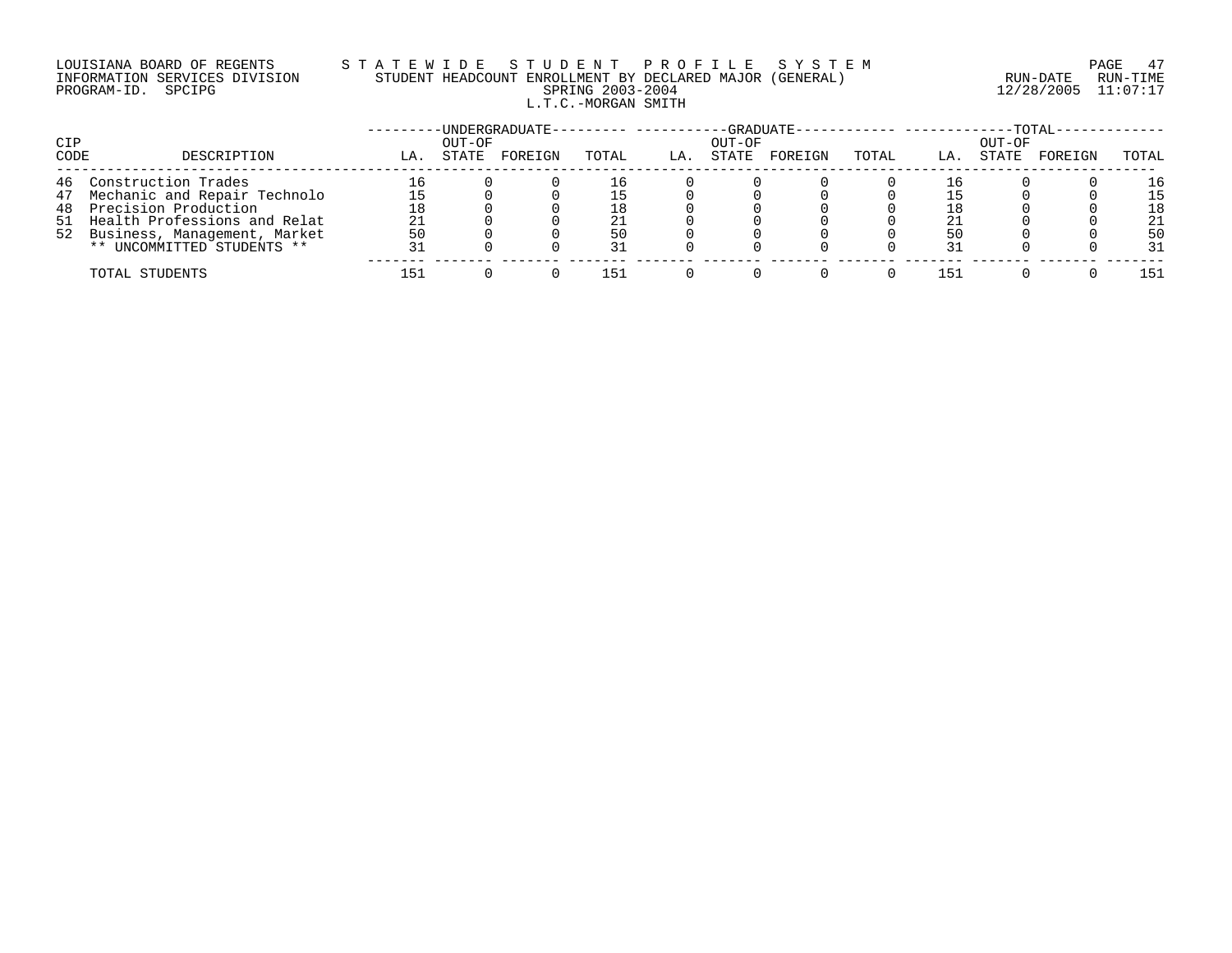### LOUISIANA BOARD OF REGENTS S T A T E W I D E S T U D E N T P R O F I L E S Y S T E M PAGE 48 INFORMATION SERVICES DIVISION STUDENT HEADCOUNT ENROLLMENT BY DECLARED MAJOR (GENERAL) RUN-DATE RUN-TIME PROGRAM-ID. SPCIPG SPRING 2003-2004 12/28/2005 11:07:17 L.T.C.-NATCHITOCHES

|      |                                 |     |        | ·UNDERGRADUATE- |       |     |        | -GRADUATE- |       |     |        | $-TOTAL$ |       |
|------|---------------------------------|-----|--------|-----------------|-------|-----|--------|------------|-------|-----|--------|----------|-------|
| CIP  |                                 |     | OUT-OF |                 |       |     | OUT-OF |            |       |     | OUT-OF |          |       |
| CODE | DESCRIPTION                     | LA. | STATE  | FOREIGN         | TOTAL | LA. | STATE  | FOREIGN    | TOTAL | LA. | STATE  | FOREIGN  | TOTAL |
|      | 12 Personal and Culinary Servic |     |        |                 |       |     |        |            |       |     |        |          |       |
|      | 19 Family and Consumer Sciences | 59  |        |                 | 59    |     |        |            |       |     |        |          | 59    |
|      | 46 Construction Trades          |     |        |                 |       |     |        |            |       |     |        |          |       |
|      | 47 Mechanic and Repair Technolo | 33  |        |                 |       |     |        |            |       |     |        |          | 33    |
|      | 50 Visual and Performing Arts   |     |        |                 |       |     |        |            |       |     |        |          |       |
|      | 51 Health Professions and Relat |     |        |                 |       |     |        |            |       |     |        |          | 10    |
|      | 52 Business, Management, Market | 26  |        |                 | 26    |     |        |            |       | 26  |        |          | 26    |
|      | ** UNCOMMITTED STUDENTS **      | 246 |        |                 | 246   |     |        |            |       | 246 |        |          | 246   |
|      | TOTAL STUDENTS                  | 398 |        |                 | 398   |     |        |            |       | 398 |        |          | 398   |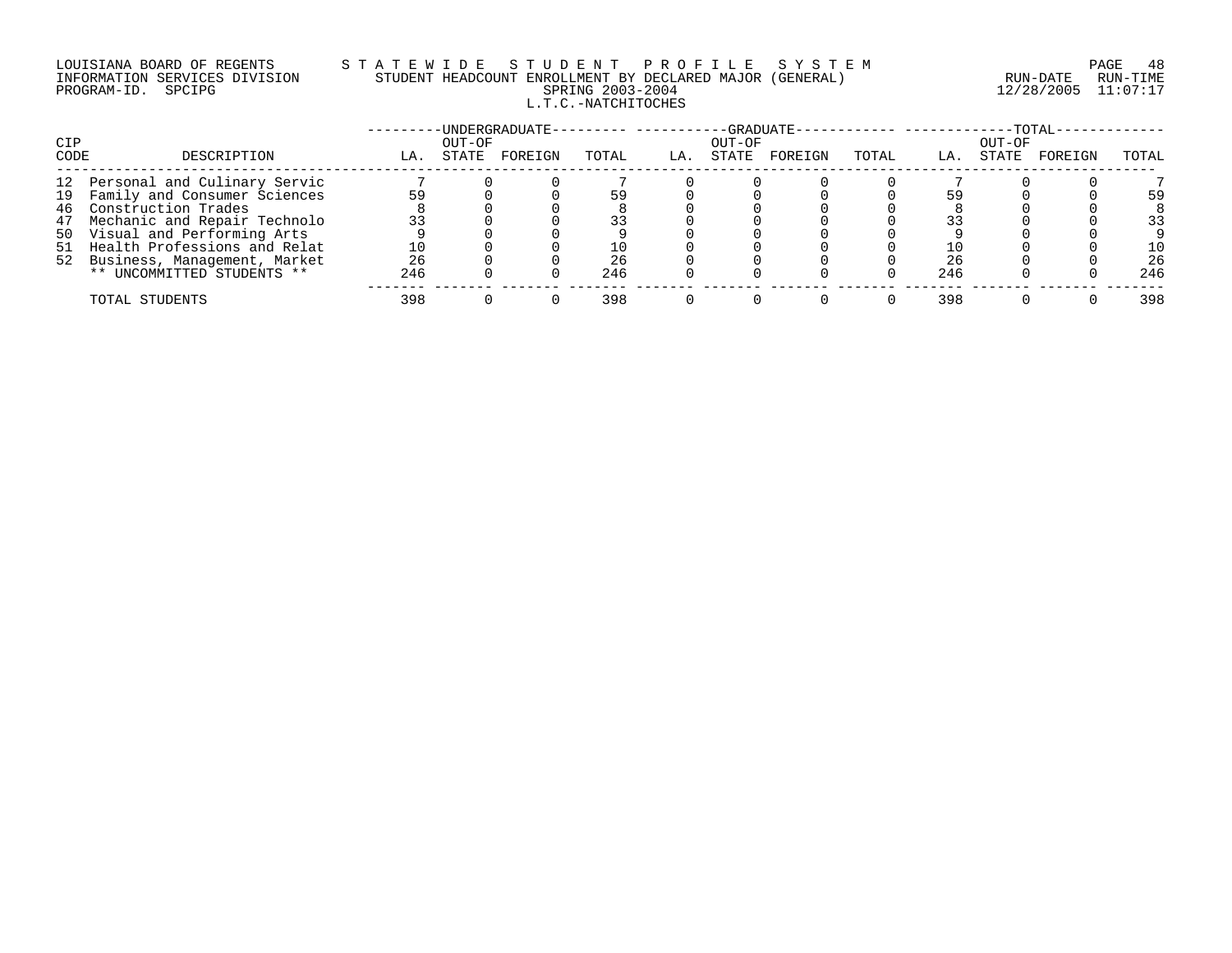## LOUISIANA BOARD OF REGENTS S T A T E W I D E S T U D E N T P R O F I L E S Y S T E M PAGE 49 INFORMATION SERVICES DIVISION STUDENT HEADCOUNT ENROLLMENT BY DECLARED MAJOR (GENERAL) RUN-DATE RUN-TIME PROGRAM-ID. SPCIPG SPRING 2003-2004 12/28/2005 11:07:17 L.T.C.-NORTH CENTRAL

| CIP  |                                 |     | OUT-OF | -UNDERGRADUATE- |       |     | OUT-OF | -GRADUATE- |       |      | $-TOTAL$<br>OUT-OF |         |       |
|------|---------------------------------|-----|--------|-----------------|-------|-----|--------|------------|-------|------|--------------------|---------|-------|
| CODE | DESCRIPTION                     | LA. | STATE  | FOREIGN         | TOTAL | LA. | STATE  | FOREIGN    | TOTAL | LA.  | STATE              | FOREIGN | TOTAL |
|      | 11 Computer and Information Sci |     |        |                 |       |     |        |            |       |      |                    |         | 1 २   |
|      | 48 Precision Production         |     |        |                 | .5    |     |        |            |       |      |                    |         | 15    |
|      | 51 Health Professions and Relat | 62  |        |                 | 62    |     |        |            |       | 62   |                    |         | 62    |
|      | 52 Business, Management, Market | 22  |        |                 | 22    |     |        |            |       | 22   |                    |         | 22    |
|      | ** UNCOMMITTED STUDENTS **      | 62  |        |                 | 62    |     |        |            |       | 62   |                    |         | 62    |
|      | TOTAL STUDENTS                  | 174 |        |                 | .74   |     |        |            |       | 74 ا |                    |         | 174   |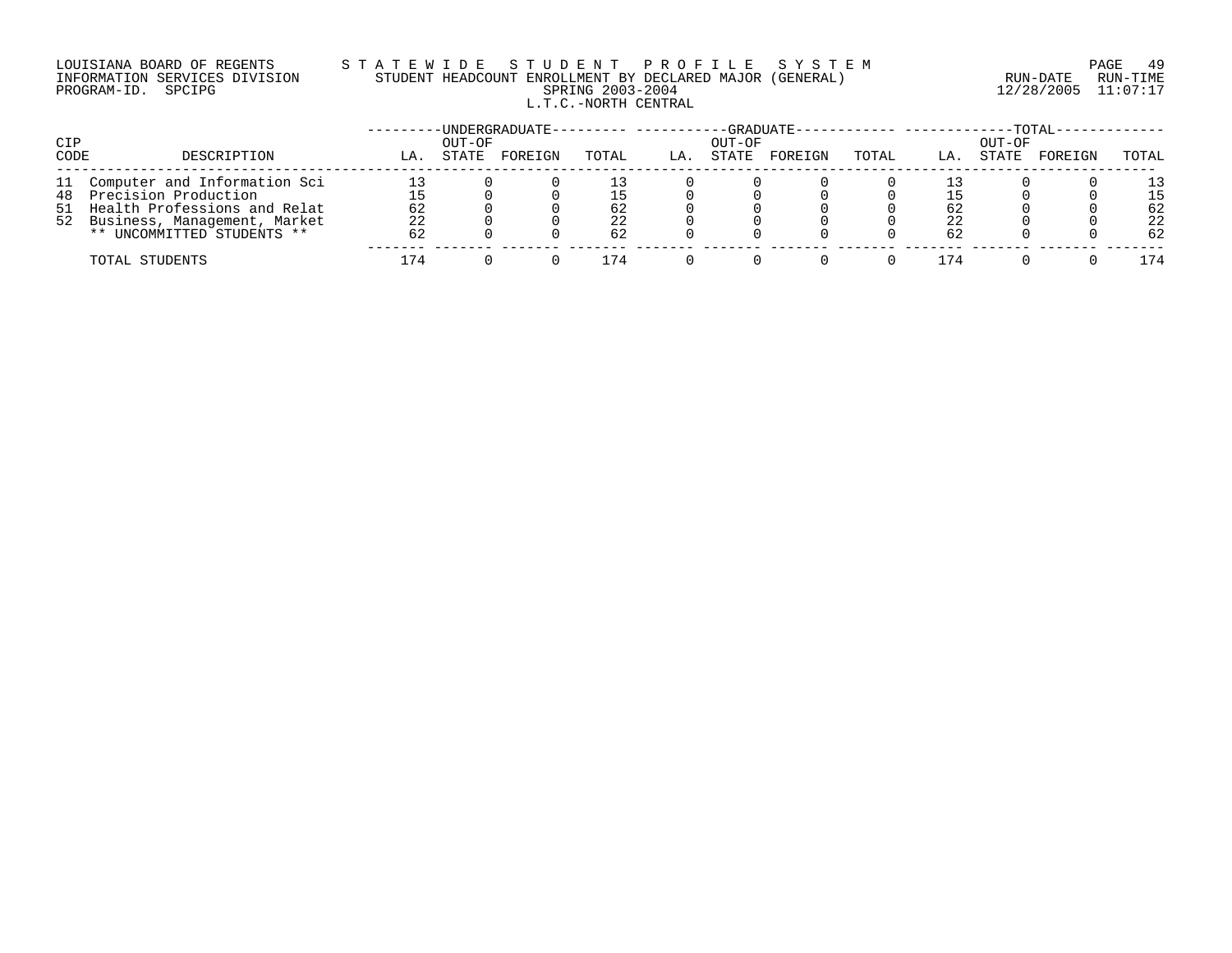### LOUISIANA BOARD OF REGENTS S T A T E W I D E S T U D E N T P R O F I L E S Y S T E M PAGE 50 INFORMATION SERVICES DIVISION STUDENT HEADCOUNT ENROLLMENT BY DECLARED MAJOR (GENERAL) RUN-DATE RUN-TIME PROGRAM-ID. SPCIPG SPRING 2003-2004 12/28/2005 11:07:17 L.T.C.-NORTHEAST

|      |                                 |     |        | -UNDERGRADUATE-- | --------- ------- |     |        | -GRADUATE------------ --------- |       |     |        | $-TOTAL-$ |       |
|------|---------------------------------|-----|--------|------------------|-------------------|-----|--------|---------------------------------|-------|-----|--------|-----------|-------|
| CIP  |                                 |     | OUT-OF |                  |                   |     | OUT-OF |                                 |       |     | OUT-OF |           |       |
| CODE | DESCRIPTION                     | LA. | STATE  | FOREIGN          | TOTAL             | LA. | STATE  | FOREIGN                         | TOTAL | LA. | STATE  | FOREIGN   | TOTAL |
| 11   | Computer and Information Sci    |     |        |                  |                   |     |        |                                 |       |     |        |           |       |
|      | 15 Engineering Technologies/Tec |     |        |                  |                   |     |        |                                 |       |     |        |           |       |
|      | 47 Mechanic and Repair Technolo |     |        |                  |                   |     |        |                                 |       |     |        |           |       |
| 48   | Precision Production            | 14  |        |                  | l 4               |     |        |                                 |       | 14  |        |           | 14    |
|      | 51 Health Professions and Relat | 43  |        |                  |                   |     |        |                                 |       | 43  |        |           | 43    |
|      | 52 Business, Management, Market | 75  |        |                  | 75                |     |        |                                 |       |     |        |           | 75    |
|      | ** UNCOMMITTED STUDENTS **      | 173 |        |                  | 177               |     |        |                                 |       | 173 |        |           | 177   |
|      | TOTAL STUDENTS                  | 324 |        |                  | 328               |     |        |                                 |       | 324 |        |           | 328   |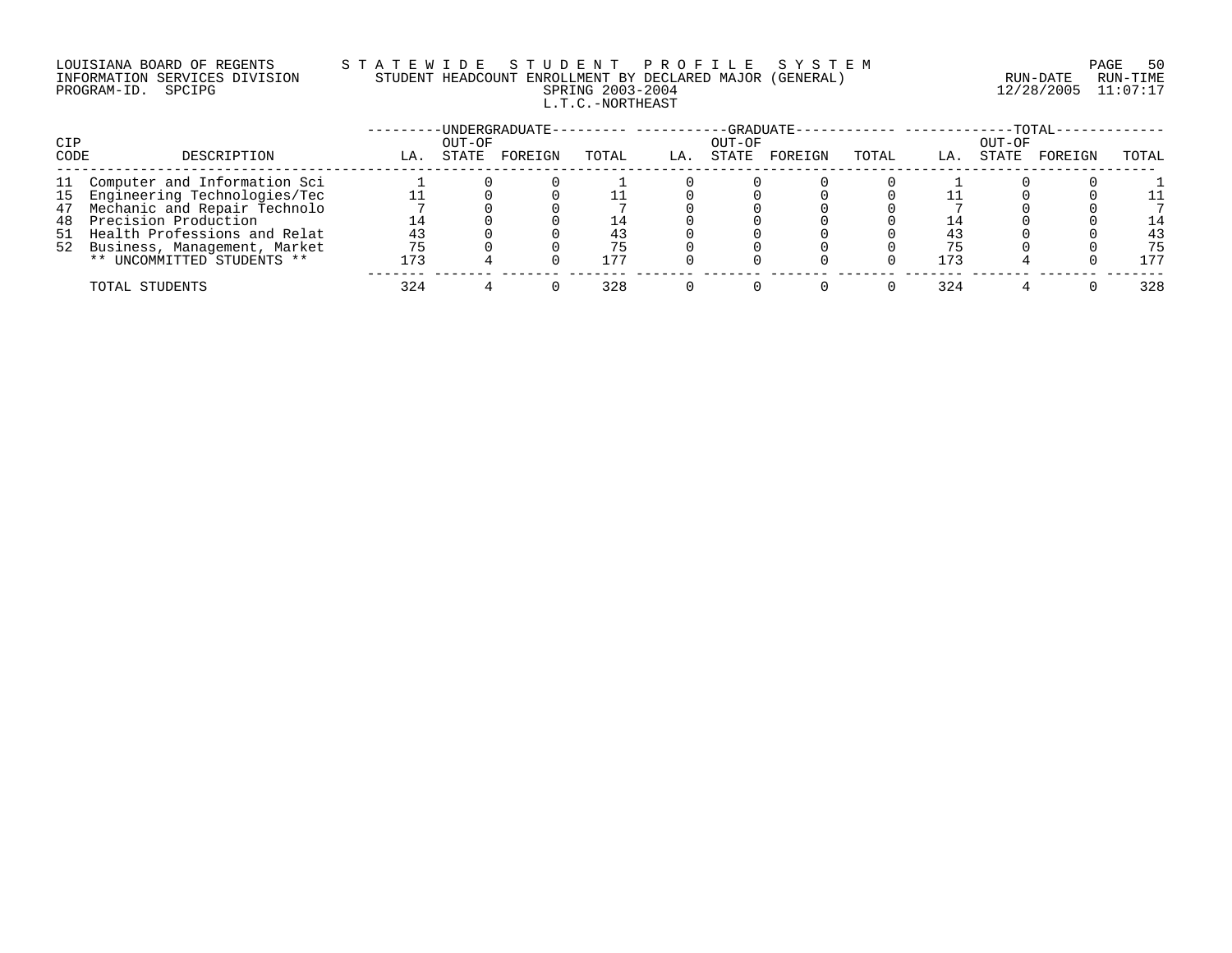### LOUISIANA BOARD OF REGENTS S T A T E W I D E S T U D E N T P R O F I L E S Y S T E M PAGE 51 INFORMATION SERVICES DIVISION STUDENT HEADCOUNT ENROLLMENT BY DECLARED MAJOR (GENERAL) RUN-DATE RUN-TIME PROGRAM-ID. SPCIPG SPRING 2003-2004 12/28/2005 11:07:17 L.T.C.-NORTHWEST

| CIP  |                                 |     | OUT-OF | -UNDERGRADUATE- |       |     | -GRADUATE-<br>OUT-OF |         |       |     | OUT-OF | $-TOTAL-$ |       |
|------|---------------------------------|-----|--------|-----------------|-------|-----|----------------------|---------|-------|-----|--------|-----------|-------|
| CODE | DESCRIPTION                     | LA. | STATE  | FOREIGN         | TOTAL | LA. | STATE                | FOREIGN | TOTAL | LA. | STATE  | FOREIGN   | TOTAL |
| 01   | Agriculture, Agriculture Ope    | 12  |        |                 |       |     |                      |         |       |     |        |           | 12    |
| 11   | Computer and Information Sci    | 56  |        |                 | 56    |     |                      |         |       | 56  |        |           | 56    |
| 15   | Engineering Technologies/Tec    | 89  |        |                 | 97    |     |                      |         |       | 89  |        |           | 97    |
| 19   | Family and Consumer Sciences    | 42  |        |                 | 43    |     |                      |         |       | 42  |        |           | 43    |
| 46   | Construction Trades             | 18  |        |                 | 18    |     |                      |         |       | 18  |        |           | 18    |
| 47   | Mechanic and Repair Technolo    | 69  |        |                 | 69    |     |                      |         |       | 69  |        |           | 69    |
| 48   | Precision Production            | 54  |        |                 | 54    |     |                      |         |       | 54  |        |           | 54    |
| 51   | Health Professions and Relat    | 96  |        |                 | 96    |     |                      |         |       | 96  |        |           | 96    |
|      | 52 Business, Management, Market | 103 |        |                 | 104   |     |                      |         |       | 103 |        |           | 104   |
|      | ** UNCOMMITTED STUDENTS **      | 213 |        |                 | 215   |     |                      |         |       | 213 |        |           | 215   |
|      | TOTAL STUDENTS                  | 752 |        |                 | 764   |     |                      |         |       | 752 |        |           | 764   |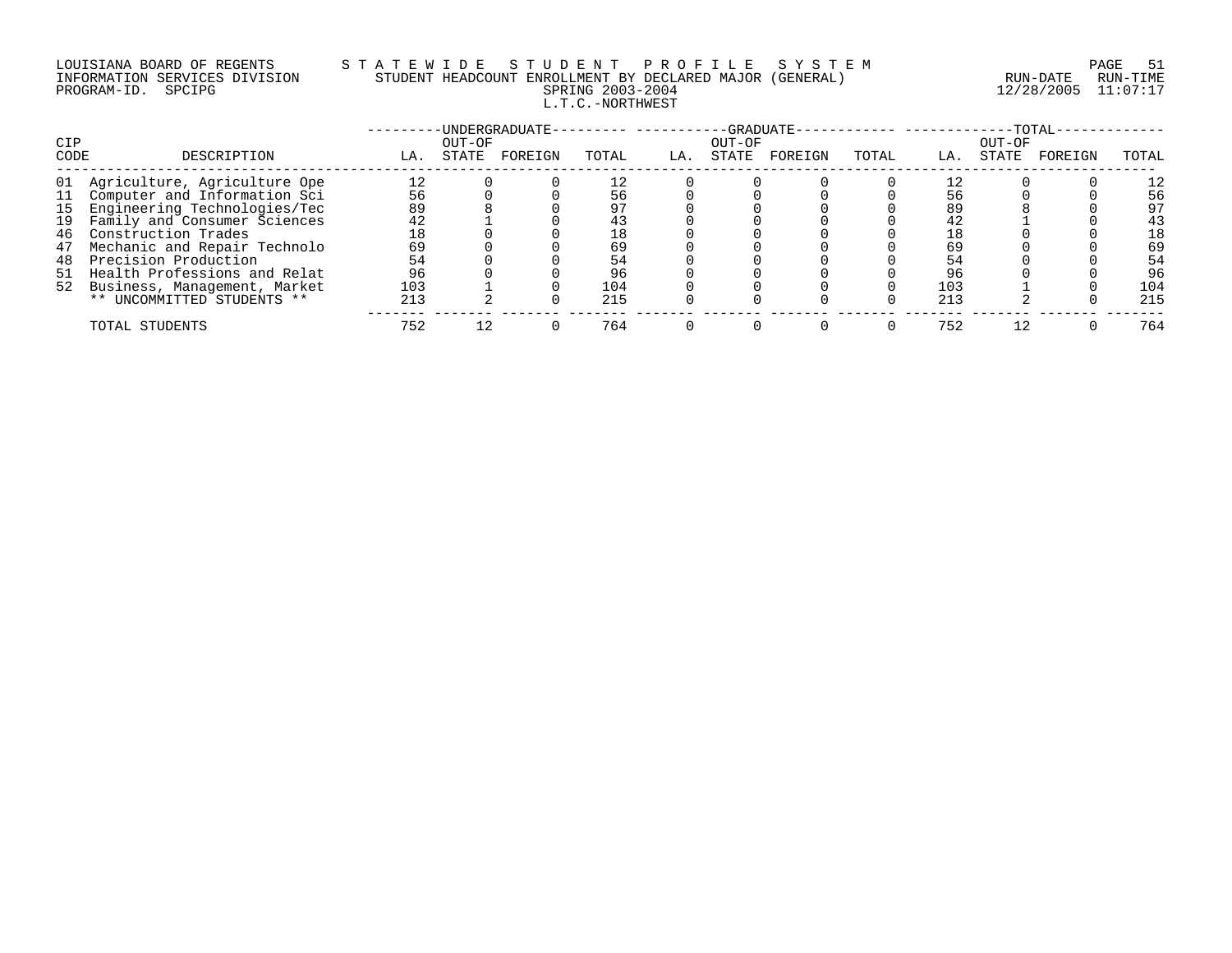#### LOUISIANA BOARD OF REGENTS S T A T E W I D E S T U D E N T P R O F I L E S Y S T E M PAGE 52 INFORMATION SERVICES DIVISION STUDENT HEADCOUNT ENROLLMENT BY DECLARED MAJOR (GENERAL) RUN-DATE RUN-TIME PROGRAM-ID. SPCIPG SPRING 2003-2004 12/28/2005 11:07:17 L.T.C.-OAKDALE

|            |                                 |     |        | -UNDERGRADUATE- |       |     |        | -GRADUATE- |       |     |        | -TOTAL- |       |
|------------|---------------------------------|-----|--------|-----------------|-------|-----|--------|------------|-------|-----|--------|---------|-------|
| <b>CIP</b> |                                 |     | OUT-OF |                 |       |     | OUT-OF |            |       |     | OUT-OF |         |       |
| CODE       | DESCRIPTION                     | LA. | STATE  | FOREIGN         | TOTAL | LA. | STATE  | FOREIGN    | TOTAL | LA. | STATE  | FOREIGN | TOTAL |
| 03         | Natural Resources and Conser    | 12  |        |                 |       |     |        |            |       |     |        |         | 12    |
|            | 19 Family and Consumer Sciences | 24  |        |                 | 24    |     |        |            |       | 24  |        |         | 24    |
|            | 43 Security and Protective Serv | 100 |        |                 | 100   |     |        |            |       | 100 |        |         | 100   |
| 48         | Precision Production            | 65  |        |                 |       |     |        |            |       | 65  |        |         | 65    |
|            | 51 Health Professions and Relat | 22  |        |                 | 22    |     |        |            |       | 22  |        |         | 22    |
|            | 52 Business, Management, Market | 32  |        |                 | 32    |     |        |            |       | 32  |        |         | 32    |
|            | ** UNCOMMITTED STUDENTS **      | 31  |        |                 | 31    |     |        |            |       | 31  |        |         | 31    |
|            | TOTAL STUDENTS                  | 286 |        |                 | 286   |     |        |            |       | 286 |        |         | 286   |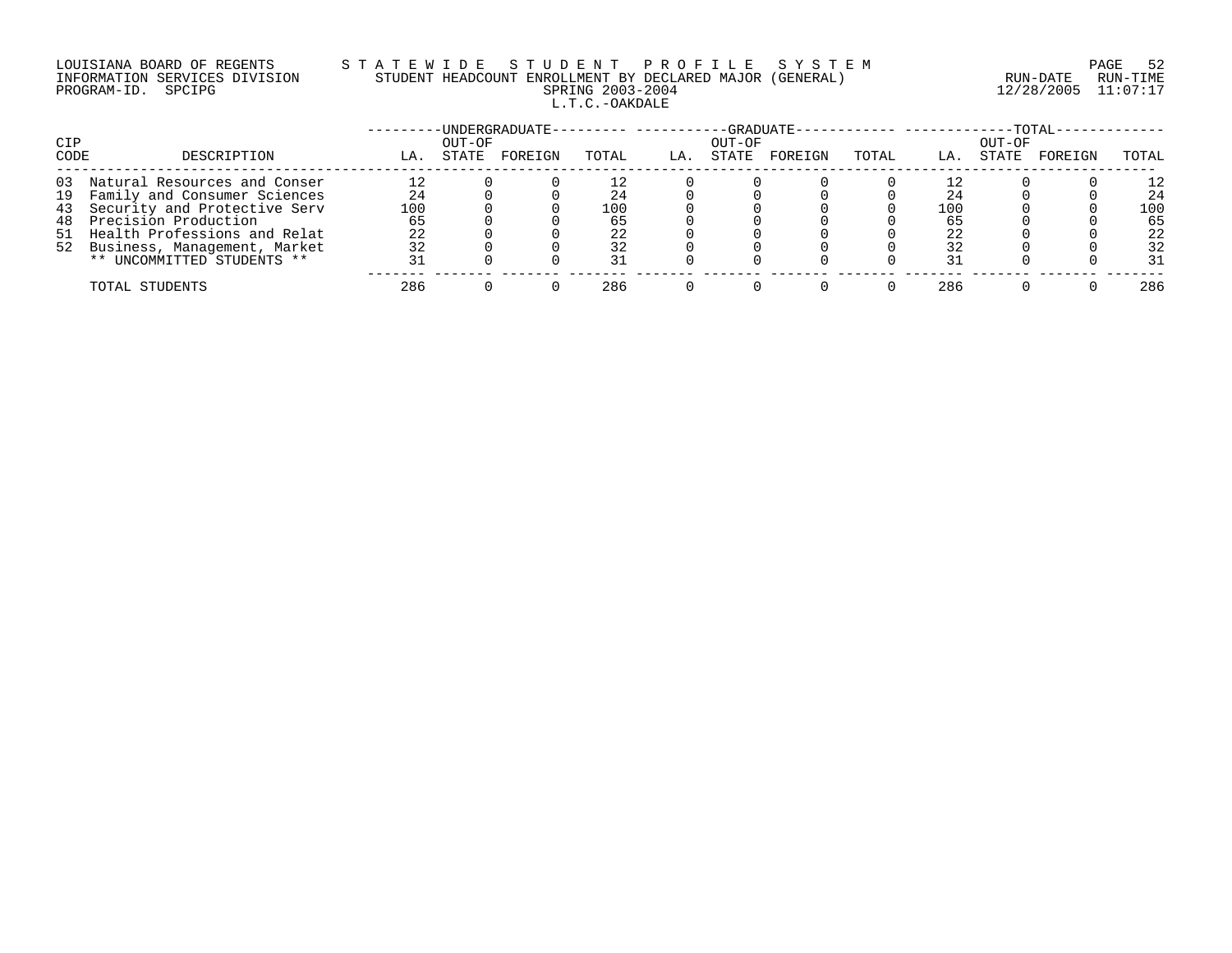### LOUISIANA BOARD OF REGENTS S T A T E W I D E S T U D E N T P R O F I L E S Y S T E M PAGE 53 INFORMATION SERVICES DIVISION STUDENT HEADCOUNT ENROLLMENT BY DECLARED MAJOR (GENERAL) RUN-DATE RUN-TIME PROGRAM-ID. SPCIPG SPRING 2003-2004 12/28/2005 11:07:17 L.T.C.-RIVER PARISHES

|      |                                 |     |        | -UNDERGRADUATE- |       |     |        | $-GRADUATE - -$ |       |     |        | $-TOTAL-$ |       |
|------|---------------------------------|-----|--------|-----------------|-------|-----|--------|-----------------|-------|-----|--------|-----------|-------|
| CIP  |                                 |     | OUT-OF |                 |       |     | OUT-OF |                 |       |     | OUT-OF |           |       |
| CODE | DESCRIPTION                     | LA. | STATE  | FOREIGN         | TOTAL | LA. | STATE  | FOREIGN         | TOTAL | LA. | STATE  | FOREIGN   | TOTAL |
|      | 15 Engineering Technologies/Tec | 71  |        |                 |       |     |        |                 |       |     |        |           | 71    |
|      | 41 Science Technologies/Technic | 65  |        |                 | 65    |     |        |                 |       | 65  |        |           | 65    |
| 47   | Mechanic and Repair Technolo    | 41  |        |                 |       |     |        |                 |       |     |        |           | 41    |
| 48   | Precision Production            | 18  |        |                 | 18    |     |        |                 |       |     |        |           | 18    |
| 51   | Health Professions and Relat    | 36  |        |                 | 36    |     |        |                 |       | 36  |        |           | 36    |
|      | 52 Business, Management, Market | 28  |        |                 | 28    |     |        |                 |       | 28  |        |           | 28    |
|      | ** UNCOMMITTED STUDENTS **      | 51  |        |                 | 51    |     |        |                 |       | -51 |        |           | 51    |
|      | TOTAL STUDENTS                  | 310 |        |                 | 310   |     |        |                 |       | 310 |        |           | 310   |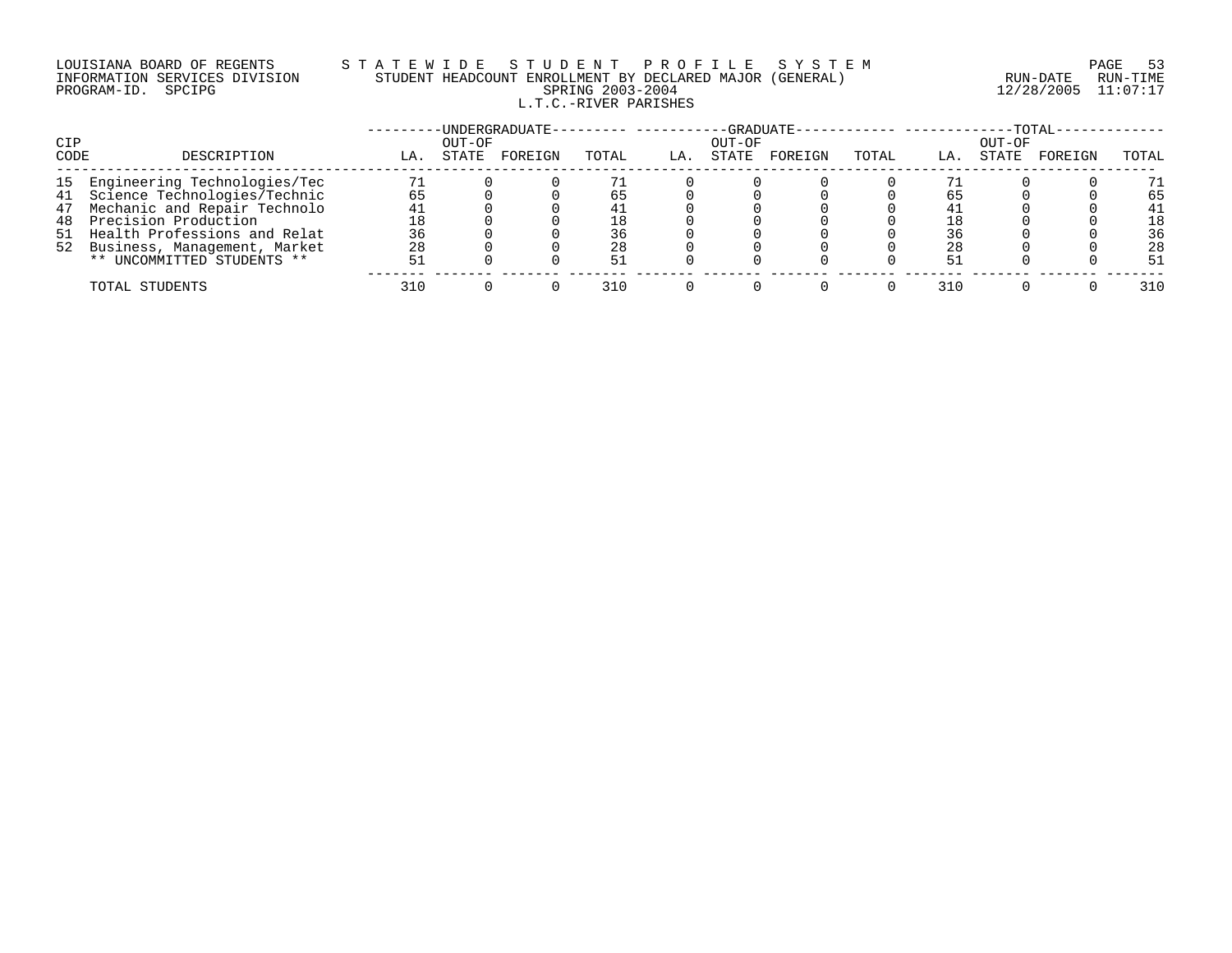#### LOUISIANA BOARD OF REGENTS S T A T E W I D E S T U D E N T P R O F I L E S Y S T E M PAGE 54 INFORMATION SERVICES DIVISION STUDENT HEADCOUNT ENROLLMENT BY DECLARED MAJOR (GENERAL) RUN-DATE RUN-TIME PROGRAM-ID. SPCIPG SPRING 2003-2004 12/28/2005 11:07:17 L.T.C.-RUSTON

| CIP  |                                 |     | OUT-OF | -UNDERGRADUATE--------- ---- |       |     | OUT-OF | -GRADUATE------------ -------- |       |     | OUT-OF | $-TOTAL-$ |       |
|------|---------------------------------|-----|--------|------------------------------|-------|-----|--------|--------------------------------|-------|-----|--------|-----------|-------|
| CODE | DESCRIPTION                     | LA. | STATE  | FOREIGN                      | TOTAL | LA. | STATE  | FOREIGN                        | TOTAL | LA. | STATE  | FOREIGN   | TOTAL |
|      | 15 Engineering Technologies/Tec | 23  |        |                              |       |     |        |                                |       | 23  |        |           | 23    |
|      | 47 Mechanic and Repair Technolo | 28  |        |                              | 28    |     |        |                                |       | 28  |        |           | 28    |
|      | 48 Precision Production         |     |        |                              | ⊥ 4   |     |        |                                |       |     |        |           | 14    |
|      | 51 Health Professions and Relat | 39  |        |                              | 39    |     |        |                                |       | 39  |        |           | 39    |
|      | 52 Business, Management, Market |     |        |                              |       |     |        |                                |       | 51  |        |           | 51    |
|      | ** UNCOMMITTED STUDENTS **      |     |        |                              |       |     |        |                                |       |     |        |           |       |
|      | TOTAL STUDENTS                  | 161 |        |                              | 161   |     |        |                                |       | 161 |        |           | 161   |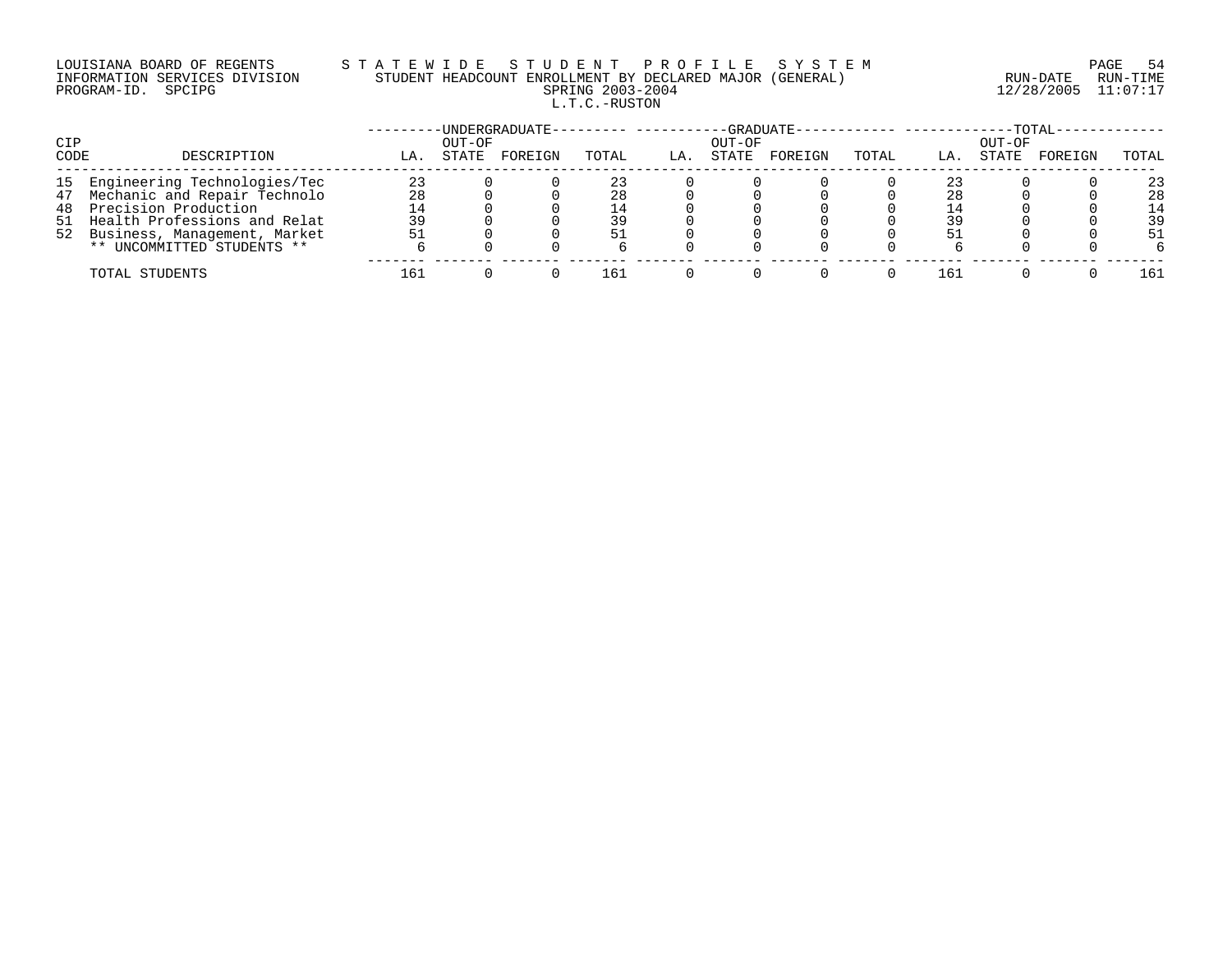# LOUISIANA BOARD OF REGENTS STATEWIDE STUDE STUDENT PROFILE SYSTEM PAGE 55<br>INFORMATION SERVICES DIVISION STUDENT HEADCOUNT ENROLLMENT BY DECLARED MAJOR (GENERAL) RUN-DATE RUN-TIME INFORMATION SERVICES DIVISION STUDENT HEADCOUNT ENROLLMENT BY DECLARED MAJOR (GENERAL)<br>PROGRAM-ID. SPCIPG L.T.C.-WEST JEFFERSON

PROGRAM-ID. SPCIPG SPRING 2003-2004 12/28/2005 11:07:17

| CIP  |                                 |     | OUT-OF | UNDERGRADUATE-- |            |     | OUT-OF | -GRADUATE- |       |     | $-TOTAL$<br>OUT-OF |         |       |
|------|---------------------------------|-----|--------|-----------------|------------|-----|--------|------------|-------|-----|--------------------|---------|-------|
| CODE | DESCRIPTION                     | LA. | STATE  | FOREIGN         | TOTAL      | LA. | STATE  | FOREIGN    | TOTAL | LA. | STATE              | FOREIGN | TOTAL |
| 46   | Construction Trades             |     |        |                 |            |     |        |            |       | 41  |                    |         | 41    |
|      | 47 Mechanic and Repair Technolo | 29  |        |                 | 29         |     |        |            |       | 29  |                    |         | 29    |
|      | 48 Precision Production         | 14  |        |                 | <u> </u> 4 |     |        |            |       |     |                    |         | 14    |
|      | 51 Health Professions and Relat | 124 |        |                 | 124        |     |        |            |       | 124 |                    |         | 124   |
|      | 52 Business, Management, Market | 47  |        |                 | 47         |     |        |            |       | 47  |                    |         | 47    |
|      | ** UNCOMMITTED STUDENTS **      |     |        |                 | 112        |     |        |            |       | 111 |                    |         | 112   |
|      | TOTAL STUDENTS                  | 366 |        |                 | 367        |     |        |            |       | 366 |                    |         | 367   |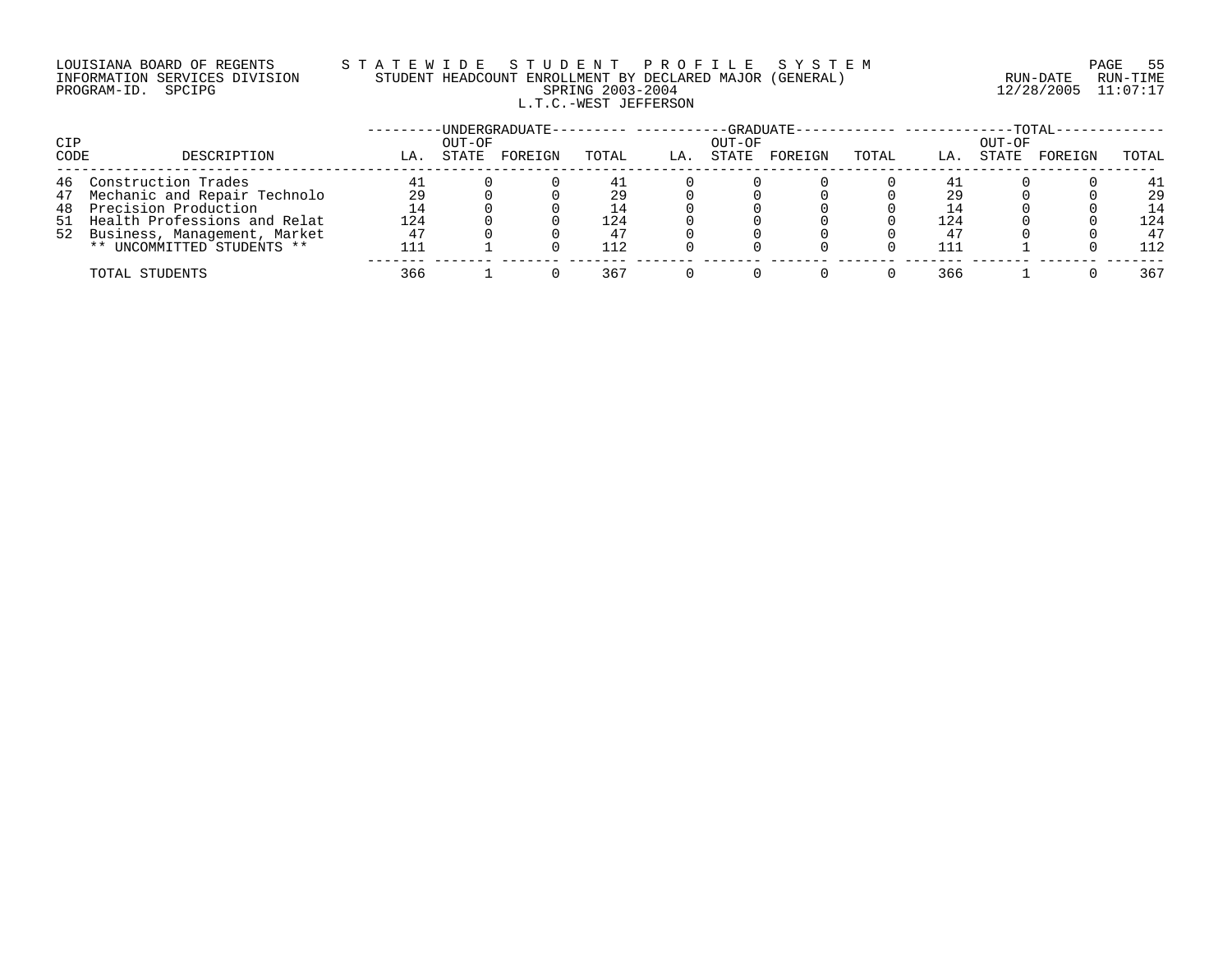### LOUISIANA BOARD OF REGENTS S T A T E W I D E S T U D E N T P R O F I L E S Y S T E M PAGE 56 INFORMATION SERVICES DIVISION STUDENT HEADCOUNT ENROLLMENT BY DECLARED MAJOR (GENERAL) RUN-DATE RUN-TIME PROGRAM-ID. SPCIPG SPRING 2003-2004 12/28/2005 11:07:17 L.T.C.-WESTSIDE

| CIP  |                                                                                                                             |                 | OUT-OF | -UNDERGRADUATE- |                  |     | OUT-OF | -GRADUATE- |       |                 | OUT-OF | <b>TOTAL</b> |                 |
|------|-----------------------------------------------------------------------------------------------------------------------------|-----------------|--------|-----------------|------------------|-----|--------|------------|-------|-----------------|--------|--------------|-----------------|
| CODE | DESCRIPTION                                                                                                                 | LА              | STATE  | FOREIGN         | TOTAL            | LA. | STATE  | FOREIGN    | TOTAL | LA.             | STATE  | FOREIGN      | TOTAL           |
|      | 11 Computer and Information Sci<br>48 Precision Production<br>51 Health Professions and Relat<br>** UNCOMMITTED STUDENTS ** | 16<br>120<br>24 |        |                 | ⊥6.<br>120<br>24 |     |        |            |       | Tр<br>120<br>24 |        |              | 16<br>120<br>24 |
|      | TOTAL STUDENTS                                                                                                              | 161             |        |                 | 161              |     |        |            |       | 161             |        |              | 161             |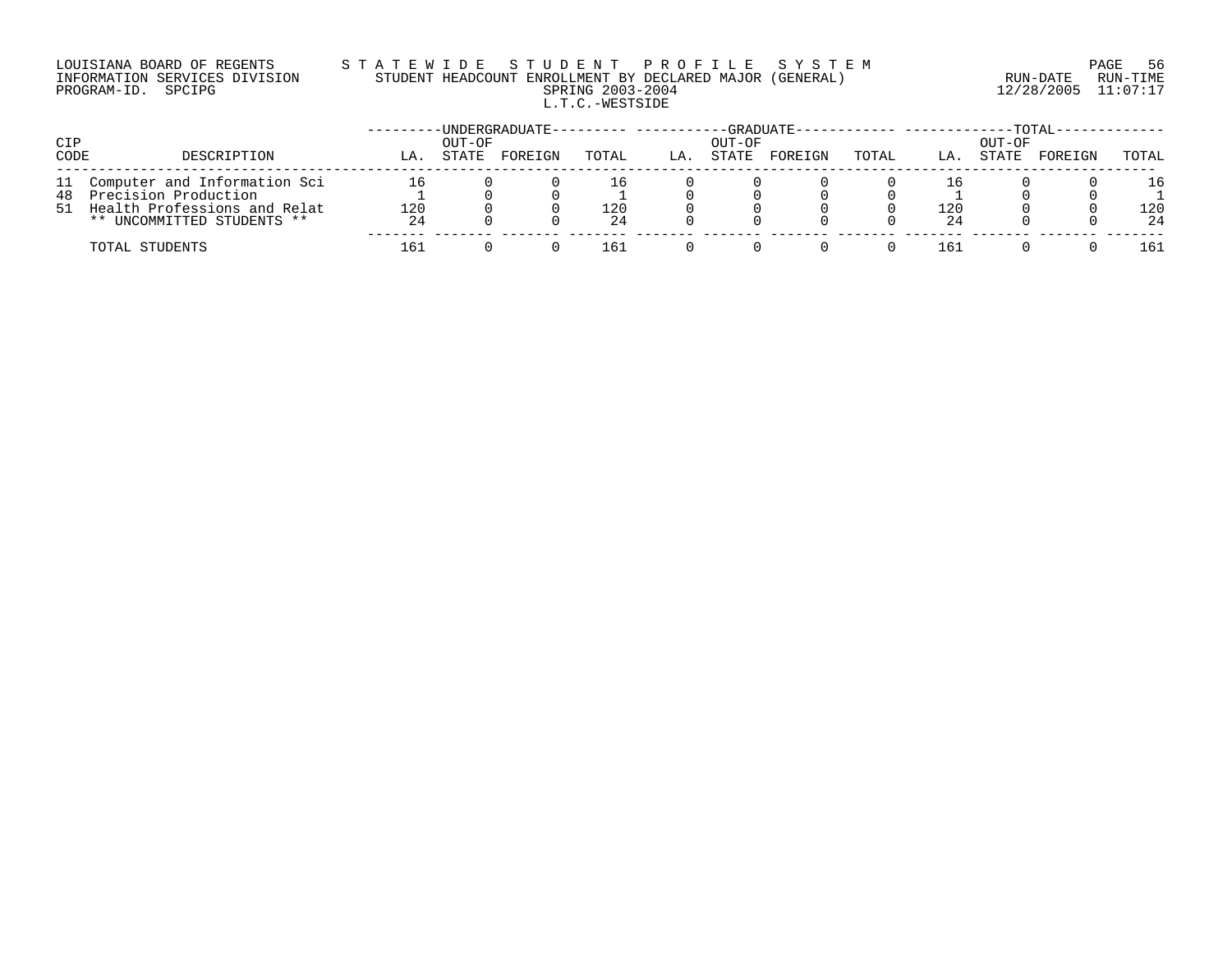## LOUISIANA BOARD OF REGENTS S T A T E W I D E S T U D E N T P R O F I L E S Y S T E M PAGE 57 INFORMATION SERVICES DIVISION STUDENT HEADCOUNT ENROLLMENT BY DECLARED MAJOR (GENERAL) RUN-DATE RUN-TIME PROGRAM-ID. SPCIPG SPRING 2003-2004 12/28/2005 11:07:17 L.T.C.-YOUNG MEMORIAL

|      |                                 |     |        | -UNDERGRADUATE- |       |     | -GRADUATE- |         |       |     |        | $-TOTAL-$ |       |
|------|---------------------------------|-----|--------|-----------------|-------|-----|------------|---------|-------|-----|--------|-----------|-------|
| CIP  |                                 |     | OUT-OF |                 |       |     | OUT-OF     |         |       |     | OUT-OF |           |       |
| CODE | DESCRIPTION                     | LA. | STATE  | FOREIGN         | TOTAL | LA. | STATE      | FOREIGN | TOTAL | LA. | STATE  | FOREIGN   | TOTAL |
| 15   | Engineering Technologies/Tec    | 15  |        |                 | 15    |     |            |         |       |     |        |           | 15    |
| 46   | Construction Trades             |     |        |                 |       |     |            |         |       |     |        |           | 17    |
| 47   | Mechanic and Repair Technolo    | 10  |        |                 | 10    |     |            |         |       |     |        |           | 10    |
| 48   | Precision Production            |     |        |                 |       |     |            |         |       |     |        |           |       |
| 49   | Transportation and Materials    | 16  |        |                 | 22    |     |            |         |       |     |        |           | 22    |
|      | 51 Health Professions and Relat | 69  |        |                 | 69    |     |            |         |       | 69  |        |           | 69    |
|      | 52 Business, Management, Market | 121 |        |                 | 121   |     |            |         |       | 121 |        |           | 121   |
|      | ** UNCOMMITTED STUDENTS **      | 437 | 168    |                 | 605   |     |            |         |       | 437 | 168    |           | 605   |
|      | TOTAL STUDENTS                  | 693 | 172    |                 | 867   |     |            |         |       | 693 | 172    |           | 867   |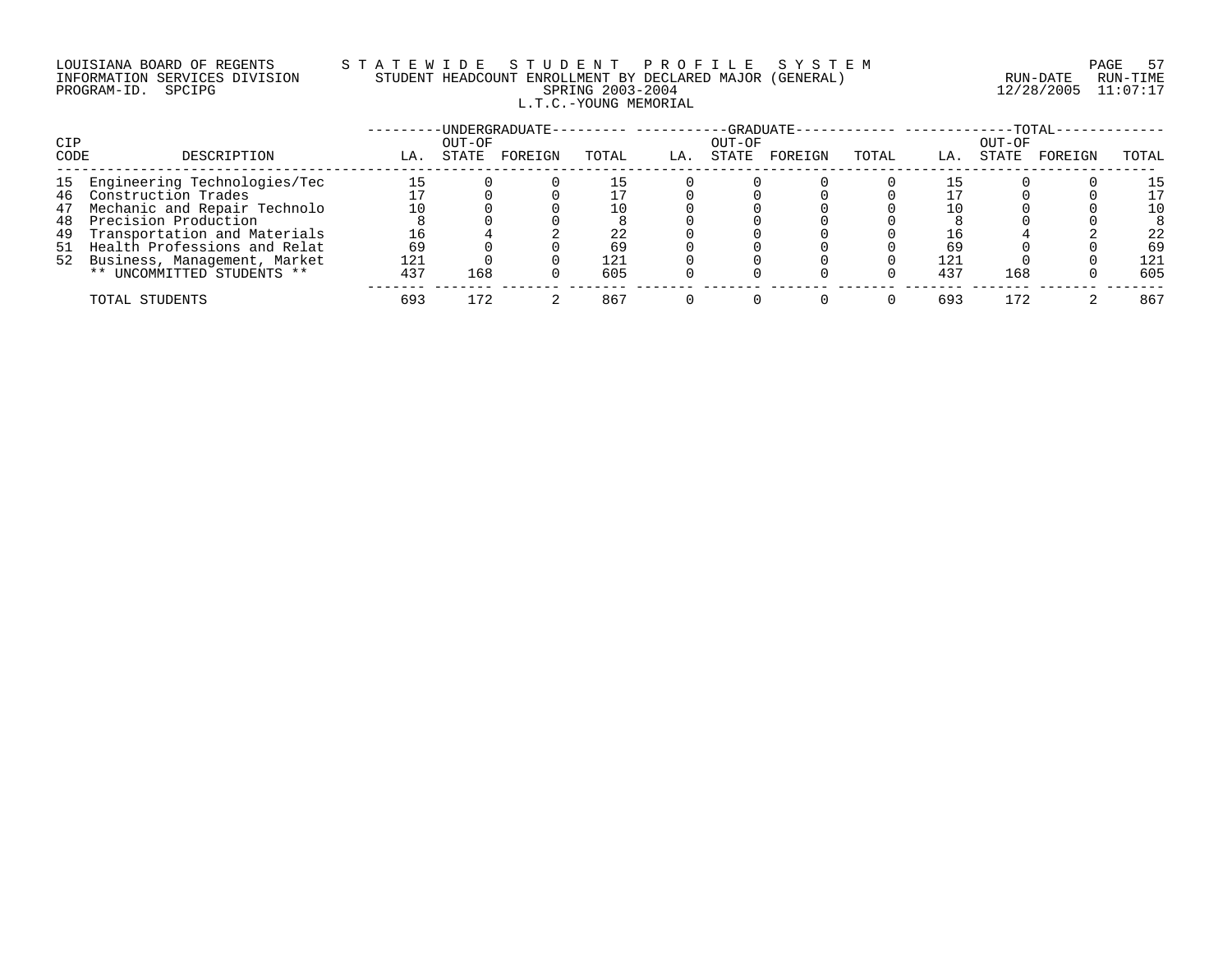## LOUISIANA BOARD OF REGENTS S T A T E W I D E S T U D E N T P R O F I L E S Y S T E M PAGE 58 INFORMATION SERVICES DIVISION STUDENT HEADCOUNT ENROLLMENT BY DECLARED MAJOR (GENERAL) RUN-DATE RUN-TIME PROGRAM-ID. SPCIPG SPRING 2003-2004 12/28/2005 11:07:17 L.T.C.-SABINE VALLEY

| CIP  |                                 |     | OUT-OF | -UNDERGRADUATE- |       |     | OUT-OF | $-GRADUATE-$ |       |     | OUT-OF | $-{\tt TOTAL}$ |       |
|------|---------------------------------|-----|--------|-----------------|-------|-----|--------|--------------|-------|-----|--------|----------------|-------|
| CODE | DESCRIPTION                     | LA. | STATE  | FOREIGN         | TOTAL | LA. | STATE  | FOREIGN      | TOTAL | LA. | STATE  | FOREIGN        | TOTAL |
|      | 11 Computer and Information Sci | 35  |        |                 | 35    |     |        |              |       |     |        |                | 35    |
|      | 47 Mechanic and Repair Technolo |     |        |                 |       |     |        |              |       |     |        |                |       |
|      | 48 Precision Production         |     |        |                 |       |     |        |              |       |     |        |                |       |
|      | 52 Business, Management, Market | 63  |        |                 | 63    |     |        |              |       | 63  |        |                | 63    |
|      | ** UNCOMMITTED STUDENTS **      | 28  |        |                 | 28    |     |        |              |       | 28  |        |                | 28    |
|      | TOTAL STUDENTS                  | 144 |        |                 | l 44  |     |        |              |       | 144 |        |                | 144   |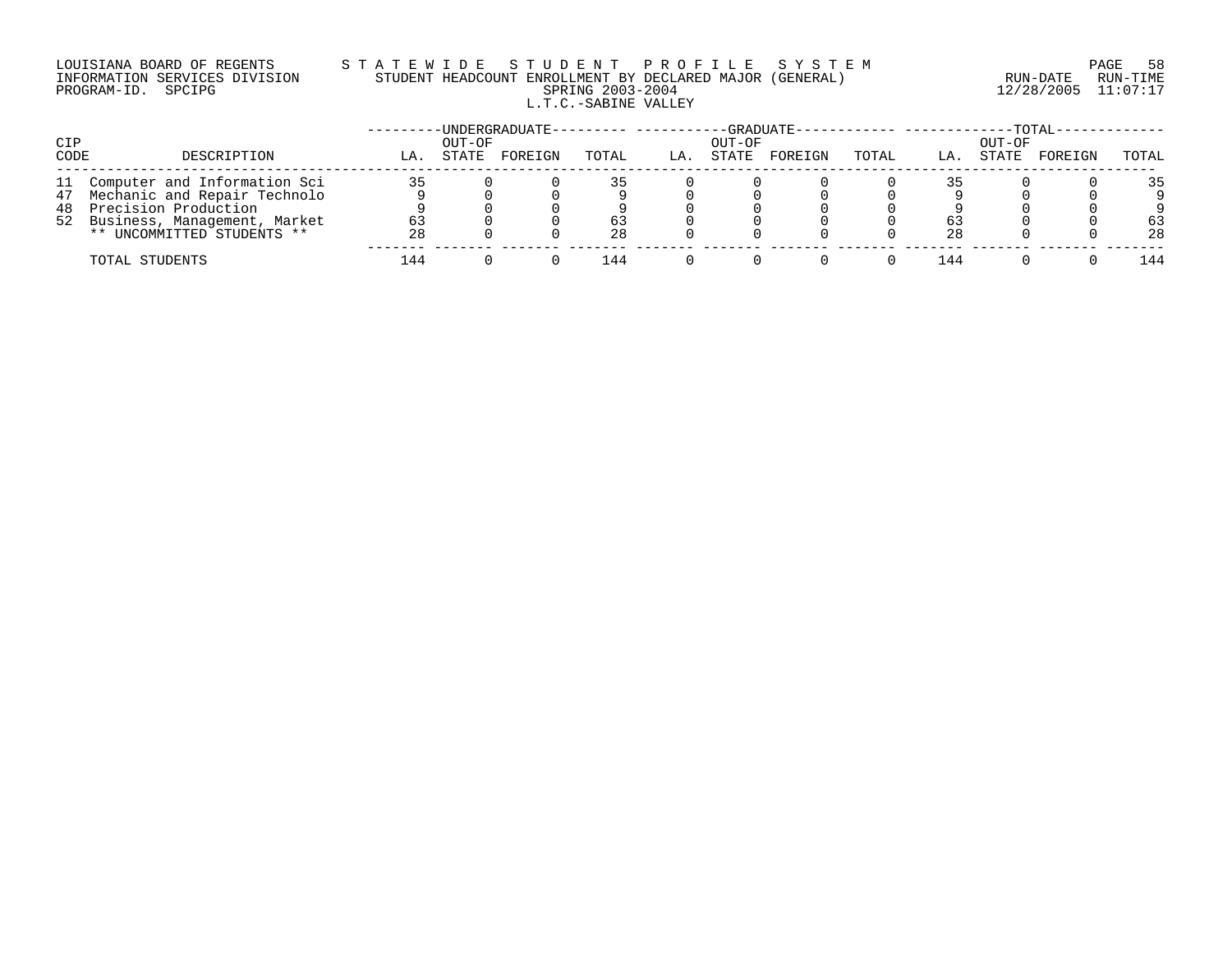## LOUISIANA BOARD OF REGENTS S T A T E W I D E S T U D E N T P R O F I L E S Y S T E M PAGE 59 INFORMATION SERVICES DIVISION STUDENT HEADCOUNT ENROLLMENT BY DECLARED MAJOR (GENERAL) RUN-DATE RUN-TIME PROGRAM-ID. SPCIPG SPRING 2003-2004 12/28/2005 11:07:17 L.T.C.-SHELBY JACKSON

| CIP  |                                 |     | OUT-OF | UNDERGRADUATE-- |       |     | OUT-OF | $-GRADUATE -$ |       |     | OUT-OF | $-{\rm TOTAL} \cdot$ |       |
|------|---------------------------------|-----|--------|-----------------|-------|-----|--------|---------------|-------|-----|--------|----------------------|-------|
| CODE | DESCRIPTION                     | LA. | STATE  | FOREIGN         | TOTAL | LA. | STATE  | FOREIGN       | TOTAL | LA. | STATE  | FOREIGN              | TOTAL |
|      | 11 Computer and Information Sci | 19  |        |                 |       |     |        |               |       |     |        |                      | 21    |
|      | 47 Mechanic and Repair Technolo |     |        |                 |       |     |        |               |       |     |        |                      | 12    |
|      | 48 Precision Production         | 16  |        |                 | L 6   |     |        |               |       |     |        |                      | 16    |
|      | 51 Health Professions and Relat | 23  |        |                 | 29    |     |        |               |       | 23  |        |                      | 29    |
|      | 52 Business, Management, Market |     |        |                 |       |     |        |               |       |     |        |                      | 37    |
|      | ** UNCOMMITTED STUDENTS **      | 34  |        |                 | 35    |     |        |               |       | 34  |        |                      | 35    |
|      | TOTAL STUDENTS                  | 137 |        |                 | 150   |     |        |               |       | 137 |        |                      | 150   |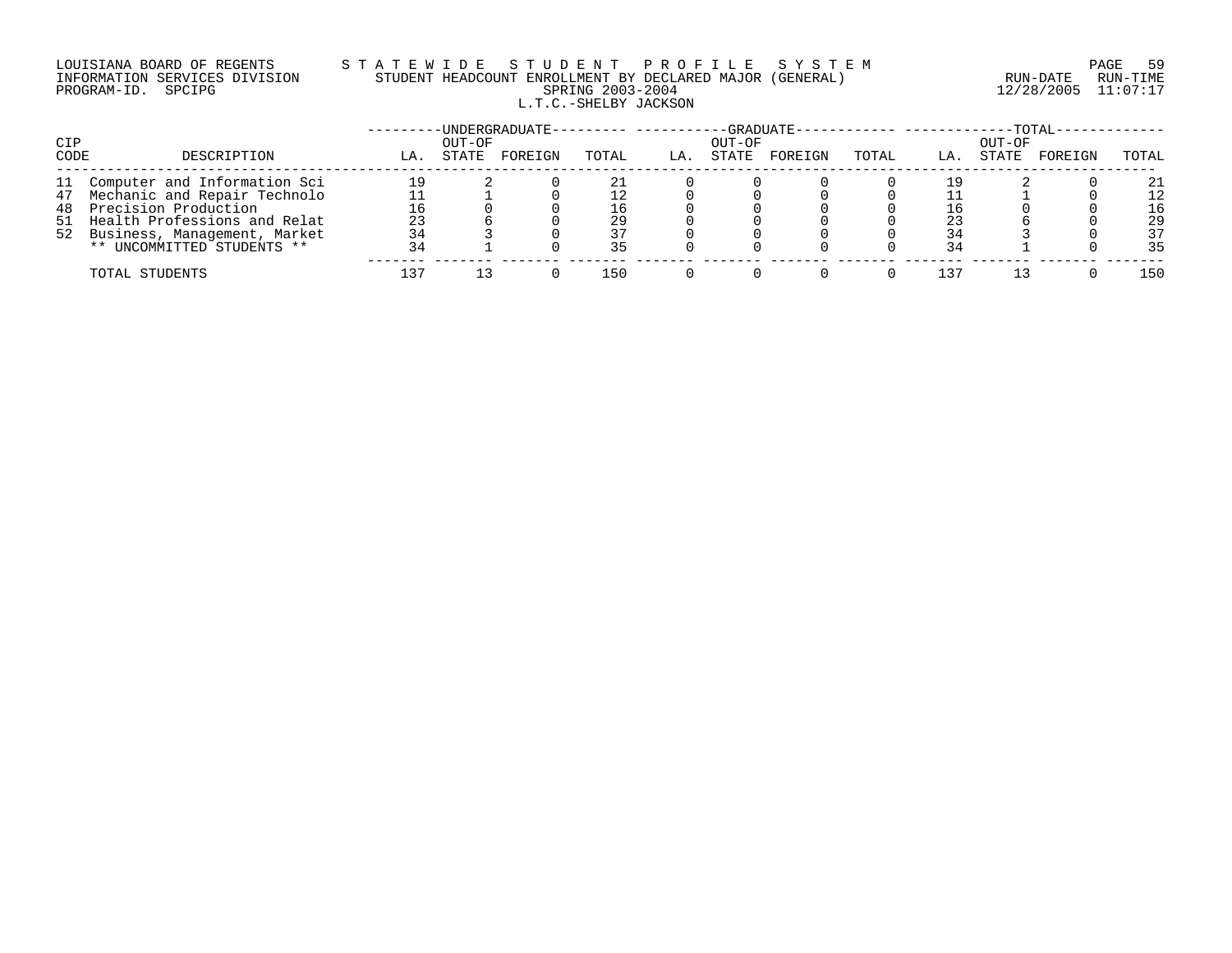# LOUISIANA BOARD OF REGENTS STATEWIDE STUDE STUDENT PROFILE SYSTEM PAGE FOR PAGE 60<br>INFORMATION SERVICES DIVISION STUDENT HEADCOUNT ENROLLMENT BY DECLARED MAJOR (GENERAL) RUN-DATE RUN-TIME INFORMATION SERVICES DIVISION STUDENT HEADCOUNT ENROLLMENT BY DECLARED MAJOR (GENERAL)<br>PROGRAM-ID. SPCIPG RUN-DATE RUN-RUN-SPRING 2003-2004 L.T.C.-SHREVEPORT BOSSIER

PROGRAM-ID. SPCIPG SPRING 2003-2004 12/28/2005 11:07:17

| <b>CIP</b> |                                 |     | OUT-OF | -UNDERGRADUATE- |       |     | -GRADUATE-<br>OUT-OF |         |       |     | OUT-OF | $-TOTAL-$ |       |
|------------|---------------------------------|-----|--------|-----------------|-------|-----|----------------------|---------|-------|-----|--------|-----------|-------|
| CODE       | DESCRIPTION                     | LA. | STATE  | FOREIGN         | TOTAL | LA. | STATE                | FOREIGN | TOTAL | LA. | STATE  | FOREIGN   | TOTAL |
| 10         | Communications Technologies/    | 20  |        |                 | 20    |     |                      |         |       |     |        |           | 20    |
| 11         | Computer and Information Sci    |     |        |                 |       |     |                      |         |       |     |        |           |       |
|            | 12 Personal and Culinary Servic | 116 |        |                 | 116   |     |                      |         |       | 116 |        |           | 116   |
| 15         | Engineering Technologies/Tec    | 24  |        |                 | 24    |     |                      |         |       | 24  |        |           | 24    |
| 46         | Construction Trades             | 40  |        |                 | 40    |     |                      |         |       | 40  |        |           | 40    |
| 47         | Mechanic and Repair Technolo    | 209 |        |                 | 209   |     |                      |         |       | 209 |        |           | 209   |
| 48         | Precision Production            | 30  |        |                 | 30    |     |                      |         |       | 30  |        |           | 30    |
| 51         | Health Professions and Relat    | 174 |        |                 | 176   |     |                      |         |       | 174 |        |           | 176   |
|            | 52 Business, Management, Market | 64  |        |                 | 64    |     |                      |         |       | 64  |        |           | 64    |
|            | ** UNCOMMITTED STUDENTS **      | 123 |        |                 | 123   |     |                      |         |       | 123 |        |           | 123   |
|            | TOTAL STUDENTS                  | 803 |        |                 | 805   |     |                      |         |       | 803 |        |           | 805   |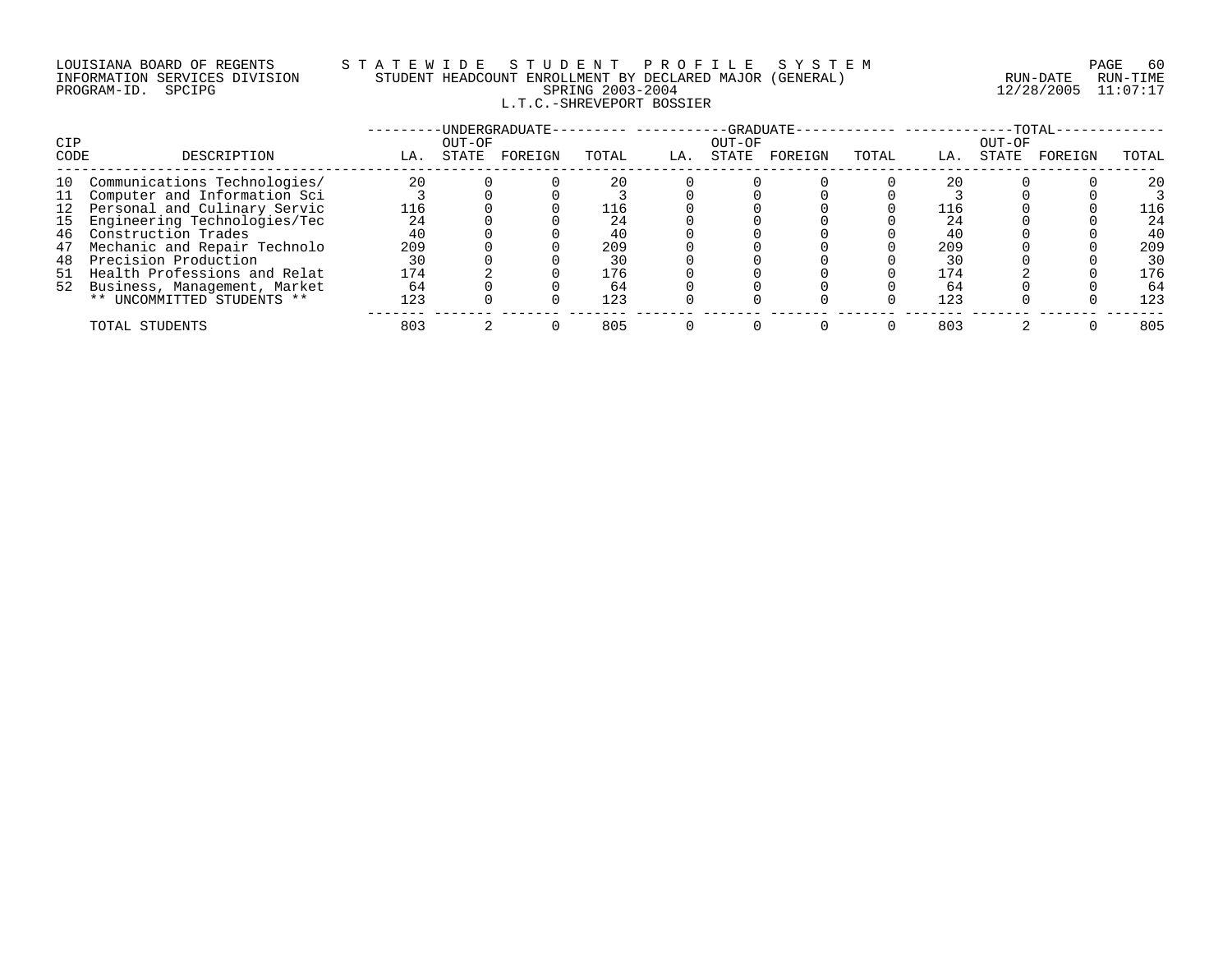## LOUISIANA BOARD OF REGENTS S T A T E W I D E S T U D E N T P R O F I L E S Y S T E M PAGE 61 INFORMATION SERVICES DIVISION STUDENT HEADCOUNT ENROLLMENT BY DECLARED MAJOR (GENERAL) RUN-DATE RUN-TIME PROGRAM-ID. SPCIPG SPRING 2003-2004 12/28/2005 11:07:17 L.T.C.-SIDNEY COLLIER

|             |                                                                    |          |                 | UNDERGRADUATE- |          |     | -GRADUATE-      |         |       |     |                 | $-TOTAL-$ |          |
|-------------|--------------------------------------------------------------------|----------|-----------------|----------------|----------|-----|-----------------|---------|-------|-----|-----------------|-----------|----------|
| CIP<br>CODE | DESCRIPTION                                                        | LA.      | OUT-OF<br>STATE | FOREIGN        | TOTAL    | LA. | OUT-OF<br>STATE | FOREIGN | TOTAL | LA. | OUT-OF<br>STATE | FOREIGN   | TOTAL    |
| 11          | Computer and Information Sci                                       |          |                 |                |          |     |                 |         |       |     |                 |           |          |
| 19          | 12 Personal and Culinary Servic<br>Family and Consumer Sciences    | 123      |                 |                | 123      |     |                 |         |       | 123 |                 |           | 123      |
| 46<br>47    | Construction Trades<br>Mechanic and Repair Technolo                | 18<br>47 |                 |                |          |     |                 |         |       |     |                 |           | 18<br>47 |
| 48          | Precision Production                                               | 26       |                 |                | 26       |     |                 |         |       | 26  |                 |           | 26       |
|             | 51 Health Professions and Relat<br>52 Business, Management, Market | 66<br>12 |                 |                | 66<br>12 |     |                 |         |       | 66  |                 |           | 66<br>12 |
|             | ** UNCOMMITTED STUDENTS **                                         | 36       |                 |                | 36       |     |                 |         |       | 36  |                 |           | 36       |
|             | TOTAL STUDENTS                                                     | 340      |                 |                | 340      |     |                 |         |       | 340 |                 |           | 340      |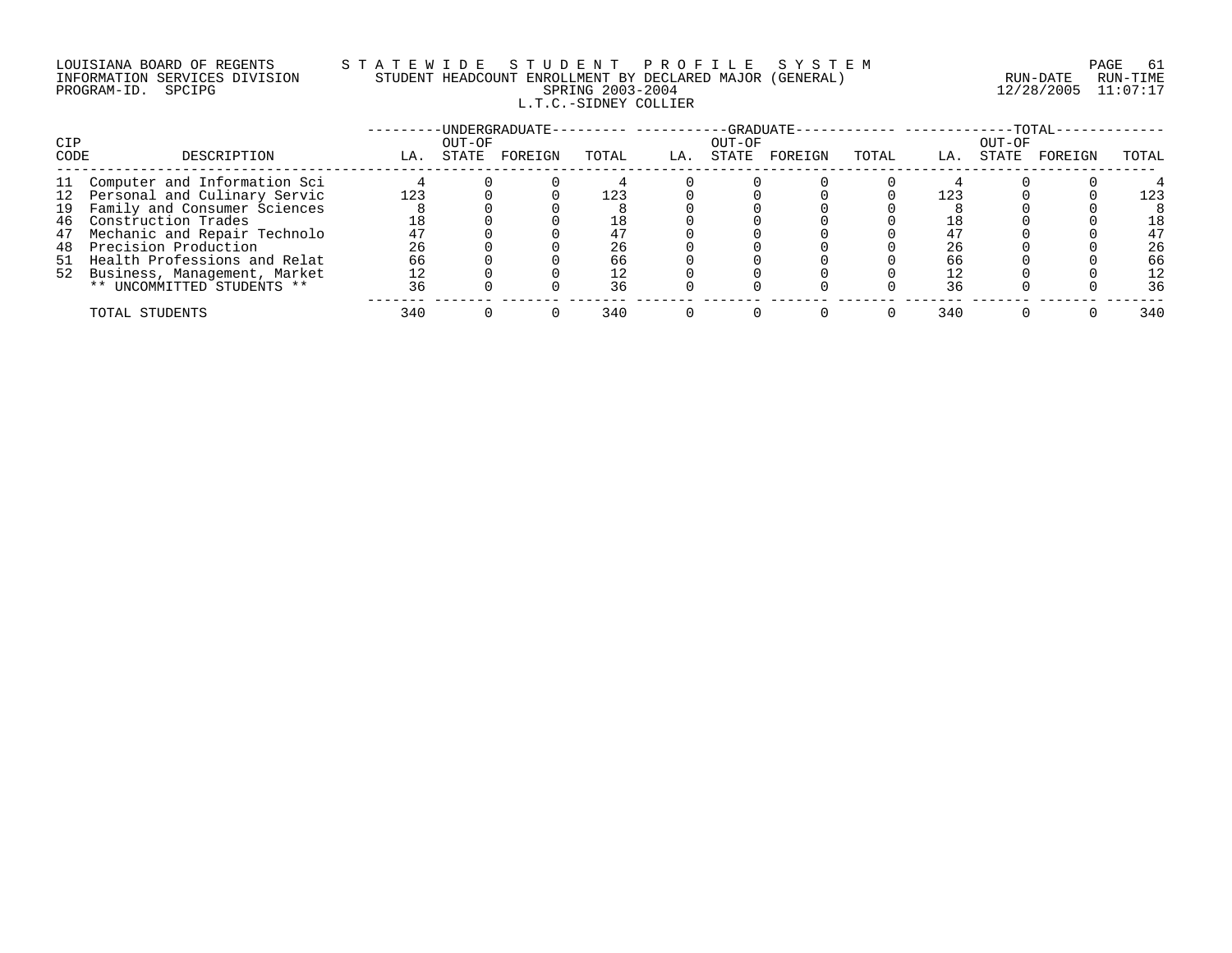# LOUISIANA BOARD OF REGENTS STATEWIDE STUDE STUDENT PROFILE SYSTEM PAGE 62<br>INFORMATION SERVICES DIVISION STUDENT HEADCOUNT ENROLLMENT BY DECLARED MAJOR (GENERAL) INFORMATION SERVICES DIVISION STUDENT HEADCOUNT ENROLLMENT BY DECLARED MAJOR (GENERAL) L.T.C.-SLIDELL

PROGRAM-ID. SPCIPG SPRING 2003-2004 12/28/2005 11:07:17

| CIP  |                                 |     | OUT-OF | -UNDERGRADUATE- |       |     | -GRADUATE-<br>OUT-OF |         |       |     | $-TOTAL$<br>OUT-OF |         |       |
|------|---------------------------------|-----|--------|-----------------|-------|-----|----------------------|---------|-------|-----|--------------------|---------|-------|
| CODE | DESCRIPTION                     | LA. | STATE  | FOREIGN         | TOTAL | LA. | STATE                | FOREIGN | TOTAL | LA. | STATE              | FOREIGN | TOTAL |
|      | 01 Agriculture, Agriculture Ope |     |        |                 |       |     |                      |         |       |     |                    |         |       |
|      | 11 Computer and Information Sci |     |        |                 |       |     |                      |         |       |     |                    |         |       |
|      | 12 Personal and Culinary Servic |     |        |                 |       |     |                      |         |       |     |                    |         | 15    |
|      | 15 Engineering Technologies/Tec |     |        |                 |       |     |                      |         |       |     |                    |         |       |
| 46   | Construction Trades             |     |        |                 |       |     |                      |         |       |     |                    |         |       |
| 47   | Mechanic and Repair Technolo    | 32  |        |                 |       |     |                      |         |       |     |                    |         | 33    |
|      | 51 Health Professions and Relat | 23  |        |                 |       |     |                      |         |       |     |                    |         | 23    |
|      | 52 Business, Management, Market | 15  |        |                 | 16    |     |                      |         |       |     |                    |         | 16    |
|      | ** UNCOMMITTED STUDENTS **      | 14  |        |                 | 18    |     |                      |         |       |     |                    |         | 18    |
|      | TOTAL STUDENTS                  | 122 |        |                 | L30   |     |                      |         |       | 122 |                    |         | 130   |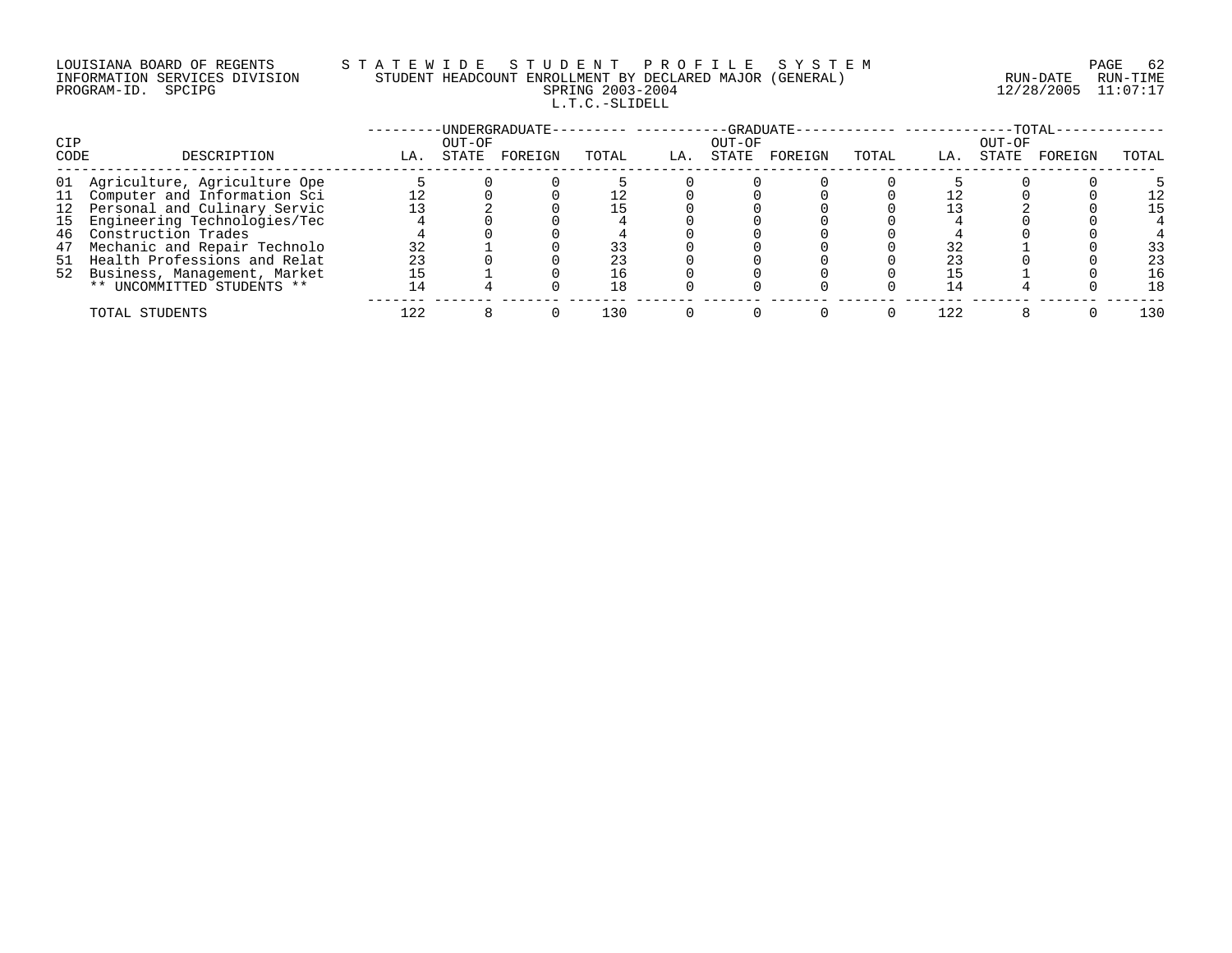#### LOUISIANA BOARD OF REGENTS S T A T E W I D E S T U D E N T P R O F I L E S Y S T E M PAGE 63 INFORMATION SERVICES DIVISION STUDENT HEADCOUNT ENROLLMENT BY DECLARED MAJOR (GENERAL) RUN-DATE RUN-TIME PROGRAM-ID. SPCIPG SPRING 2003-2004 12/28/2005 11:07:17 SOWELA

| <b>CIP</b><br>CODE | DESCRIPTION                     | LA.   | OUT-OF<br>STATE | -UNDERGRADUATE-<br>FOREIGN | TOTAL | LA. | -GRADUATE-<br>OUT-OF<br>STATE | FOREIGN | TOTAL | LA.   | OUT-OF<br>STATE | $-TOTAL-$<br>FOREIGN | TOTAL |
|--------------------|---------------------------------|-------|-----------------|----------------------------|-------|-----|-------------------------------|---------|-------|-------|-----------------|----------------------|-------|
|                    |                                 |       |                 |                            |       |     |                               |         |       |       |                 |                      |       |
| 11                 | Computer and Information Sci    | 166   |                 |                            | 166   |     |                               |         |       | 166   |                 |                      | 166   |
|                    | 12 Personal and Culinary Servic | 26    |                 |                            | 26    |     |                               |         |       | 26    |                 |                      | 26    |
| 13                 | Education                       | 51    |                 |                            | 51    |     |                               |         |       | 51    |                 |                      | 51    |
| 15                 | Engineering Technologies/Tec    | 355   |                 |                            | 355   |     |                               |         |       | 355   |                 |                      | 355   |
| 43                 | Security and Protective Serv    | 87    |                 |                            | 87    |     |                               |         |       | 87    |                 |                      | 87    |
| 46                 | Construction Trades             | 34    |                 |                            | 34    |     |                               |         |       | 34    |                 |                      | 34    |
| 47                 | Mechanic and Repair Technolo    | 166   |                 |                            | 166   |     |                               |         |       | 166   |                 |                      | 166   |
| 48                 | Precision Production            | 67    |                 |                            | 67    |     |                               |         |       | 67    |                 |                      | 67    |
| 50                 | Visual and Performing Arts      | 86    |                 |                            | 86    |     |                               |         |       | 86    |                 |                      | 86    |
| 51                 | Health Professions and Relat    | 127   |                 |                            | 127   |     |                               |         |       | 127   |                 |                      | 127   |
| 52                 | Business, Management, Market    | 223   |                 |                            | 223   |     |                               |         |       | 223   |                 |                      | 223   |
|                    | ** UNCOMMITTED STUDENTS **      | 180   |                 |                            | 180   |     |                               |         |       | 180   |                 |                      | 180   |
|                    | TOTAL STUDENTS                  | 1,568 |                 |                            | 1,568 |     |                               |         |       | 1,568 |                 |                      | 1,568 |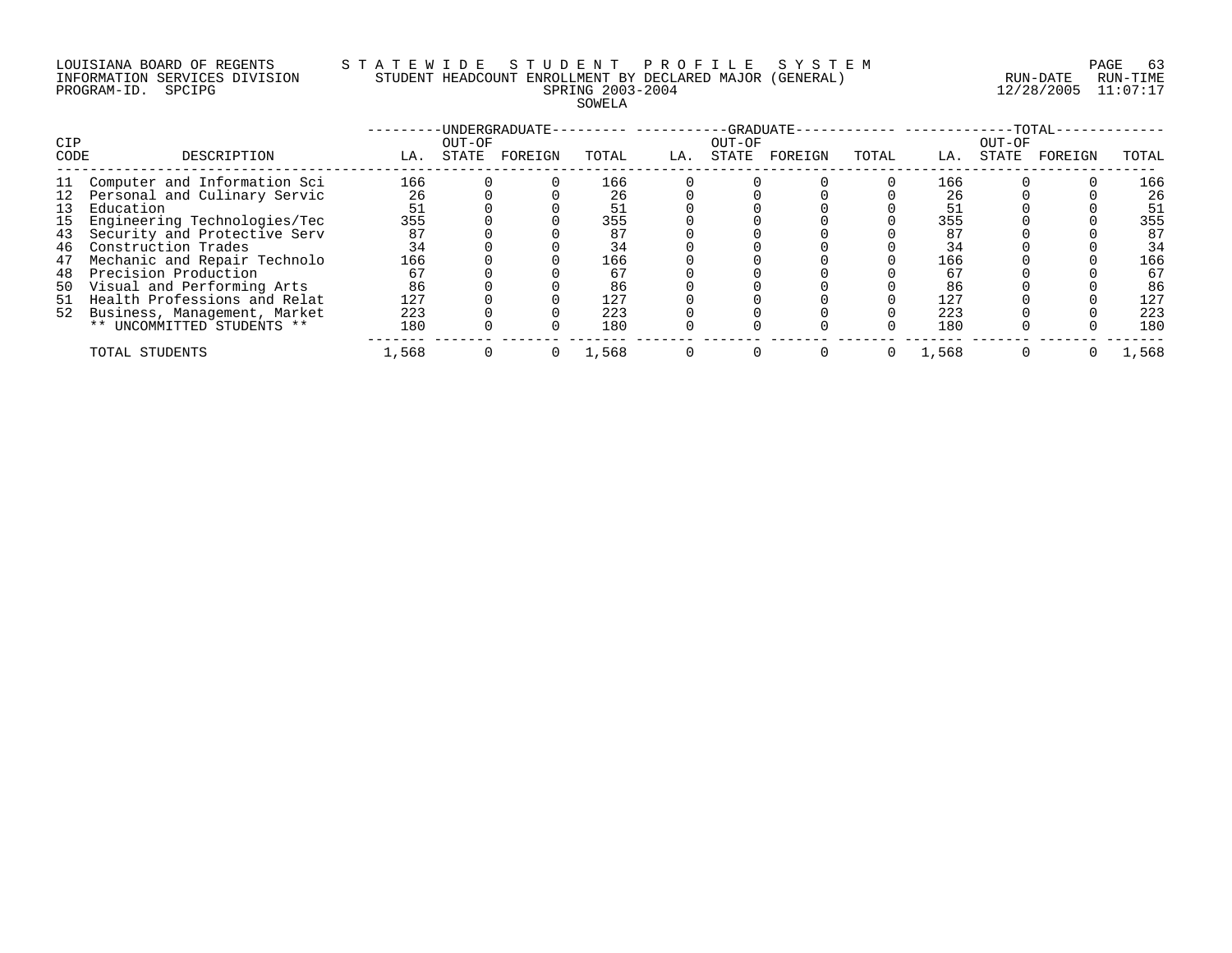## LOUISIANA BOARD OF REGENTS S T A T E W I D E S T U D E N T P R O F I L E S Y S T E M PAGE 64 INFORMATION SERVICES DIVISION STUDENT HEADCOUNT ENROLLMENT BY DECLARED MAJOR (GENERAL) RUN-DATE RUN-TIME PROGRAM-ID. SPCIPG SPRING 2003-2004 12/28/2005 11:07:17 L.T.C.-SULLIVAN

|      |                                 |     |        | -UNDERGRADUATE- | ----------- |     |        | -GRADUATE- |       |     |        | $-TOTAL$ |       |
|------|---------------------------------|-----|--------|-----------------|-------------|-----|--------|------------|-------|-----|--------|----------|-------|
| CIP  |                                 |     | OUT-OF |                 |             |     | OUT-OF |            |       |     | OUT-OF |          |       |
| CODE | DESCRIPTION                     | LA. | STATE  | FOREIGN         | TOTAL       | LA. | STATE  | FOREIGN    | TOTAL | LA. | STATE  | FOREIGN  | TOTAL |
| 11   | Computer and Information Sci    | 70  |        |                 |             |     |        |            |       |     |        |          | 71    |
|      | 46 Construction Trades          | 55  |        |                 | 55          |     |        |            |       |     |        |          | 55    |
| 47   | Mechanic and Repair Technolo    | 75  |        |                 | 75          |     |        |            |       | 75  |        |          | 75    |
| 48   | Precision Production            | 45  |        |                 | 45          |     |        |            |       | 45  |        |          | 45    |
|      | 51 Health Professions and Relat | 151 |        |                 | 156         |     |        |            |       | 151 |        |          | 156   |
|      | 52 Business, Management, Market | 62  |        |                 | 64          |     |        |            |       | 62  |        |          | 64    |
|      | ** UNCOMMITTED STUDENTS **      | 215 |        |                 | 215         |     |        |            |       | 215 |        |          | 215   |
|      | TOTAL STUDENTS                  | 673 |        |                 | 681         |     |        |            |       | 673 |        |          | 681   |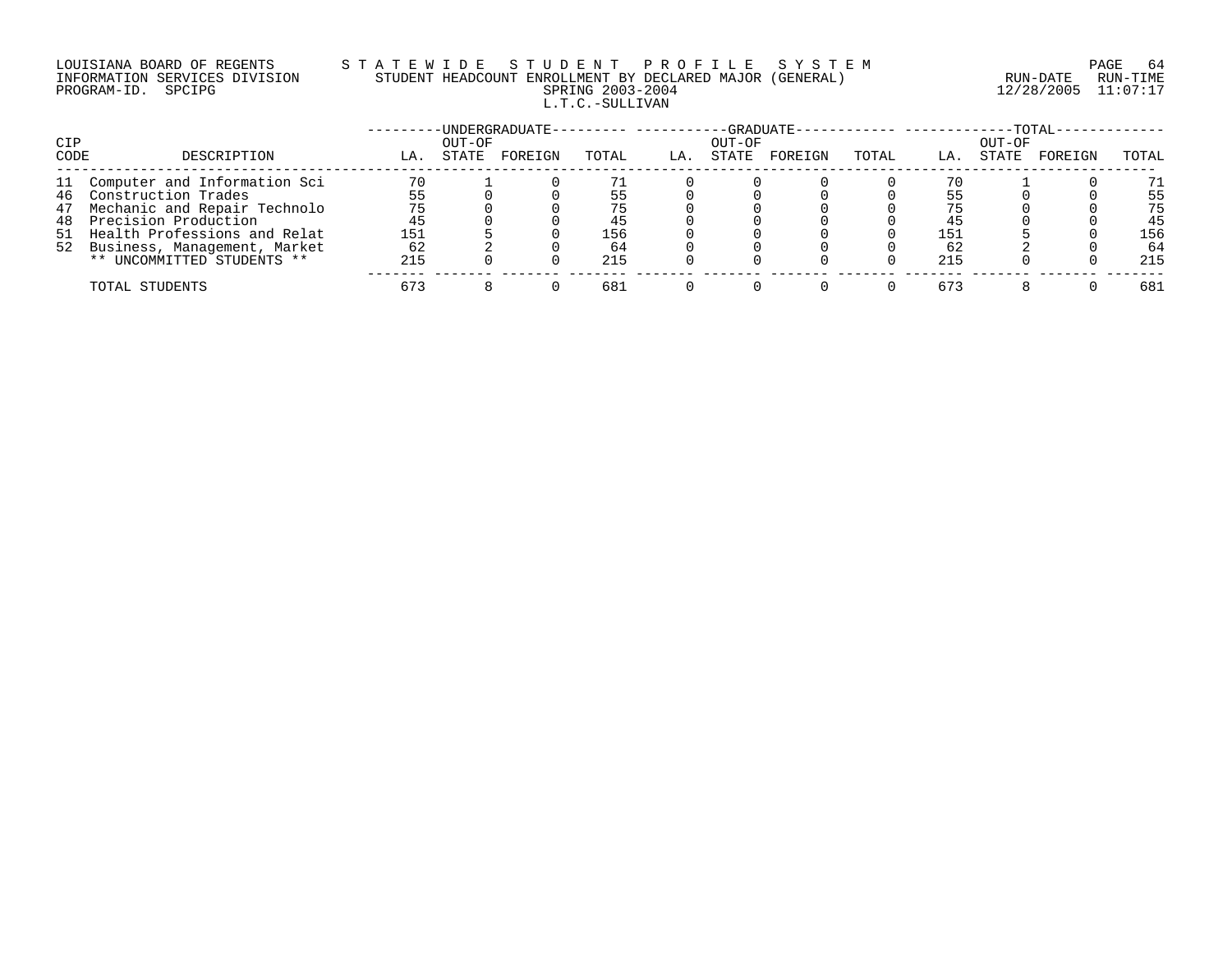## LOUISIANA BOARD OF REGENTS S T A T E W I D E S T U D E N T P R O F I L E S Y S T E M PAGE 65 INFORMATION SERVICES DIVISION STUDENT HEADCOUNT ENROLLMENT BY DECLARED MAJOR (GENERAL) RUN-DATE RUN-TIME PROGRAM-ID. SPCIPG SPRING 2003-2004 12/28/2005 11:07:17 L.T.C.-T.H. HARRIS

| CIP<br>CODE | DESCRIPTION                     | LA. | OUT-OF<br>STATE | -UNDERGRADUATE-<br>FOREIGN | TOTAL | LA. | -GRADUATE-<br>OUT-OF<br>STATE | FOREIGN | TOTAL | LA. | OUT-OF<br>STATE | $-TOTAL$<br>FOREIGN | TOTAL |
|-------------|---------------------------------|-----|-----------------|----------------------------|-------|-----|-------------------------------|---------|-------|-----|-----------------|---------------------|-------|
|             |                                 |     |                 |                            |       |     |                               |         |       |     |                 |                     |       |
| 11          | Computer and Information Sci    | 43  |                 |                            | 43    |     |                               |         |       | 43  |                 |                     | 43    |
|             | 12 Personal and Culinary Servic |     |                 |                            |       |     |                               |         |       |     |                 |                     | 17    |
| 14          | Engineering                     |     |                 |                            | 32    |     |                               |         |       |     |                 |                     | 32    |
| 15          | Engineering Technologies/Tec    | 13  |                 |                            |       |     |                               |         |       |     |                 |                     | 13    |
| 41          | Science Technologies/Technic    | 49  |                 |                            | 49    |     |                               |         |       | 49  |                 |                     | 49    |
| 46          | Construction Trades             | 26  |                 |                            | 26    |     |                               |         |       | 26  |                 |                     | 26    |
| 47          | Mechanic and Repair Technolo    | 129 |                 |                            | 129   |     |                               |         |       | 129 |                 |                     | 129   |
| 48          | Precision Production            | 50  |                 |                            | 50    |     |                               |         |       | 50  |                 |                     | 50    |
|             | 51 Health Professions and Relat | 123 |                 |                            | 123   |     |                               |         |       | 123 |                 |                     | 123   |
|             | 52 Business, Management, Market | 90  |                 |                            | 90    |     |                               |         |       | 90  |                 |                     | 90    |
|             | ** UNCOMMITTED STUDENTS **      |     |                 |                            |       |     |                               |         |       |     |                 |                     |       |
|             | TOTAL STUDENTS                  | 581 |                 |                            | 581   |     |                               |         |       | 581 |                 |                     | 581   |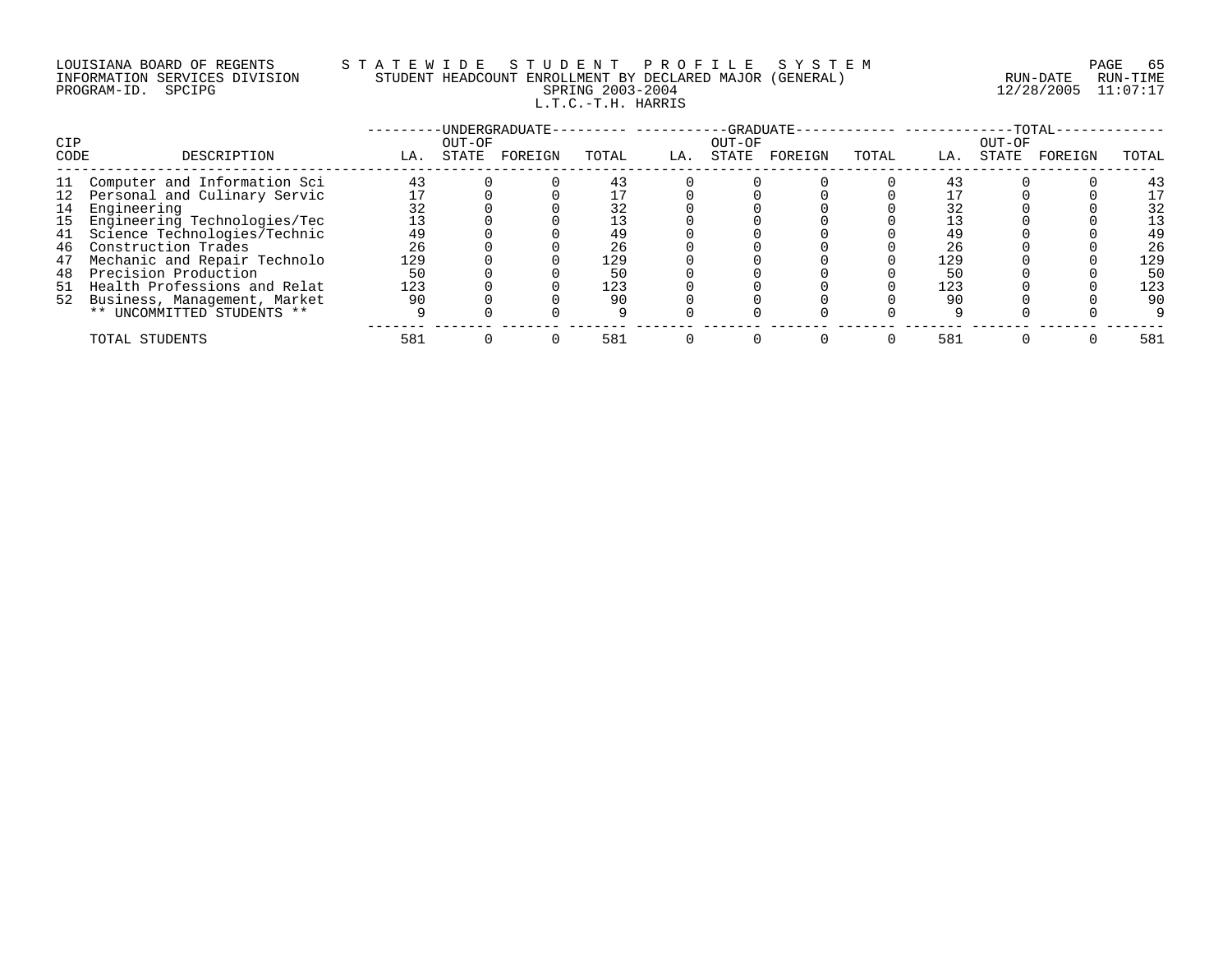# LOUISIANA BOARD OF REGENTS STATEWIDE STUDE NT PROFILE SYSTEM PAGE 66<br>INFORMATION SERVICES DIVISION STUDENT HEADCOUNT ENROLLMENT BY DECLARED MAJOR (GENERAL) [11/12/1001/2006 11:07:17 INFORMATION SERVICES DIVISION STUDENT HEADCOUNT ENROLLMENT BY DECLARED MAJOR (GENERAL)<br>PROGRAM-ID. SPCIPG RUN-DATE RUN-RUN-SPRING 2003-2004 L.T.C.-TALLULAH/M. SURLES

PROGRAM-ID. SPCIPG SPRING 2003-2004 12/28/2005 11:07:17

| CIP  |                                 |     | OUT-OF | UNDERGRADUATE-- |       |     | OUT-OF | $-GRADUATE -$ |       |     | OUT-OF | $-{\rm TOTAL} \cdot$ |       |
|------|---------------------------------|-----|--------|-----------------|-------|-----|--------|---------------|-------|-----|--------|----------------------|-------|
| CODE | DESCRIPTION                     | LA. | STATE  | FOREIGN         | TOTAL | LA. | STATE  | FOREIGN       | TOTAL | LA. | STATE  | FOREIGN              | TOTAL |
|      | 11 Computer and Information Sci | 29  |        |                 | 29    |     |        |               |       | 29  |        |                      | 29    |
|      | 47 Mechanic and Repair Technolo |     |        |                 |       |     |        |               |       |     |        |                      |       |
|      | 48 Precision Production         | 21  |        |                 |       |     |        |               |       |     |        |                      | 21    |
|      | 51 Health Professions and Relat | 51  |        |                 | 52    |     |        |               |       |     |        |                      | 52    |
|      | 52 Business, Management, Market | 73  |        |                 |       |     |        |               |       |     |        |                      | 73    |
|      | ** UNCOMMITTED STUDENTS **      | 227 |        |                 | 231   |     |        |               |       | 227 |        |                      | 231   |
|      | TOTAL STUDENTS                  | 407 |        |                 | 412   |     |        |               |       | 407 |        |                      | 412   |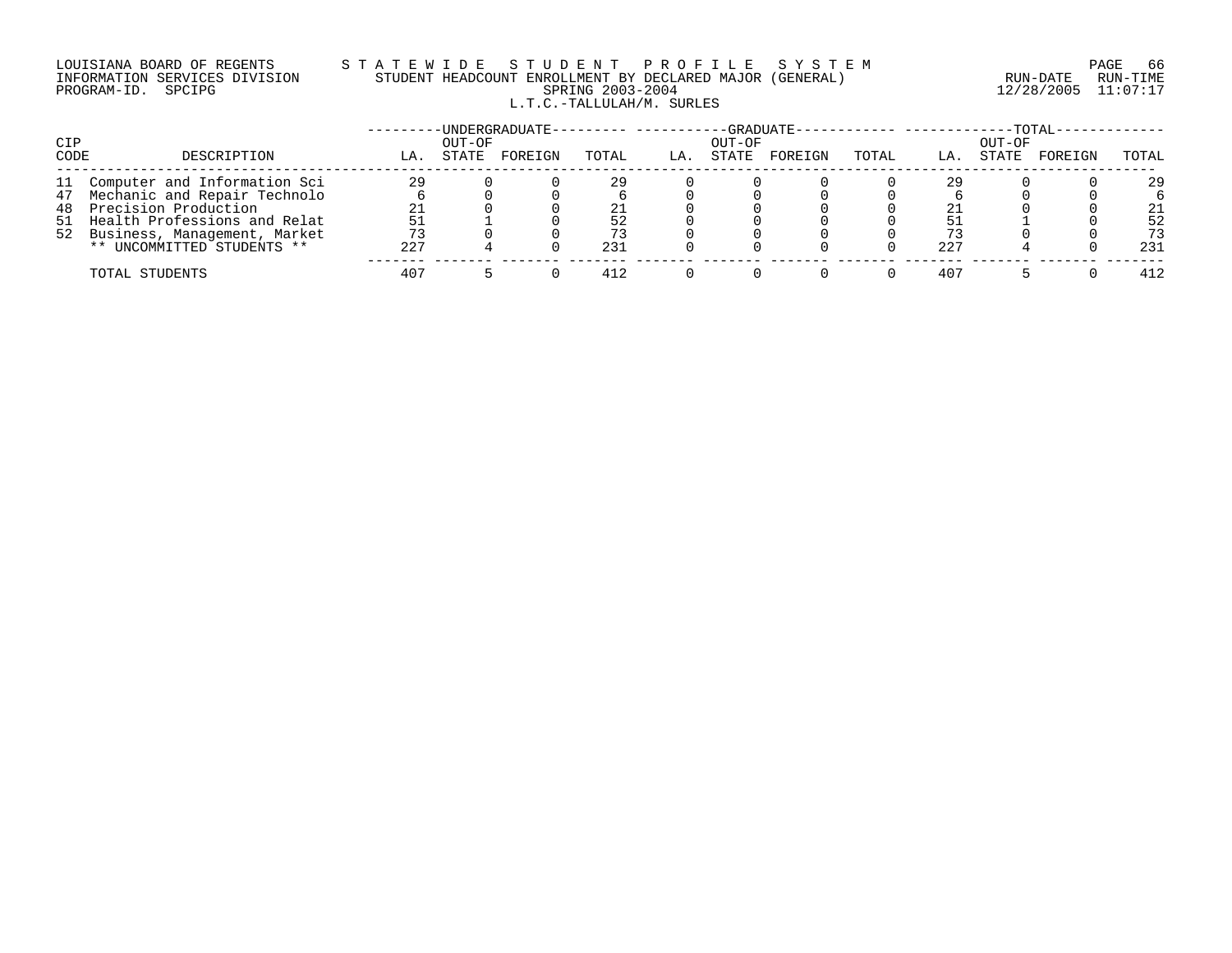# LOUISIANA BOARD OF REGENTS STATEWIDE STUDE STUDENT PROFILE SYSTEM PAGE 67<br>INFORMATION SERVICES DIVISION STUDENT HEADCOUNT ENROLLMENT BY DECLARED MAJOR (GENERAL) RUN-DATE RUN-TIME INFORMATION SERVICES DIVISION STUDENT HEADCOUNT ENROLLMENT BY DECLARED MAJOR (GENERAL) L.T.C.-TECHE AREA

PROGRAM-ID. SPCIPG SPRING 2003-2004 12/28/2005 11:07:17

| CIP  |                                 |     | OUT-OF | -UNDERGRADUATE- |       |     | -GRADUATE-<br>OUT-OF |         |       |     | OUT-OF | $-TOTAL$ |       |
|------|---------------------------------|-----|--------|-----------------|-------|-----|----------------------|---------|-------|-----|--------|----------|-------|
| CODE | DESCRIPTION                     | LA. | STATE  | FOREIGN         | TOTAL | LA. | STATE                | FOREIGN | TOTAL | LA. | STATE  | FOREIGN  | TOTAL |
|      | 11 Computer and Information Sci | 61  |        |                 |       |     |                      |         |       | 61  |        |          | 61    |
|      | 15 Engineering Technologies/Tec | 26  |        |                 | 26    |     |                      |         |       | 26  |        |          | 26    |
| 19   | Family and Consumer Sciences    | 70  |        |                 | 70    |     |                      |         |       |     |        |          | 70    |
| 46   | Construction Trades             | 26  |        |                 | 26    |     |                      |         |       | 26  |        |          | 26    |
| 47   | Mechanic and Repair Technolo    | 66  |        |                 | 66    |     |                      |         |       | 66  |        |          | 66    |
| 48   | Precision Production            | 21  |        |                 |       |     |                      |         |       |     |        |          | 21    |
|      | 51 Health Professions and Relat | 35  |        |                 |       |     |                      |         |       |     |        |          | 35    |
|      | 52 Business, Management, Market | 91  |        |                 |       |     |                      |         |       | 91  |        |          | 91    |
|      | ** UNCOMMITTED STUDENTS **      | 29  |        |                 | 29    |     |                      |         |       | 29  |        |          | 29    |
|      | TOTAL STUDENTS                  | 425 |        |                 | 425   |     |                      |         |       | 425 |        |          | 425   |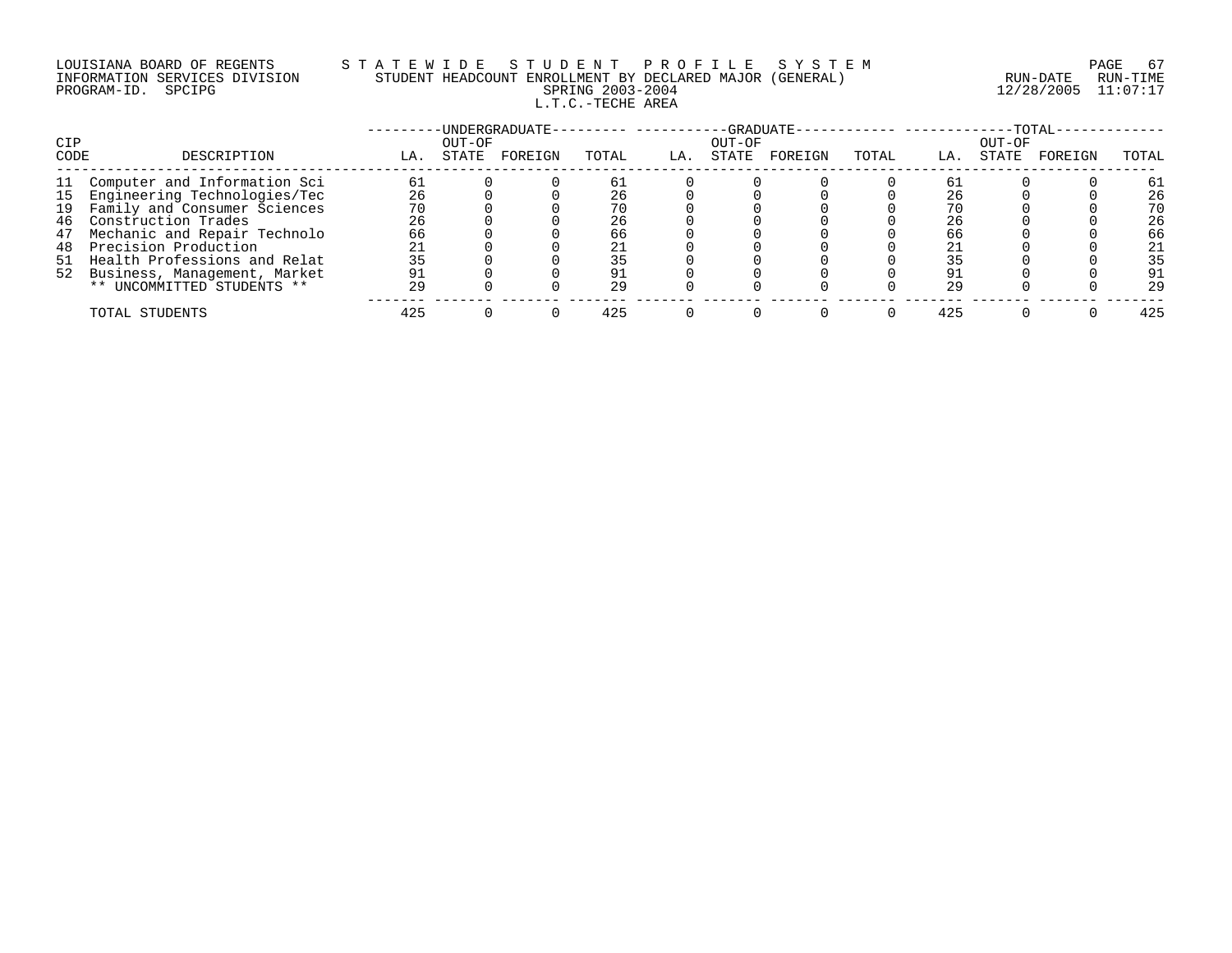#### LOUISIANA BOARD OF REGENTS S T A T E W I D E S T U D E N T P R O F I L E S Y S T E M PAGE 68 INFORMATION SERVICES DIVISION STUDENT HEADCOUNT ENROLLMENT BY DECLARED MAJOR (GENERAL) RUN-DATE RUN-TIME PROGRAM-ID. SPCIPG SPRING 2003-2004 12/28/2005 11:07:17 UNIVERSITY OF LA. SYSTEM TOTALS

| CIP  |                              |          | OUT-OF   | -UNDERGRADUATE--------- ----------GRADUATE----------- -----------TOTAL-- |          |          | OUT-OF   |                   |                |        | OUT-OF   |               |        |
|------|------------------------------|----------|----------|--------------------------------------------------------------------------|----------|----------|----------|-------------------|----------------|--------|----------|---------------|--------|
| CODE | DESCRIPTION                  | LA.      |          | STATE FOREIGN                                                            | TOTAL    |          |          | LA. STATE FOREIGN | TOTAL          | LA.    |          | STATE FOREIGN | TOTAL  |
| 01   | Agriculture, Agriculture Ope | 445      | 26       |                                                                          | 472      |          |          |                   | 0              | 445    | 26       |               | 472    |
| 03   | Natural Resources and Conser | 289      | 21       | 2                                                                        | 312      |          | 0        | $\Omega$          | $\Omega$       | 289    | 21       | 2             | 312    |
| 04   | Architecture and Related Ser | 513      | 57       | 32                                                                       | 602      |          | $\Omega$ | $\Omega$          | 5              | 518    | 57       | 32            | 607    |
| 05   | Area, Ethnic, Cultural, and  | $\Omega$ | $\Omega$ | $\Omega$                                                                 | $\Omega$ |          | 10       | 11                | 24             | 3      | 10       | 11            | 24     |
| 09   | Communication, Journalism, a | 1,553    | 184      | 13                                                                       | 1,750    | 58       | 6        | 13                | 77             | 1,611  | 190      | 26            | 1,827  |
| 11   | Computer and Information Sci | 1,403    | 168      | 64                                                                       | 1,635    | 28       |          | 222               | 253            | 1,431  | 171      | 286           | 1,888  |
| 12   | Personal and Culinary Servic | 177      | 19       |                                                                          | 197      | $\Omega$ |          | $\Omega$          | $\Omega$       | 177    | 19       |               | 197    |
| 13   | Education                    | 8,013    | 543      | 47                                                                       | 8,603    | 3,091    | 158      | 24                | 3,273          | 11,104 | 701      | 71            | 11,876 |
| 14   | Engineering                  | 1,820    | 218      | 152                                                                      | 2,190    | 61       | 19       | 525               | 605            | 1,881  | 237      | 677           | 2,795  |
| 15   | Engineering Technologies/Tec | 1,530    | 118      | 11                                                                       | 1,659    | 16       |          | 14                | 33             | 1,546  | 121      | 25            | 1,692  |
| 16   | Foreign Languages, Literatur | 105      | 10       | 5                                                                        | 120      | 4        |          | 6                 | 10             | 109    | 10       | 11            | 130    |
| 19   | Family and Consumer Sciences | 1,214    | 51       |                                                                          | 1,267    | 27       |          | $\Omega$          | 28             | 1,241  | 52       |               | 1,295  |
| 22   | Legal Professions and Studie | 353      | 52       |                                                                          | 406      | $\Omega$ |          |                   | $\Omega$       | 353    | 52       |               | 406    |
| 23   | English Language and Literat | 699      | 49       | 3                                                                        | 751      | 184      | 71       |                   | 262            | 883    | 120      | 10            | 1,013  |
| 24   | Liberal Arts and Sciences, G | 4,497    | 575      | 35                                                                       | 5,107    | 9        | 2        | $\Omega$          | 11             | 4,506  | 577      | 35            | 5,118  |
| 26   | Biological and Biomedical Sc | 2,669    | 234      | 35                                                                       | 2,938    | 100      | 48       | 33                | 181            | 2,769  | 282      | 68            | 3,119  |
| 27   | Mathematics and Statistics   | 173      | 20       | 9                                                                        | 202      | 43       |          | 45                | 95             | 216    | 27       | 54            | 297    |
| 30   | Multi/Interdisciplinary Stud | $\Omega$ | $\Omega$ |                                                                          | $\Omega$ | 59       |          | 9                 | 74             | 59     | 6        | 9             | 74     |
| 31   | Parks, Recreation, Leisure,  | 436      | 89       | 11                                                                       | 536      | 56       | 19       |                   | 75             | 492    | 108      | 11            | 611    |
| 38   | Philosophy and Religious Stu | 25       | $\Omega$ |                                                                          | 25       | $\Omega$ |          | $\Omega$          | $\Omega$       | 25     | $\Omega$ | $\Omega$      | 25     |
| 40   | Physical Sciences            | 476      | 56       | 15                                                                       | 547      | 37       |          | 23                | 67             | 513    | 63       | 38            | 614    |
| 41   | Science Technologies/Technic |          | $\Omega$ | $\Omega$                                                                 | 2        | $\Omega$ | $\Omega$ | $\Omega$          | $\overline{0}$ | 2      | $\Omega$ | $\Omega$      |        |
| 42   | Psychology                   | 1,927    | 214      | 13                                                                       | 2,154    | 320      | 54       | 11                | 385            | 2,247  | 268      | 24            | 2,539  |
| 43   | Security and Protective Serv | 1,946    | 171      | 4                                                                        | 2,121    | 69       | 4        | $\Omega$          | 73             | 2,015  | 175      | 4             | 2,194  |
| 44   | Public Administration and So | 708      | 33       |                                                                          | 742      | 139      | 24       |                   | 165            | 847    | 57       | 3             | 907    |
| 45   | Social Sciences              | 1,271    | 127      | 11                                                                       | 1,409    | 24       | 1        | $\Omega$          | 25             | 1,295  | 128      | 11            | 1,434  |
| 49   | Transportation and Materials | 178      | 67       | 10                                                                       | 255      | $\Omega$ | $\Omega$ | $\Omega$          | $\Omega$       | 178    | 67       | 10            | 255    |
| 50   | Visual and Performing Arts   | 1,864    | 150      | 33                                                                       | 2,047    | 59       | 20       | 16                | 95             | 1,923  | 170      | 49            | 2,142  |
| 51   | Health Professions and Relat | 10,715   | 453      | 66                                                                       | 11,234   | 887      | 102      | 60                | 1,049          | 11,602 | 555      | 126           | 12,283 |
| 52   | Business, Management, Market | 10,384   | 688      | 242                                                                      | 11,314   | 553      | 47       | 160               | 760            | 10,937 | 735      | 402           | 12,074 |
| 54   | History                      | 501      | 39       | 4                                                                        | 544      | 94       | 10       |                   | 106            | 595    | 49       | -6            | 650    |
|      | ** UNCOMMITTED STUDENTS **   | 5,574    | 356      | 34                                                                       | 5,964    | 2,309    | 71       | 24                | 2,404          | 7,883  | 427      | 58            | 8,368  |
|      | ** TRANSFER STUDENTS **      | 272      | 5        | $\overline{2}$                                                           | 279      | $\Omega$ | $\Omega$ | $\Omega$          | $\Omega$       | 272    | 5        | $\mathcal{L}$ | 279    |
|      | TOTAL STUDENTS               | 61,732   | 4,793    | 859                                                                      | 67,384   | 8,235    | 693      | 1,207             | 10,135         | 69,967 | 5,486    | 2,066         | 77,519 |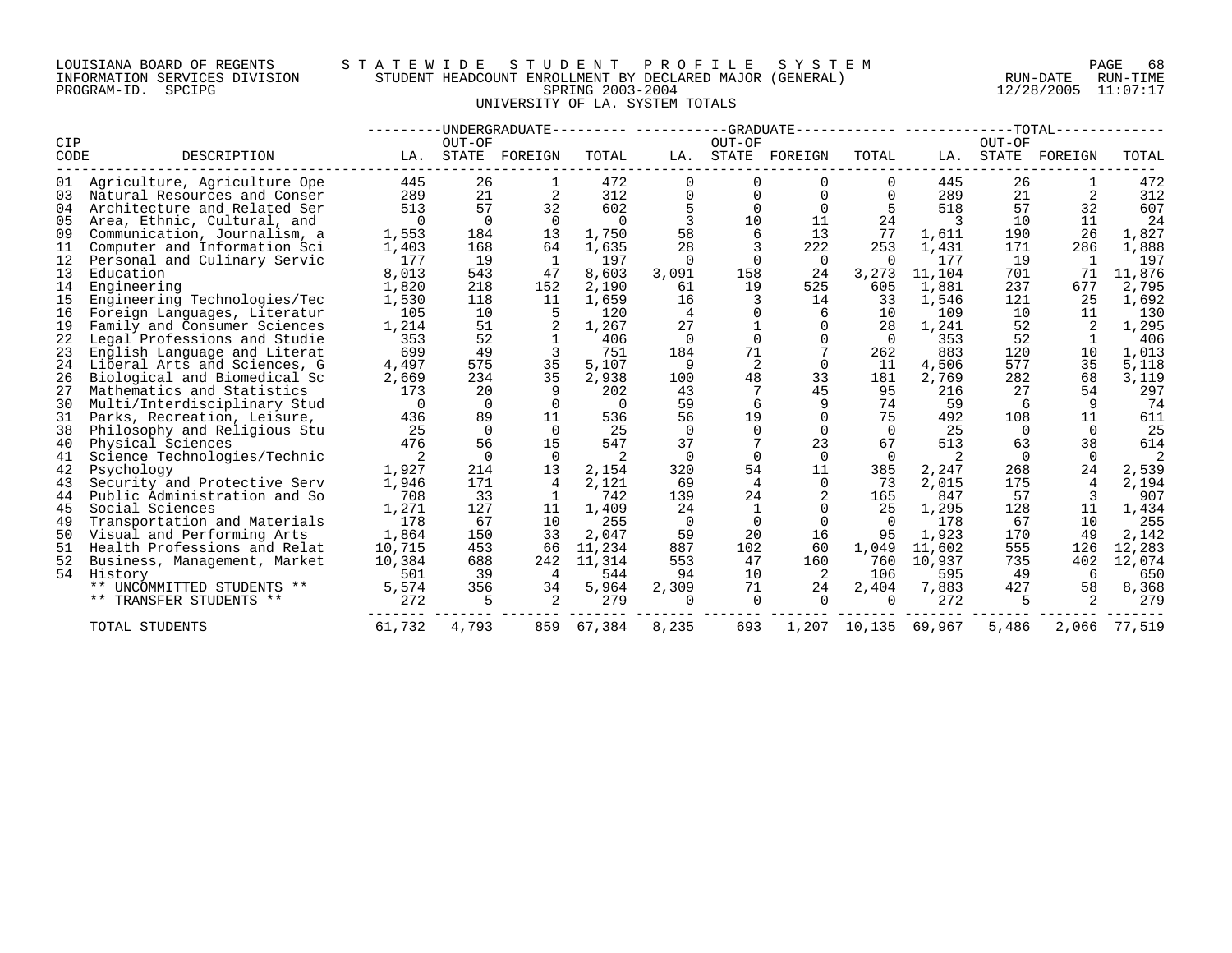#### LOUISIANA BOARD OF REGENTS S T A T E W I D E S T U D E N T P R O F I L E S Y S T E M PAGE 69 INFORMATION SERVICES DIVISION STUDENT HEADCOUNT ENROLLMENT BY DECLARED MAJOR (GENERAL) RUN-DATE RUN-TIME PROGRAM-ID. SPCIPG SPRING 2003-2004 12/28/2005 11:07:17 L.S.U. SYSTEM TOTALS

|             |                                 |          |                 | -UNDERGRADUATE--------- -----------GRADUATE- |          |                |          |               |              |        |                 | $-TOTAL--$ |        |
|-------------|---------------------------------|----------|-----------------|----------------------------------------------|----------|----------------|----------|---------------|--------------|--------|-----------------|------------|--------|
| CIP<br>CODE | DESCRIPTION                     | LA.      | OUT-OF<br>STATE | FOREIGN                                      | TOTAL    | LA.            | OUT-OF   | STATE FOREIGN | TOTAL        | LA.    | OUT-OF<br>STATE | FOREIGN    | TOTAL  |
|             | 01 Agriculture, Agriculture Ope | 552      | 58              | 14                                           | 624      | 74             | 26       | 90            | 190          | 626    | 84              | 104        | 814    |
| 03          | Natural Resources and Conser    | 191      | 17              | 1                                            | 209      | 47             | 26       | 27            | 100          | 238    | 43              | 28         | 309    |
| 04          | Architecture and Related Ser    | 691      | 98              | 17                                           | 806      | 82             | 36       | 15            | 133          | 773    | 134             | 32         | 939    |
| 05          | Area, Ethnic, Cultural, and     | 16       | 2               | $\Omega$                                     | 18       | $\overline{0}$ | 0        | 0             | 0            | 16     | 2               | $\Omega$   | 18     |
| 09          | Communication, Journalism, a    | 1,668    | 231             | 24                                           | 1,923    | 45             | 10       | 15            | 70           | 1,713  | 241             | 39         | 1,993  |
| 11          | Computer and Information Sci    | 988      | 38              | 21                                           | 1,047    | 52             | 39       | 79            | 170          | 1,040  | 77              | 100        | 1,217  |
| 13          | Education                       | 3,375    | 288             | 14                                           | 3,677    | 1,092          | 92       | 24            | 1,208        | 4,467  | 380             | 38         | 4,885  |
| 14          | Engineering                     | 3,201    | 277             | 181                                          | 3,659    | 193            | 142      | 474           | 809          | 3,394  | 419             | 655        | 4,468  |
| 15          | Engineering Technologies/Tec    | $\Omega$ | $\Omega$        | $\Omega$                                     | $\Omega$ | 27             | 6        |               | 34           | 27     | 6               |            | 34     |
| 16          | Foreign Languages, Literatur    | 137      | 24              |                                              | 163      | 45             | 27       | 20            | 92           | 182    | 51              | 22         | 255    |
| 19          | Family and Consumer Sciences    | 146      | 14              |                                              | 160      | 24             | 4        |               | 35           | 170    | 18              |            | 195    |
| 22          | Legal Professions and Studie    | 85       | $\Omega$        |                                              | 85       | 601            | 74       | 11            | 686          | 686    | 74              | 11         | 771    |
| 23          | English Language and Literat    | 1,064    | 98              |                                              | 1,164    | 105            | 84       |               | 197          | 1,169  | 182             | 10         | 1,361  |
| 24          | Liberal Arts and Sciences, G    | 3,347    | 135             | 27                                           | 3,509    | 46             |          |               | 51           | 3,393  | 140             | 27         | 3,560  |
| 25          | Library Science                 | $\Omega$ | $\Omega$        | $\Omega$                                     | $\Omega$ | 146            | 28       |               | 178          | 146    | 28              | 4          | 178    |
| 26          | Biological and Biomedical Sc    | 2,950    | 183             | 42                                           | 3,175    | 87             | 66       | 63            | 216          | 3,037  | 249             | 105        | 3,391  |
| 27          | Mathematics and Statistics      | 166      | 12              |                                              | 185      | 34             | 29       | 55            | 118          | 200    | 41              | 62         | 303    |
| 30          | Multi/Interdisciplinary Stud    | 120      | 21              |                                              | 147      | 25             |          |               | 25           | 145    | 21              |            | 172    |
| 38          | Philosophy and Religious Stu    | 148      | 10              |                                              | 158      | 9              |          |               | 11           | 157    | 12              |            | 169    |
| 40          | Physical Sciences               | 400      | 44              | 13                                           | 457      | 134            | 128      | 134           | 396          | 534    | 172             | 147        | 853    |
| 42          | Psychology                      | 1,478    | 120             | 10                                           | 1,608    | 67             | 61       |               | 129          | 1,545  | 181             | 11         | 1,737  |
| 43          | Security and Protective Serv    | 452      | 10              | 12                                           | 474      | $\Omega$       | $\Omega$ |               | - 0          | 452    | 10              | 12         | 474    |
| 44          | Public Administration and So    | $\Omega$ | $\Omega$        | $\Omega$                                     | $\Omega$ | 381            | 13       | 11            | 405          | 381    | 13              | 11         | 405    |
| 45          | Social Sciences                 | 2,090    | 217             | 27                                           | 2,334    | 212            | 104      | 56            | 372          | 2,302  | 321             | 83         | 2,706  |
| 50          | Visual and Performing Arts      | 1,160    | 177             | 37                                           | 1,374    | 194            | 215      | 47            | 456          | 1,354  | 392             | 84         | 1,830  |
| 51          | Health Professions and Relat    | 2,648    | 32              | 24                                           | 2,704    | 395            | 108      | 20            | 523          | 3,043  | 140             | 44         | 3,227  |
| 52          | Business, Management, Market    | 8,073    | 767             | 136                                          | 8,976    | 1,109          | 195      | 91            | 1,395        | 9,182  | 962             | 227        | 10,371 |
| 54          | History                         | 551      | 49              |                                              | 602      | 66             | 21       | 3             | 90           | 617    | 70              |            | 692    |
|             | ** UNCOMMITTED STUDENTS **      | 5,229    | 363             | 83                                           | 5,675    | 2,116          | 137      | 40            | 2,293        | 7,345  | 500             | 123        | 7,968  |
|             | ** TRANSFER STUDENTS **         | 1,563    | 32              | 5                                            | 1,600    | $\Omega$       | 0        |               | 0            | 1,563  | 32              |            | 1,600  |
|             | TOTAL STUDENTS                  | 42,489   | 3,317           | 707                                          | 46,513   | 7,408          | 1,678    |               | 1,296 10,382 | 49,897 | 4,995           | 2,003      | 56,895 |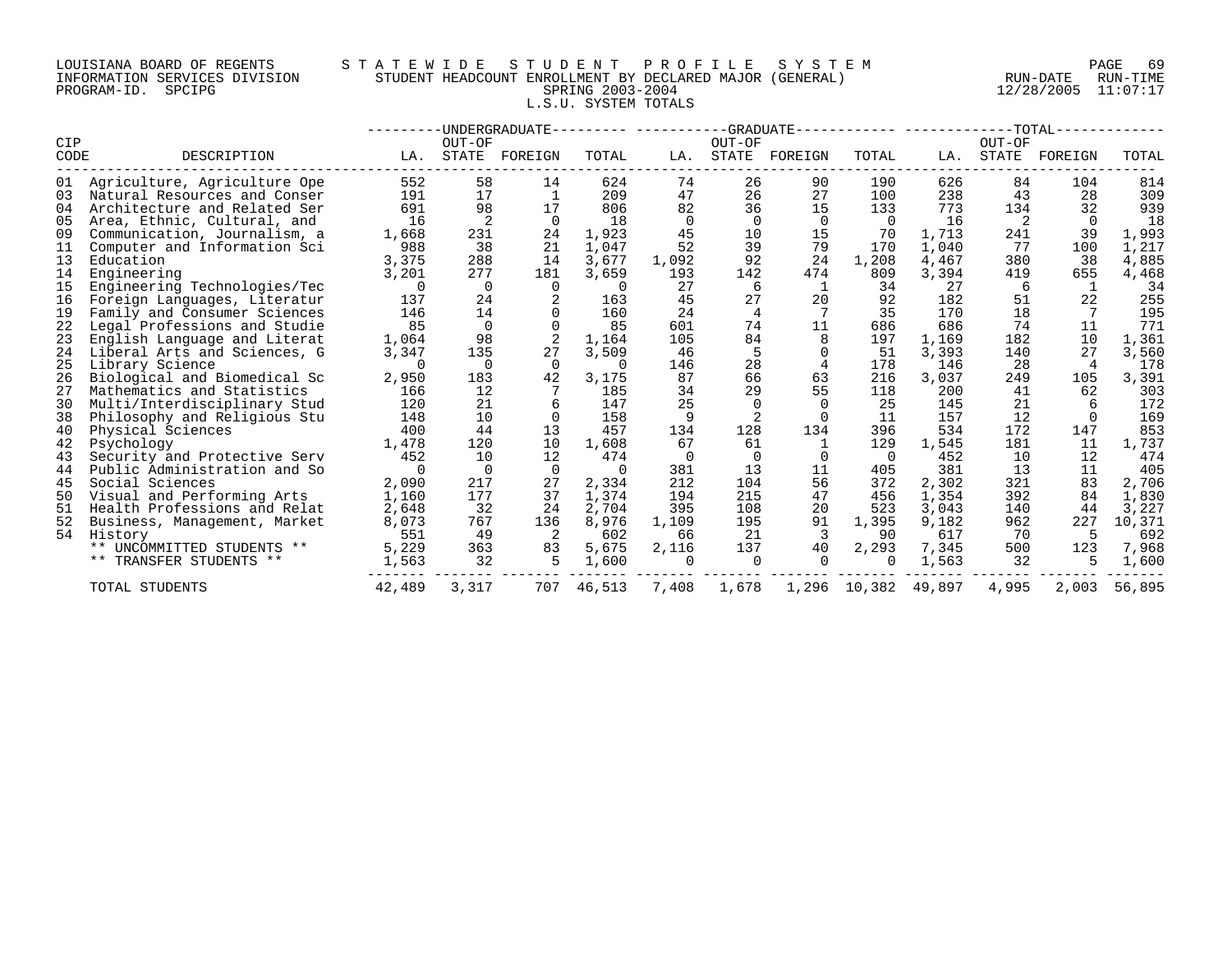#### LOUISIANA BOARD OF REGENTS S T A T E W I D E S T U D E N T P R O F I L E S Y S T E M PAGE 70 INFORMATION SERVICES DIVISION STUDENT HEADCOUNT ENROLLMENT BY DECLARED MAJOR (GENERAL) RUN-DATE RUN-TIME PROGRAM-ID. SPCIPG SPRING 2003-2004 12/28/2005 11:07:17 SOUTHERN U. SYSTEM TOTALS

|      |                              |        |          | -UNDERGRADUATE |            |          | $-GRADUATE$  |         |          |              |          | TOTAL-  |        |
|------|------------------------------|--------|----------|----------------|------------|----------|--------------|---------|----------|--------------|----------|---------|--------|
| CIP  |                              |        | OUT-OF   |                |            |          | OUT-OF       |         |          |              | OUT-OF   |         |        |
| CODE | DESCRIPTION                  | LA.    | STATE    | FOREIGN        | TOTAL      | LA.      | <b>STATE</b> | FOREIGN | TOTAL    | LA.          | STATE    | FOREIGN | TOTAL  |
| 01   | Agriculture, Agriculture Ope | 59     | 8        |                | 68         |          |              |         | 0        | 59           |          |         | 68     |
| 03   | Natural Resources and Conser | 33     |          |                | 35         |          |              |         | 14       | 41           |          |         | 49     |
| 04   | Architecture and Related Ser | 106    | 29       |                | 142        |          |              |         | $\Omega$ | 106          | 29       |         | 142    |
| 09   | Communication, Journalism, a | 211    | 76       |                | 295        | 21       |              |         | 22       | 232          | 76       |         | 317    |
|      | Computer and Information Sci | 601    | 93       |                | 702        | 59       |              | 35      | 102      | 660          | 101      | 43      | 804    |
| 12   | Personal and Culinary Servic | 15     | $\Omega$ |                | 15         | $\Omega$ |              |         | $\Omega$ | 15           | $\Omega$ |         | 15     |
| 13   | Education                    | 920    | 69       |                | 996        | 429      | 29           | 10      | 468      | 1,349        | 98       | 17      | 1,464  |
| 14   | Engineering                  | 477    | 83       | 28             | 588        | 18       |              | 15      | 37       | 495          | 87       | 43      | 625    |
| 15   | Engineering Technologies/Tec | 181    | 20       |                | 204        |          |              |         |          | 181          | 20       |         | 204    |
| 16   | Foreign Languages, Literatur |        |          |                | 12         |          |              |         |          | 11           |          |         | 15     |
| 19   | Family and Consumer Sciences | 167    |          |                | 178        |          |              |         |          | 167          |          |         | 178    |
| 22   | Legal Professions and Studie |        |          |                | 5          | 349      | 50           | 10      | 409      | 354          | 50       | 10      | 414    |
| 23   | English Language and Literat | 54     | 16       |                | 71         |          |              |         |          | 55           | 16       |         | 72     |
| 24   | Liberal Arts and Sciences, G | 1,021  |          |                | 1,029      |          |              |         |          | 1,021        |          |         | 1,029  |
| 26   | Biological and Biomedical Sc | 476    | 76       | 12             | 564        | 22       |              |         | 32       | 498          | 80       | 18      | 596    |
| 27   | Mathematics and Statistics   | 50     | 6        |                | 57         | 11       |              |         | 14       | 61           |          |         | 71     |
| 30   | Multi/Interdisciplinary Stud |        |          |                |            | 11       |              |         | 11       | 11           |          |         | 11     |
| 40   | Physical Sciences            | 135    | 21       |                | 160        | 11       |              |         | 12       | 146          | 21       |         | 172    |
| 42   | Psychology                   | 384    | 66       |                | 458        |          |              |         |          | 387          | 66       |         | 461    |
| 43   | Security and Protective Serv | 468    | 41       |                | 512        | 63       |              |         | 69       | 531          | 47       |         | 581    |
| 44   | Public Administration and So | 363    | 35       |                | 405        | 455      | 22           | 16      | 493      | 818          | 57       | 23      | 898    |
| 45   | Social Sciences              | 237    | 54       |                | 296        | 56       | 14           |         | 73       | 293          | 68       |         | 369    |
| 47   | Mechanic and Repair Technolo | 46     | $\Omega$ |                | 46         |          |              |         |          | 46           |          |         | 46     |
| 50   | Visual and Performing Arts   | 144    | 40       |                | 191        |          |              |         |          | 144          | 40       |         | 191    |
| 51   | Health Professions and Relat | 1,892  | 111      | 21             | 2,024      | 206      | 21           |         | 233      | 2,098        | 132      | 27      | 2,257  |
| 52   | Business, Management, Market | 1,392  | 211      | 42             | 1,645      |          |              |         |          | 1,400        | 211      | 42      | 1,653  |
| 54   | History                      | 69     | 10       |                | 80         |          |              |         |          | 71           | 10       |         | 82     |
|      | ** UNCOMMITTED STUDENTS **   | 1,508  | 72       | 14             | 1,594      | 551      | 35           |         | 594      | 2,059        | 107      | 22      | 2,188  |
|      | TOTAL STUDENTS               | 11,022 | 1,160    |                | 190 12,372 | 2,287    | 199          | 114     |          | 2,600 13,309 | 1,359    | 304     | 14,972 |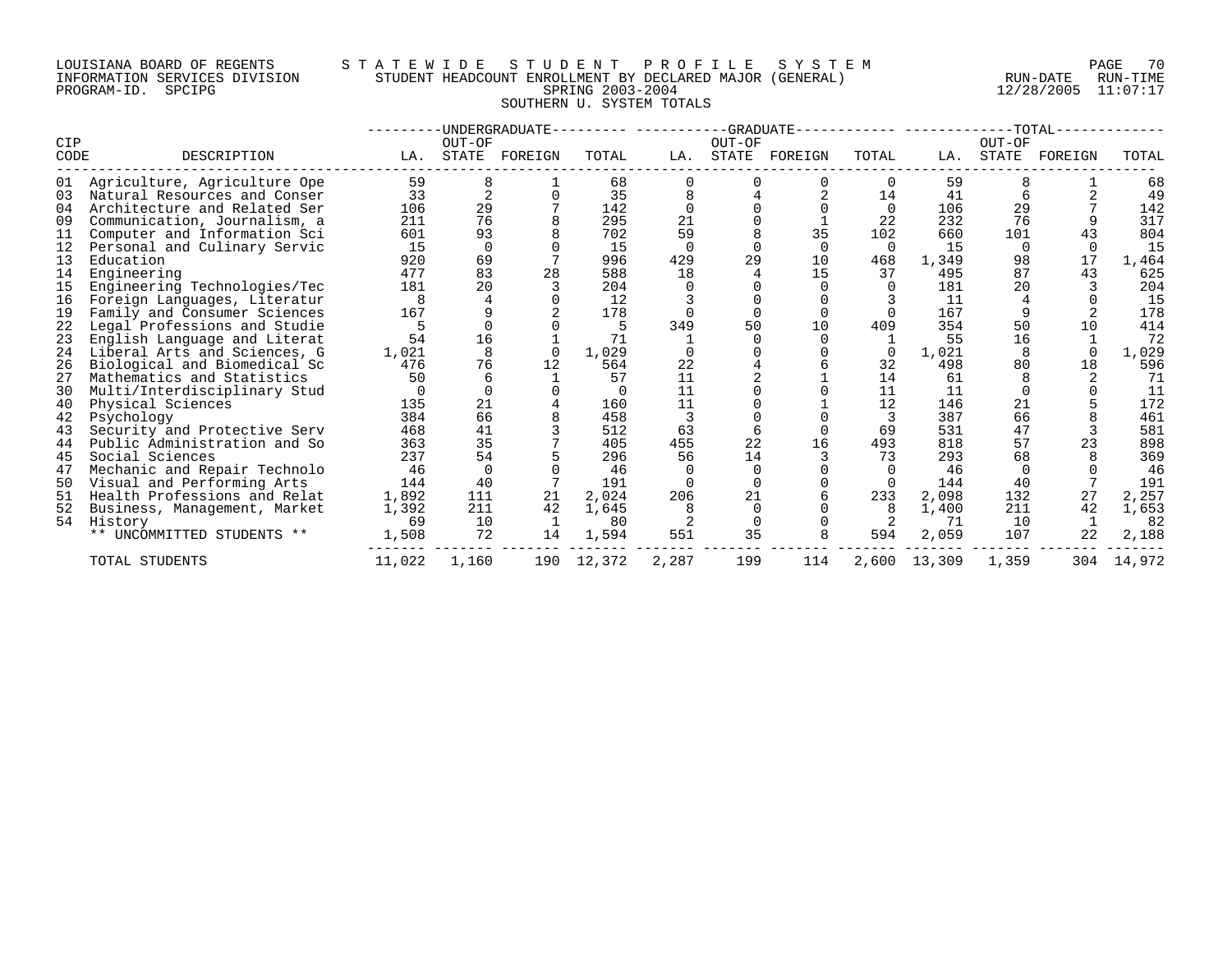## LOUISIANA BOARD OF REGENTS STATEWIDE STUDE STUDENT PROFILE SYSTEM PAGE 71<br>INFORMATION SERVICES DIVISION STUDENT HEADCOUNT ENROLLMENT BY DECLARED MAJOR (GENERAL) RUN-DATE RUN-TIME INFORMATION SERVICES DIVISION STUDENT HEADCOUNT ENROLLMENT BY DECLARED MAJOR (GENERAL)<br>PROGRAM-ID. SPCIPG SPRING 2003-2004 L.C.T.C.S. TOTALS

PROGRAM-ID. SPCIPG SPRING 2003-2004 12/28/2005 11:07:17

|             |                              |        |        | -UNDERGRADUATE- |        |     |        | --GRADUATE--  |       |        |        | $-TOTAL-$     |        |
|-------------|------------------------------|--------|--------|-----------------|--------|-----|--------|---------------|-------|--------|--------|---------------|--------|
| CIP<br>CODE | DESCRIPTION                  | LA.    | OUT-OF | STATE FOREIGN   | TOTAL  | LA. | OUT-OF | STATE FOREIGN | TOTAL | LA.    | OUT-OF | STATE FOREIGN | TOTAL  |
| 01          | Agriculture, Agriculture Ope | 119    |        |                 | 120    |     |        |               |       | 119    |        |               | 120    |
| 03          | Natural Resources and Conser | 12     |        |                 | 12     |     |        |               |       | 12     |        |               | 12     |
| 09          | Communication, Journalism, a | 201    |        |                 | 204    |     |        |               |       | 201    |        |               | 204    |
| 10          | Communications Technologies/ | 238    |        |                 | 240    |     |        |               |       | 238    |        |               | 240    |
| 11          | Computer and Information Sci | 1,901  |        |                 | 1,925  |     |        |               |       | 1,901  |        |               | 1,925  |
| 12          | Personal and Culinary Servic | 1,021  | 18     |                 | 1,041  |     |        |               |       | 1,021  | 18     |               | 1,041  |
| 13          | Education                    | 1,229  |        |                 | 1,237  |     |        |               |       | 1,229  |        |               | 1,237  |
| 14          | Engineering                  | 32     |        |                 | 32     |     |        |               |       | 32     |        |               | 32     |
| 15          | Engineering Technologies/Tec | 1,939  | 12     |                 | 1,959  |     |        |               |       | 1,939  |        |               | 1,959  |
| 16          | Foreign Languages, Literatur | 96     |        |                 | 99     |     |        |               |       | 96     |        |               | 99     |
| 19          | Family and Consumer Sciences | 545    |        |                 | 547    |     |        |               |       | 545    |        |               | 547    |
| 22          | Legal Professions and Studie | 184    |        |                 | 186    |     |        |               |       | 184    |        |               | 186    |
| 24          | Liberal Arts and Sciences, G | 6,266  | 75     | 18              | 6,359  |     |        |               |       | 6,266  |        | 18            | 6,359  |
| 26          | Biological and Biomedical Sc |        |        |                 |        |     |        |               |       |        |        |               |        |
| 41          | Science Technologies/Technic | 141    |        |                 | 141    |     |        |               |       | 141    |        |               | 141    |
| 43          | Security and Protective Serv | 1,154  | 16     |                 | 1,173  |     |        |               |       | 1,154  | 16     |               | 1,173  |
| 46          | Construction Trades          | 565    |        |                 | 567    |     |        |               |       | 565    |        |               | 567    |
| 47          | Mechanic and Repair Technolo | 2,325  | 11     |                 | 2,337  |     |        |               |       | 2,325  | 11     |               | 2,337  |
| 48          | Precision Production         | 1,075  |        |                 | 1,077  |     |        |               |       | 1,075  |        |               | 1,077  |
| 49          | Transportation and Materials | 94     | 37     |                 | 133    |     |        |               |       | 94     | 37     |               | 133    |
| 50          | Visual and Performing Arts   | 745    | 10     | 11              | 766    |     |        |               |       | 745    | 10     | 11            | 766    |
| 51          | Health Professions and Relat | 11,278 | 110    | 20              | 11,408 |     |        |               |       | 11,278 | 110    | 20            | 11,408 |
| 52          | Business, Management, Market | 6,122  | 26     | 37              | 6,185  |     |        |               |       | 6,122  | 26     | 37            | 6,185  |
|             | ** UNCOMMITTED STUDENTS **   | 10,897 | 290    | 104             | 11,291 |     |        |               |       | 10,897 | 290    | 104           | 11,291 |
|             | ** TRANSFER STUDENTS **      | 500    | 12     |                 | 512    |     |        |               |       | 500    | 12     |               | 512    |
|             | TOTAL STUDENTS               | 48,682 | 646    | 226             | 49,554 |     |        |               | 0     | 48,682 | 646    | 226           | 49,554 |